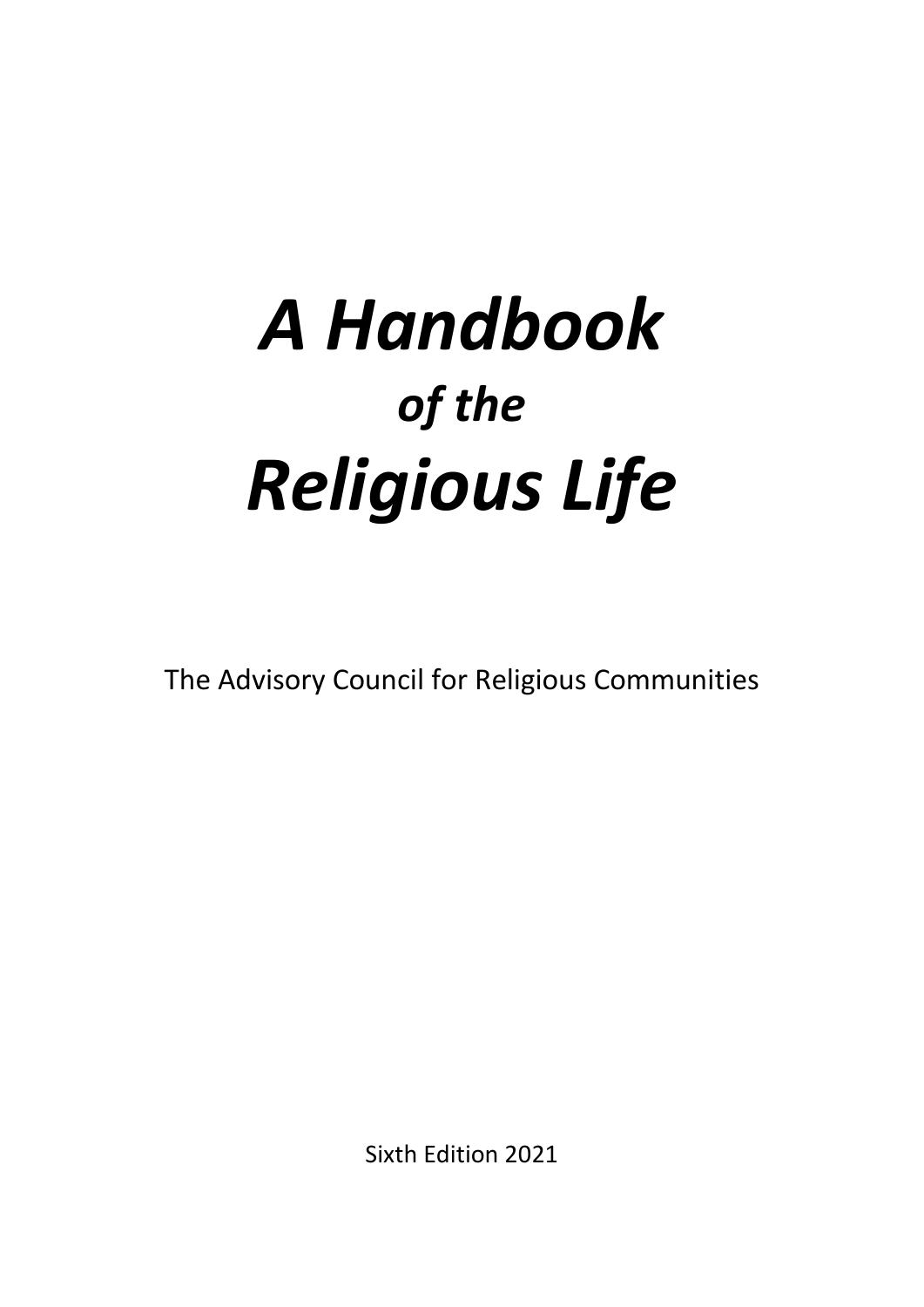© The Advisory Council for Religious Communities, 2021

All rights reserved. Except for the use of Recognised and Acknowledged Communities of the Church of England, this book or any portion thereof may not be reproduced or used in any form whatsoever without written permission from the Secretary, The Advisory Council for Religious Communities, Fr. Colin CSWG:

[father.colin@cswg.org.uk](mailto:father.colin@cswg.org.uk)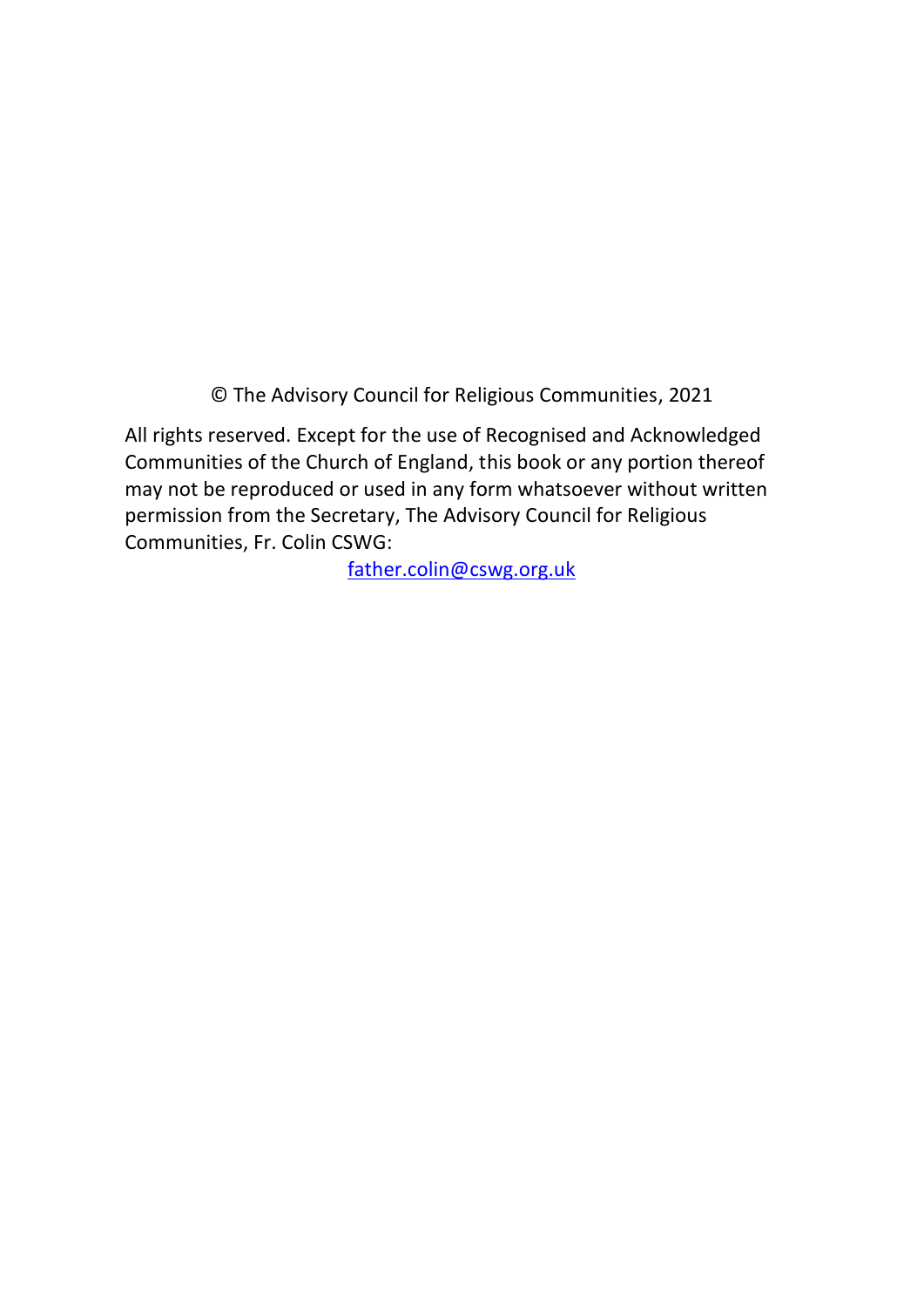# **CONTENTS**

|                                           |                                                                                  | Page  |
|-------------------------------------------|----------------------------------------------------------------------------------|-------|
| <b>Introduction to the Sixth Edition</b>  |                                                                                  |       |
| <b>Terms of Reference</b>                 |                                                                                  |       |
| <b>Canon on the Religious Communities</b> |                                                                                  | vi    |
|                                           | The Religious Communities Regulations 2020                                       | iх    |
| <b>Historical Summary</b>                 |                                                                                  | xviii |
| <b>Chapter 1</b>                          | The Religious Life                                                               | 1     |
| <b>Chapter 2</b>                          | <b>Admission to the Religious Life</b>                                           | 5.    |
| <b>Chapter 3</b>                          | <b>The Vows</b>                                                                  | 11    |
| <b>Chapter 4</b>                          | <b>Transference</b>                                                              | 17    |
| <b>Chapter 5</b>                          | <b>Separation from the Community</b>                                             | 20    |
| <b>Chapter 6</b>                          | <b>Chapter Government</b>                                                        | 32    |
| <b>Chapter 7</b>                          | Life in Community                                                                | 37    |
| <b>Chapter 8</b>                          | Safeguarding                                                                     | 47    |
| <b>Chapter 9</b>                          | <b>Officers and Employees</b>                                                    | 64    |
| Chapter 10                                | <b>Property and Finance</b>                                                      | 69    |
| Chapter 11                                | <b>Communities &amp; Ecclesiastical Authority</b>                                | 78    |
| <b>Chapter 12</b>                         | <b>Guidelines for Episcopal Visitations</b>                                      | 84    |
| <b>Chapter 13</b>                         | <b>New Communities</b>                                                           | 88    |
| Chapter 14                                | <b>Closure of a Community -</b><br><b>Call to Witness to the Paschal Mystery</b> | 96    |
| <b>Chapter 15</b>                         | UK Government Regulations &<br>Legislation                                       | 101   |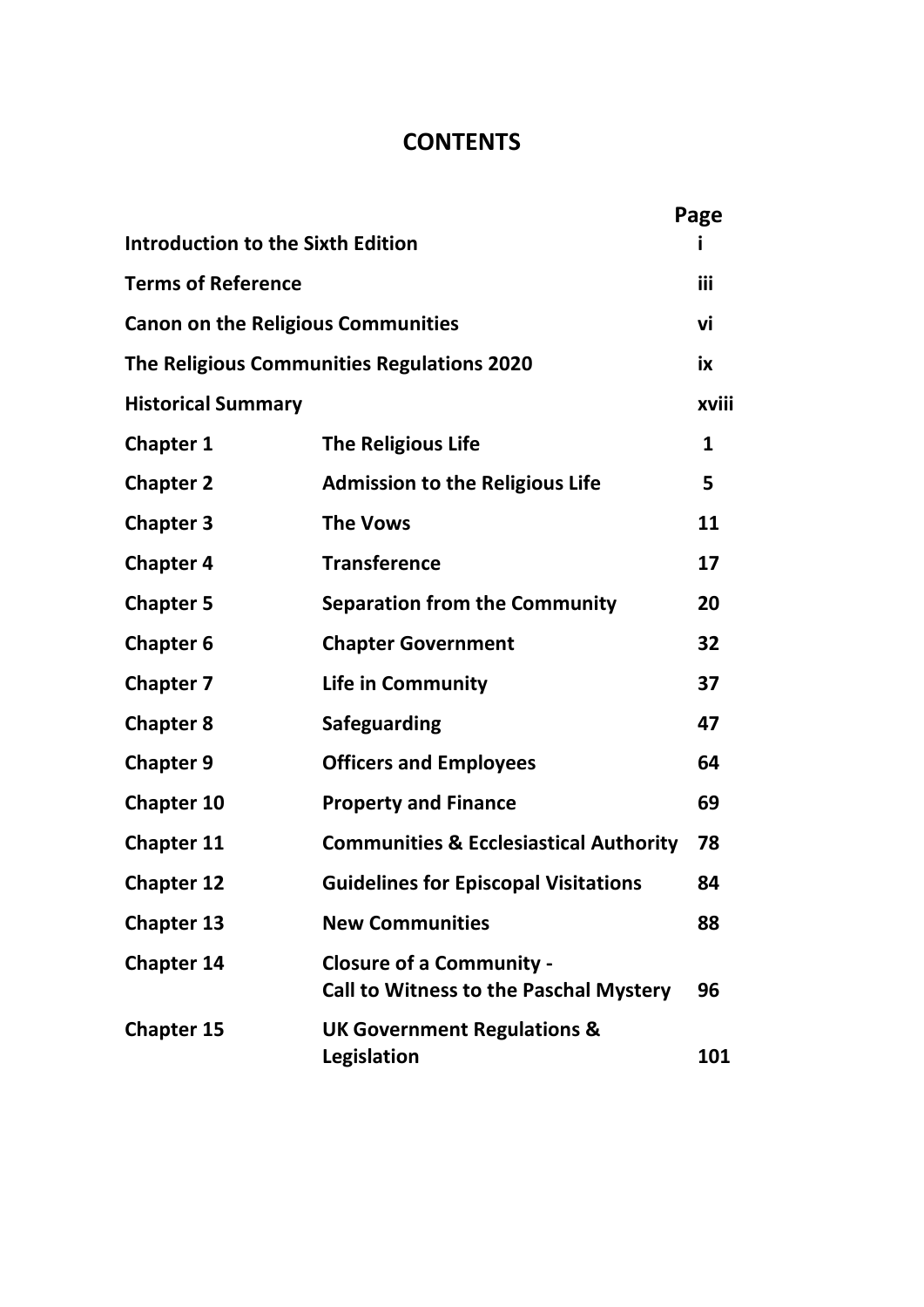# **APPENDICES**

|                     |                                                             | Page |
|---------------------|-------------------------------------------------------------|------|
| Appendix I          | <b>A Visitation Questionnaire for</b><br><b>Individuals</b> | 104  |
| Appendix II         | <b>A Visitation Questionnaire for</b>                       |      |
|                     | The Leadership Team                                         | 106  |
| <b>Appendix III</b> | <b>Guidelines for the Administration</b>                    |      |
|                     | <b>Of Archive Collections</b>                               | 111  |
| <b>Appendix IV</b>  | <b>Charity Law Regarding Payments to</b>                    |      |
|                     | <b>Individuals</b>                                          | 113  |
| Appendix V          | <b>Hermits &amp; Solitaries</b>                             | 114  |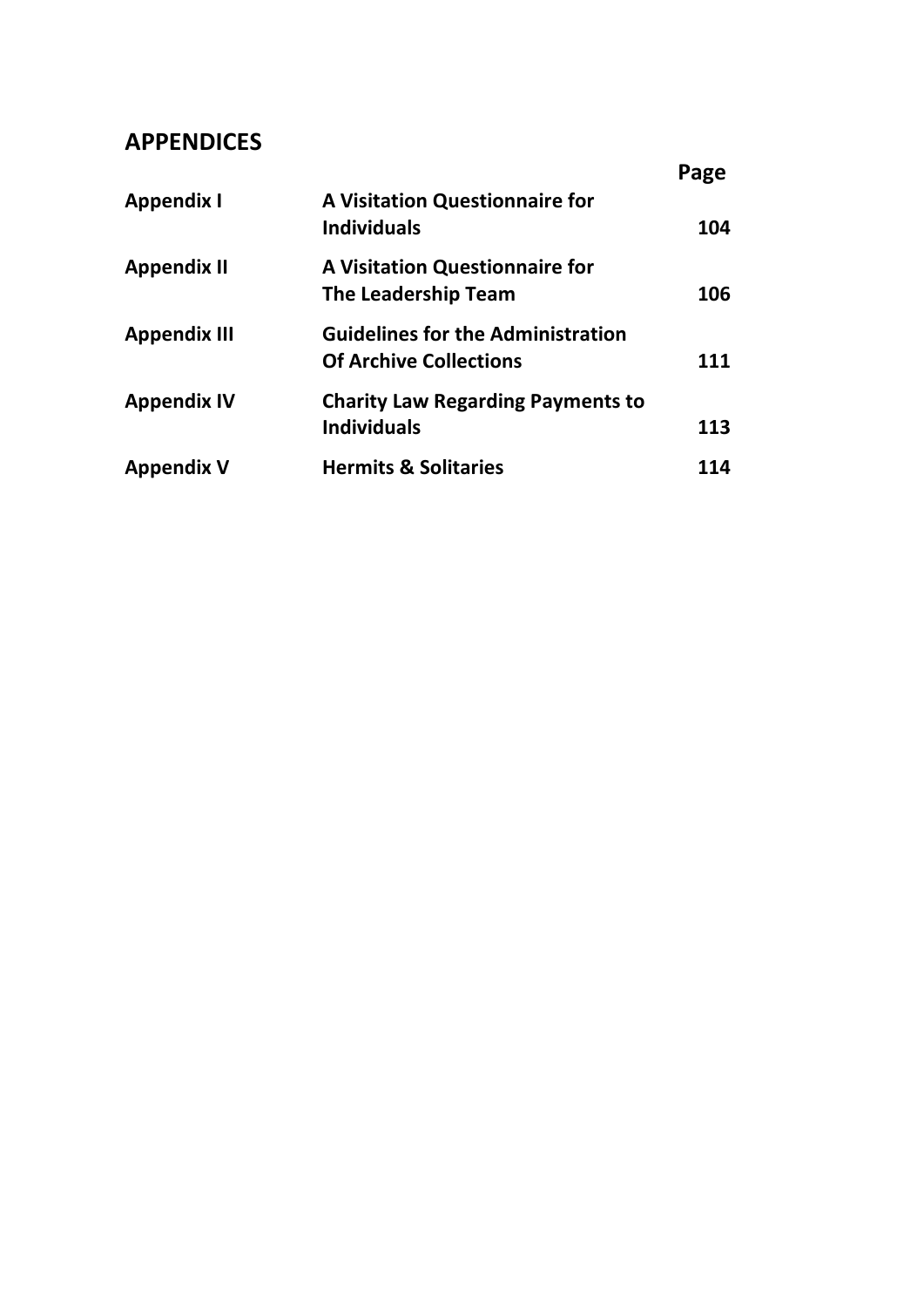# **INTRODUCTION TO THE SIXTH EDITION**

Welcome to this Handbook of the Religious Life, produced to support the work of both Acknowledged and Recognised Communities of the Church of England. This is now the sixth edition in a series that began, with what was formerly called the *Directory,* in 1943, However, much more than just the name has changed over 75 years. Written *for* Religious, it is also substantially written *by* Religious, and thanks must go especially to Sr Anita CSC, Fr. Colin CSWG and Sr Joyce CSF (the sub-committee of the Advisory Council), who have borne the brunt of several years of hard work in bringing a volume last revised in 2004 up to date. The sub-committee were grateful to Tim Rutherford, a solicitor and partner in Stone King LLP, for his input into the drafting of the *Handbook* and his assistance and support during the process.

The *Handbook* derives such authority as it possesses from what has been known since the 1930s as the *Advisory Council.* The Council has long had status in the Church of England, not least through the election process by which Religious become members of it; however, it is only in recent years that it has become a formal subcommittee of the House of Bishops, with delegated powers in matters appertaining to the Religious Life. The official title is now "House of Bishops Advisory Council for Religious Communities", but *Advisory Council* will no doubt continue to be the short name by which it is known.

The two most significant changes in how Religious Life is ordered in the Church of England can be found at the beginning of this volume, namely the Canon on Religious Communities and its accompanying Regulations. The earliest attempt to canonically recognise Religious Communities dates back to the late 19th century, and an era when the very notion was still viewed with considerable scepticism by many Anglicans. It is a sign of how times have changed, that Communities are now far more widely respected, acknowledging the vital part they play in the life and mission of the Church. This latest foray at legislation was greeted very positively across the breadth of church tradition. From here on, the Handbook is to be read as a compendium of supplementary advice to what the Canon and Regulations require.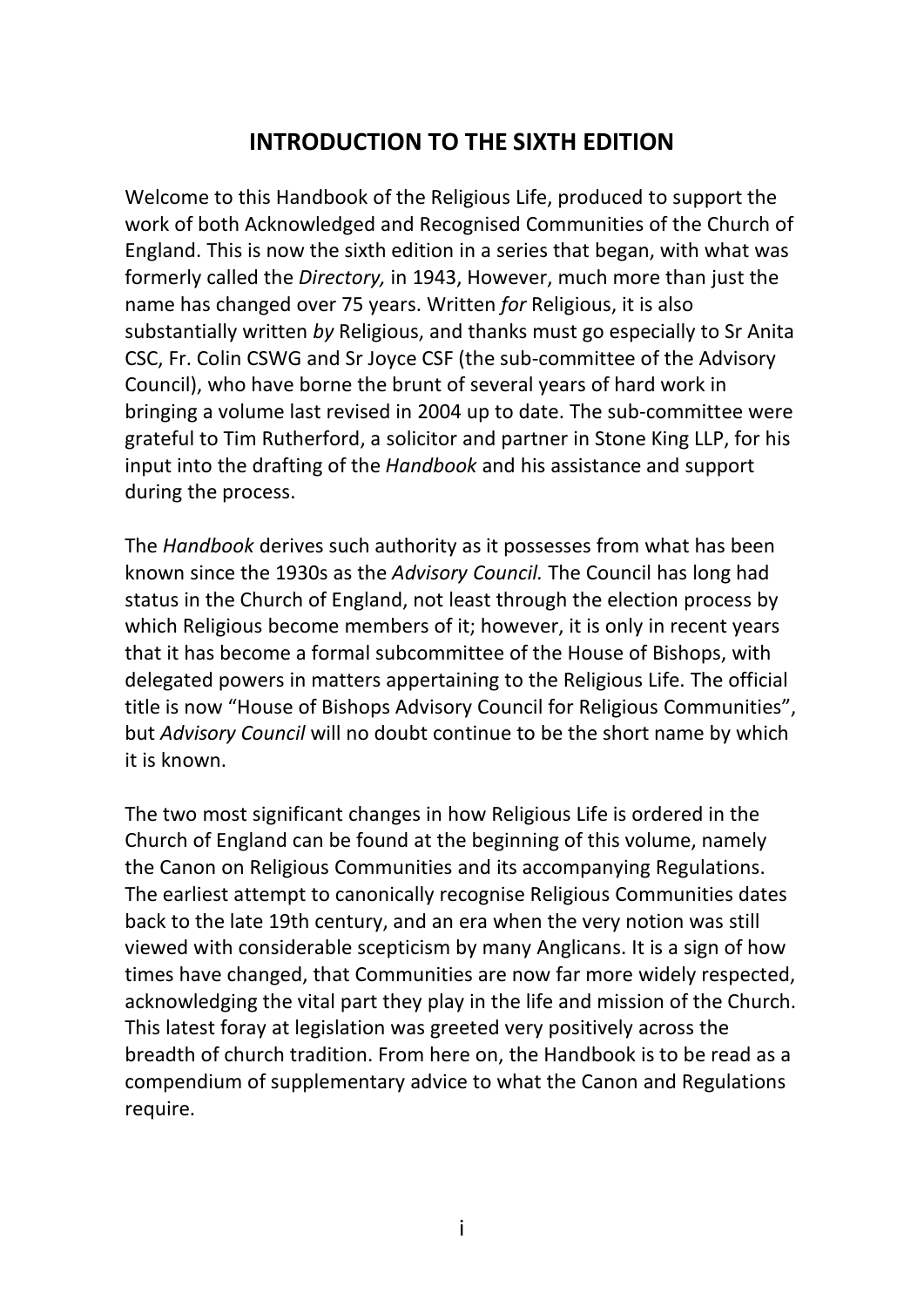The 2004 edition was able to concern itself almost exclusively with the life and wellbeing of the Recognised Communities. Over the intervening years we have seen very significant growth in the number and membership of Acknowledged Communities. It has been particularly pleasing to see how long-established Orders have worked with the nascent and newborn in order to help them establish their place and grow into their calling. Much of the work of the *Advisory Council* in recent times has been focussed on the journey towards Acknowledgement of these recent arrivals. As with more established Communities, they are extraordinarily diverse. Some focus more on aspects of mission, others on paths of spirituality; though most seek to find their particular balance between the active and contemplative elements of community life. History suggests that not all will survive, but enough will grow and flourish, and will help take the charism of Religious Life forward to future generations.

Alongside Recognised and Acknowledged Communities, the Council continues to support those who have made personal vows, in the presence of and guarded by a bishop, to the Single Consecrated Life.

Religious Communities have not been immune from the scandal of abuse that has disfigured both churches and many of the secular institutions that work with children and the vulnerable. The safeguarding section of this Handbook is one of the parts that has changed most since the previous edition. We have had to learn, sometimes in bitter repentance, that even the most revered figures may be guilty of egregious sins and failings, and that no institution or individual's reputation should ever stand in the way of thorough and robust attention to doing safeguarding well. We are hugely grateful to the staff of the National Safeguarding Team of the Church of England, who have spent many hours supporting us towards establishing policies, practices and behaviours that we can have confidence in.

Finally, this is the first edition of the Handbook to be written in order to be accessed substantially via electronic means. It is hoped this will make the task of editing and updating it in future a more frequent but less onerous project.

+David Manchester TSSF (Chair of the Advisory Council, 2008-2021) January 2021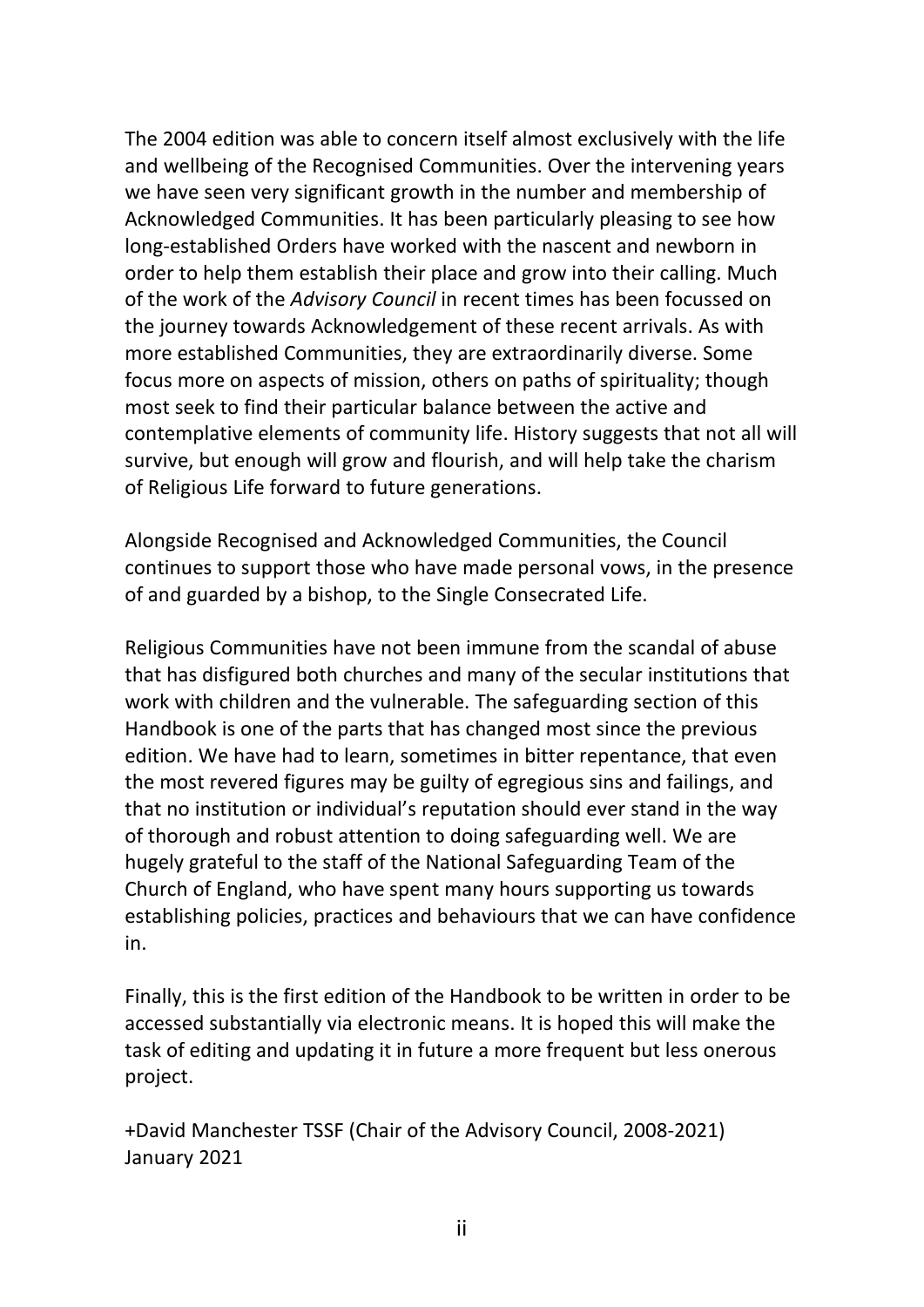# **THE ADVISORY COUNCIL FOR RELIGIOUS COMMUNITIES TERMS OF REFERENCE**

- 1. There will be a committee of the House to be known as 'the House of Bishops' Advisory Council for Religious Communities' ('the Council').
- 2. The Council is authorized on behalf of the House to:
	- confer Recognised or Acknowledged status on Religious Communities of the Church of England;
	- exercise any functions conferred on the House by canon in relation to Religious Communities in the Church of England;
	- provide advice and guidance to (a) Recognised and Acknowledged Religious Communities and (b) Religious Communities of the Church of England seeking Recognised or Acknowledged status;
	- advise bishops and others on any issues relating to Religious Communities of the Church of England;
	- contribute to the development of policy or legislation in relation to Religious Communities of the Church of England;
	- promote compliance by all Recognised and Acknowledged Religious Communities with the guidance issued by the House on matters relating to the safeguarding of children and vulnerable adults;
	- nominate or assist in the nomination of members of Recognised and Acknowledged Religious Communities to Church of England bodies and
	- support the continued publication and revision of 'A Handbook of Religious Life'.
- 3. The first members of the Council will be those persons who are, at the date of this resolution, appointed, elected or co-opted members of the Advisory Council on the Relations of Bishops and Religious Communities. They will hold office as if they had been appointed, elected or co-opted in accordance with the following provisions.
- 4. The membership of the Council shall comprise:
	- its Chair, who must be a diocesan bishop, to be appointed by the Archbishops acting jointly;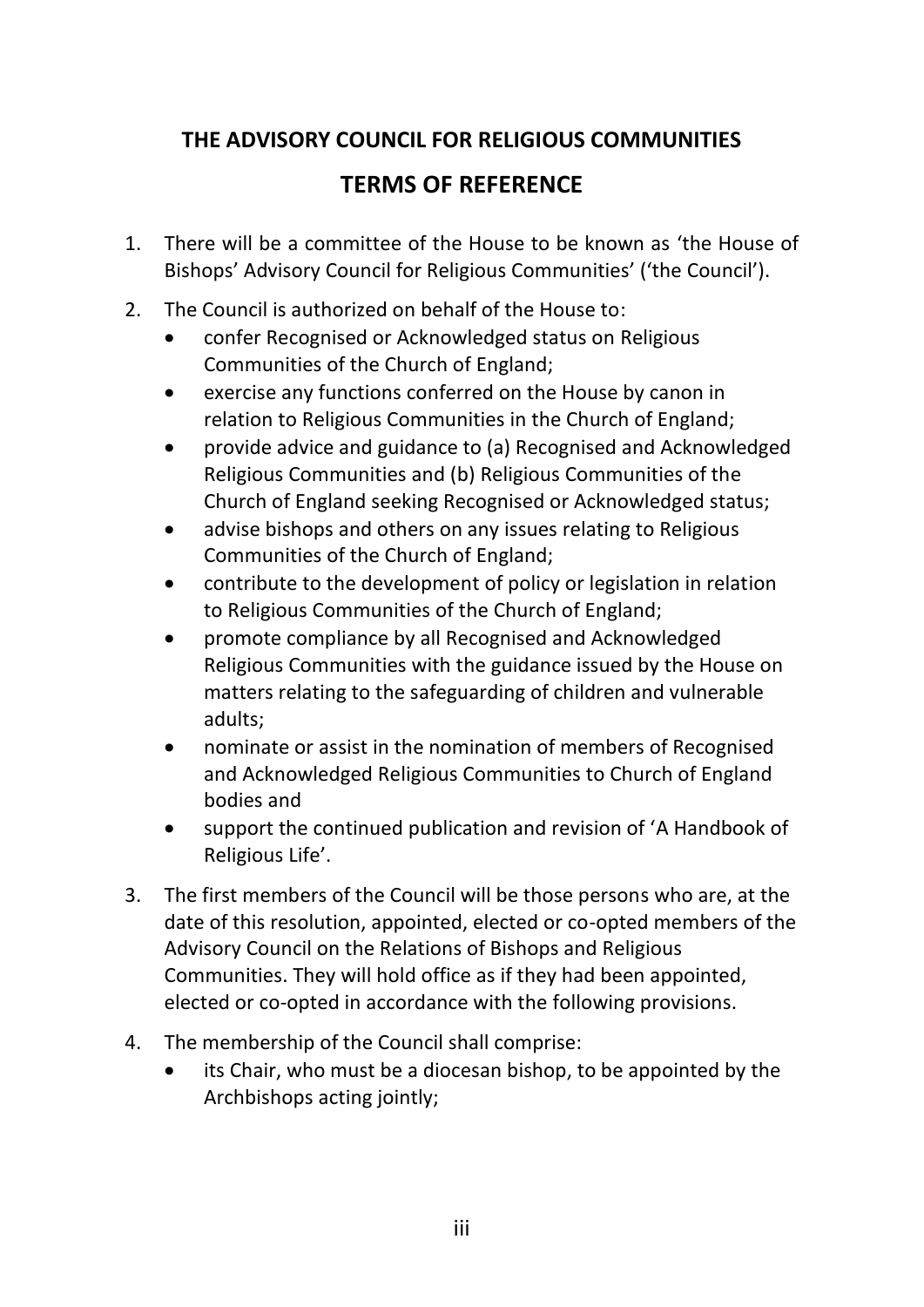- up to five other episcopal members, to be appointed by the House of Bishops Standing Committee ('the Standing Committee'), including at least three members of the House;
- ten members elected by and from the Recognised Religious Communities, in accordance with rules made by the Council;
- not more than five co-opted members, chosen by the Council.
- 5. Appointed members will serve for a term of five years from 1 st January 2018 but may (subject to paragraph 8) be re-appointed. If a casual vacancy arises amongst the appointed members, a new appointment shall be made for the unexpired portion of the term of office of the outgoing member, unless that unexpired portion is twelve months or less (in which case the vacancy will not be filled).
- 6. Elected members will serve for a term of five years from 1<sup>st</sup> January 2018 but may (subject to paragraph 8) be re-elected. If a casual vacancy arises amongst the elected members, an election shall be held to fill the place of the outgoing member, for the unexpired portion of his or her term of office, unless that unexpired portion is twelve months or less (in which case the vacancy will not be filled).
- 7. Co-opted members will serve for such period , not exceeding five years, as the Council may determine in each case but may (subject to paragraph 8) be reappointed.
- 8. No appointed, elected or co-opted member of the Council may serve for more than ten years unless the Standing Committee determines otherwise.
- 9. All members of the Council are entitled to vote at meetings of the Council.
- 10. No business may be transacted at any meeting of the Council unless at least two members who are members of the House are present.
- 11. The Council must appoint a Secretary (who need not be a member of the Council), who shall perform the functions imposed on the Secretary of the Advisory Council for Religious Communities under the Clergy Representation Rules 1975 to 2014.
- 12. The Council may in all other respects regulate its own procedure.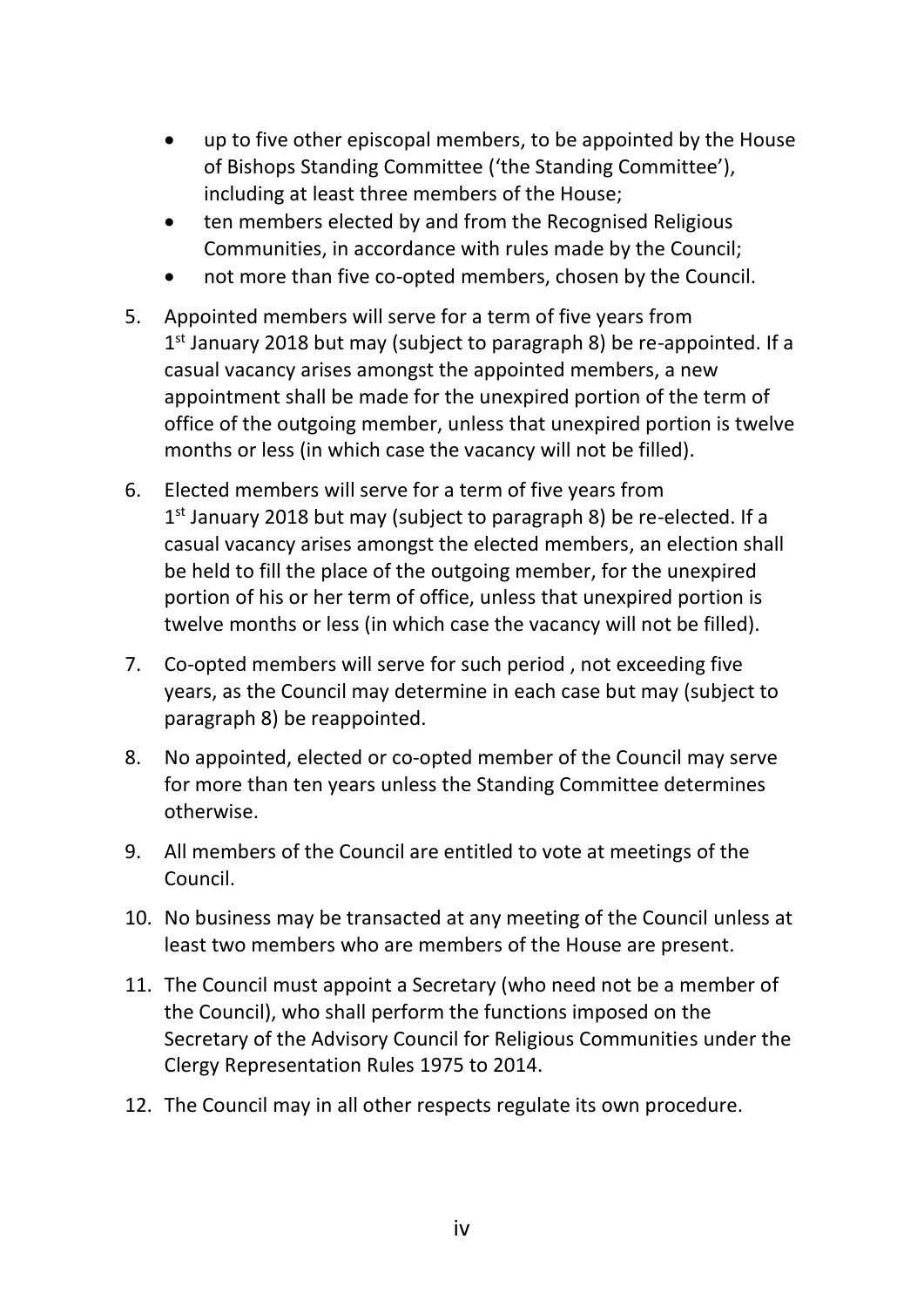- 13. The Council must report promptly and regularly on its activities and decisions to the House and consider which items might require consideration by the House or other committees of the House.
- 14. The Standing Committee may require any matter that would otherwise fall to be considered and decided by the Council, or has been considered and decided by the Council, to be referred to the Standing Committee or to the House for consideration and decision.
- 15. Where the Standing Committee or at least five members of the House call for a matter to be referred to the House for consideration and decision, any decision of the Council on the matter shall stand unless and until revoked by the House on its further consideration of the matter.

*House of Bishops, December 2018*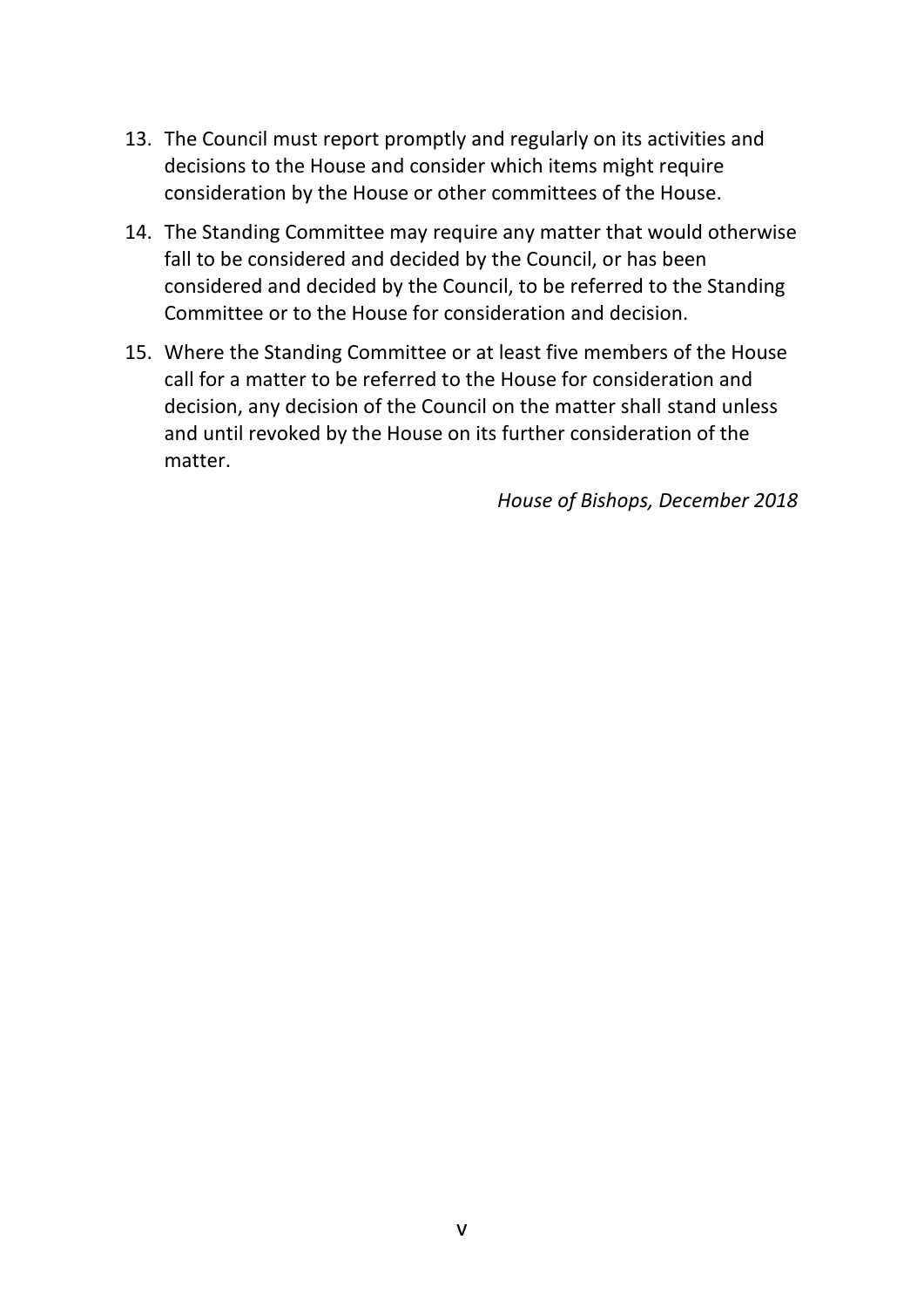# **GENERAL SYNOD OF THE CHURCH OF ENGLAND CANON ON RELIGIOUS COMMUNITIES (Canon DA 1)**

# **Of Religious Communities**

- 1. The Church of England affirms that, since the time of the early Church, there have been Christian people who, in response to God's call, have committed their whole lives to God in the Religious Life, a radical commitment, shaped by the evangelical counsels, marked by consecrated celibacy, poverty and obedience, and fulfilled as a member of a Community where Religious Life is lived in common or as a Solitary; and that at various times, other Christian people have responded to the same call, fulfilling their baptismal promises through particular forms of public commitment and of accountability in obedience to Christ as members of other Communities and Societies.
- 2. (1) A Religious Community in the Church of England is a community of persons –
	- (a) which has a particular vocation in the service of the Gospel.
	- (b) whose members seek to frame and fashion their lives in accordance with a Rule or other pattern of life that is particular to members of that Community, and
	- (c) which is declared by the House of Bishops to be a Religious Community in the Church of England.
	- (2) A reference in this Canon or in any other Canons to a Religious Community is a reference to a Religious Community in the Church of England.
- 3. A Religious Community may include among its members persons who are not members of the Church of England.
- 4. (1) The House of Bishops may not make a declaration under paragraph 2(1)(c) in the case of a Community unless it is satisfied that the Community meets such conditions as the House shall specify in Regulations.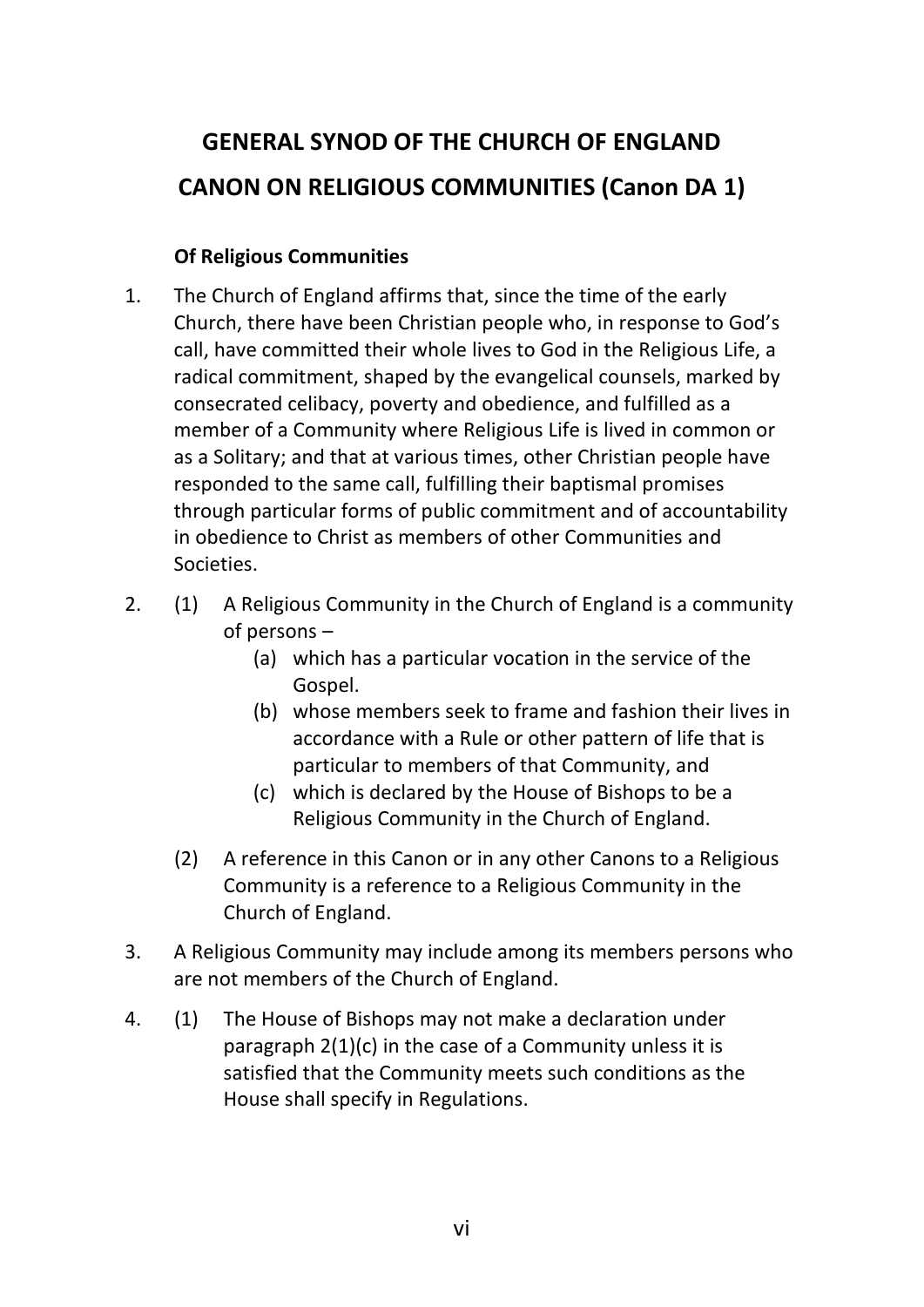- (2) The Regulations may, in particular, specify conditions relating to
	- (a) governance;
	- (b) financial affairs;
	- (c) safeguarding children and vulnerable adults;
	- (d) the making of vows or promises;
	- (e) the minimum number of members required for a Community to be eligible for a declaration under paragraph 2(1)(c).
- (3) The conditions which may be specified in the Regulations under sub-paragraph (2)(a) include conditions as to the procedure which a Community must follow in order to amend its constitution or other governing document.
- $(4)$  In paragraph  $(2)(c)$ : "child" means a person aged under 18, and "vulnerable adult" has the same meaning as in the Safeguarding and Clergy Discipline Measure 2016.
- 5. The House of Bishops may, for some grave cause, revoke a declaration made under paragraph 2(1)(c).
- 6. The House of Bishops shall compile, maintain and publish a list of Religious Communities.
- 7. The House of Bishops may by Regulations make further provision about Religious Communities.
- 8. (1) The House of Bishops may by Regulations amend or revoke Regulations made under this Canon
	- (2) Regulations under this Canon may make different provision for different purposes (including, in particular, different provision according to whether a Community was established before or after the commencement of this Canon).
	- (3) Regulations under this Canon may confer a discretion.
	- (4) Regulations under this Canon shall be laid before the General Synod and shall not come into operation unless and until they have been approved by the Synod.
	- (5) Where the Business Committee of the General Synod determines that Regulations under this Canon do not need to be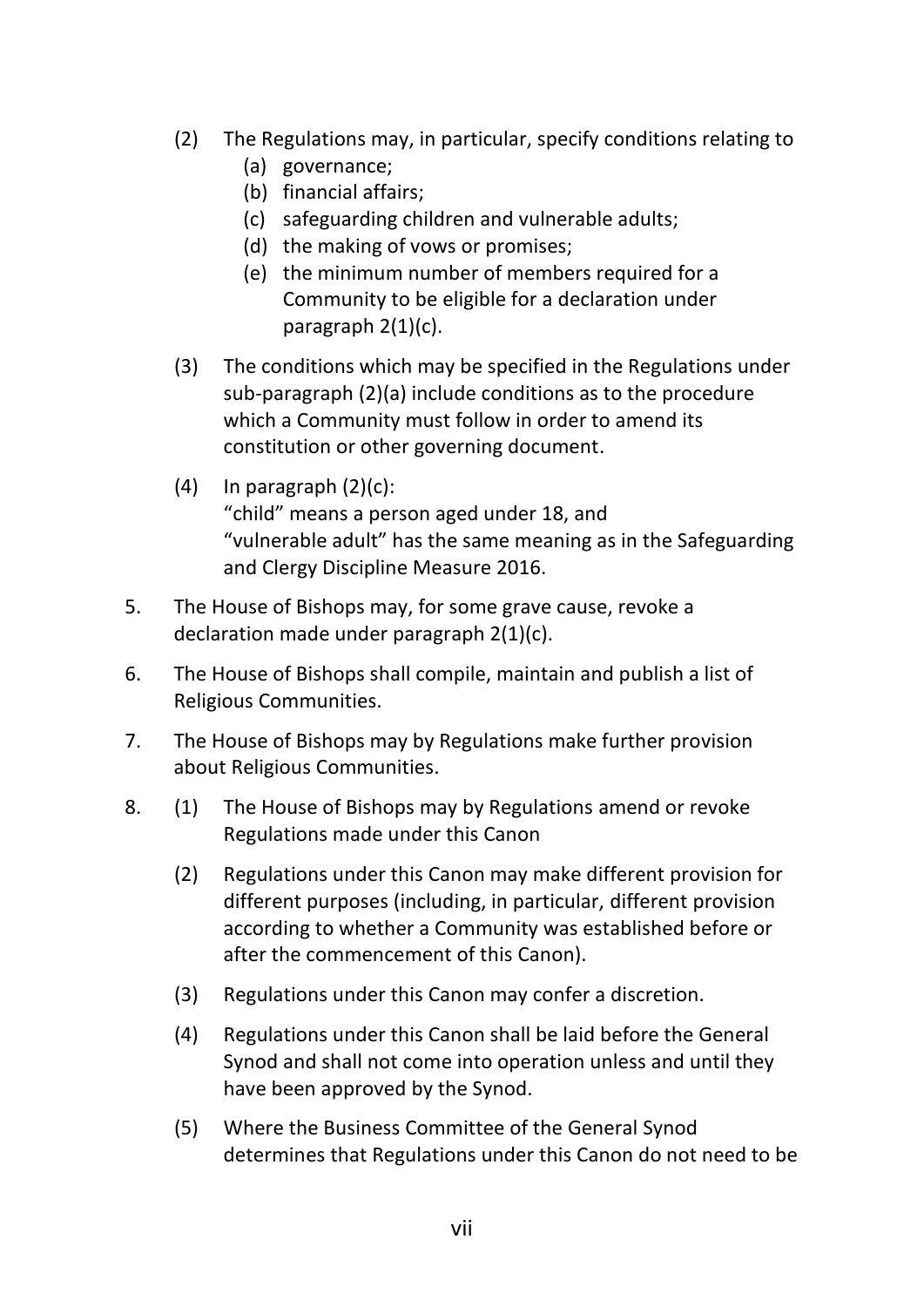debated by the Synod then, unless notice is given by a member of the Synod in accordance with its Standing Orders that the member wishes the Regulations to be debated, the Regulations shall for the purposes of paragraph (4) be deemed to have been approved by the Synod.

- 9. (1) The House of Bishops may issue guidance on Religious **Communities** 
	- (2) Every member of a Religious Community, and every person exercising functions in relation to a Religious Community, shall have a regard to such guidance as is issued under this paragraph.
	- (3) The House of Bishops may amend or revoke guidance issued under this paragraph.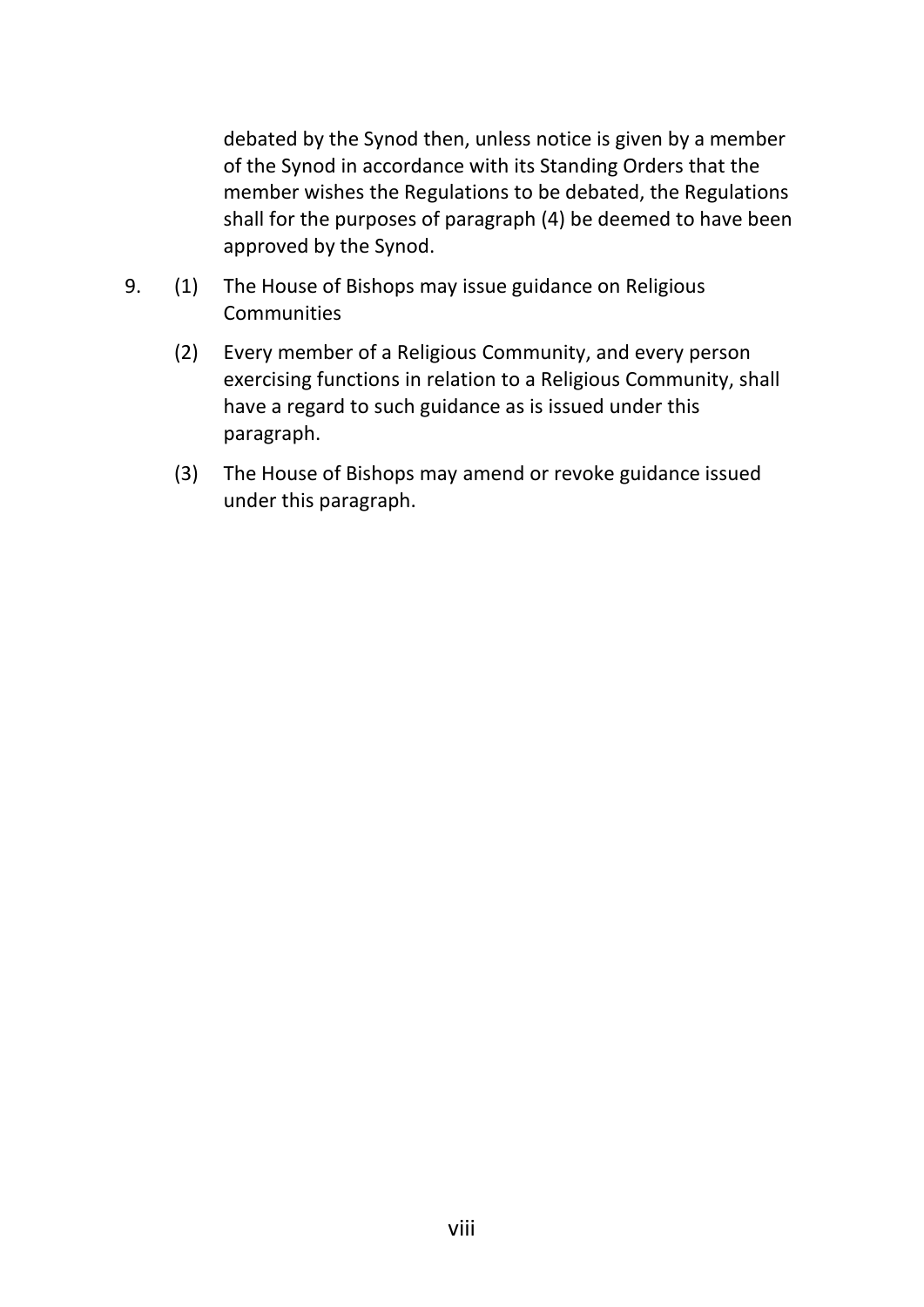# **THE RELIGIOUS COMMUNITIES REGULATIONS 2020**

The House of Bishops makes the following Regulations under Canon DA 1

#### PART 1

#### Preliminary

#### **Citation, commencement and interpretation**

- 1. These Regulations may be cited as the Religious Communities Regulations 2020.
- 2. They come into force on 26<sup>th</sup> November 2020
- 3. In these Regulations–

"the Canon" means Canon DA 1 of the Canons of the Church of England;

"constitution" means the written constitution of a Community required by regulation 11:

"child" and "vulnerable adult" have the same meaning as in the Canon;

"Religious Community" has the same meaning as in the Canon;

"Visitor" means the person entitled to exercise visitatorial powers in respect of a Community (irrespective of how that person may be described by the constitution) and "Visitation" is to be construed accordingly.

- 4. Where a Community is established in more than one country, a reference in these Regulations to its constitution is a reference to the constitution of the Community as it applies in England.
- 5. Any question as to whether a Church is in communion with the Church of England is to be determined, for the purposes of these Regulations, by the Archbishops of Canterbury and York acting jointly.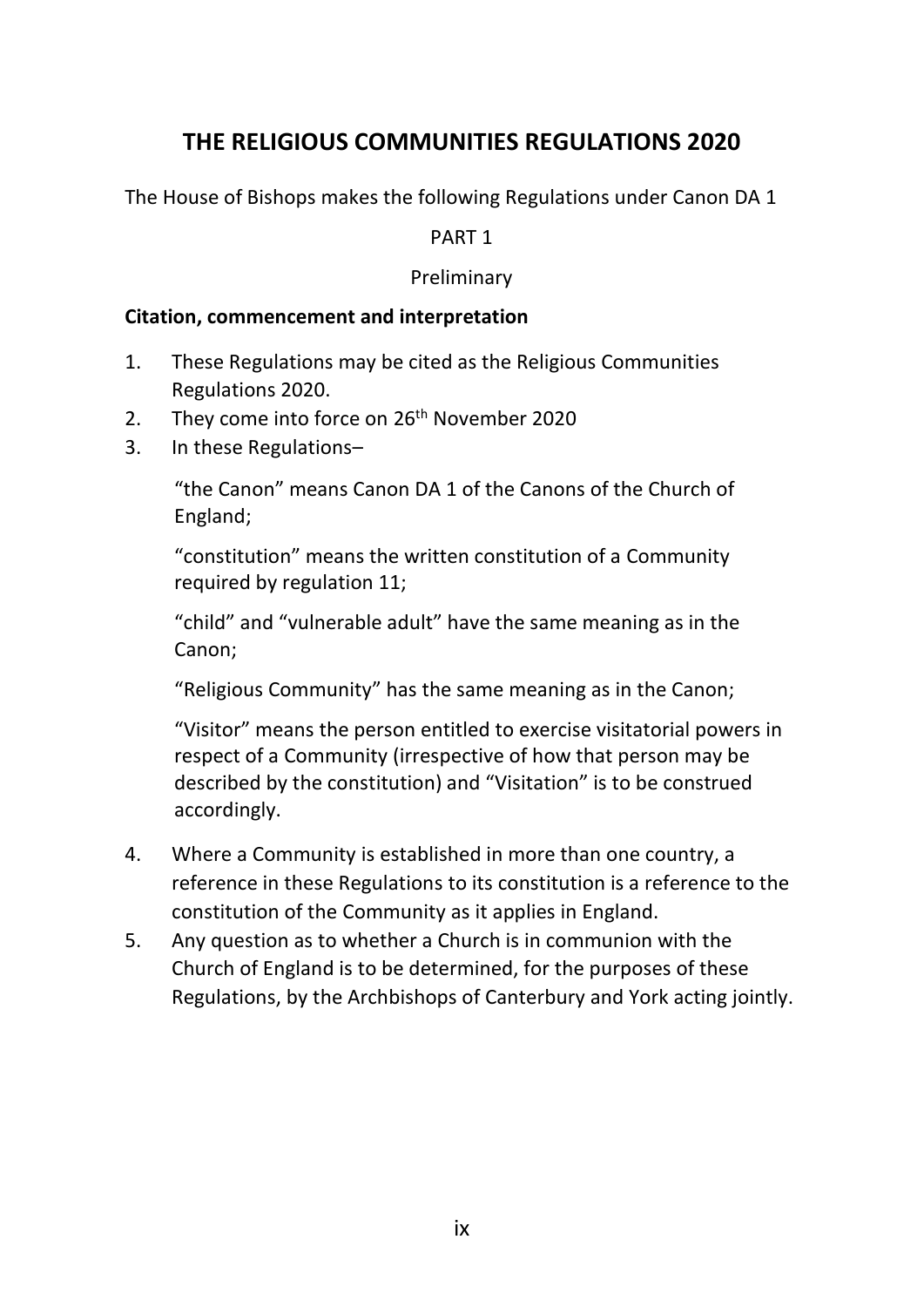# **General duty**

- 6. A person exercising functions under these Regulations must have regard to:
	- (a) the character and purpose of Religious Life, and in particular to the provision made by paragraph 1 of Canon DA 1, and
	- (b) the character of the particular Community.

#### **Conditions for declaration by House of Bishops**

- 7. These regulations–
	- (a) specify, for the purposes of paragraph 4 of the Canon, conditions a Community must meet in order to be declared by the House of Bishops, under paragraph 2(1)(c) of the Canon, to be a Religious Community in the Church of England and
	- (b) make provision for related procedural matters.
- 8. When making a declaration under paragraph 2(1)(c) in respect of a Community, the House of Bishops must designate the Community as a Recognised Community or as an Acknowledged Community.
- 9. A Community must meet the conditions specified in Part 2 in order to be declared a Religious Community in the Church of England and designated as an Acknowledged Community.
- 10. A Community must meet the conditions specified in Part 2 and in Part 3 in order to be declared a Religious Community in the Church of England and designated as a Recognised Community.

#### PART 2

Conditions for Recognised and Acknowledged Communities

#### **Governance**

- 11. The Community must have a written constitution (by whatever name that document is known by the Community).
- 12. The constitution may be contained in more than one document provided that the documents which together comprise the constitution are readily identifiable as such.
- 13. The constitution must–
	- (a) make provision for the membership and governance of the Community;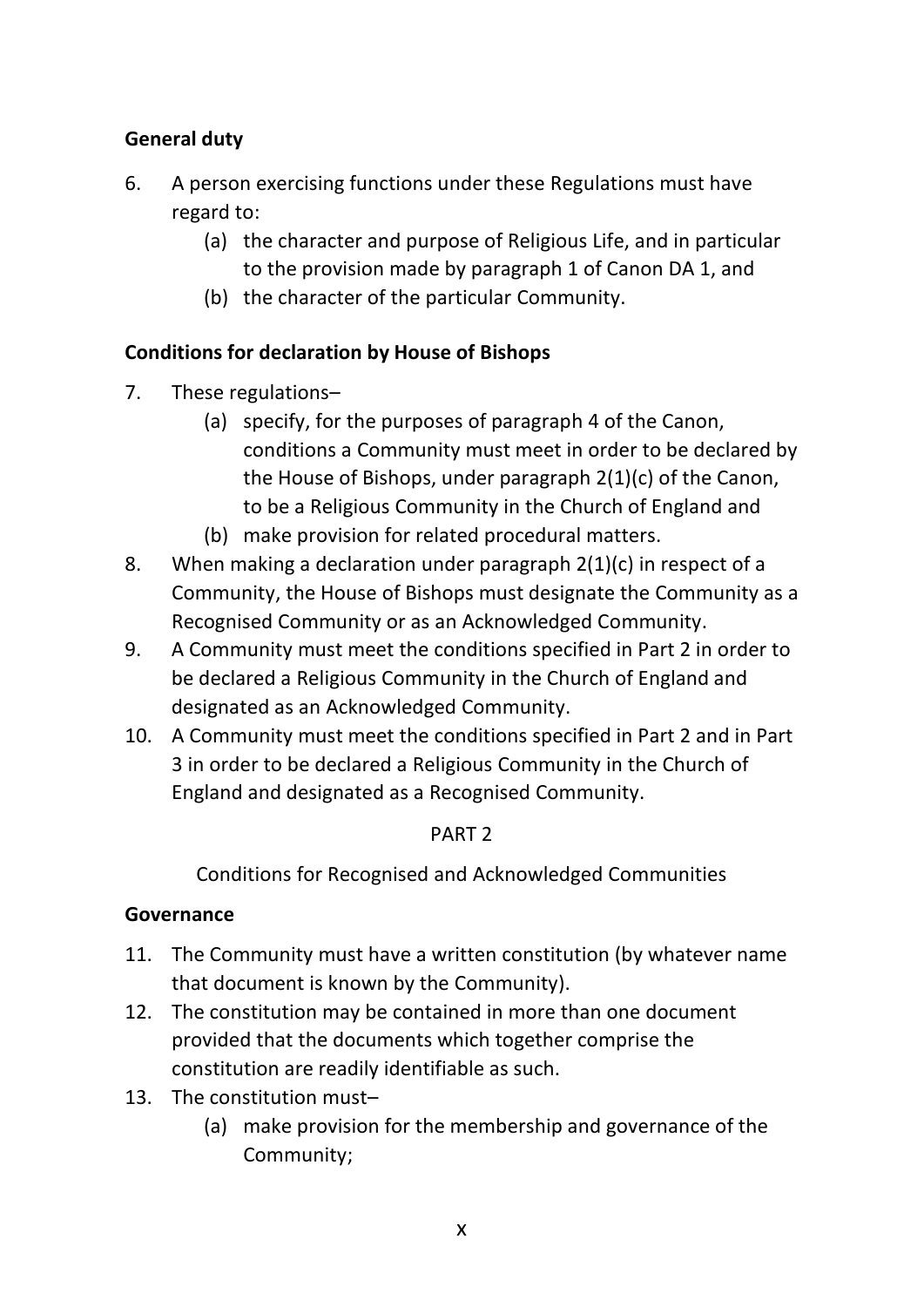- (b) provide for the appointment as Visitor of a person who–
	- (i) is in episcopal orders and holds ecclesiastical office in the Church of England or in another Church which is in communion with the Church of England; and
	- (ii) is not a member of the Community or otherwise involved in its regular life;
- (c) make provision for a Visitation to be carried out by the Visitor not less frequently than every five years;
- (d) empower the Visitor to carry out a Visitation at any time on the Visitor's own initiative;
- (e) make provision for the closure and dissolution of the Community, including for the application of any property of the Community in the event that it is closed (but see paragraph 15);
- (f) provide that before a decision is taken to amend the constitution so far as it provides for any of the matters required by these Regulations, the proposed amendment must be notified to the House of Bishops and that regard must be had to advice given by the House of Bishops in relation to the proposal.

#### **Financial affairs and property**

- 14. The constitution must (unless paragraph 15 applies) make provision for–
	- (a) the conduct of the financial affairs of the Community;
	- (b) the ownership and management of the property of the Community.
- 15. Where the property held for the purposes of the Community is held by a separately constituted body-
	- (a) paragraph 14 does not apply; and
	- (b) paragraph 13(e), so far as it relates to the application of the property of the Community in the event that it is closed, does not apply.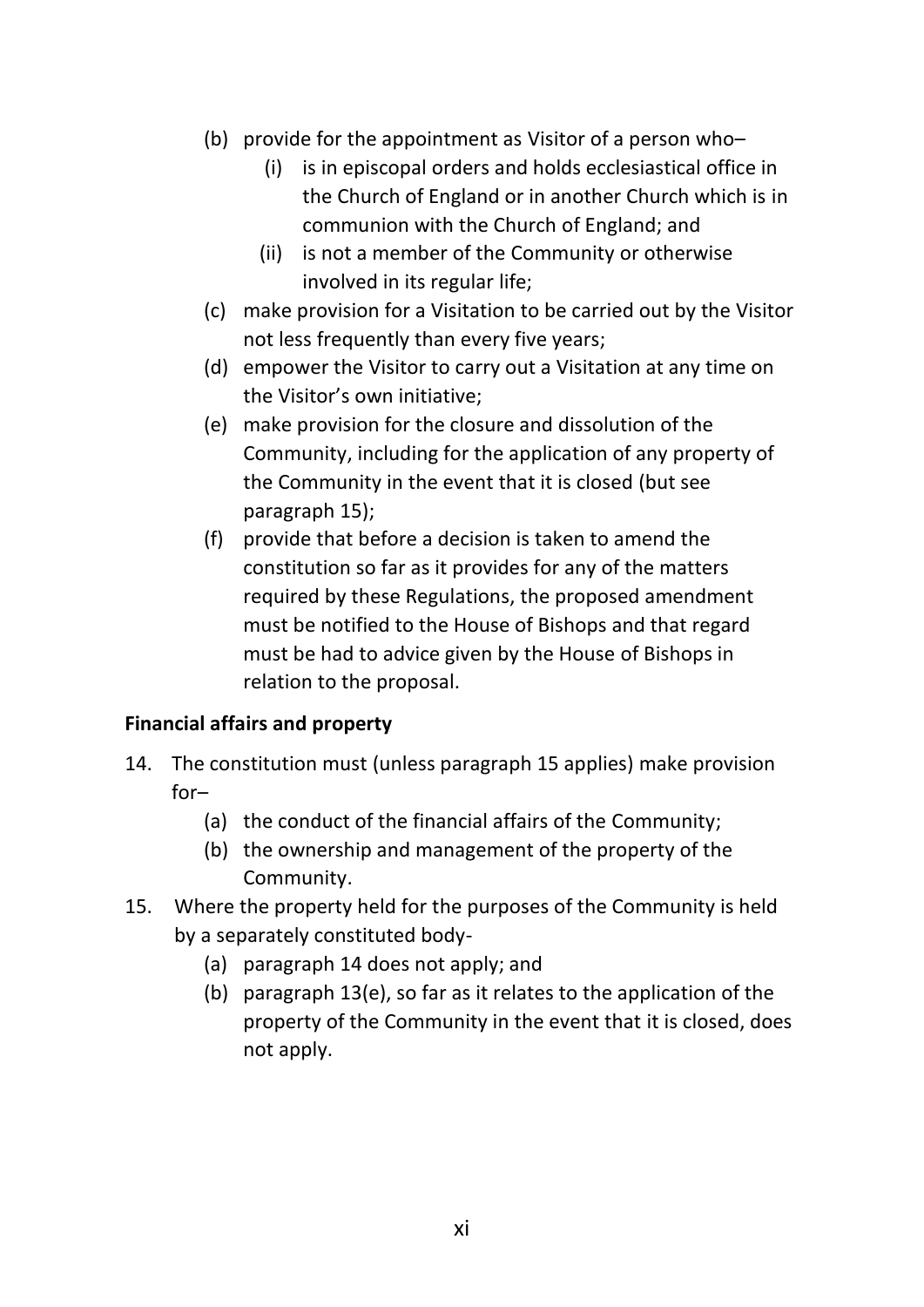# **Safeguarding**

- 16 The constitution must-
	- (a) impose on members and officers of the Community (including the Visitor) duties that are equivalent to those imposed on a relevant person by or under the Safeguarding and Clergy Discipline Measure 2016;
	- (b) make provision as to the persons or bodies who have particular responsibility in relation to the safeguarding of children or vulnerable adults;
	- (c) make provision for the Visitor's functions in relation to the safeguarding of children and vulnerable adults;

#### **Admission etc.**

- 17. The constitution must make provision for–
	- (a) admission of persons to, and their dismissal from, the Community;
	- (b) the taking of vows or the making of promises that are to be taken or made by members of the Community;
	- (c) the release of members of the Community from vows or promises;
	- (d) the resolution of disputes between a member and the Community or between its members.

#### **Numbers**

- 18. The House of Bishops must be satisfied that the Community has sufficient numbers to sustain community life.
- 19. The House of Bishops may except from paragraph18 a Community which, immediately before the coming into force of these Regulations, was registered with the Secretary of the House of Bishops Advisory Council for Religious Communities as a Recognised or Acknowledged Religious Community.
- 20. An exception under paragraph 19 must be for a period specified by the House of Bishops: but that period may be renewed or extended by the House from time to time.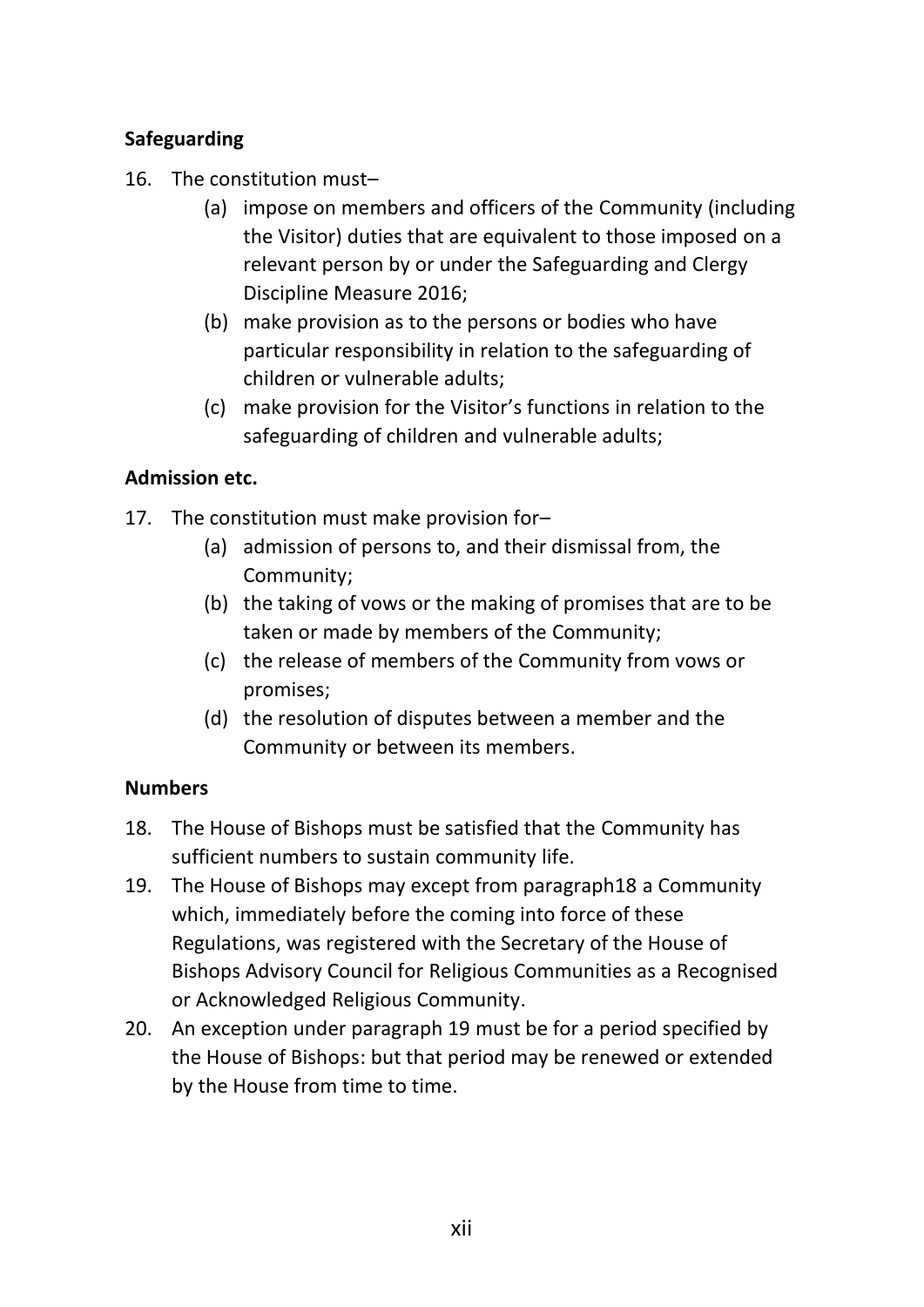#### PART 3

# Additional conditions for Recognised Communities

# **Nature of Community**

- 21. The Community must be a Community whose members make vows or promises–
	- (i) of stability, conversion of life and obedience,
	- (ii) of poverty, chastity and obedience; or
	- (iii) which the House of Bishops considers to be of a substantially similar nature.

#### **Rule**

- 22. The Community must have a Rule.
- 23. The Rule or the constitution must make provision as to the persons to whom the Rule applies and how, if it all, it may be changed.
- 24. "Rule" means a document which provides, or a set of documents which taken together provide, for the ordering of the life of a Community and in accordance with which the members share in a common life and live together (though not necessarily all in one place);

#### **Chapter**

- 25. The constitution must make provision for–
	- (a) the role of a Chapter in the government of the Community;
	- (b) the membership of the Chapter and the rights its members have to participate in its decisions.

#### **Role of Visitor**

- 26. The constitution must provide for the resolution of disputes (including the hearing of appeals) by the Visitor.
- 27. Every member of the Community must be entitled to raise directly with the Visitor any matter the member considers should be brought to the Visitor's attention.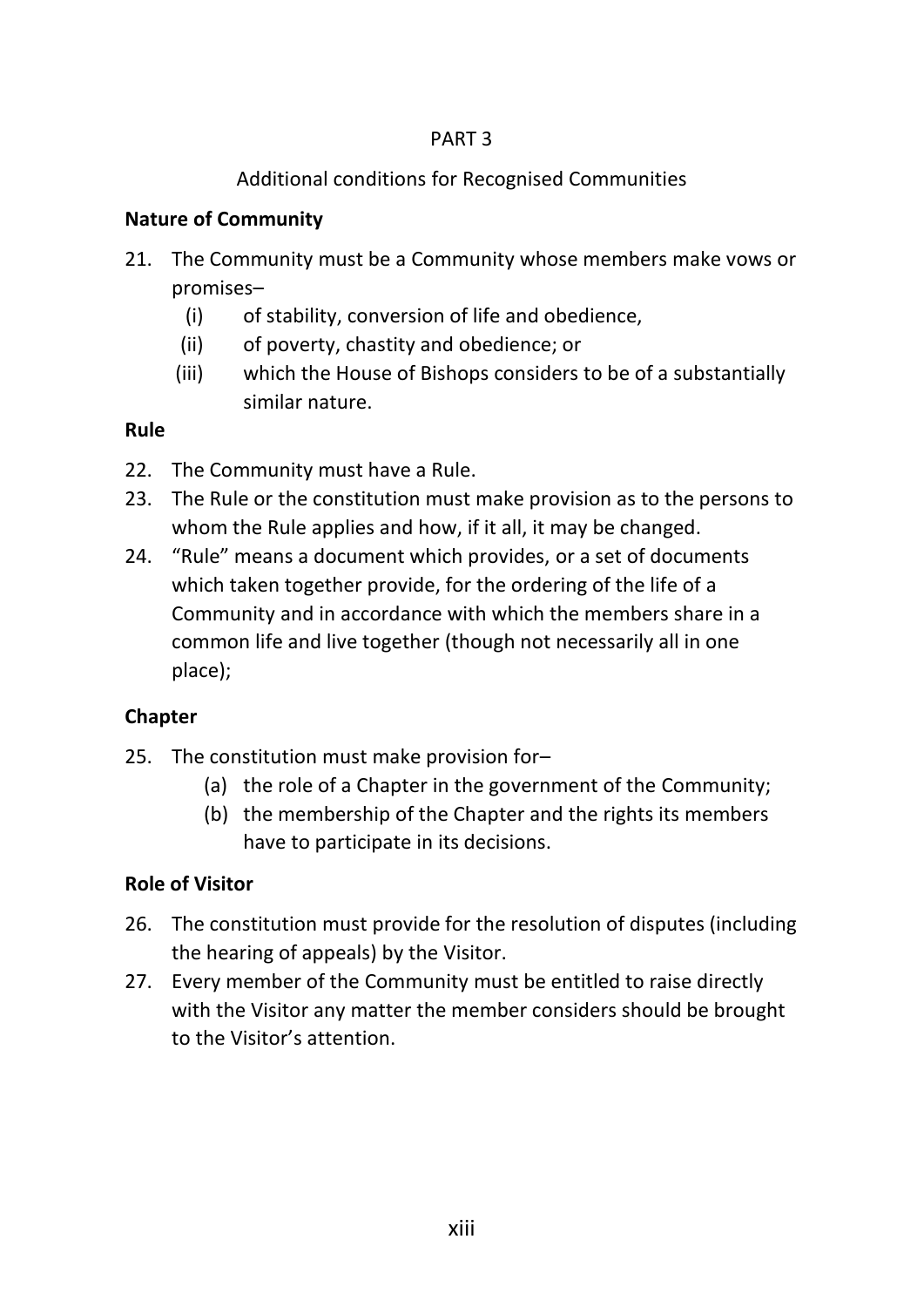#### **Profession etc.**

28. The constitution must make provision for the profession of vows within the Community, including the formulae of profession and any stages of commitment to the life and practice of the Community a member will undertake.

#### **Transfer**

29. The constitution must make provision for the transfer of a member of the Community to or from another Religious Community.

#### **Separation etc.**

30. The constitution must make provision for the separation of a member from the Community and for a member's dispensation from vows (which may include a member's secularisation).

#### PART 4

#### Procedure

#### *Application for declaration*

#### **Provisions of documents and other information**

- 31. A Religious Community which seeks a declaration by the House of Bishops that it is a Religious Community in the Church of England must provide the following to the House of Bishops–
	- (a) a written request for a declaration under paragraph 2(1)(c) of the Canon stating whether, if a declaration is made, the Community wishes to be designated as a Recognised Community or an Acknowledged Community;
	- (b) a brief written statement as to–
		- (i) how the Community meets the requirements of paragraph 2(1)(a) and (b) of the Canon;
		- (ii) the date on which the Community was founded;
		- (iii) whether immediately before the coming into force of these regulations it was registered with the Secretary of the House of Bishops Advisory Council for Religious Communities as a Recognised or Acknowledged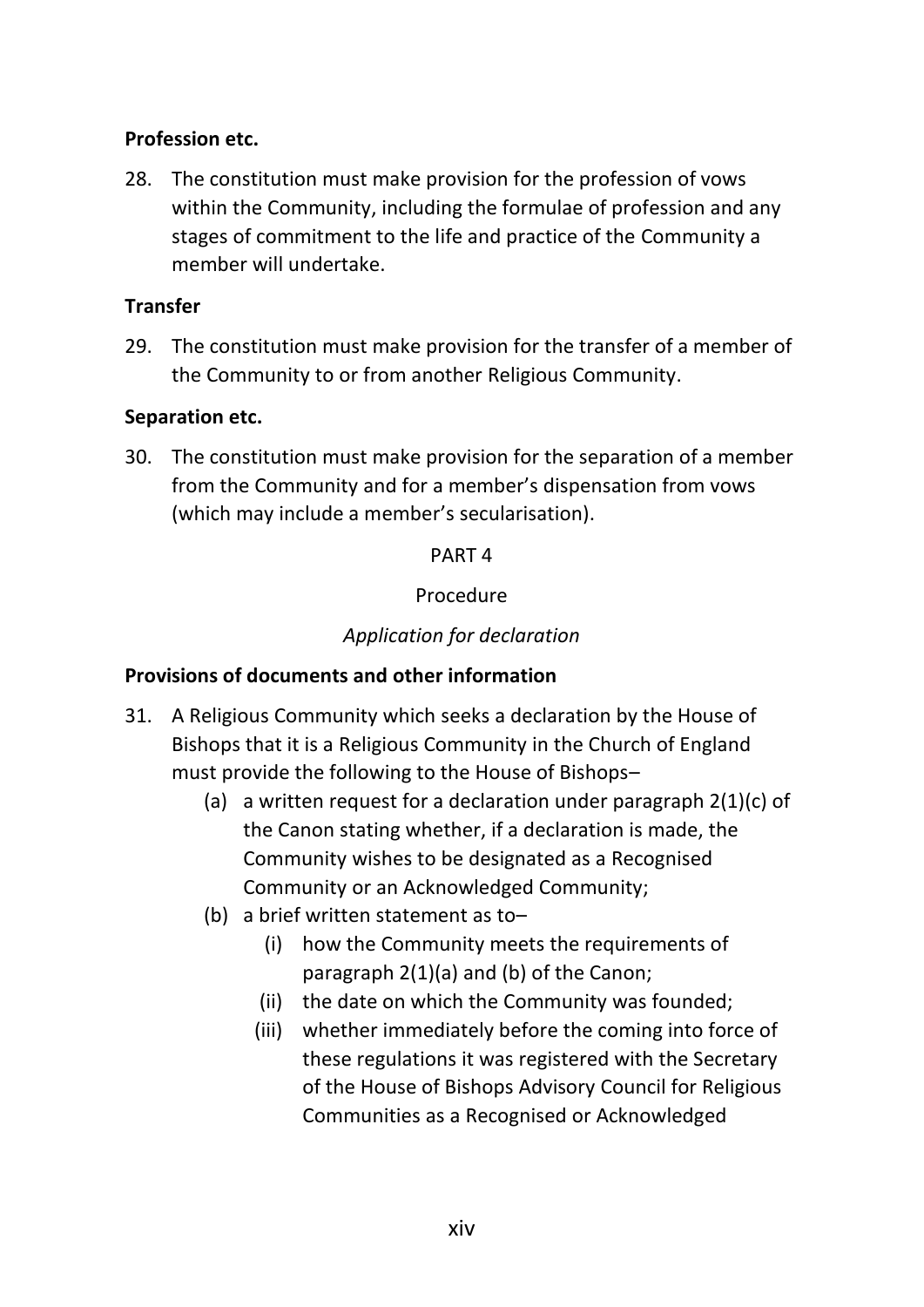Religious Community and, if so, on what date it was so registered;

- (iv) the number of members it has (and, if applicable, whether it is seeking an exception under paragraph 19;
- (c) a copy of its constitution;
- (d) where paragraph 15 (property held by separately constituted body) applies, a copy of the provisions governing the body referred to in that paragraph;
- (e) a copy of its Rule;
- (f) any other document or information the House of Bishops may request in connection with the request for a declaration.

#### **Decision to make declaration**

- 32. If the House of Bishops decides to make a declaration under paragraph 2(1)(c) of the Canon in respect of a Community it must–
	- (a) send the Community a written notice which declares the Community to be a Religious Community in the Church of England;
	- (b) require the secretary to the House of Bishops, or the secretary of a committee exercising the functions of the House under these Regulations, to file a copy of the written notice;
	- (c) add the Community to the list of Religious Communities compiled, maintained and published by the House of Bishops under paragraph 6 of the Canon.

#### **Decision not to make a declaration**

- 33. If the House of Bishops decides not to make a declaration under paragraph 2(1)(c) of the Canon in respect of a Community it must–
	- (a) send the Community a written notice stating that it has decided not to make such a declaration;
	- (b) include in the written notice a summary of the reasons for its decision.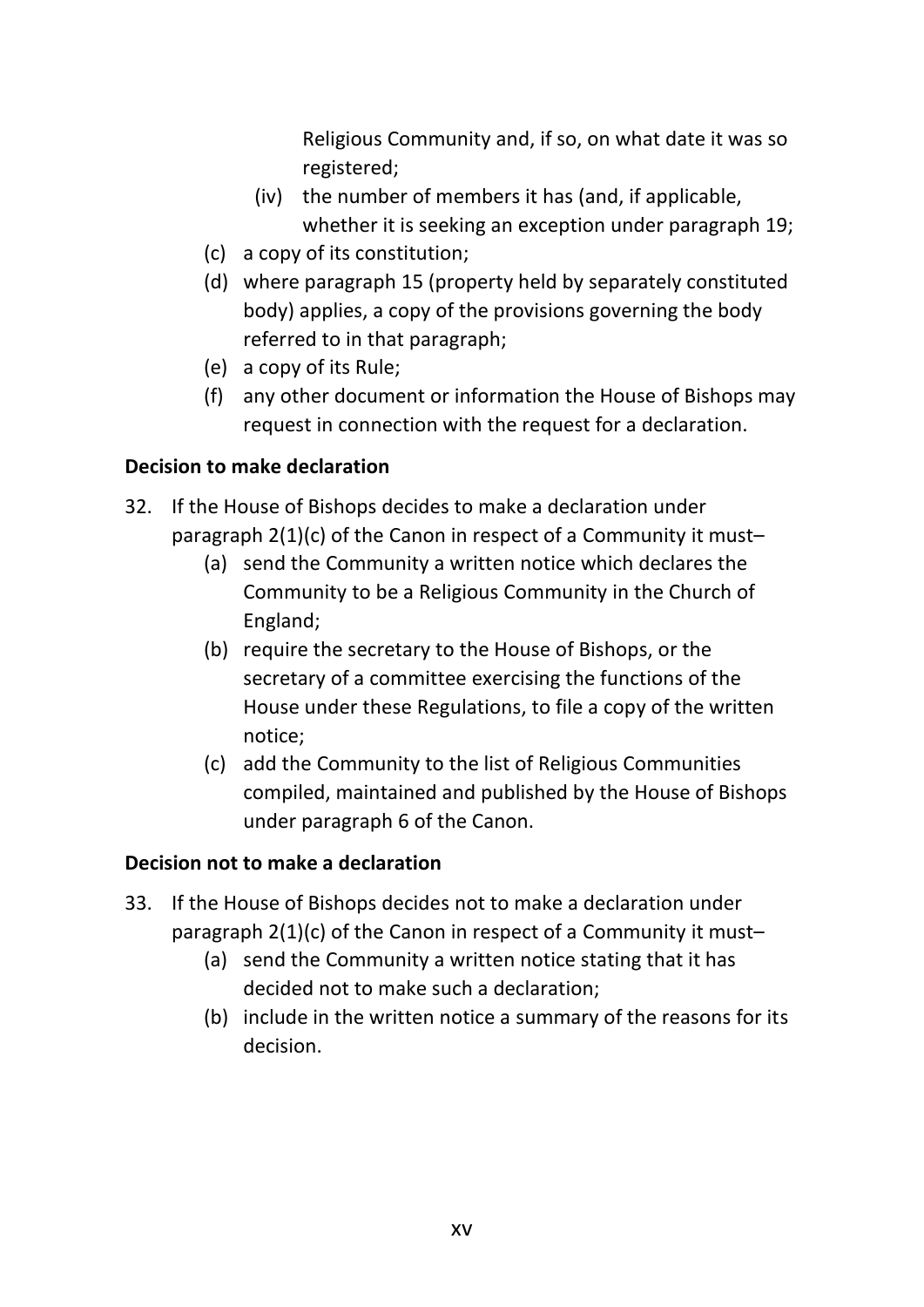#### *Revocation of declaration*

#### **Notification of grounds for revocation**

- 34. If the House of Bishops considers that there may, under paragraph 5 of the Canon (revocation for grave cause), be grounds for revoking a declaration made under paragraph 2(1)(c) it must–
	- (a) notify the Community concerned of those grounds; and
	- (b) afford the Community a reasonable opportunity to make written representations, specifying the time by which any representations must be received by the House of Bishops.

#### **Proceedings following consideration of representations**

- 35. Having considered any representations made by the Community within the time allowed, the House of Bishops may decide–
	- (a) to revoke the declaration made in respect of the Community under paragraph 2(1)(c) of the Canon;
	- (b) not to revoke the declaration;
	- (c) that it requires further information in order to decide whether or not to revoke the declaration.

#### **Further information and oral representations**

- 36. If the House of Bishops decides that it requires further information in order to decide whether or not to revoke the declaration it may–
	- (a) seek further information in writing from the Community concerned or from any other person it considers likely to be in possession of relevant information;
	- (b) invite the Community to make oral representations.

# **Proceedings upon consideration of further information or oral representations**

37. Having further considered the matter, including any further information or any oral representations, the House of Bishops must proceed to a decision under paragraph 35(a) or (b).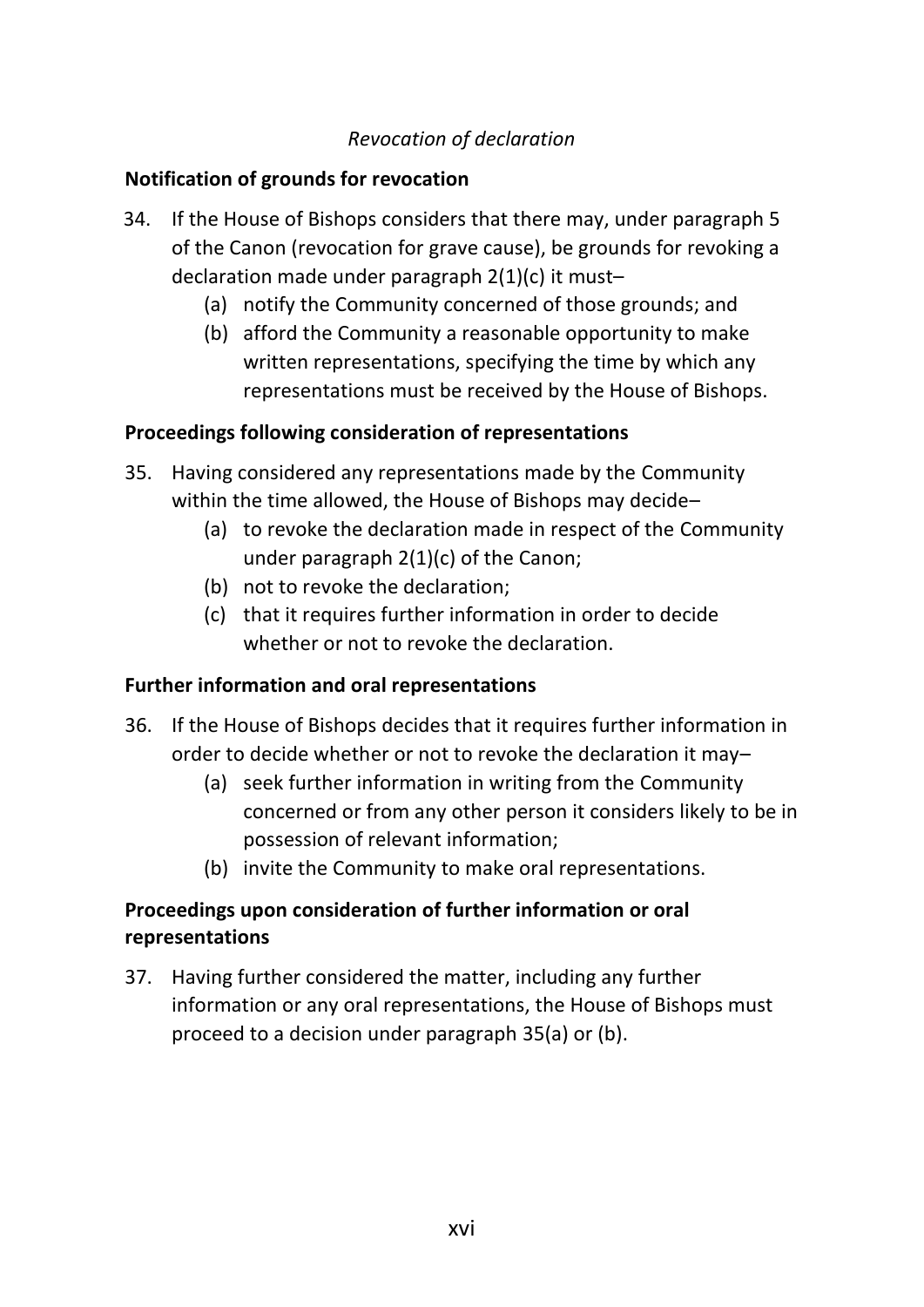#### **Notice of decision**

38. Written notice of a decision under paragraph 35(a) or (b) must be sent to the Community concerned and to such other persons as the House of Bishops may direct.

#### **Removal from the list of Religious Communities**

39. If a decision is made under paragraph 35(a) (revocation of declaration), the House of Bishops must remove the Community concerned from the list compiled, maintained and published by it under paragraph 6 of the Canon.

These Regulations were made by the House of Bishops on 23<sup>rd</sup> November 2020 and were approved by the General Synod on 25<sup>th</sup> November 2020.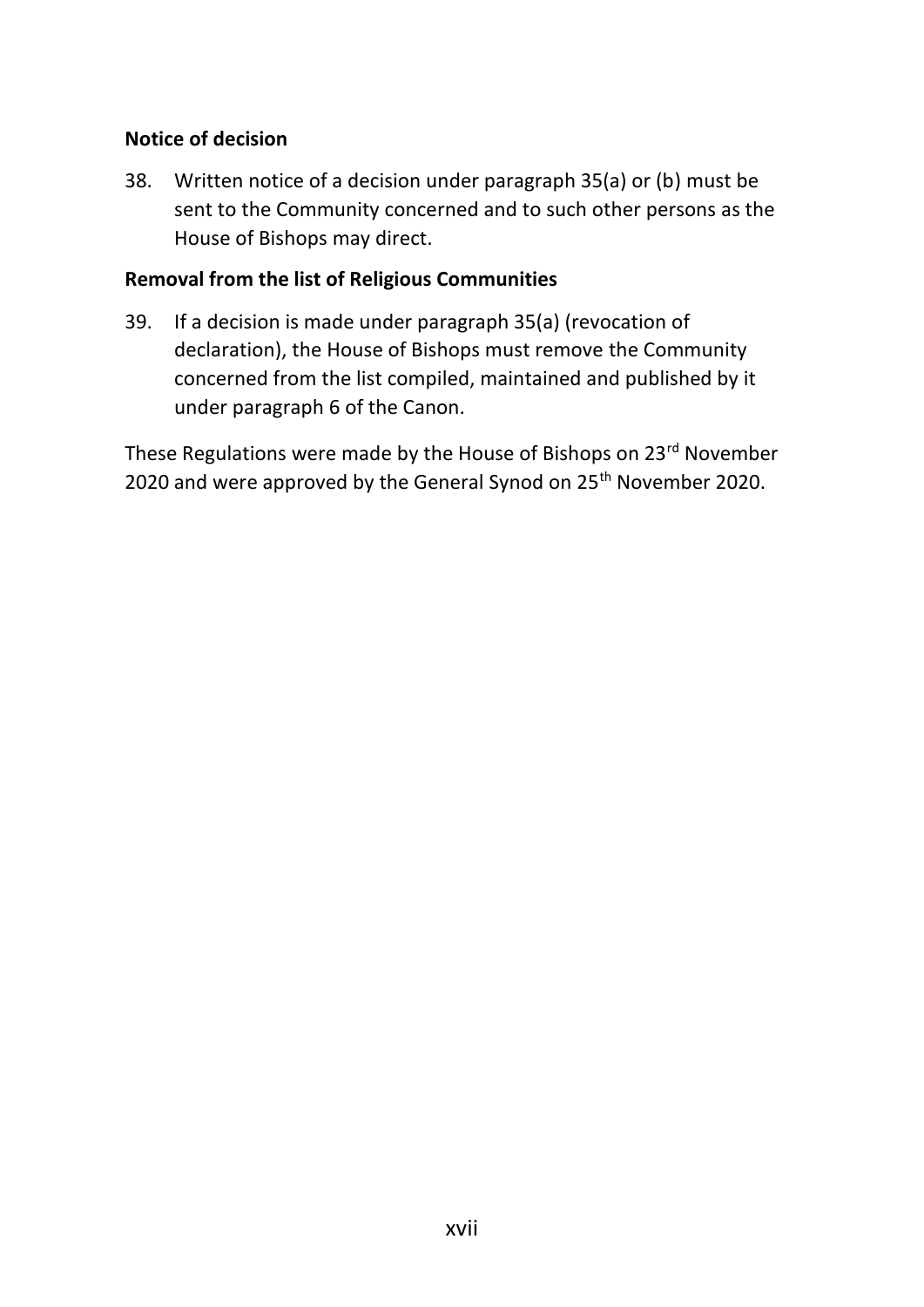# **HISTORICAL SUMMARY**

The emergence of Religious Communities in the mid-Victorian period took the Church of England bishops somewhat by surprise. Within the next fifty years, the number of both Religious and Communities increased not only in Great Britain, but in other parts of the Anglican Communion. From South Africa to North America, the Indian sub-continent to the Pacific, matters concerning the Religious Life began to be raised for episcopal judgement. Bishops were asked to adjudicate in arguments over property, clashes over individuals seeking release from vows, and in questions concerning ministries in their dioceses. The relationship between some bishops and some Communities became strained, with unresolved disputes continuing for long periods. Finding solutions was sometimes hampered because there were no canons governing these matters. Many bishops, whether sympathetic or not to Religious Life, began to feel the need for some kind of regulation.

From the Communities' point of view, their growth and increasing contribution to the Church's ministry and witness entitled them to some formal recognition from the episcopal authorities. They sought an acknowledgement of their role and value, an official sanction and encouragement for their particular call. This, they believed, would afford protection against the (still) powerful voices in the Church, including some on the episcopal bench, who were hostile to Religious Life in principle.

The bishops at the 1897 Lambeth Conference therefore began discussion on the relations of bishops and Religious Communities, setting up a committee to produce a report. However, the suspicions which had arisen during the Victorian period made agreement difficult. Communities feared episcopal interference in their internal affairs by bishops with unsympathetic views, whilst bishops feared giving a recognition which might be exploited by maverick or undisciplined groups. The report when finally published in 1902 was not acted upon. The 1908 Lambeth Conference returned to the subject, but no resolution was reached before the outbreak or the First World War in 1914 produced more urgent priorities.

In the 1920s, the bishops' committee on Religious Communities in Britain took up the issue once again and in 1926 (before any effective consultation with the Communities themselves) had printed a set of draft regulations,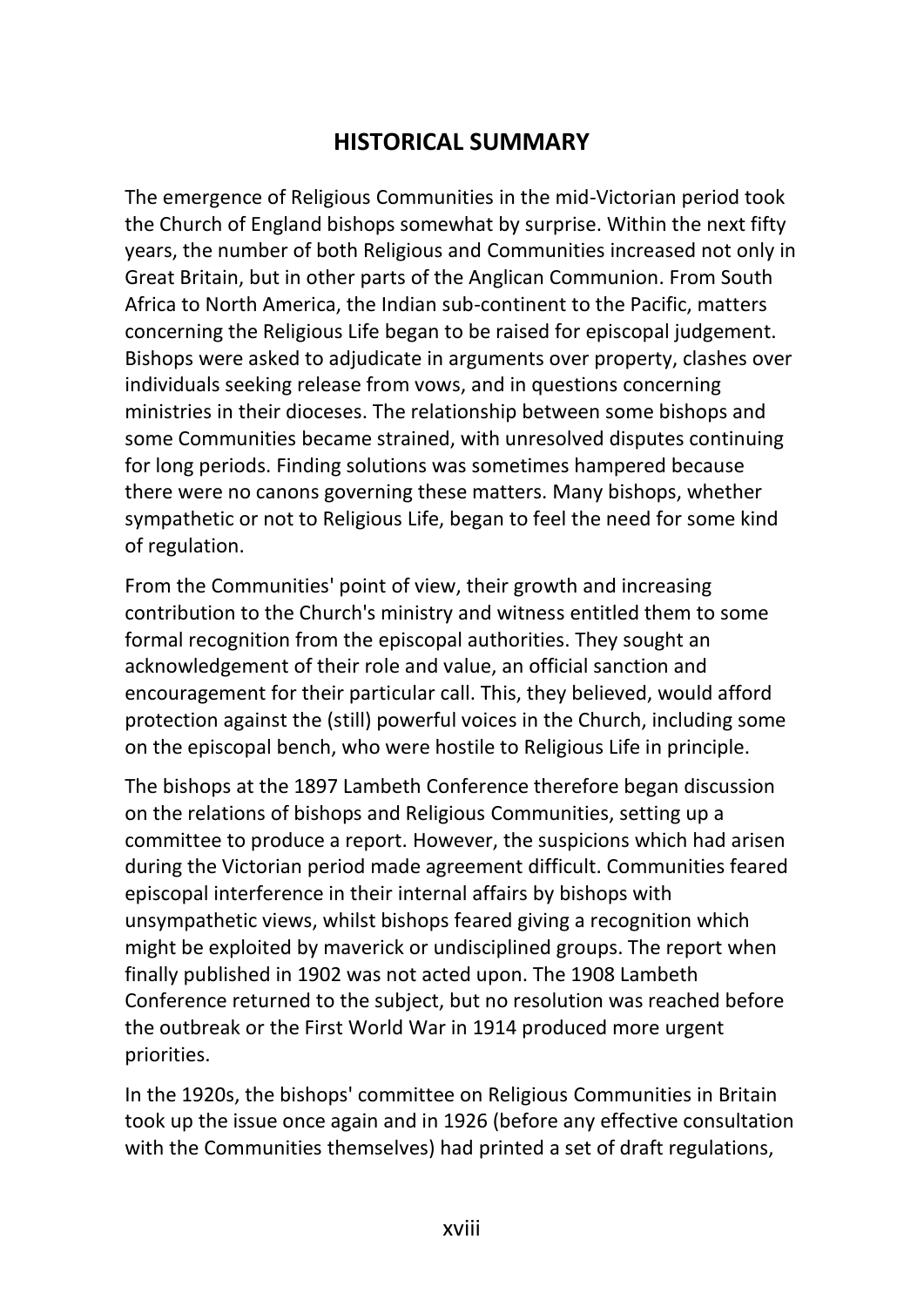which then went through several revisions. Alarm began to spread through many Communities that regulations were about to be 'imposed', and to quell the fears a meeting was held in Oxford in January 1930. Up to one hundred Anglican Religious met.

They protested particularly about the idea that the diocesan bishop would *de jure* be the Visitor to a Community and insisted the choice of Visitor must be a freedom for every Community. The Religious chose representatives from their number to meet with representatives of the bishops on 11 February 1930, with the Warden of Keble College, Oxford, B J Kidd, in the chair. Kidd was a lecturer in theology and knowledgeable on the history and traditions of Religious Life and was seen as an impartial and authoritative facilitator. Despite much discussion - at the Lambeth Conference of 1930, and further meetings between the representatives of the two sides in January 1931 and again six months later - a compromise failed to emerge. However, from the meeting of 29 June - l July 1931 came the idea of the committee of joint representatives continuing to meet regularly. If there could not yet be regulations or canons passed by the Church, perhaps there could be an Advisory Council as a temporary measure? This would at least provide a place for concerned bishops or Religious to turn for advice when disputes arose. The Advisory Council would be chaired by a diocesan bishop and have representatives from the Communities, plus experts on church history and theology appointed by the Archbishops of Canterbury and York.

The suggestion was taken up, discussed and went through various draft structures until finally implemented in 1935. The Communities were allowed to elect their first six representatives. The Archbishops appointed their 'experts', including the only woman on the Council, the renowned spiritual director Evelyn Underhill. The Advisory Council had come into existence.

Yet at the beginning, it was still seen very much as an interim measure. The Council was expected eventually to produce a set of Regulations. Communities would then, it was envisaged, one by one accept these and 'enrol at Lambeth' as formally Recognised Communities. Their reward for this enrolment would be that their members would all join the electoral roll for the next Advisory Council elections, due after seven years in 1942.

But Communities remained divided as to their response. Some were prepared to go along with this scheme, others were adamantly opposed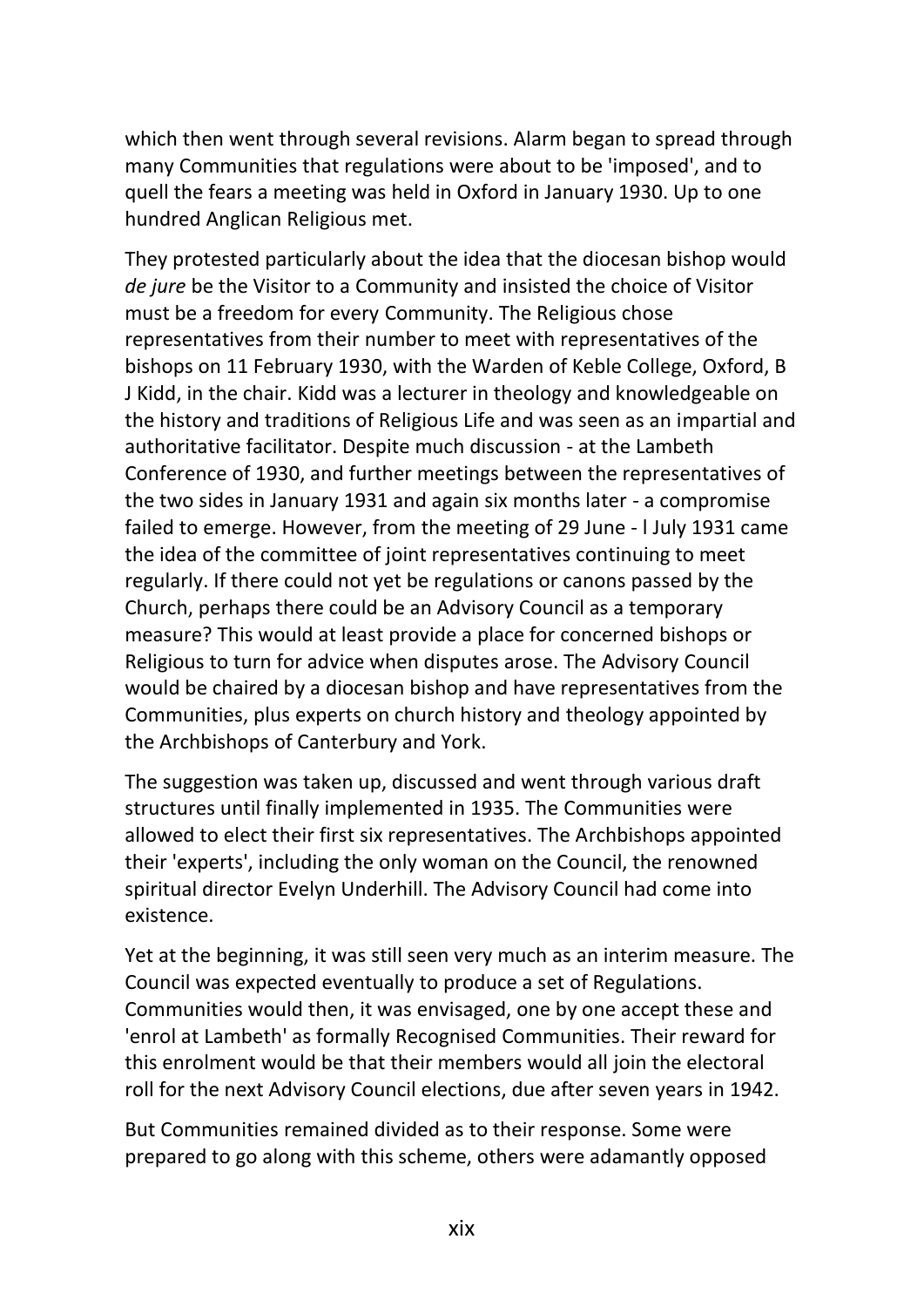until further freedom of action was granted by the bishops. Communities which were more 'Roman' in their outlook, and, for example, used Latin liturgies, were particularly wary of signing up to any regulations. Communities less anxious about such matters nevertheless felt unable to enrol as they saw the need for Communities to act together. They did not wish some to be recognised and others not.

The Second World War provided a legitimate reason for not holding elections in 1942; yet, they could not have been held anyway as no Community had 'enrolled' and hence there were legally no registered voters. Had the bishops insisted on such enrolment, the six representatives of Communities would have resigned, and the Advisory Council would have disintegrated with nothing to replace it. Its chair, Kenneth Kirk, the Bishop of Oxford, therefore advised the Archbishops to leave matters as they stood. The members of the Advisory Council therefore continued to serve. In 1943, they produced a set of guidelines for Communities and bishops, the very first *Directory* (now renamed the *Handbook).* The guidelines were simply that - there was no compulsion, no sanctions for non-compliance, just suggestions for good practice.

In 1944, the bishops decided the Advisory Council itself could decide on the electorate for future elections to the Council. The *Directory* had been well received by the bishops and they were content to abide by its contents. In turn, Religious Communities without any compulsion saw the value of the *Directory* and in general showed loyalty to its suggestions, seeing them as guidelines for good practice.

In succeeding years, the Council evolved through its own decisions, most noticeably the possibility of women and lay Religious serving as Community representatives. It remained until recently advisory, with technically no possibility of imposing any decision-making power over Communities or bishops. Yet, ironically, that gave added reason for its authority to be respected.

In recent years, the advent of new Communities, with a wide range of ministries, commitments and different expressions of community life, has meant the Advisory Council has evolved further guidelines for acknowledging them. Whilst respecting the variety of charisms that these new expressions of Community present, the principles that govern their lives and ministries have evolved to provide sound underpinnings for their future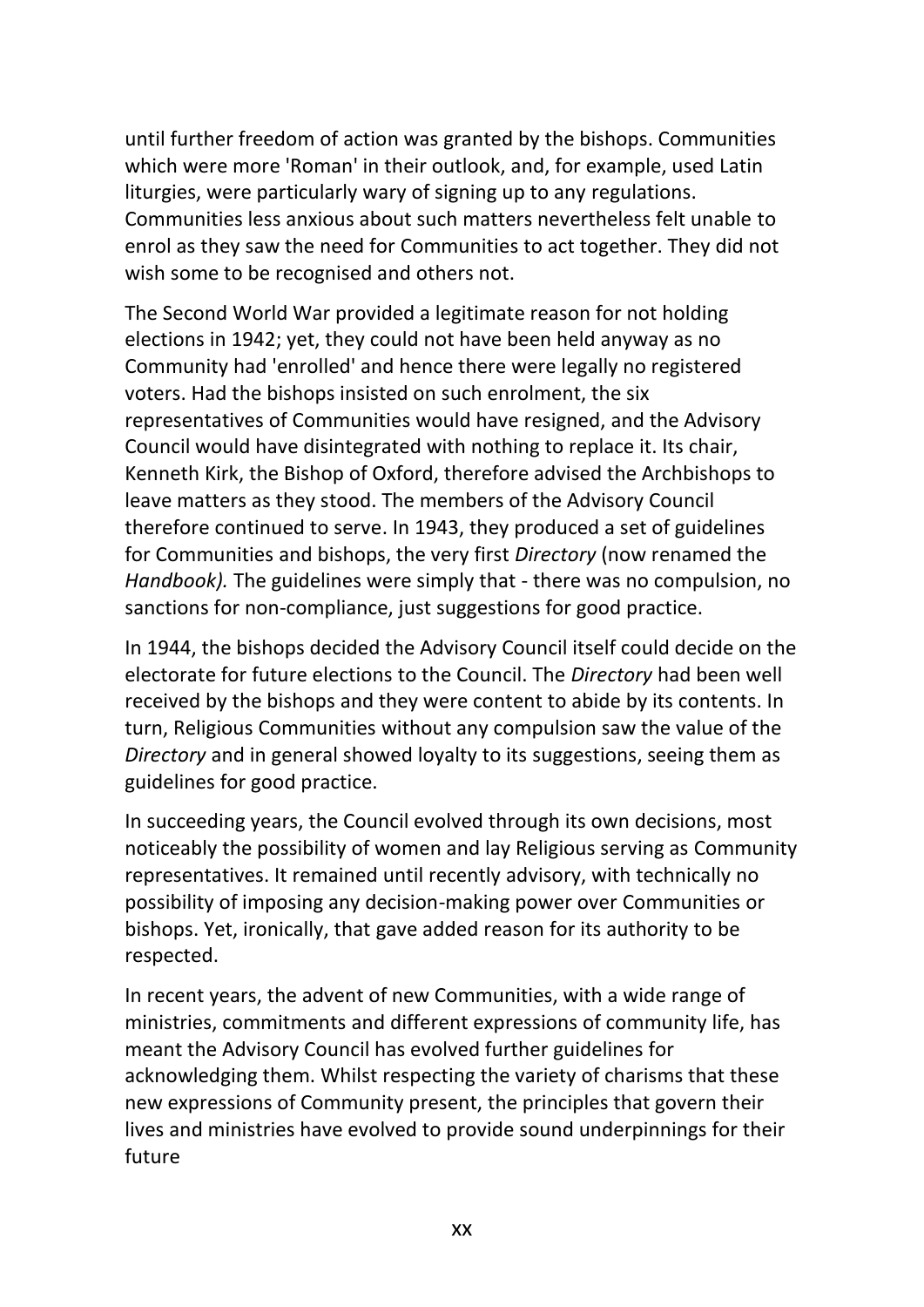The greatest change, however, has been the passing of a Canon on the Religious Life by General Synod in 2020. This recognition of the Religious Life in the canons of the Church of England has given the Advisory Council an even more significant role. It has now evolved to be the body to oversee the canonical regulations for Religious Communities of all types, recognised and acknowledged, and it has become a sub-committee of the House of Bishops to facilitate this authority.

Throughout the decades, the diversity of Religious Life has been allowed expression and still is and the new arrangements will safeguard good practice within all types of Community. The *Handbook* continues to provide a stable foundation for maintaining the order and discipline of the tradition. Both bishops and Religious in the Church of England and in the wider Anglican Communion have reason to be grateful.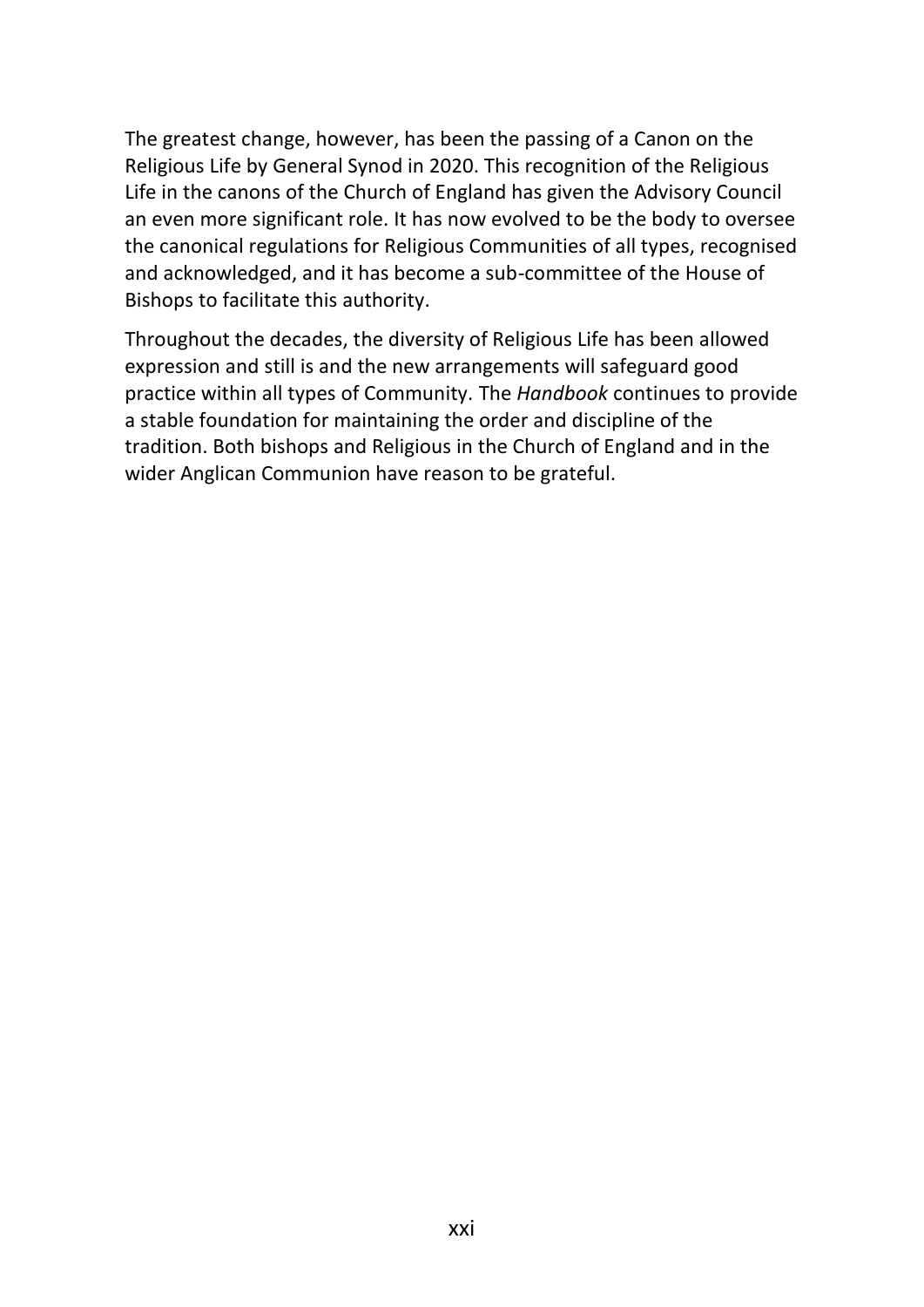# **CHAPTER 1**

# **THE RELIGIOUS LIFE**

*Jesus said to them, 'Follow me.'* (Matthew 4:19)

- **101** It is the calling of all Christians to be Christ-like. Sharing with other Christians in the baptismal mystery of Christ's death and resurrection, Religious are likewise members of the universal Body of Christ, but with a calling to live in Community under the evangelical counsels of poverty, chastity and obedience, as their particular way of responding to the Gospel. In the Benedictine Communities the evangelical counsels are interpreted primarily in terms of life-long stability in the Community for persevering in conversion of life. This is emphasised in their tradition by making vows in the specific form of stability, conversion of life and obedience.
- **102** Religious Communities, in that they celebrate the eucharist and live a common life inspired by the original apostolic community of which it is said, *'all who believed were together and had all things in common'*, and, *'they devoted themselves to the apostles' teaching and fellowship, to the breaking of bread and the prayers'* (Acts 2:44, 42), are themselves communities of the Church, sharing in its spiritual resources of faith and sacramental grace. However, they express their communion with the rest of the Church, apart from the structures of dioceses and parishes, through their own particular Constitutions and Rules and in relationship with their Episcopal Visitors.

Religious Communities relate to one another as a communion of Communities, within the communion of the Church, each one living out its own particular charism and objects, while all hold to their common foundation in the Gospel counsels of poverty, chastity and obedience. By this means the Religious Communities aim to serve the Church by witnessing to the spiritual riches that are proper to all Christians. Today this combination of prayer and withdrawal, of study, of Community life, often with apostolic works, has formed the basis of the Religious Life.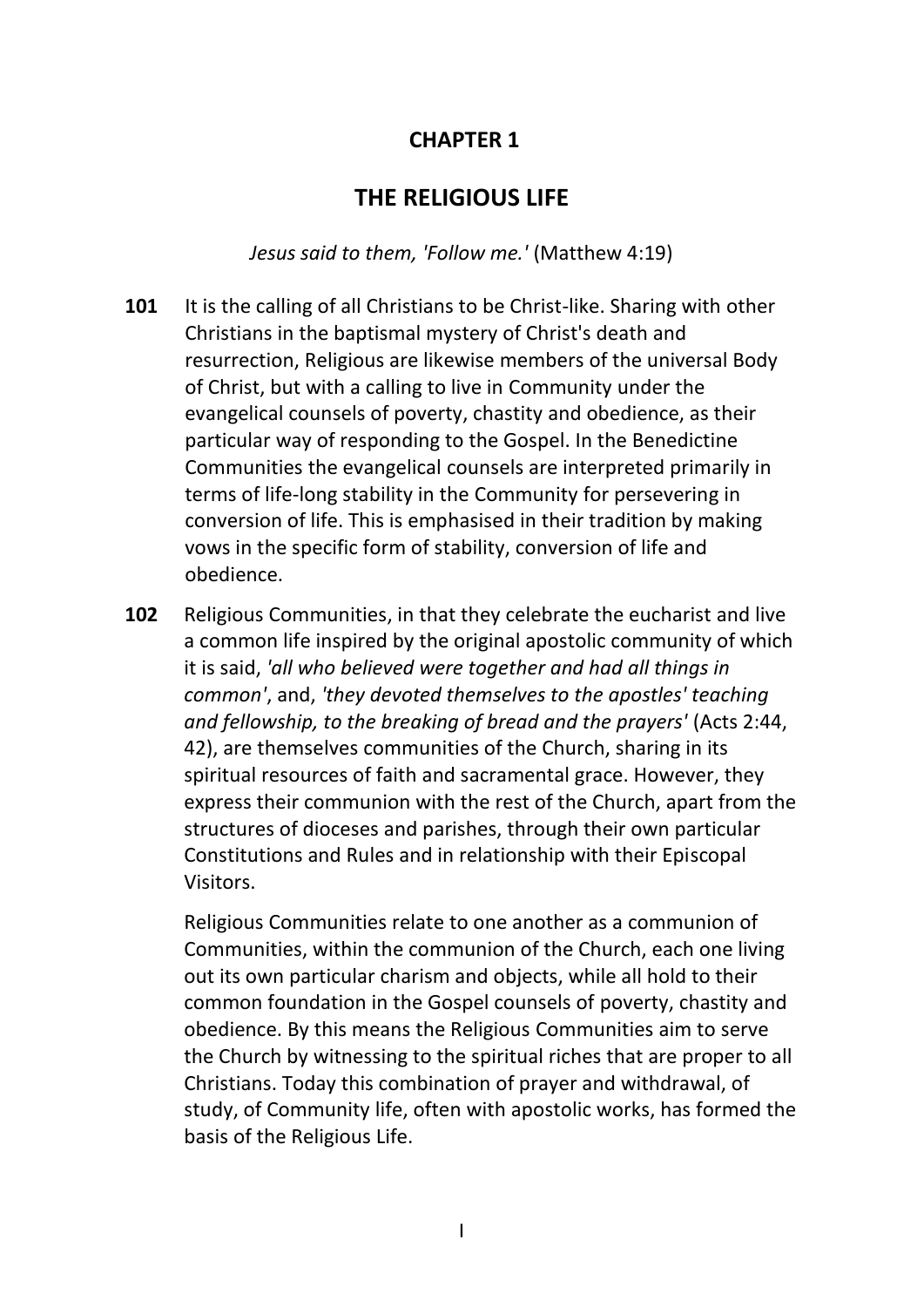- **103** Religious Communities vary widely in their practice of this way of life, reflecting the spiritualities of several pioneers of the past, whose written Rules have formed their particular ethos: St Basil, St Augustine, St Benedict, St Francis, St Ignatius. However, they share the following common purposes:
	- i. to build up the Community in the Word of God before and on behalf of the whole human family in order to witness to God within and beyond all things;
	- ii. to be signs, for those who have eyes to see, of the total commitment to which Christ calls all who would follow him;
	- iii. by the offering of a Christian commitment to love both their sisters and brothers within the Community, and their neighbour, to show forth the true value of human relationships;
	- iv. to engage in the prayer of Christ to the Father and to offer the common worship of heart and mind, and in so doing to provide encouragement and inspiration to others;
	- v. to give to its members the freedom to devote themselves permanently to the loving service of God within a disciplined common life;
	- vi. to stand alongside the powerless poor, the exploited and the marginalised, not only through ministry but also in prayer, entering into their sufferings to whatever degree is possible.
- **104** To fulfil this commitment, and in accordance with their objects, the Religious Communities may fruitfully render, alongside other Christians, such acts of service as:
	- i. a care for the underprivileged, the unevangelised, the sick in mind or body or in other kinds of human need;
	- ii. a provision for teaching and learning, and growing in the spiritual life;
	- iii. a place for others to come, whether Christian or not, for temporary withdrawal from the pressures and demands of contemporary living, within an atmosphere of prayer and recollection;
	- iv. a sharing of ideals and manner of life on an ecumenical basis or as part of inter-faith dialogue as opportunity affords.

Some Orders fulfil their objects by maintaining an enclosure so that they might give themselves more effectively to prayer and the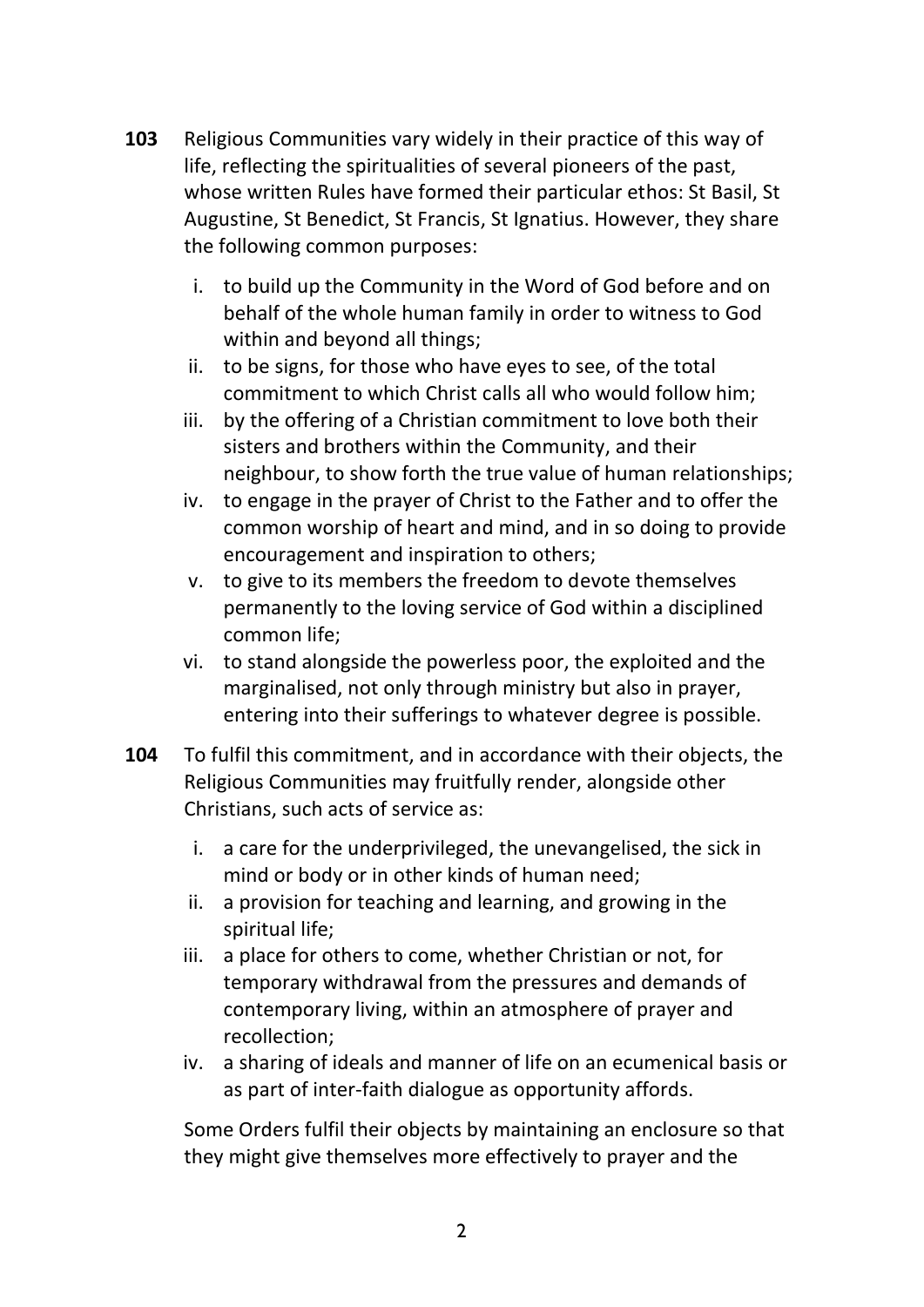contemplative life. As such they stand before God in solidarity with all Christians and intercede in Christ for the whole world.

**105**

- i. For such monastic Communities given to living the contemplative life the main work is the offering of the Divine Office together with periods of solitary prayer and *lectio divina*.
- ii. The Leader of the Community is the local 'ordinary' of the monastery or convent and is responsible for the Divine Office and eucharistic liturgy and the life of the Community that flows therefrom.

#### **Registration**

**106** The distinctive character and objects of a Religious Community are defined in governing instruments such as a Constitution, Statutes and/or Principles. These are described within chapter 7 (Life in Community).

In November 2020, the General Synod of the Church of England enacted a new Canon DA 1, which gave formal recognition to Religious Communities. A Community will need to meet the criteria set out in Regulations under the Canon by the House of Bishops, to be declared and registered as a Religious Community in the Church of England.

The Advisory Council is able to register two types of Religious **Communities** 

- (a) The **Recognised** Communities are those in which the members make vows or promises either of stability, conversion of life and obedience (in the Benedictine tradition) or poverty, chastity and obedience (the evangelical counsels). The members share in a common life and live together, though not necessarily all in one place and have a Rule and Constitutions which provide for the ordering of the life of the Community.
- (b) The **Acknowledged** Communities vary in their practice and lifestyle. In most cases the members are dispersed, with opportunities provided for meeting together. In some Communities, all the members are single, with a vow of celibacy, whilst in others, members may be single or married. Some members of what a dispersed Community is otherwise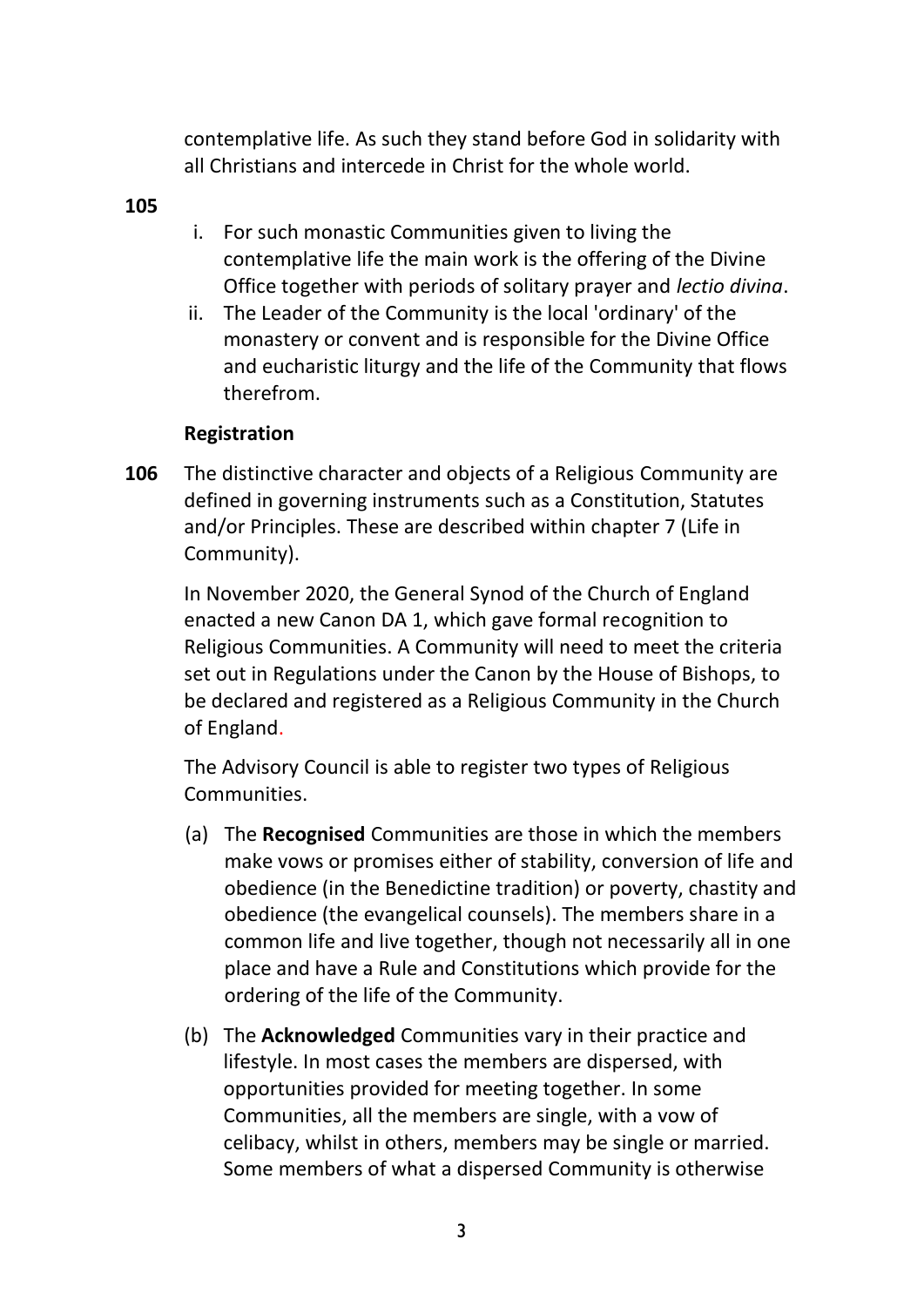may have a shared life in one place. A Community initially established to minister in a particular place, might consist of married members and their families, as well as single members, with all living together in one house, or in several properties near to one another. There are many possibilities, and the Advisory Council accepts this fluidity and variety and seeks to encourage this growth in Community life in the Church.

The distinction between the Recognised and Acknowledged Communities is necessary in order to honour the single or unmarried state and the sharing of a common life under vows, which have always been characteristic features of the Religious Life and also because the professed members of the Recognised Communities elect representatives to the General Synod.

A register of the Recognised and Acknowledged Communities is held by the Secretary to the Advisory Council.

- **107** All these and other new Christian communities are to be encouraged within the life of the Church. Good communication and fellowship can be expressed and encouraged within such diversity.
- **108** An individual, called a Solitary, who lives the consecrated life, who is not a member of a Religious Community but who is committed by a Rule of Life and a vow made in the presence of a bishop, is recognised and considered in its own section of this Handbook (see Appendix V).

The bishop should register the names of all those who make this vow in public with the Secretary of the Advisory Council. Likewise, so should the Solitary register his/her name to help ensure accuracy of the register.

**109** The purpose of the Canon, Regulations and registration of Recognised Communities, Acknowledged Communities and Solitaries is to provide a means of accountability, transparency and support by being fully integrated into the Church, especially in the area of Safeguarding (see Chapter 8).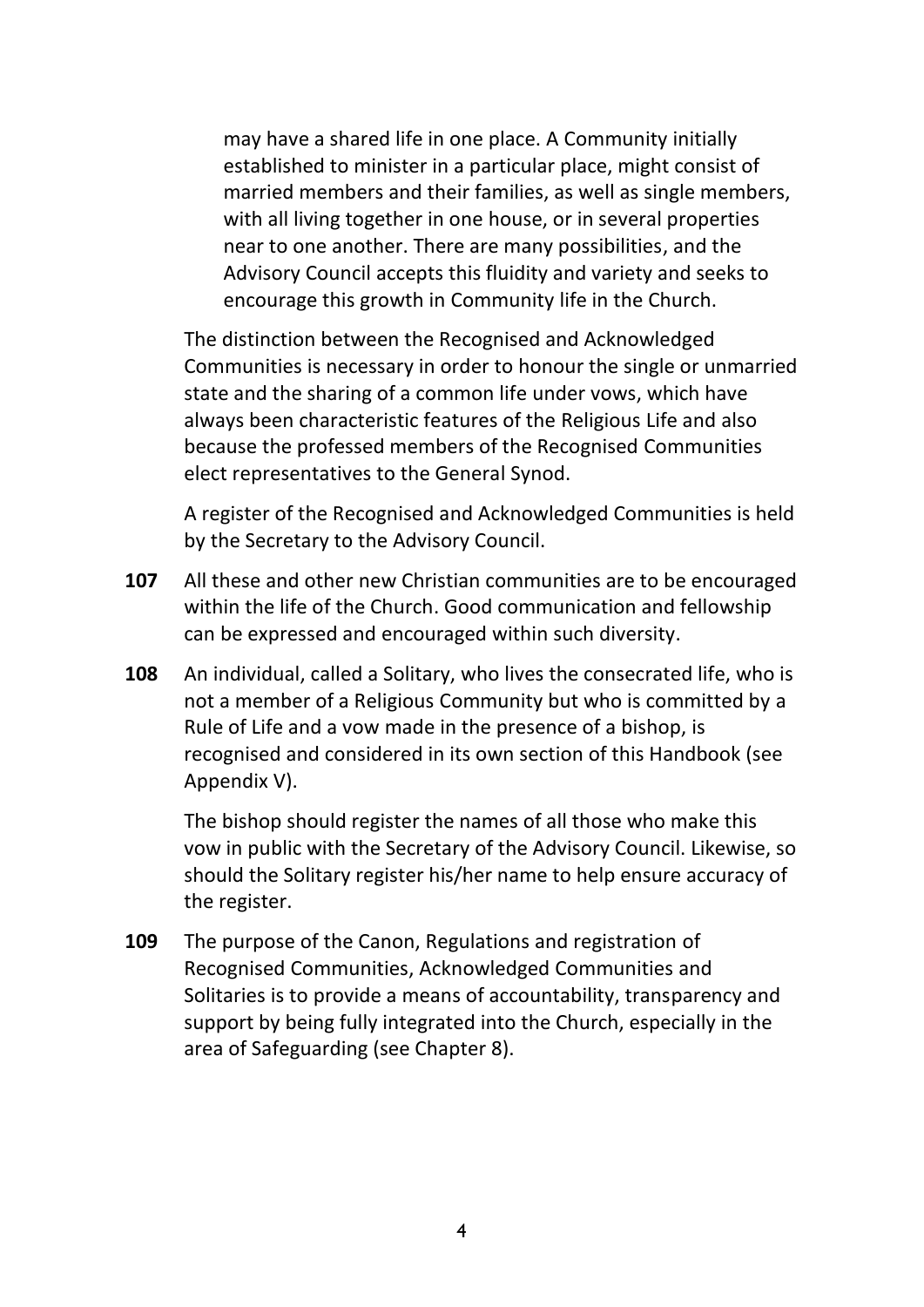# **CHAPTER 2**

# **ADMISSION TO THE RELIGIOUS LIFE**

*When you search for me, you will find me; if you seek me with all your heart.* (Jeremiah 29:13)

- **201** A Religious is one who, having fulfilled the requirements of a Community, has bound himself or herself by professing vows or promises to God, and has been admitted to membership of that Community, with the rights, privileges and responsibilities as set forth in its Rule and Constitution. Before admission and profession can take place, the candidate's vocation must first be tested in the noviciate of the Community, in accordance with the Community's Constitution. Each Community should ensure that the training offered to the candidate is adequate for introducing the candidate into its own particular charism and calling from God and its interpretation of the evangelical counsels, and how these form the pattern and character of its common life and ministry. Due care and consideration should be exercised in admitting new members when the numerical membership of the Community falls below seven.
- **202** A person who approaches a Community, with a definite desire to test a vocation to its life, is commonly called an Aspirant.

In preliminary discussion with such a person, attention should be drawn to possible difficulty in finding secular employment again in the event of not proceeding to profession. Enquiries should also be made regarding the candidate's financial obligations, insurance liabilities and pension provisions. The candidate should be free from any personal obligations that could conflict with the requirements of the Religious Life, for example, legal responsibilities towards a former spouse or towards children.

Candidates should make several occasional visits to the Community while they are considering asking for admission. Whenever possible it is desirable that a candidate should have a period of at least two weeks, when they stay and live with the Community. In approaching a Community for which the observances of enclosure and silence are an important part of the Rule, it is helpful to both the aspirant and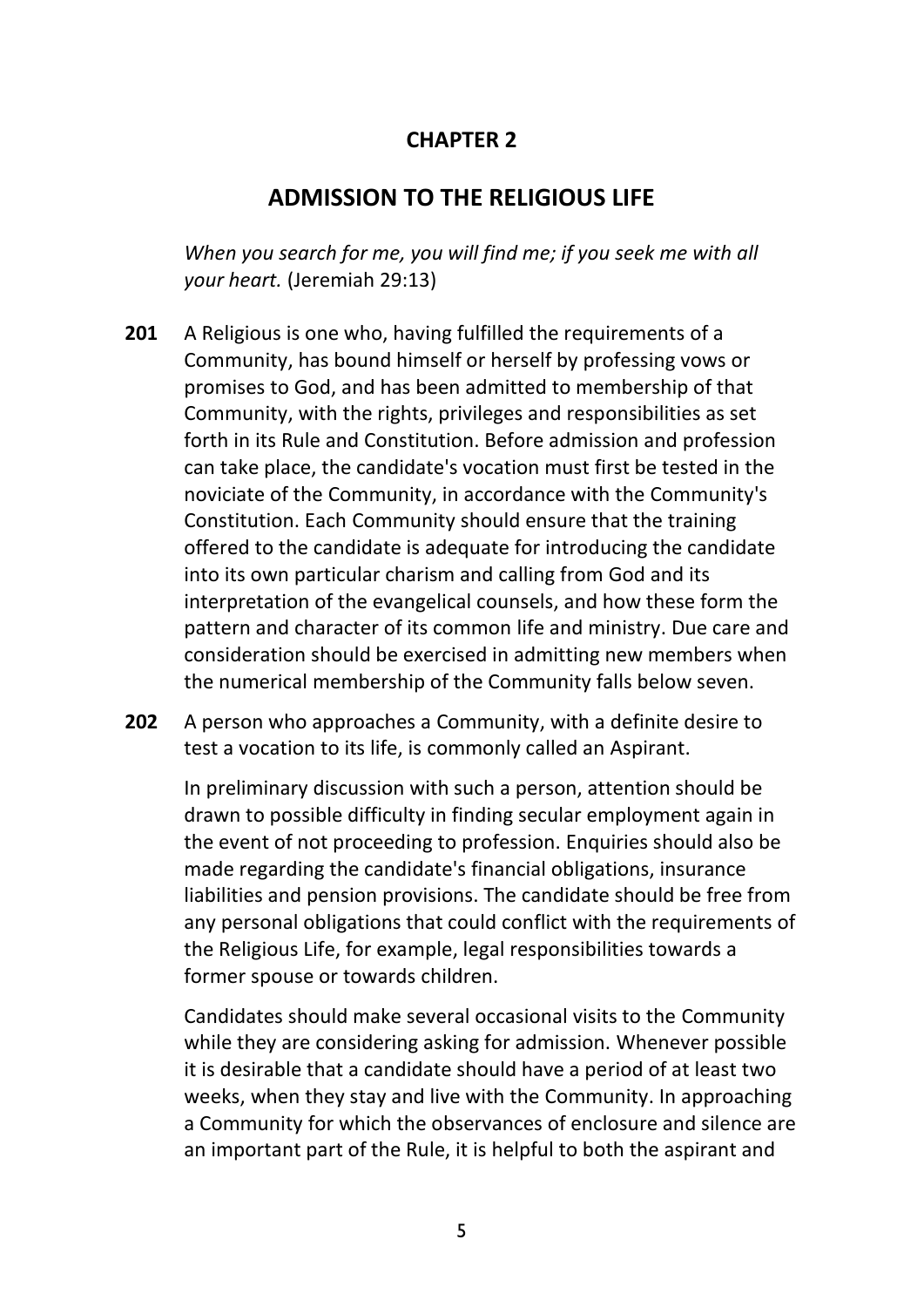the Community that the aspirant should have an opportunity to live for a time alongside the Community before a decision is made to begin the postulancy (see paragraph 206).

#### **203**

- a) No aspirant can be received while still legally a minor. It is important that any aspirant should have had time to complete their education and to acquire the basic skills of life and for earning a living. In the conditions which now exist, it would be unusual for an aspirant to be received earlier than their midtwenties. Leaders and those responsible for assessing the suitability of candidates should ask for the names of persons willing to provide references on behalf of those seeking admission. It is desirable that one of these should be a priest, connected to a faith community to which the candidate belongs.
- b) A certificate of baptism, and normally a certificate of confirmation, should be required. Reference should be made to other Communities where the candidate may previously have tested a vocation.
- c) The candidate should ask their doctor for a certificate of health or its equivalent. It may be desirable that a psychological assessment is made.
- d) Ordained persons should not be received without reference to the diocesan bishop under whom they have most recently served.
- e) Postulants should be asked to sign a document stating that they understand that during their time in the Community, the Community is not liable for any loss of income or other benefits in the event of not proceeding to profession.
- f) Every Community needs to comply with the Church of England's Safeguarding Policies<sup>1</sup> (see Chapter 8) especially, in this section, the one relating to *Safer Recruitment.* Those Communities who engage in active ministry and work with children and/or vulnerable adults may be eligible for a criminal record check.

<sup>1</sup> These can be found at the Church of England's website, *www.churchofengland.org* and then go to safeguarding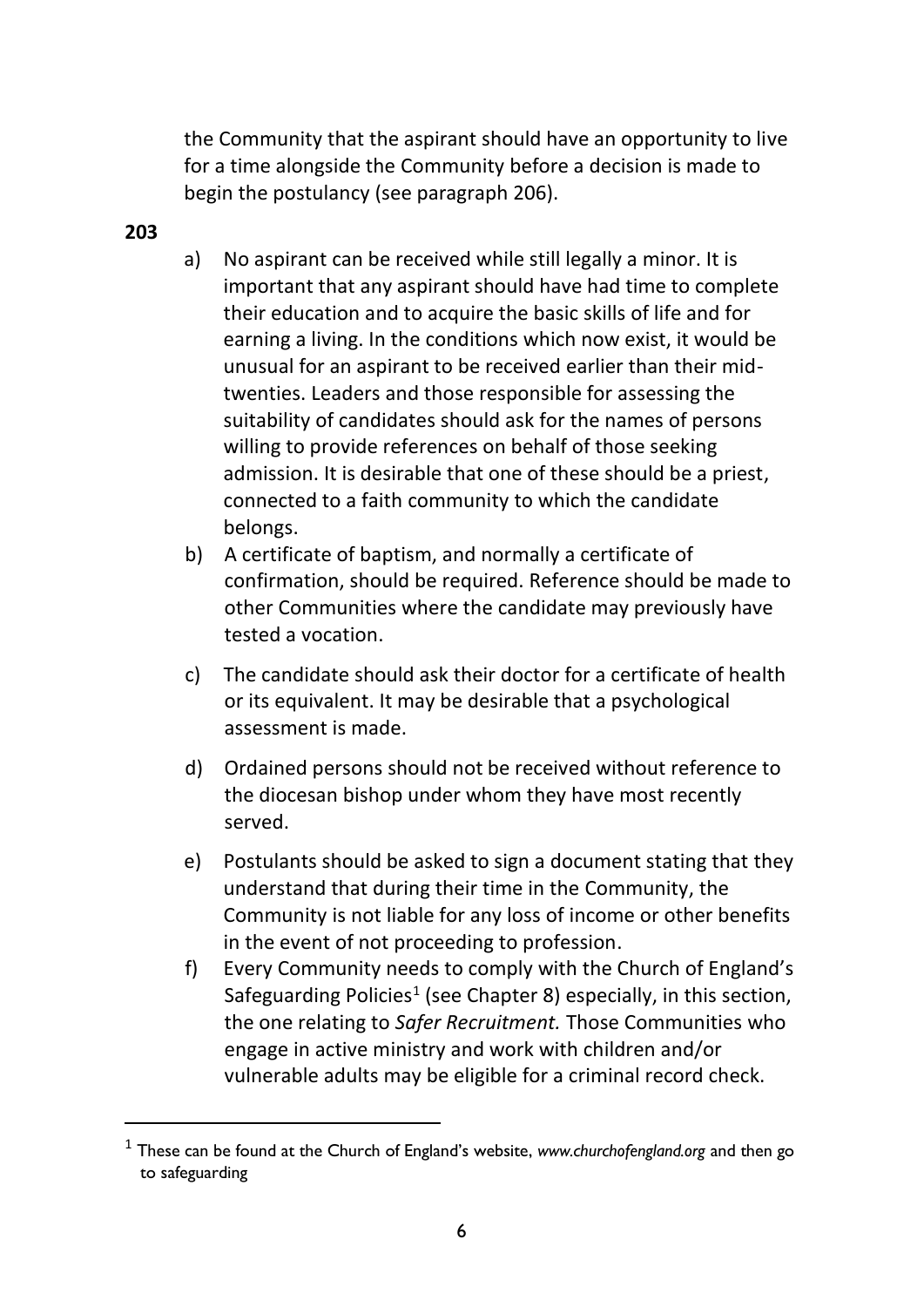Those who apply for membership in these circumstances, need to complete a Confidential Declaration<sup>2</sup> at the time of application followed, if their application is to be accepted, by a Disclosure and Barring Service check (DBS)<sup>3</sup>. This application process will usually be done through the House where the Leader resides or the Mother House of the Community.

#### **Divorced candidates**

**204** Care should be exercised in the admission of a prospective Postulant who has a divorced partner still living. When one partner has by divorce intended to free the other to contract another marriage, this action has also implicitly freed that partner to contract the vows of Religious profession. Nevertheless, there should be a sufficient distance between the divorce and the time the candidate is admitted.

Divorced persons, from marriage or the dissolution of a civil partnership, may therefore be considered for admission to Religious vows. Such consideration may properly include asking to see the petition of divorce, and in all cases the Community should satisfy themselves that the inquirer has not applied pressure on an unwilling spouse. If the candidate is a parent with children who are minors or in any other way dependent either financially or psychologically, they are not free to undertake the commitment to a Religious Community.

Those considering admission of a divorced person to Religious vows should also bear in mind that a divorced person may mistakenly turn to the apparent security of a Religious Community in order to compensate for the psychological wounds and loss of security produced by the divorce; and that a divorced person may be tempted to think of the Religious Life as an escape from perceived personal failure or from public discrimination against the divorced.

Responsibility for the admission of a divorced person belongs to the Community concerned, but the Visitor should be consulted at an early stage.

<sup>&</sup>lt;sup>2</sup> A Confidential Declaration form can be found in the Safer Recruitment policy guidance

<sup>3</sup> www.gov.uk/government/organisations/disclosure-and-barring-service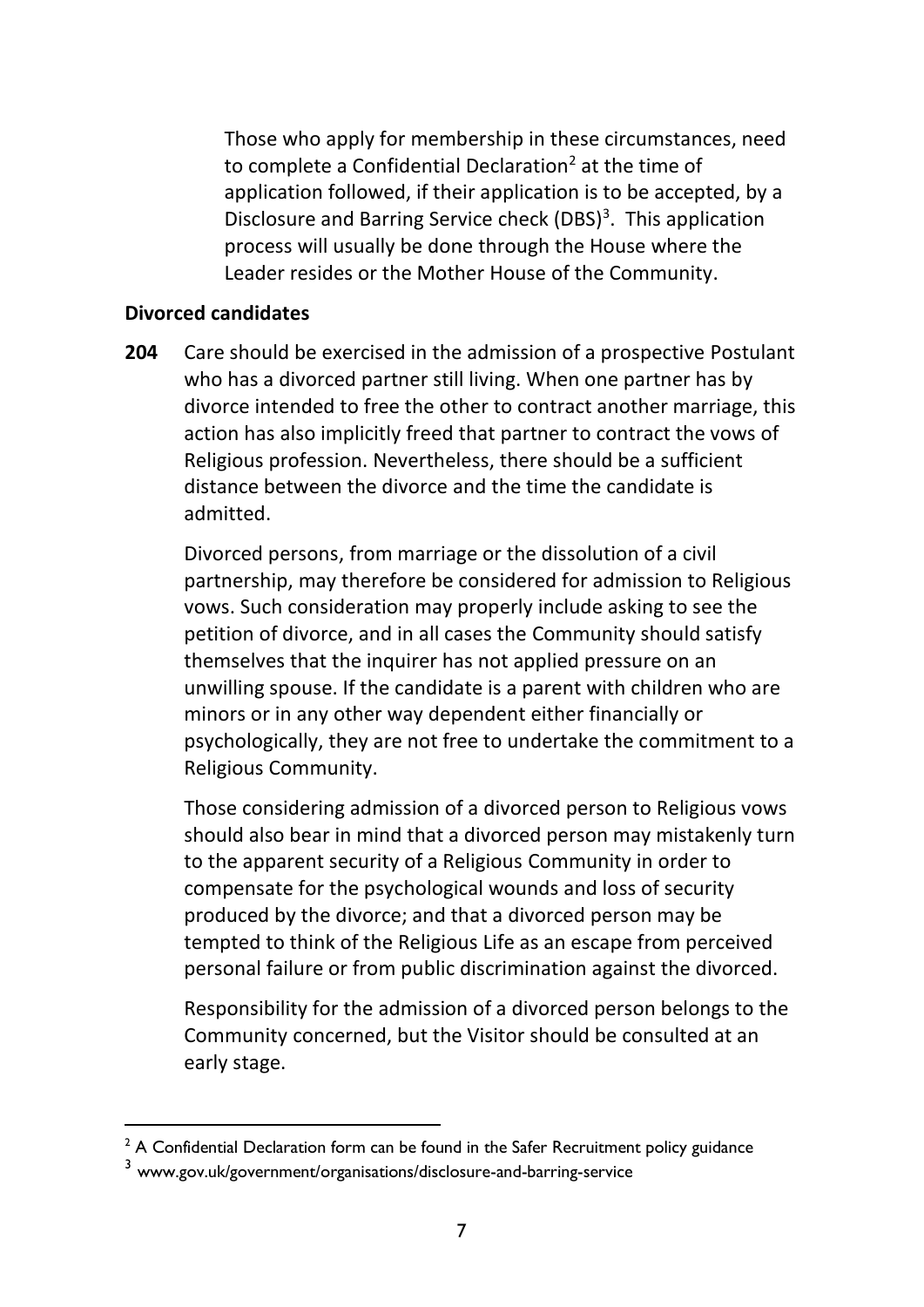#### **Trans-gender candidates**

**205** Great and sensitive care needs to be taken when applications from trans-gender candidates are received. As is the case with divorced candidates, it is important that enough time is allowed to make the necessary adjustments to the new mode of life. This will vary with different people. It is important that sufficient time has elapsed between any surgery and the person's admission to the Community. The candidate needs to have made the necessary psychological adjustments to functioning in their new gender, before undertaking testing their vocation in what can be the intense environment of Community life and all that it brings. Further advice can be obtained from the Secretary of the Advisory Council.

#### **Postulants**

**206** Unless the Constitution of the Community states otherwise, the responsibility for inviting or refusing candidates belongs to the Leader. An aspirant who is resident in the Community and has been accepted is known as a Postulant and, having been placed in the care of the Novice Guardian, will embark formally upon the preliminary course of formation and discipline which is required by the Constitution before admission to the noviciate.

#### **Novices**

**207** A Novice is a probationary member of a Community who, being of required age and in satisfactory health, having shown sufficient maturity to undertake the life of the Community, and having given adequate signs of a definite purpose and intention, has been admitted to formation and to training in its life and discipline.

Admission is accorded by the Leader under such conditions as the Constitution of the Community may require. In some Communities admission to the noviciate is signified by the giving of the habit.

The rite of admission of a Novice is a Community, rather than a public, event, since it marks an entrance into training, not an acceptance into the Religious Life. It appropriately takes a simple form including the reading and exposition of scripture, perhaps within a Community Office or other gathering, but not necessarily in church or at the eucharist.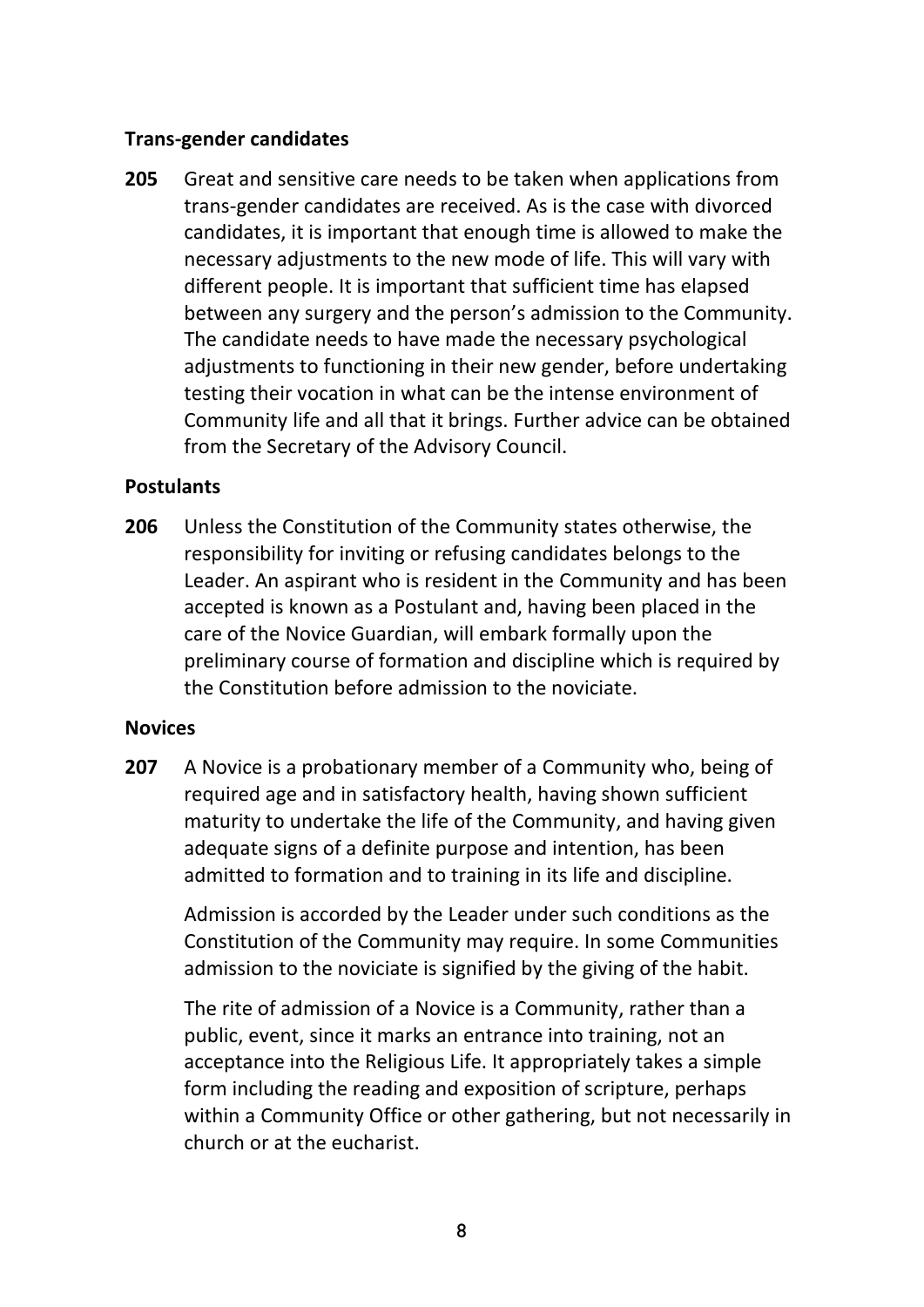**208** The duration of the noviciate, preferably not less than two years and possibly longer, should be laid down in the Constitution, and provision made for the extension of this time where desirable, though with a clear limit.

There should also be provision regarding the circumstances and length of time for which a Novice may be granted time away from the Community without being obliged to begin the noviciate again.

See also paragraph 1004 concerning the personal property of a Novice.

- **209** Although as a probationary member the Novice has no right to a determining voice in the government and administration of the Community, the Constitution may provide for a share in its deliberations. The limits of such participation should be clearly defined.
- **210** The training of Novices is the corporate responsibility of the whole Community but is normally and immediately exercised through the Novice Guardian and those designated to assist the Novice Guardian, working in consultation with the Leader. All members of the Community have an obligation to help Novices share in the common life and to encourage them by the example of their lives and by their prayers. They must, however, take care not to interfere in the Novice Guardian's discharge of this personal responsibility (see also paragraph 903).
- **211** Responsibility for recommending a Novice for election to profession is normally shared by the Leader and the Novice Guardian, who may seek the advice of members of the Community who have been appointed to share in the Novice's training and in the assessment of progress. In some Communities such consultations are required by the Constitution.
- **212** The period of a noviciate may be terminated at any time by the Community, in accordance with the provisions of the Constitution. A Novice has the right to withdraw at any time from the noviciate and may not be detained by the Community against the Novice's own will or judgement Although on such dismissal or withdrawal all obligations created by admission to the noviciate cease, both for the Community and for the Novice, the Community will properly have a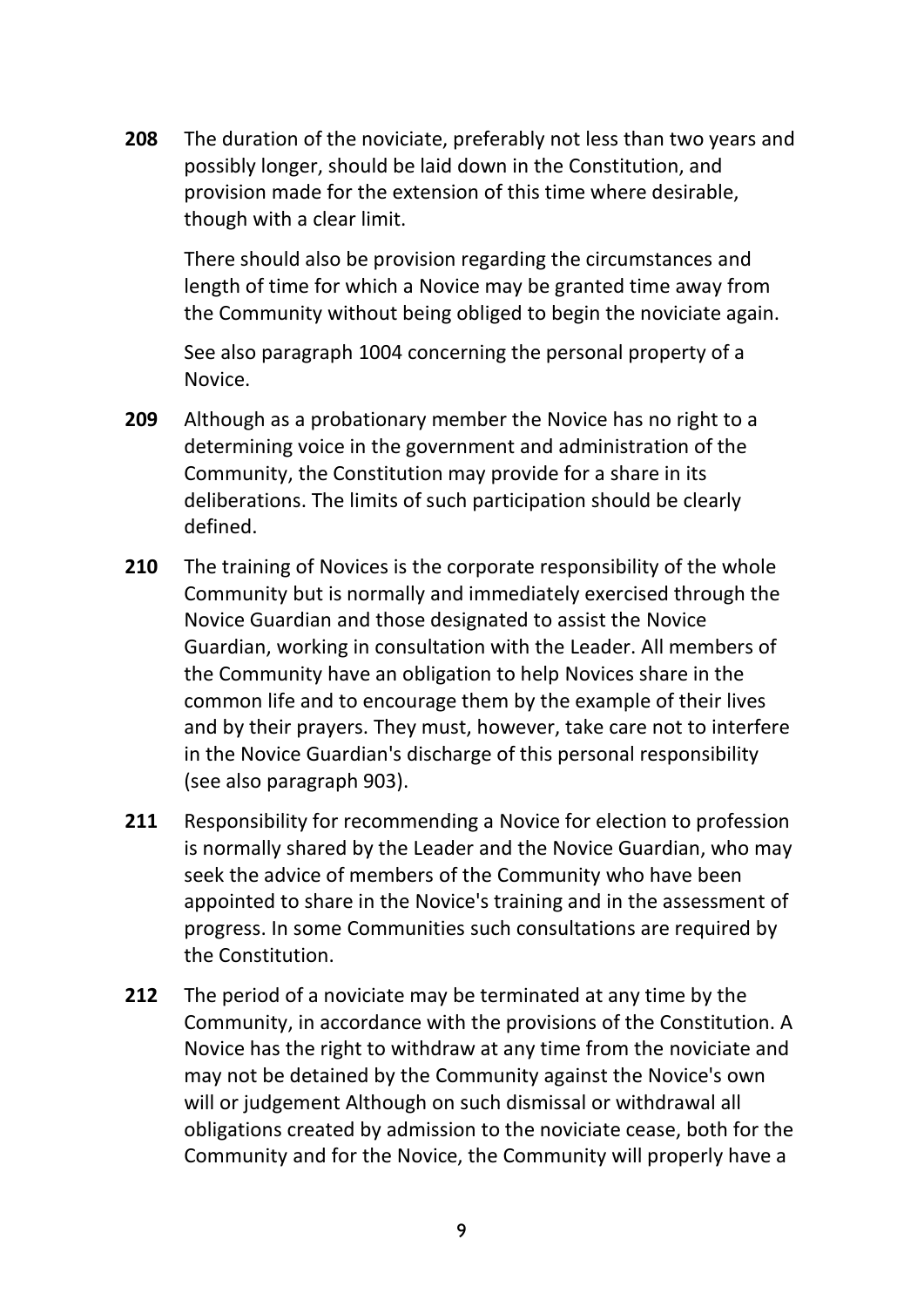continuing concern for the future welfare of the individual. It is pastorally desirable that prayer should be made with the Novice at the time of departure.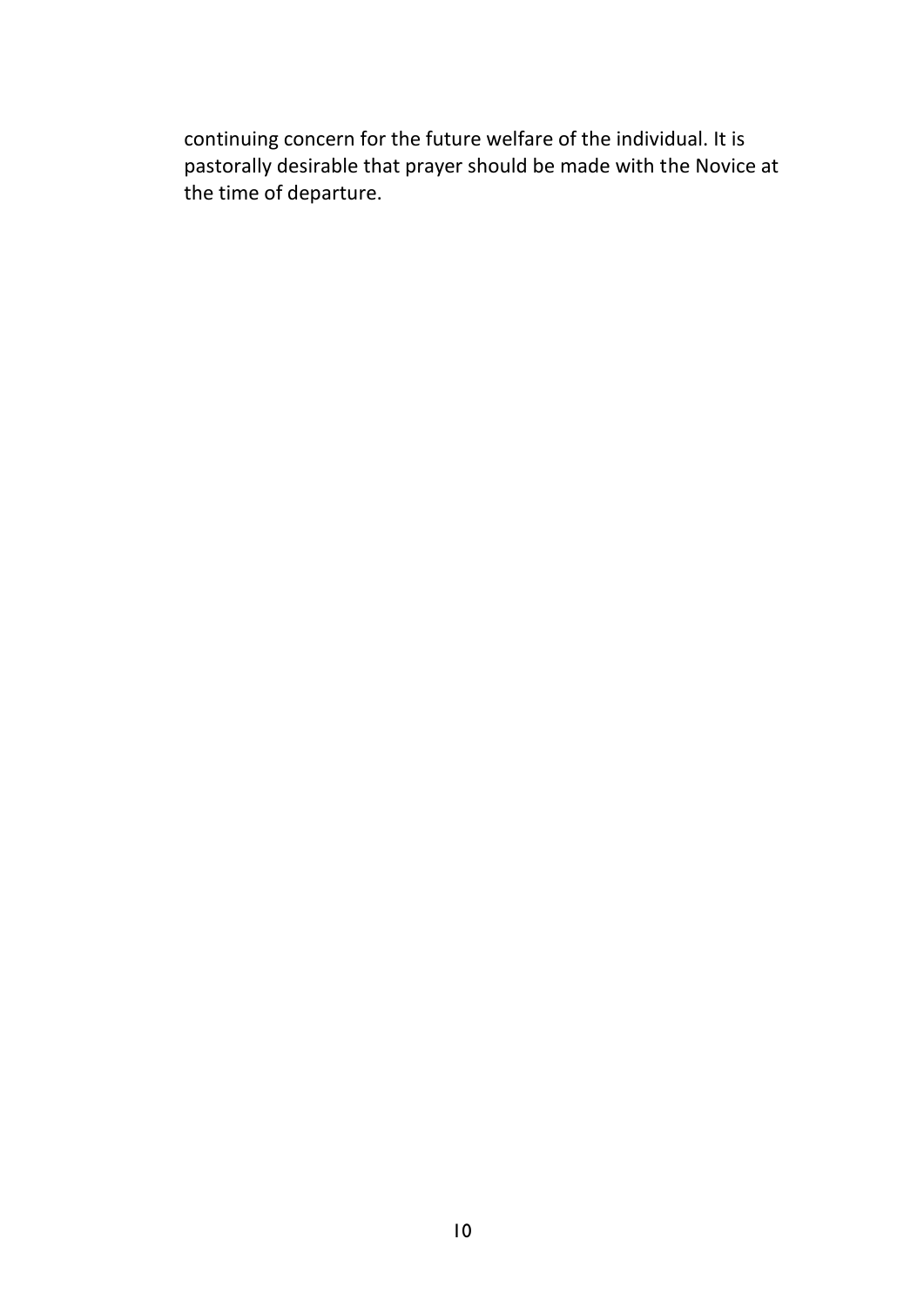# **CHAPTER 3**

# **THE VOWS**

*Offer to God a sacrifice of thanksgiving and make good your vows to the Most High.* (Psalm 50:14)

- **301** Religious profession is the liturgical, ecclesial and public act by which Christians can freely bind themselves to God through the vows of poverty, chastity and obedience or stability, conversion of life and obedience, after due training, probation and acceptance by the Community.
- **302** The substance of the vows is the gospel precepts as applied to the specific conditions of a Religious Community consisting of women or men (or both), who have chosen lifelong celibacy for the sake of the Kingdom of God. In scriptural usage a vow is more than a legal undertaking. As promises made to God, these vows presume a mature dependence upon God, and on-going prayer for the grace needed to fulfil the self-dedication which the vows express.

The vows a Religious makes at profession are a public declaration to live out their baptismal consecration in this particular form of gospel living in the context of a Religious Community.

Since these vows are made with the formal agreement of the Community and often in the case of life vows also of the Episcopal Visitor, in the presence of the church in heaven and on earth, those who make them do not have the power to dispense themselves from the performance of them. Any dispensation or commutation of these vows must be granted by the competent spiritual authority as defined by the Constitution of the Community.

**303** Vows of religion are a condition of entry into a new mode of life. They carry the obligations of a life lived in dedication to God in accordance with the evangelical counsels of chastity, poverty and obedience, within the common life of a Community, under a Leader and a Rule approved by episcopal authority. The Benedictine tradition expresses this principle by using vows of stability, conversion of life, and obedience.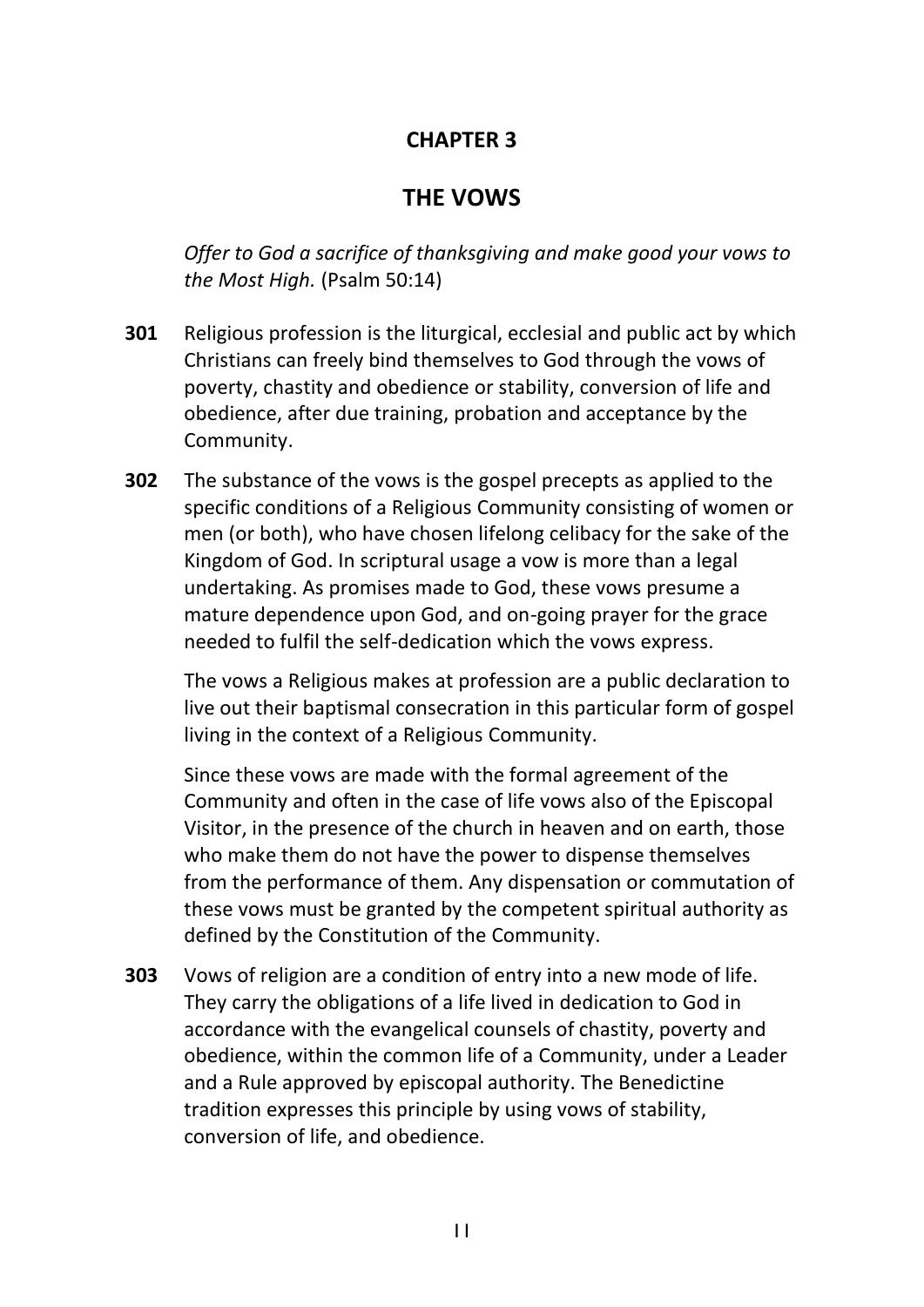- **304** These vows in the context of a Community have primarily a spiritual and ascetical purpose. They provide a way of training for celibate men and women who have heard the call of the Lord to deny themselves, take up their cross and follow Christ in this way. For those called by God, this will be the way they will grow into the personal fullness God intends for them. Yet they also have certain juridical aspects which relate the specific obligations of the vows to the context in which they are observed according to the Rule and Constitution of each Community.
	- a) By the vow of poverty, the Religious aims to follow Christ who *'though he was rich, yet for our sake he became poor'* (2 Corinthians 8:9). Seeking this dependence on God alone, and detachment from all material ties, Religious aim to share in the particular mode of simplicity of life set forth in the Rule of their Community. This renunciation involves the voluntary stripping of all possessiveness, preparing the Religious to share with thanksgiving in the Community's receiving from God all things necessary for their common life.

In learning to depend upon God for the material needs of their life, and to use all things for those purposes which are in accordance with God's providence, the Community and its members can be set free to share their common life and prayer in Christ with all who come to them, and with those whom they serve in an external ministry.

The juridical aspects of the vow of poverty are set out in Chapter 10 (Property - paragraphs 1004-1011).

*Go sell what you own, and give the money to the poor, and you will have treasure in heaven; then come, follow me.* (Mark 10:21)

b) By the vow of chastity Religious undertake to present themselves to God for the sanctification of their whole being, so as to become a new creation in Christ. In His life among us, Jesus renounced intimate sexual expression and the companionship of a partner. This is a costly discipline, which is the choice too of the Religious (Mark 3:21, 31-35). Sexuality, the power to love and creative energy for relationships and union, are of his making. The Religious is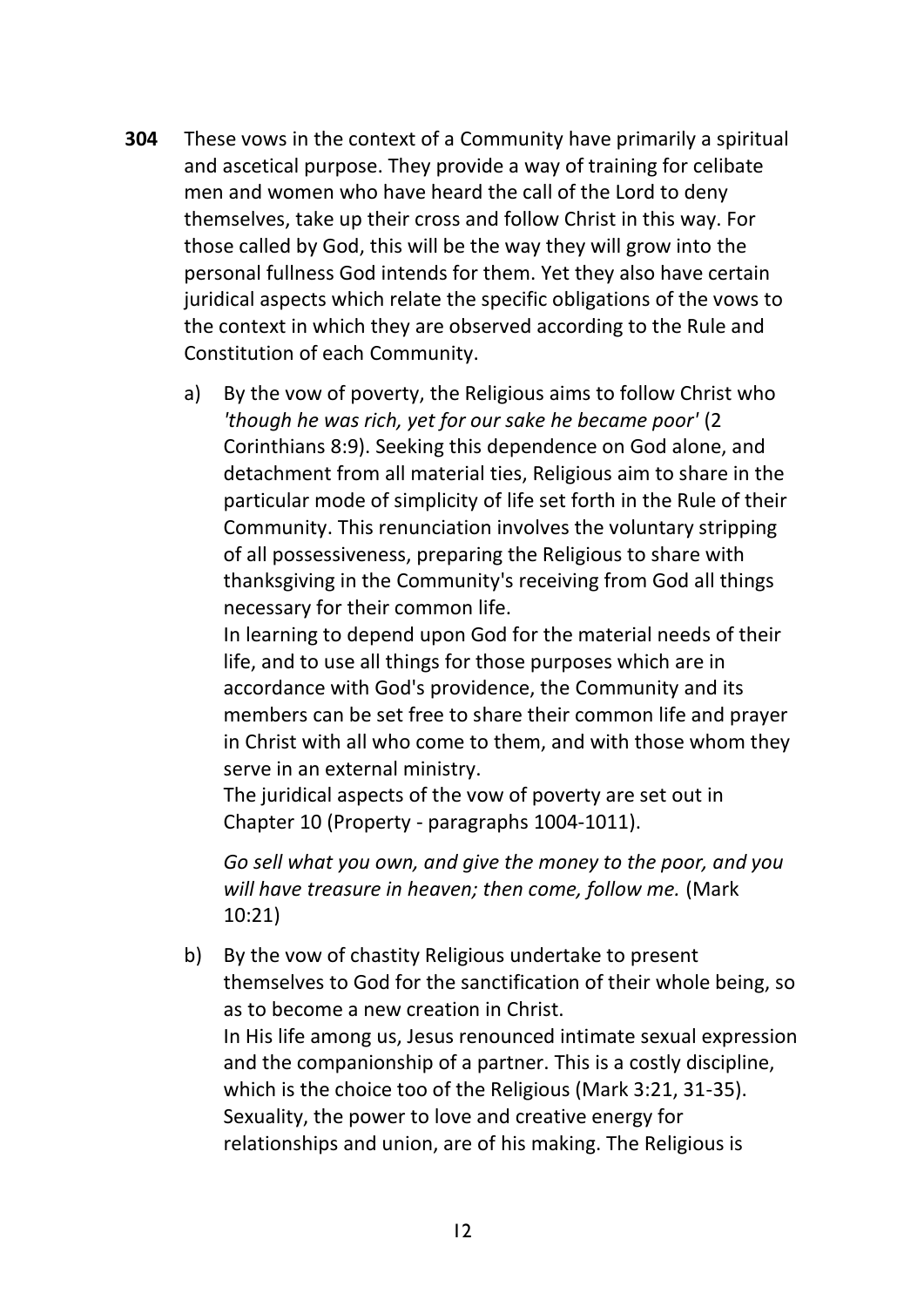called to be a witness, celebrating and channelling the potential for love in the new fruitfulness of the Kingdom. This can be achieved only when the deepest self is anchored in God as Jesus Himself bore witness: *'I and the Father are one'.* The celibate life is one pathway to salvation that gives hope of attaining maturity and holiness as people who are loving, disciplined and free.

*Truly, I tell you, there is no one who has left home or spouse, sisters, brothers, parents or children, for the sake of the reign of God, who will not receive very much more in this age, and in the age to come eternal life.* (Luke 18:29, 30)

c) By the vow of obedience, the Religious desires to grow in union with Christ, who sought not his own will but the will of God who sent him. They seek detachment from self-will, making this renunciation in a God-given spirit of faith and love. This is done through seeking to discern God's will in the requirements of the Rule, in the lawful demands made by the Leader and other officers of the Community, and in the discussions of the Chapter. The exercise of consultation and shared decisionmaking further underlines this fundamental character of the vow of obedience. This needs to be seen as a work of grace within the context of a common life in which the whole Community is growing in their realisation of the will of God for them, in accordance with the particular charism and calling of that Community.

Rights and claims of conscience are in no way restricted by the obligations of obedience, and any difficulties should be clearly and respectfully stated to those giving the order. A plea of conscience, however, cannot justify claims due to ignorance or self-will. In any grave difficulty regarding the vow of obedience, counsel should be taken, and in the last resort appeal made to the Visitor.

### *I came from heaven, not to do my own will but the will of the One who sent me.* (John 6:38)

d) By the vow of stability the Religious undertakes to remain constant in relationship with God in the context of the Religious family to which the individual has been called, demonstrating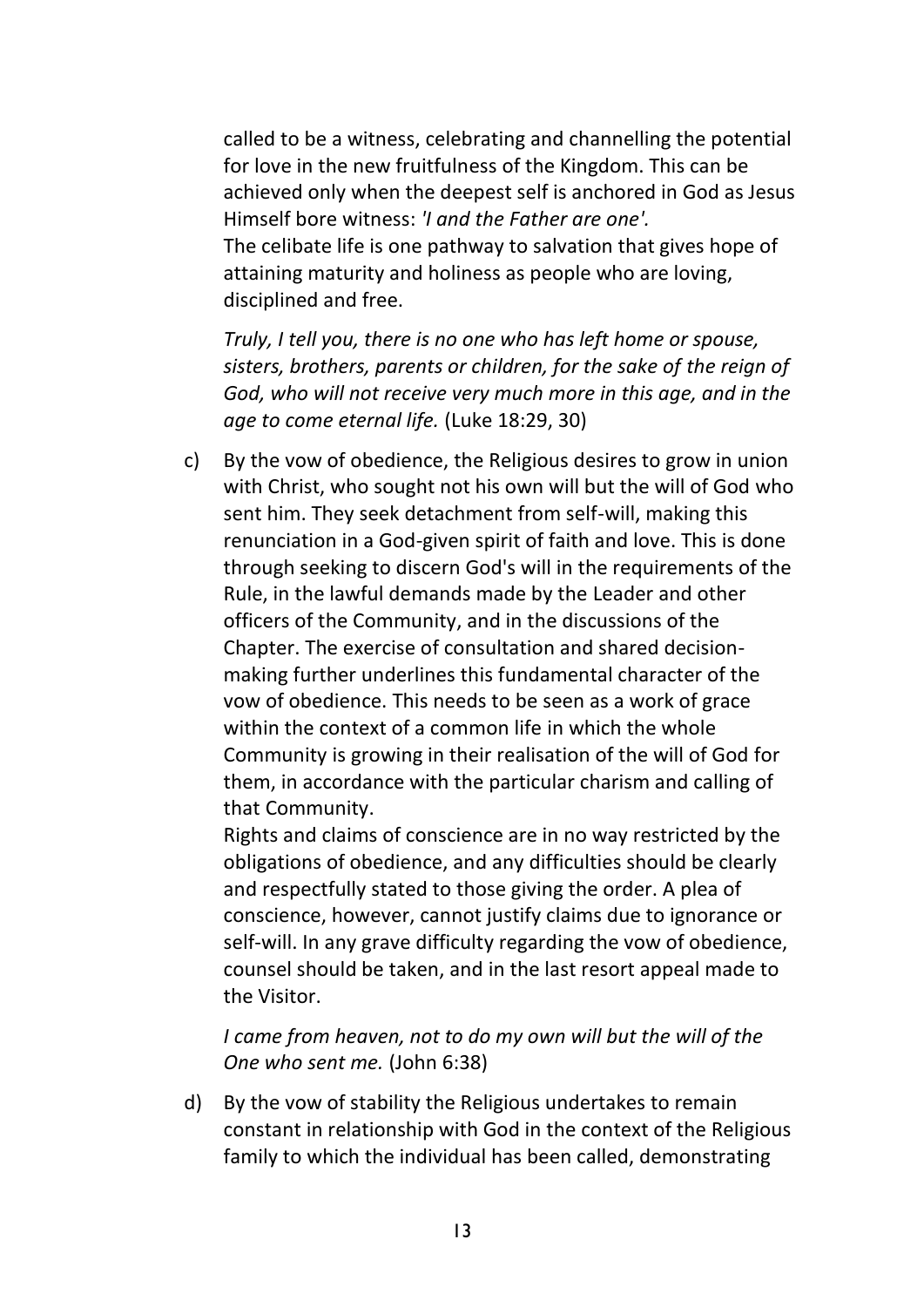publicly an intention of permanence of commitment, and providing a prophetic witness to the value of continuing relationship in a changing world. In making this undertaking the Religious is aligned with Christ in his eternal mission to bring light and salvation to a world and culture absorbed by concerns of a transient and temporary nature.

*I am with you always, even to the end of time.* (Matthew 28:20)

- **305** Profession of vows within a Community is a dedication of the whole person to God and also involves a contract of mutual obligation between the Religious and the Religious Community. By profession the Community admits the Religious to membership according to the provisions of the Constitution, and the Religious offers his or her life to God within the Community according to its Rule and Constitution.
- **306** The formulae of profession should be set out in the Constitution. They should remain unaltered, except by recognised procedure laid down in the Constitution, to ensure that all members of the Community are bound by the same terms of obligation to God and to one another.
- **307** Most Communities provide for their members to make their life commitment under vows in two stages, the first at the end of the noviciate and the second after a period of further probation under vows (called first, temporary, simple or annual). In some Communities first vows are replaced by a form of promise, making a commitment to the life and practice of the Community for a specified period, which may be renewable in accordance with the Constitution. The Constitution should define how the Community relates these stages, the time limit for the first stage and the procedures for effecting the transition from the first to the final stage.
- **308** Profession under first vows or promises normally takes place at the eucharist, after the gospel and homily, and should be considered as essentially a response to the gospel. The appropriate habit or other insignia may be given at this rite.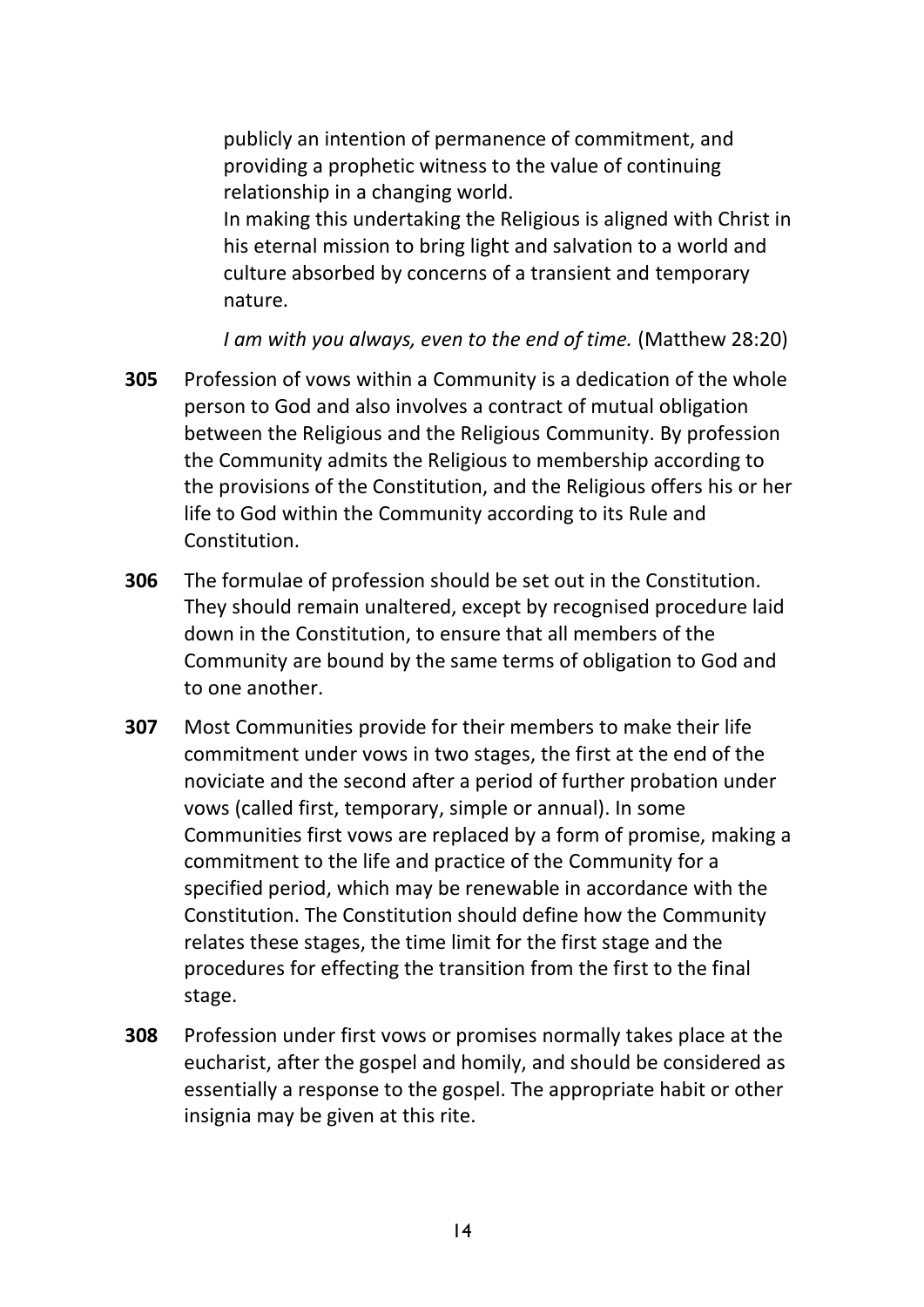In a tradition that has grown up from earlier monastic procedures, a short period under first vows or promises is followed by life vows. The Chapter rights of the former will be stated in the Constitution. The latter admits the Religious to the privileges of full membership in the Community.

The obligations undertaken at first vows or promises are binding with full effect until the specified time has expired, unless the Religious is dispensed by the appropriate authority and procedure as set out in the Community's Constitution. When the time limit is reached the Religious either renews the first vows or promises for a further specified period or proceeds to life vows, in accordance with the Constitution: or reverts to the secular state. Some Communities do not specify a time limit for first vows or promises and therefore they are not renewable.

**309** At the close of the period spent in first vows or promises, the Religious, if accepted by the Community and wishing to do so, professes life vows, according to the provisions of the Constitution. Life vows (also called second, perpetual, final or solemn vows) are professed with the intention of lifelong obligation.

Life vows should be made with the most solemn of admission ceremonies in the presence of the Community and people after the gospel and homily in the eucharist. A solemn prayer of blessing and recitation of litanies are appropriate.

Some Communities may require and desire the presence of the Visitor or other representative at this most solemn ceremony. The Visitor attends to show the Church's witness and acceptance of the vows, but their presence is not otherwise required for theological reasons.

**310** Members make life vows with the full intention of remaining in the Community for life. Each Community states in its Constitution the arrangements that need to be made regarding personal assets such as money and property. Both parties need to recognise the circumstances under civil law in which any monies made over to the Community can be reclaimed should the member depart and the circumstances in which this is not possible. Therefore, it is important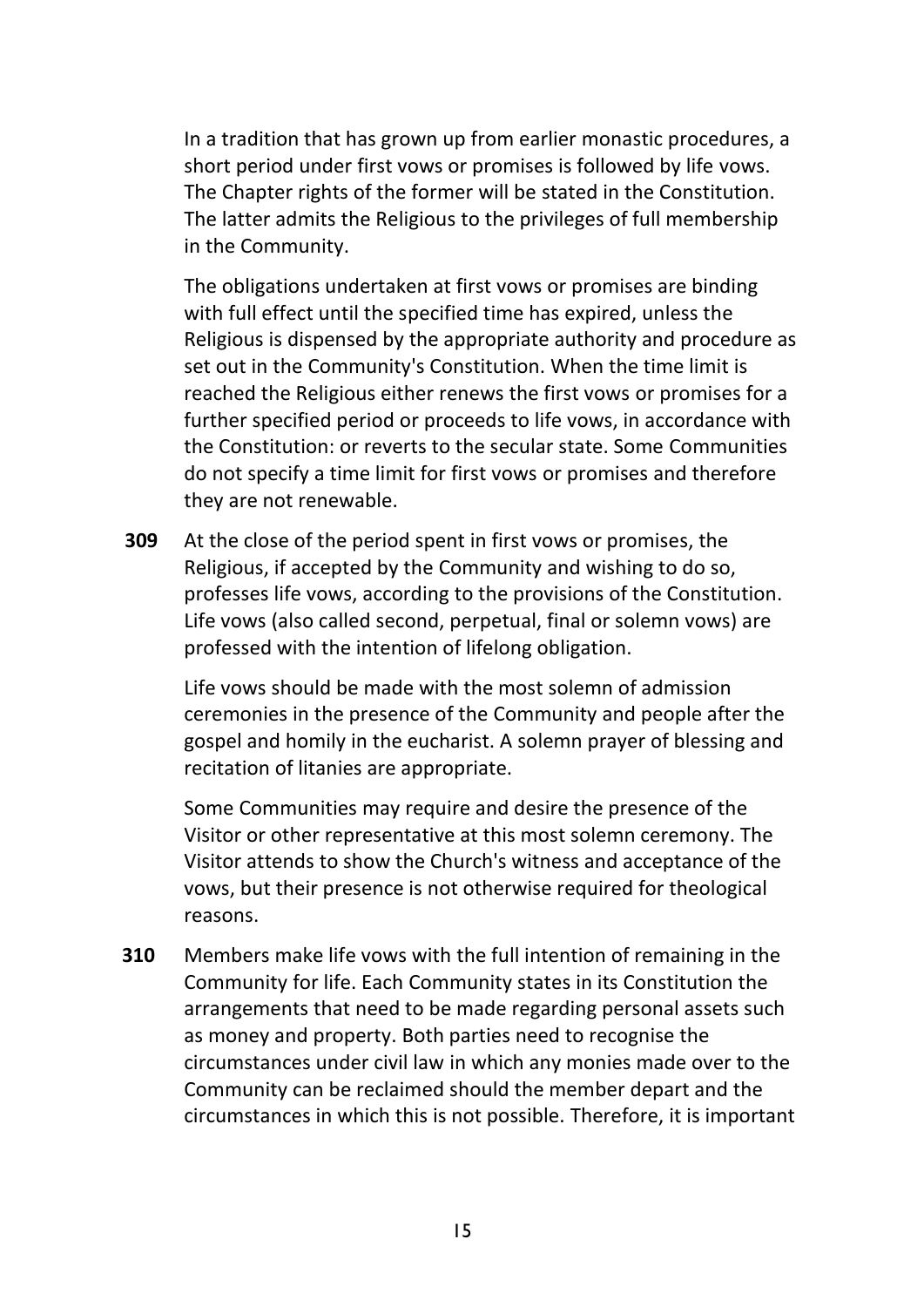that a document to this effect should be signed, noting the sum involved, and careful records kept.

It is desirable that every member makes a Will at this stage.

Where a person is the owner of real estate and the Community requires that they dispose of such property prior to profession, the direction of the Constitution is to be followed. This may involve a direct sale or the transferring the deeds of ownership to family members, etc. If the Constitution gives no guidance the person needs to discuss the matter with the Leader and dispose of it appropriately. If the person wishes to give the property to the Community, and the Community is prepared to receive it, it is vital that legal advice is sought over the method of conveyancing, giving due attention to the complexities of current charity law if applicable. In some cases it may be appropriate for the individual to take independent legal advice.

For all Communities, especially those that are registered charities, when appropriate, for tax purposes, the life professed member at this point, may need to fill out and sign a Gift Aid Declaration form (or whatever is from time to time applicable) or a deed under which they covenant future income (including pensions) to the Community.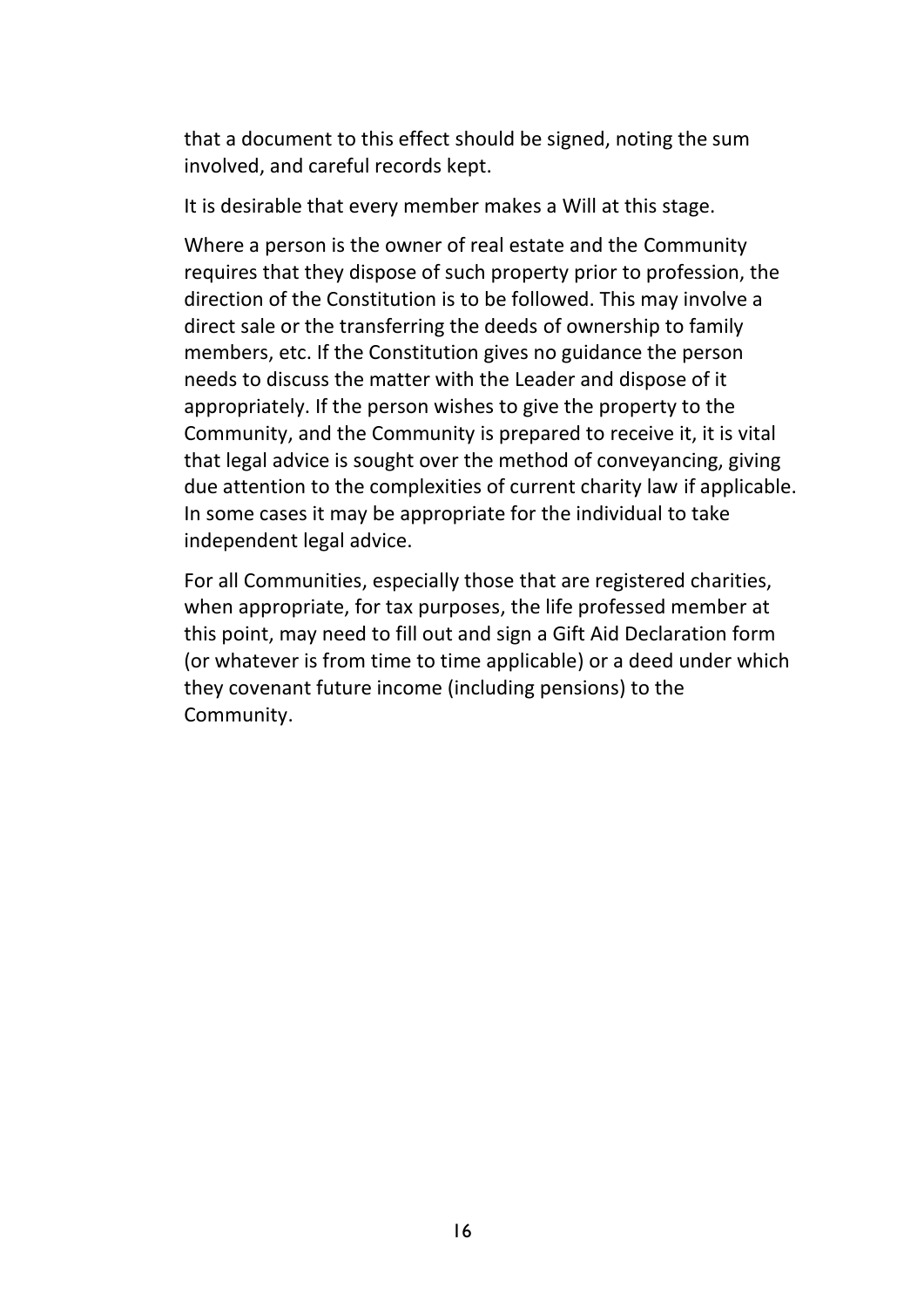### **CHAPTER 4**

# **TRANSFERENCE**

*In my Father's House are many mansions.* (John 14:2)

- **401** Transference of a Religious in life vows to another Community should be seen as a response to a call from God to that Religious in person to follow Christ more nearly in the way of the evangelical counsels within a different context from that in which the vows were originally made. Both Communities involved need to be clear that this is the prime motive for any particular application for transference. Transference should not be resorted to because of incompatibility or lack of stability (see also paragraph 506(e)).
- **402** Transference is therefore not a second profession. The form of reception should acknowledge the vows already made, while enabling the transferring Religious to express lifelong commitment according to the Rule and Constitution of the receiving Community.
- **403** The chapter on transference in any Community's Constitution should accord with the provisions of the *Handbook*, so as to avoid misunderstandings between any two Communities involved in this process. It should also name the authorities for granting the permissions required, which should normally be the same as those granting permission for life professions within the Community. In any particular case of transference, the Leaders of the Communities need to compare the provisions of their respective Constitutions, and resort to the *Handbook* where clarification is needed regarding the process to be followed.
- **404** A Religious seeking transference to another Community should submit a medical certificate or other evidence of general health and in particular of mental stability. The Community in which life vows have been professed should grant leave of absence to cover the period of probation and training in the receiving Community, and give an undertaking, should the plan of transference be abandoned, to receive the Religious back without prejudice or loss of status. Financial arrangements for the maintenance of a Religious during this period of leave of absence should be determined by the Leaders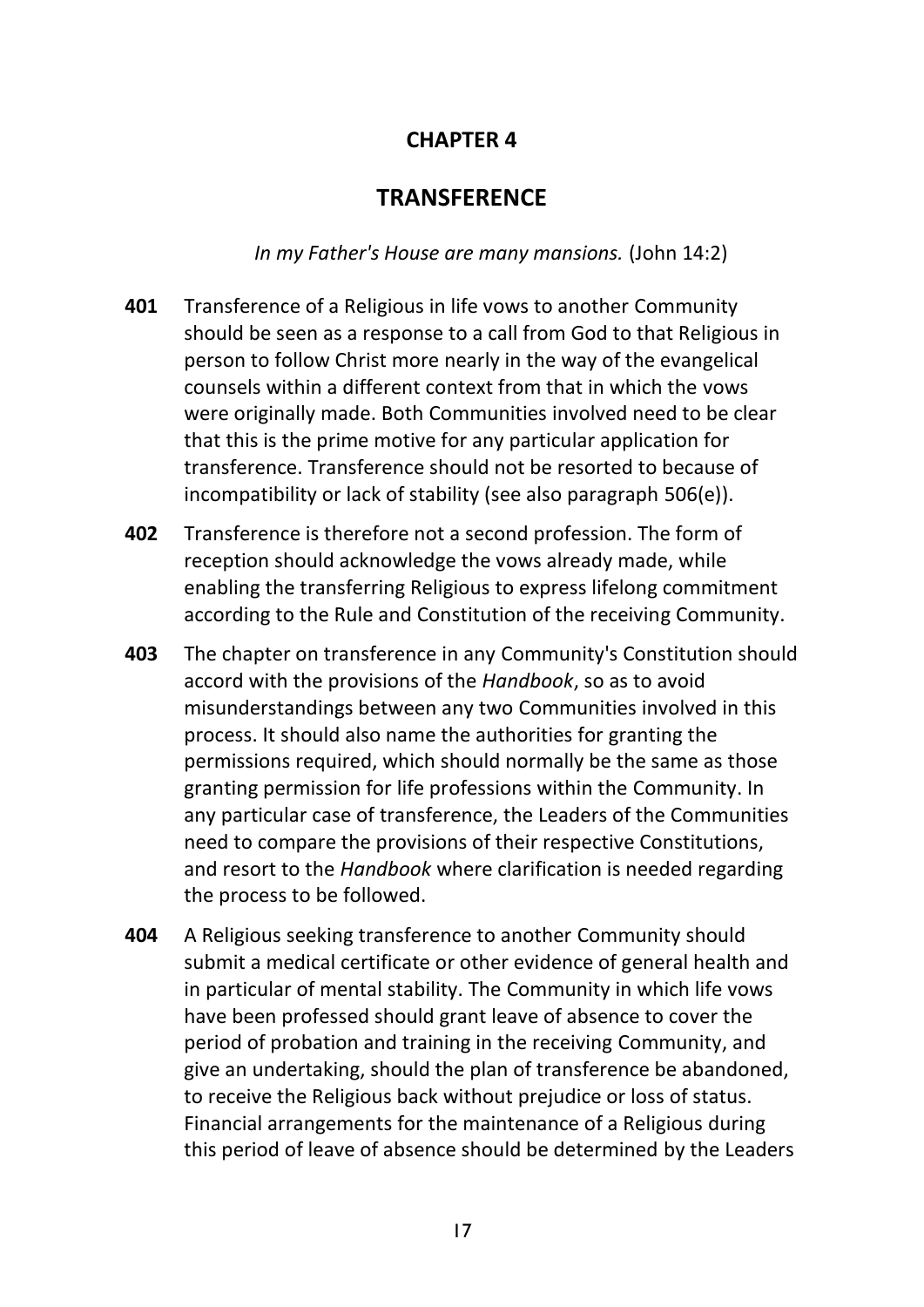of the two Communities concerned. The Leaders should continue to communicate about the progress of the transferring Religious until the process has been completed. A document should be drawn up and agreed by both Chapters, containing details of the arrangements for the transference. This document should include particulars about the period of probation, the wearing of the habit of the receiving Community and the agreed financial arrangements.

- **405** A period of specific training is necessary to ensure that the transferring Religious has opportunity to absorb the ethos and way of life of the receiving Community. The length of the period of probation and the conditions of training should be agreed by the authorities of the two Communities concerned. This period should be not less than one and not more than three years. During the time of probation their status within and obligation to the original Community are in abeyance and their new status within the receiving Community needs to be made clear.
- **406** If, at the end of the period of probation, the transference is accepted by the receiving Community, the consent of its Visitor is to be obtained. The consent of the Visitor and Chapter of the Community in which profession was first made must also be obtained.
- **407** An appropriate proportion of any capital which the Religious gave to the first Community at the time of profession may be transferred to the receiving Community. (If the first Community holds the capital in a charity then legal advice may need to be taken as to the ability to transfer the capital to the receiving Community, which will depend on the terms on which the capital is currently held and the objects of the charity.) The Visitors of the two Communities shall jointly approve the appropriateness of such settlements. No other money need be transferred (see also paragraphs 1004-1006).
- **408** Even at these early stages of testing of this new vocation, there should be careful pastoral co-operation when a Religious wishes to move from one Community to another. Therefore, when a Novice or Religious in first vows or promises transfers to another Community there are no constitutional impediments since a fresh probationary period will be appropriate.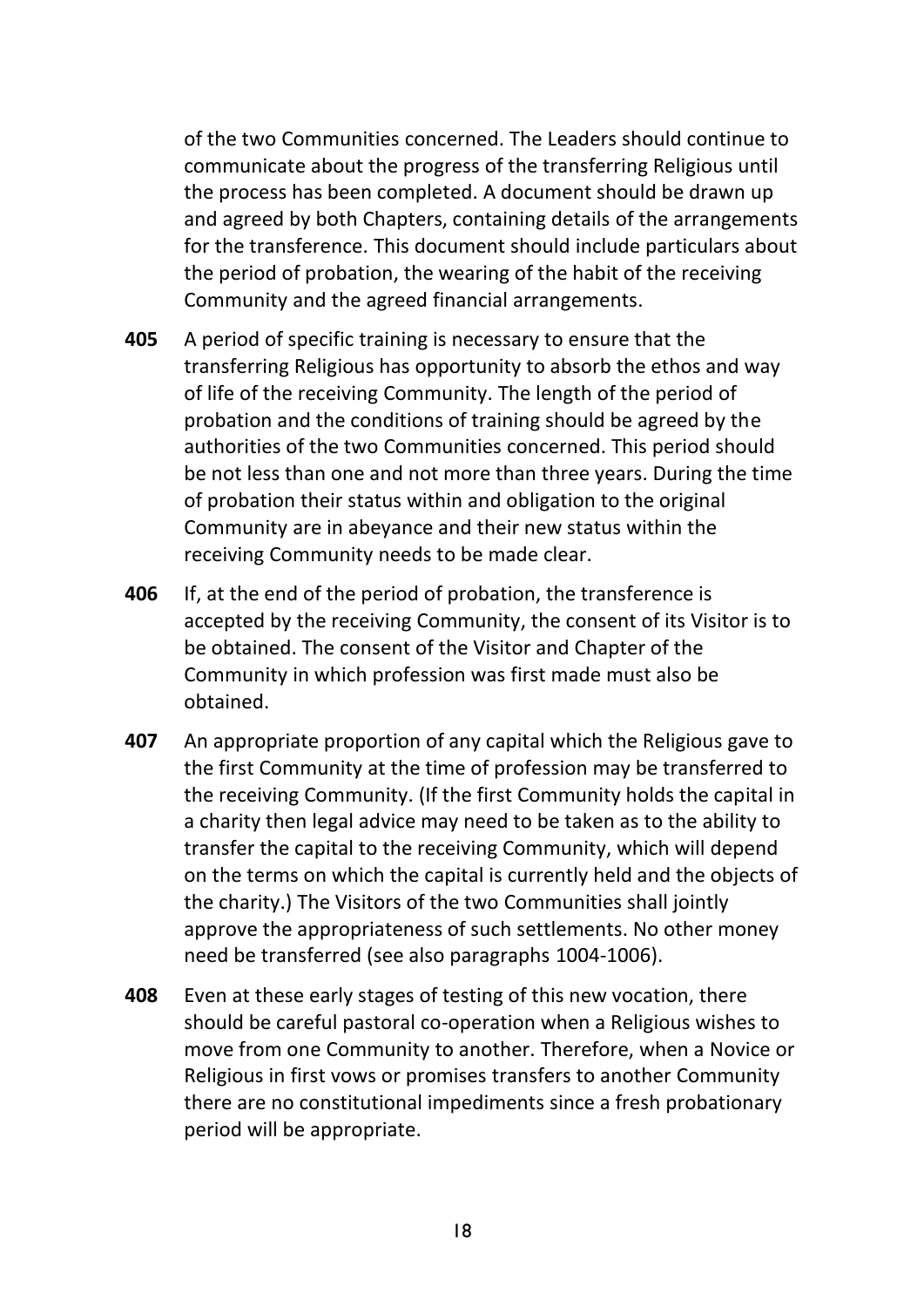**409** When a Religious applies to transfer to a Community in another province of the Anglican Communion, due respect must be paid to any provisions concerning transference of Religious which may have been made by the ecclesiastical authority of that province.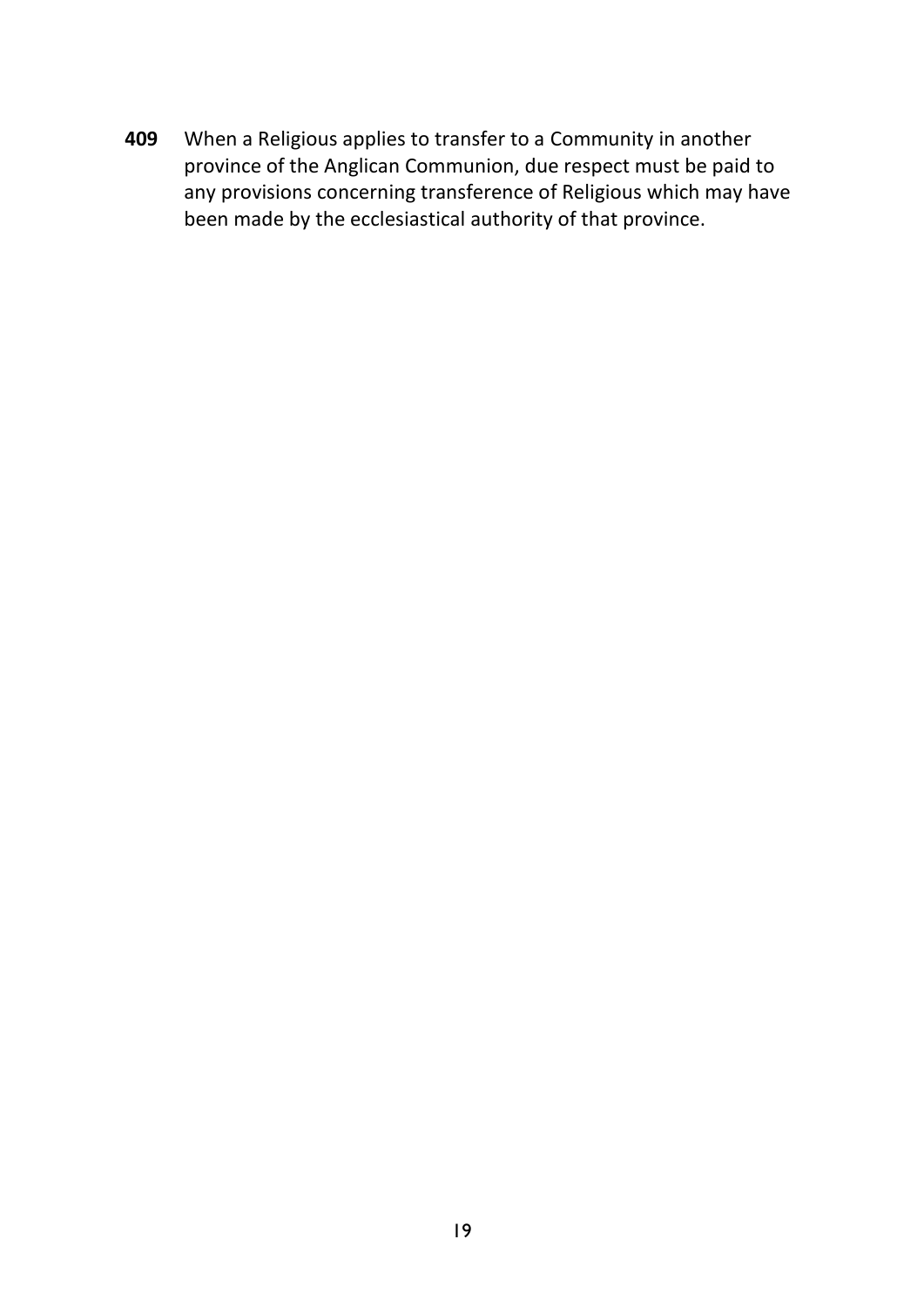## **CHAPTER 5**

# **SEPARATION FROM THE COMMUNITY**

*I will trust and not be afraid.* (Isaiah 12:2)

#### **Temporary separation**

- **501** Temporary separation of a Religious from the Community may take either of two forms:
	- (a) Leave of Absence; or
	- (b) Exclaustration.

The Constitution of the Community may also provide for categories of detached service that differ in substance from what is describedhere and would be an arrangement whereby a member is required to live away from the Community for purposes of fulfilling a ministry or other objects of the Community.

- **502** Leave of Absence, other than prescribed regular holidays, is given for temporary residence outside the Community, usually for a period of one year or less. The Religious remains subject to the authority of the Leader and throughout the period of absence retains such Chapter rights as are allowed by the Constitution or otherwise directed by the Chapter.
	- (a) The Constitution should state who has the authority to give such Leave of Absence. It may be given in circumstances such as the following:
		- the need to care for a sick or elderly relative;
		- where a lengthy convalescence is required;
		- in order to re-examine vocation;
		- to explore experimental forms of Religious Life;
		- for a specific work or study;
		- for other causes resulting from physical, psychological or spiritual needs.
	- (b) In each case there should be a written agreement, negotiated with the Community through the Leader or Chapter who define the period of leave and the conditions upon which it is given. The following matters may be clarified in the written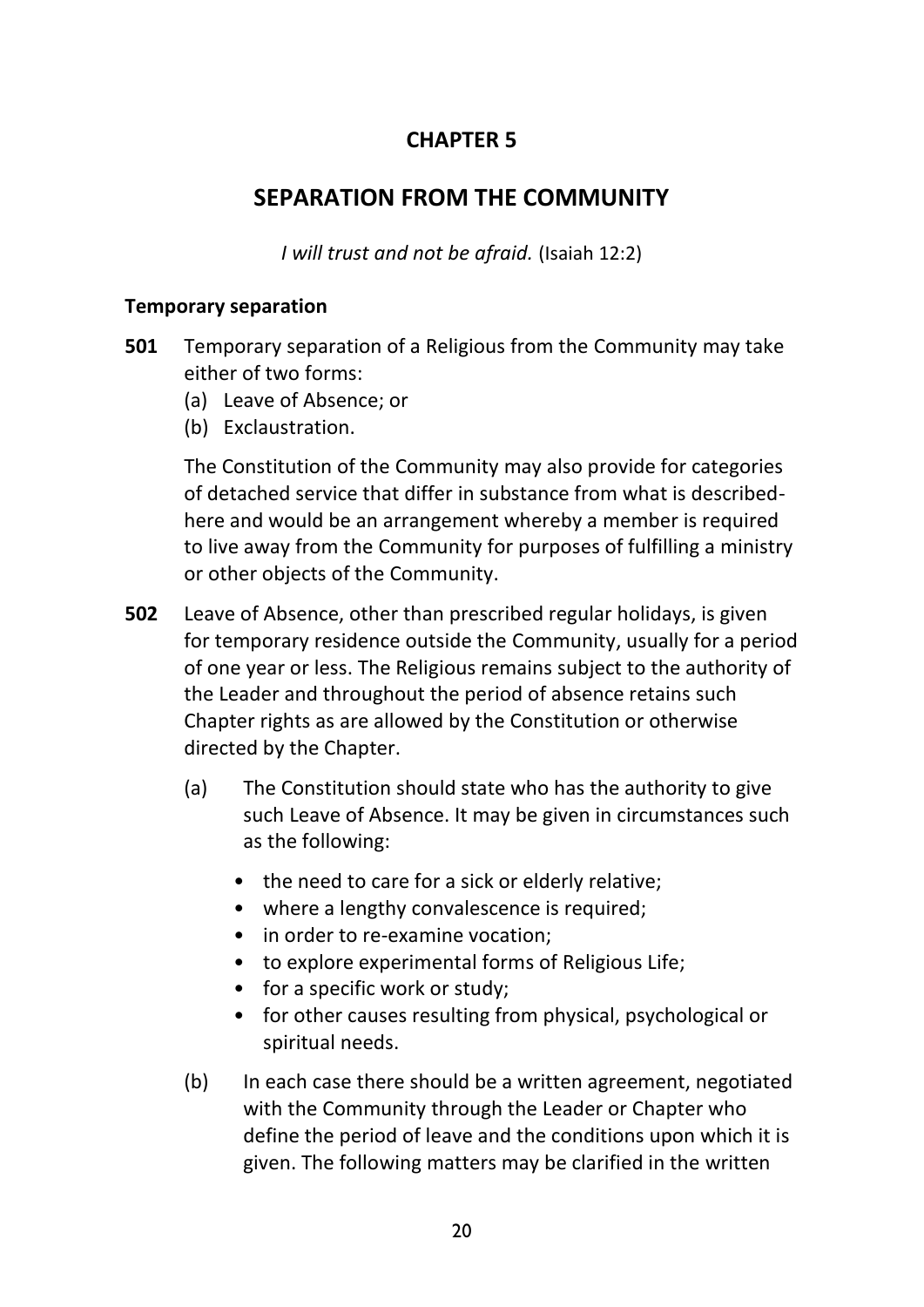agreement:

- modifications to the rule of daily prayer (Divine Office, attendance at the eucharist and times of personal prayer);
- the wearing of the habit;
- relationship to the Community during the period of leave;
- relationship to a local parish;
- financial arrangements;
- other matters relating to the observance of the Rule;
- the frequency of meetings to review the situation with the Leader. The signatures of the member and the Leader express the agreement of each party to the modified Rule.
- (c) When leave is granted to an ordained Religious, or one who for other reasons holds a bishop's licence or permission to officiate in a diocese, the matter should be reported to the diocesan bishop. When a Religious takes up residence in another diocese during their Leave of Absence, the diocesan bishop should be informed of their presence with some indication of the circumstances pertaining.
- (d) Generally, Leave of Absence is granted only to those in life vows. However, where a Community is empowered to grant Leave of Absence to a member in first vows or promises, similar directions pertain, and it is recommended that a revised Rule of Life be agreed between the member and the Leader, during the time of Leave of Absence.

### **Exclaustration**

**503** Exclaustration is permission for a Religious in life profession to live outside any convent or house of the Community for a stated period, in the first place not exceeding three years. Normally after this time the Religious must either return to the Community or ask for secularisation. The Visitor should be involved. Exclaustration is granted only for serious reasons and assumes a dispensation from the communal obligations arising from profession, unless otherwise stated in a Decree of Exclaustration. It is a means of relieving the burden of obligations while retaining the support of spiritual fellowship and the guardianship of the vows. Extension of Exclaustration beyond three years may be given by the Visitor at the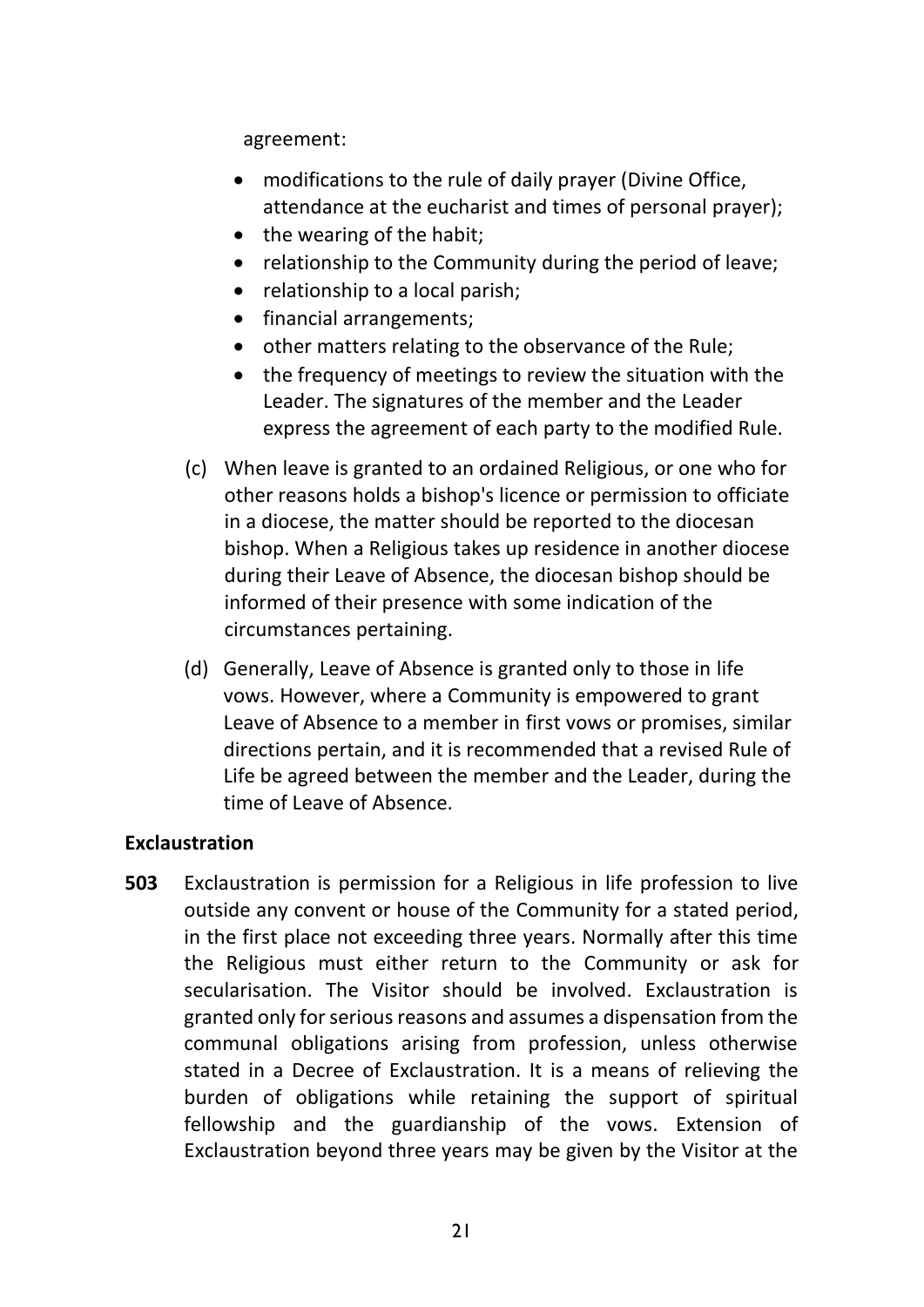joint request of the Community and the Religious concerned. The length of each period of extension should be defined, bearing in mind that the longer the period away, the more difficult reintegration becomes.

- (a) The Constitution of the Community should state who has authority to grant Exclaustration. In each case there should be a written statement of the period and conditions, including financial arrangements. A Decree of Exclaustration should be drafted which sets out the conditions of separation (see (g) below).
- (b) Permission for Exclaustration will first be considered by the same authority in the Community as that which admits members to life vows. If consent is given, the Visitor must be asked to ratify the decision, which then authorises a Decree of Exclaustration for the period assigned. The Decree becomes effective after the requesting Religious and also the Leader have added their signatures.
- (c) Should the Community not support an application for Exclaustration, the Religious making the application has the right to appeal to the Visitor. The Visitor may wish to consult with the Officers of the Community and may, further, consult the Advisory Council before deciding how to proceed. The Visitor may proceed to authorise a Decree of Exclaustration or refuse the application. The Visitor's decision is final.
- (d) During the period of Exclaustration, the Religious remains bound to the vows and by such other obligations of the Religious state as are compatible with the conditions of life allowed during the period of Exclaustration. Dispensation may, however, be granted from all or any of the particular forms of discipline prescribed by the Rule of the Community, such as the recitation of the Divine Office. The habit will not normally be worn, and the Community would therefore need to ensure that the member is provided with adequate suitable clothing that meets their reasonable needs.
- (e) During the period of Exclaustration, the Religious takes no part in the government of the Community and, if ordained, is subject to the Ordinary of the place of residence. The Community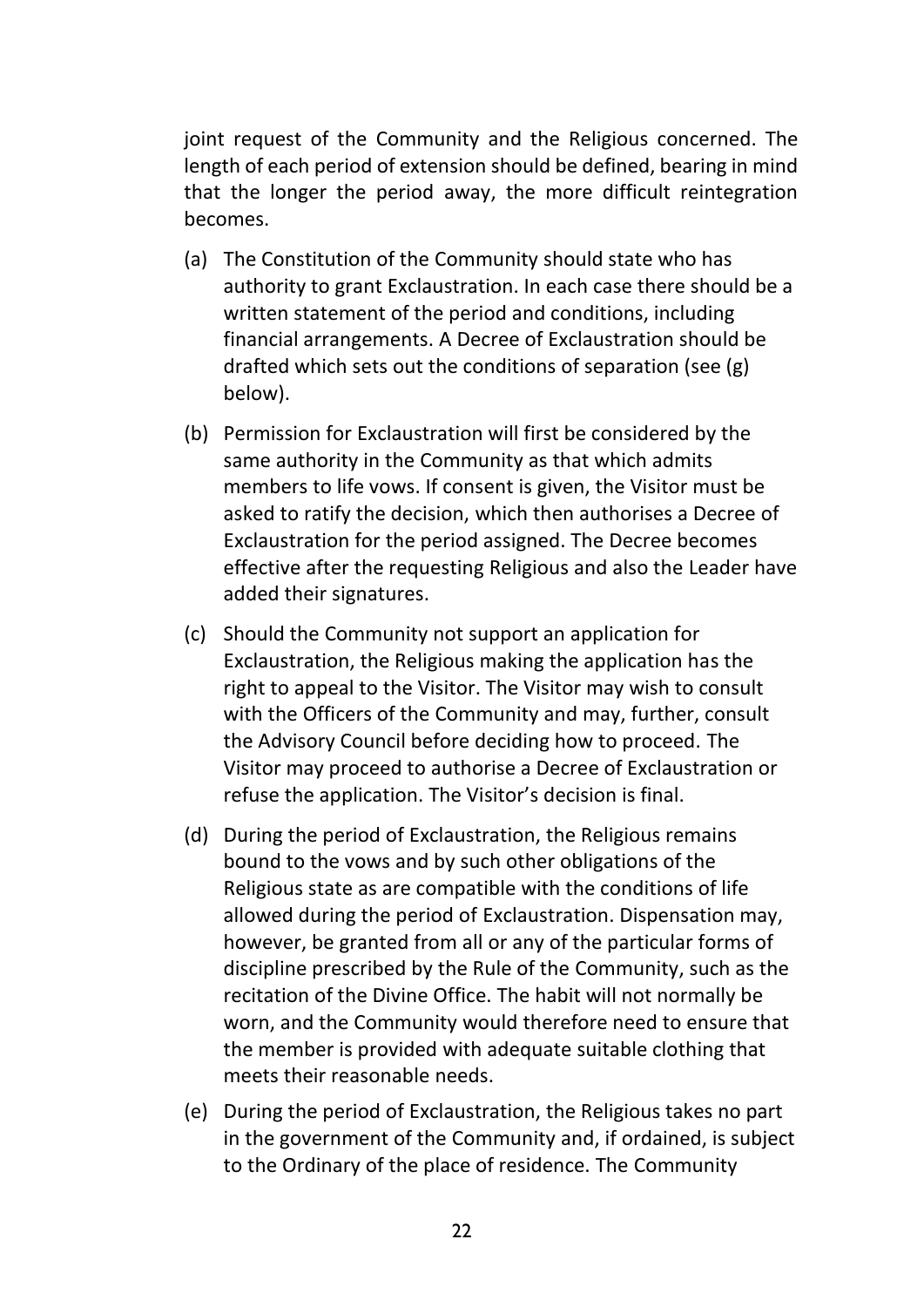should inform the diocesan bishop of any Religious who is granted Exclaustration, and the necessary licence or permission to officiate should be regularised.

- (f) Exclaustration ends when the agreed period expires, or earlier, by:
	- i. the Religious applying to the Chapter to return and receiving its permission. On return, all the general obligations pertaining to membership are once again embraced; or,
	- ii. the Religious applying for release and secularisation (see paragraphs 504 onwards).
- (g) A Decree of Exclaustration may be worded in the following or similar form:

In response to the application of (N) ...... and following the resolution of the Community Chapter, (having obtained the ratification of ............ ), this Decree recognises the Exclaustration of the above-named member, according to Paragraph 503 of *A Handbook of the Religious Life,* and with the following understandings of the Leader and the member:

- i. *[*detail the length of the period of Exclaustration*]*;
- ii. *[*detail the financial status of the Religious (with any arrangements agreed) taking into account the financial needs of the rest of the Community*]*;
- iii. that the Religious will not during the period of Exclaustration act in any way that shall bring the name or reputation of the Community into disrepute;
- iv. *[*detail the arrangements concerning the wearing of the habit or the distinctive cross of the Community*]*.

Having obtained the approval of the member and the Leader, the Decree should be issued, signed and dated by the Visitor.

### **Permanent separation**

- **504** Permanent separation may take either of two forms:
	- (a) release; or
	- (b) dismissal.

Both forms involve secularisation (see paragraphs 508-510).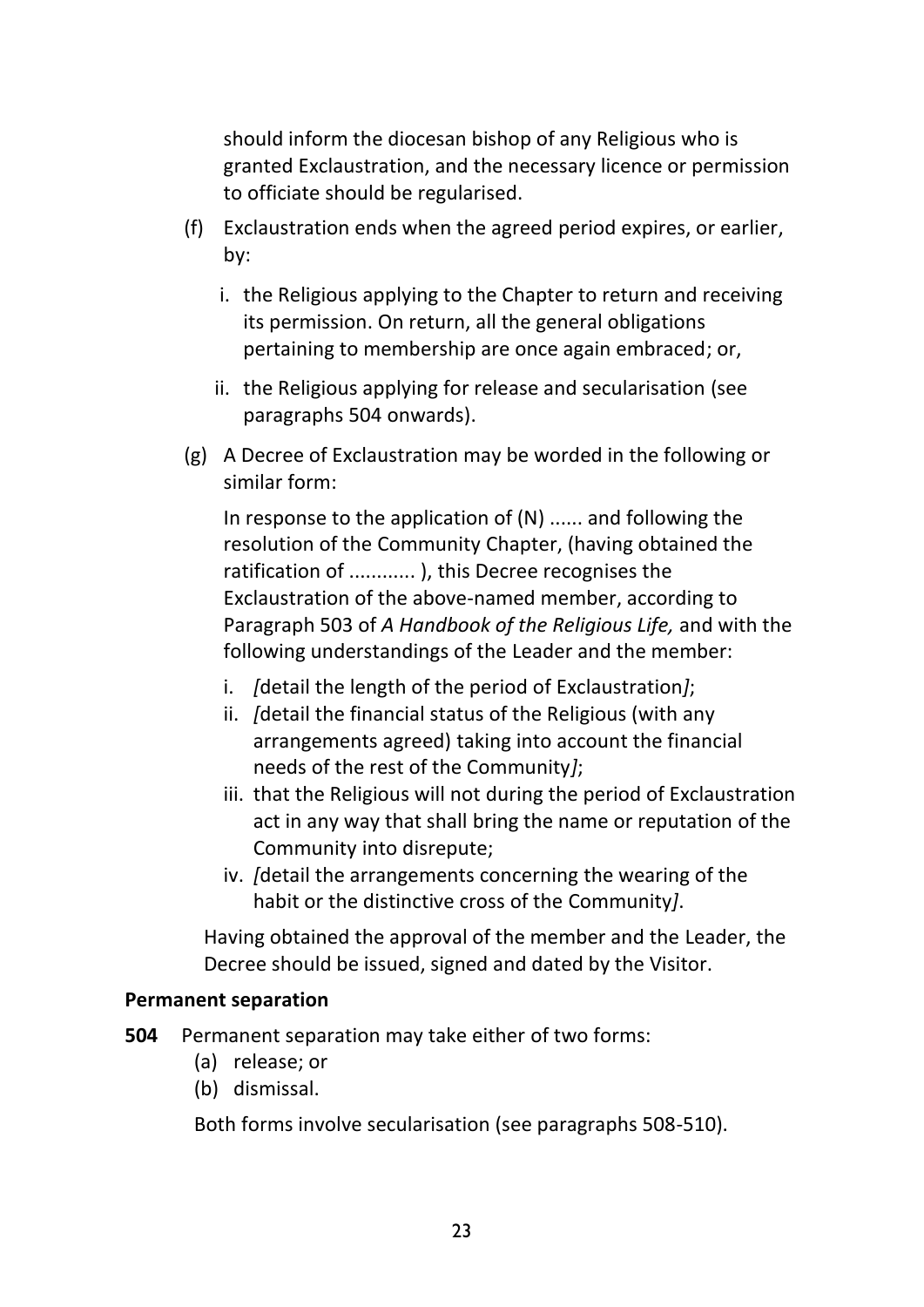- **505** *Release* is an act of the Community in response to a request from an individual Religious for separation from the Community. Unless other provision is made in the Constitution, the decision to grant the release rests with the body by which election to profession was originally made. The decision given by that body should be ratified by the Visitor. It is advised that the Constitution states the detailed procedures to be followed to effect release. Release is effected by an Instrument of Secularisation (see paragraph 510).
- **506** *Dismissal* is an act by which the Community excludes from membership a professed Religious whose continued disobedience to the Rule and Constitution of the Community or whose deliberate misconduct is likely to bring the Community into serious disrepute. The Community should assemble the evidence with care and record the circumstances. Examples of possible disobedience or misconduct include but are not limited to:
	- i. the public renunciation of the Christian faith;
	- ii. the contracting of a marriage, civil partnership or an ongoing exclusive personal relationship;
	- iii. persistently abandoning or disrupting the common life of the Community;
	- iv. refusing to return to the Community after repeated admonition and persuasion;
	- v. being convicted of an indictable offence where the nature of the offence was such that the member would not be able to live appropriately or effectively in Religious life.
	- vi. failure to comply with any duties relating to safeguarding that apply to the individual.

In cases i, ii and v the Community may need to proceed to an immediate declaration of dismissal. However, in cases iii and iv, care should be taken to note other factors that may be pertinent to the situation and if appropriate, the possibilities of transference or exclaustration explored.

(a) *Ecumenical factors*

If a Religious joins an ecclesiastical obedience not in communion with the See of Canterbury, release will normally have been requested. If release has not been sought, the Community may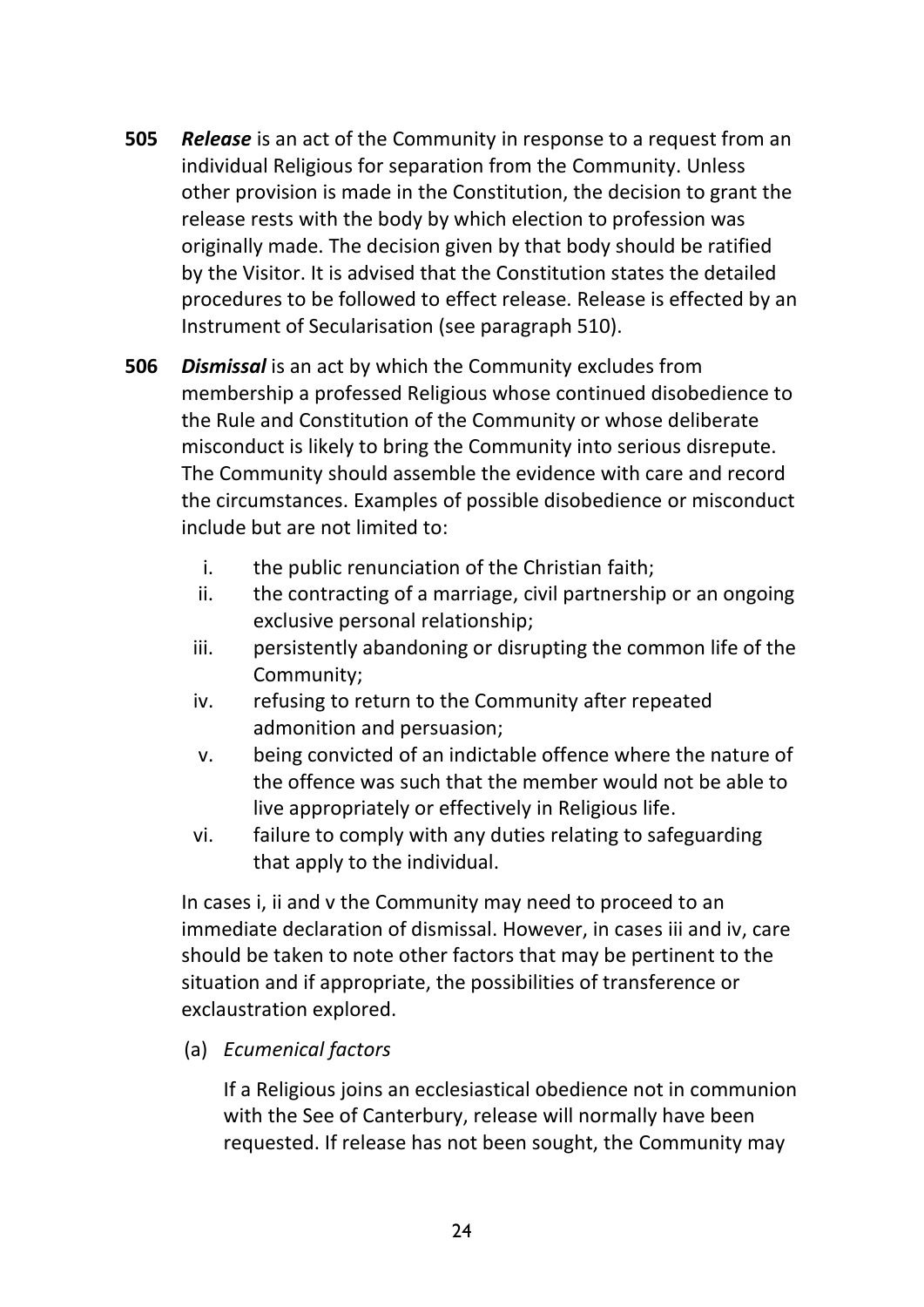need to proceed to secularisation.

In some cases, change of ecclesiastical obedience may happen in conjunction with what is in effect a transference from one Community to another (see chapter 4); but in others a Religious joining another obedience will wish to be secularised (see paragraphs 508-510). The status of the consecrated life already being lived may become a matter of private vows of chastity, and possibly poverty, under the laws of the receiving Church.

(b) *Warnings* 

In all cases of dismissal, the initiative lies with the Community, and the procedure is that provided by the Constitution. This procedure should include:

i. *Written Admonitions*

'Continued disobedience' shall be understood to be deliberate disobedience continued after at least two specific written admonitions by the Leader with the authorisation of the Visitor. Such an admonition shall specify the details of the behaviour being addressed; state specifically what change in behaviour is being sought and the time limit for that change in behaviour, specifying whether the admonition is the first or second one; and state that failure to conform to the requirements of the admonition is in itself a ground for dismissal. The Religious must be warned in writing at least one month before the case is considered formally by the Chapter and the Religious and the Chapter must be given clearly expressed reasons for the proposed dismissal. To become effective the dismissal requires ratification by the Visitor, who should ensure that every effort is made to promote reconciliation, and every aspect of the case fairly considered by the Chapter before making their decision.

ii. *Right of Appeal*

The Religious concerned has the right of appeal to the Visitor and the time limit by which such an appeal must be lodged and the time limit for the Visitor's decision, which is final, needs to be stated.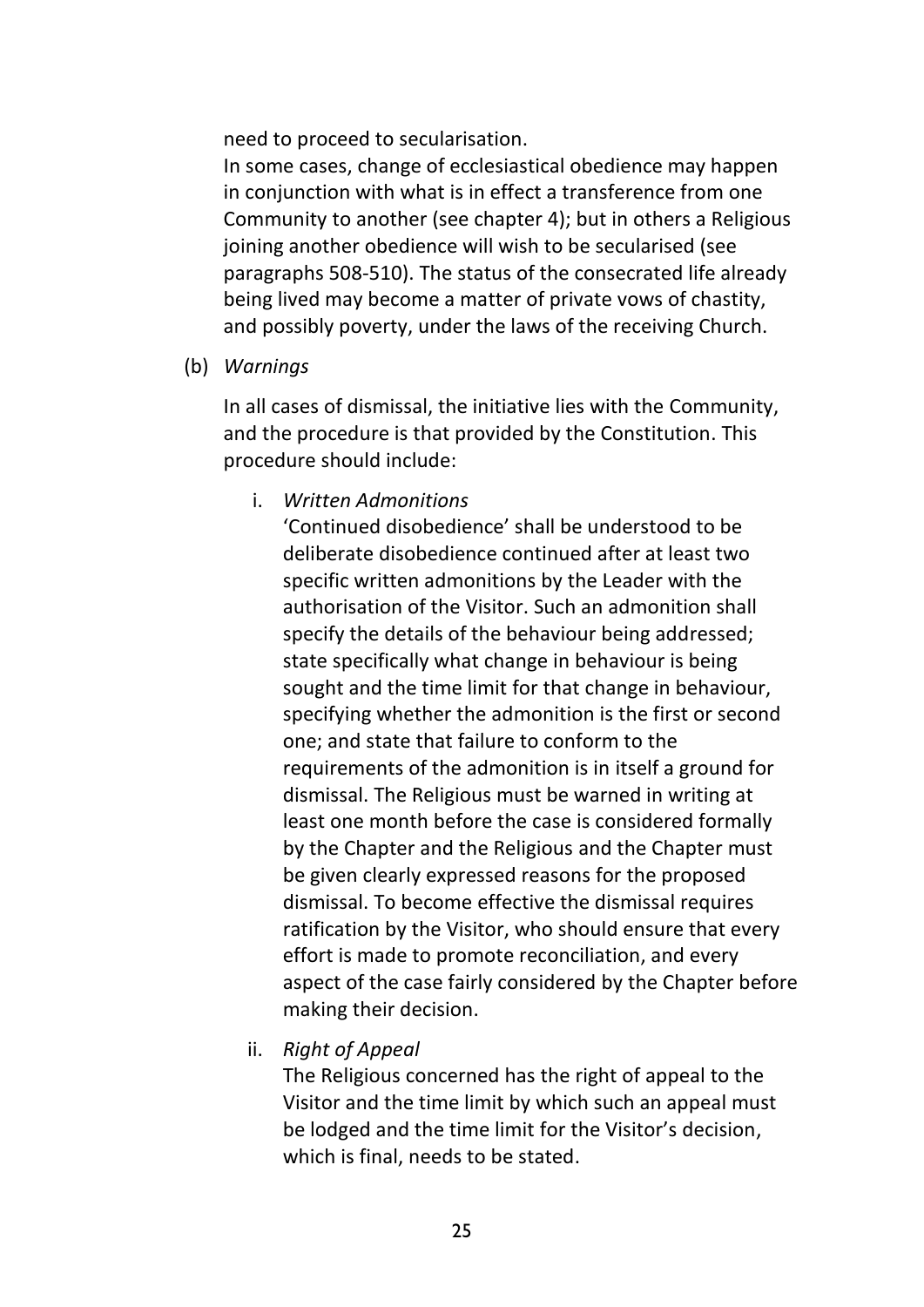### (c) *Conditions of Dismissal*

The effect of dismissal in civil law may be detrimental to the Community should the dismissed Religious be able to bring legal proceedings in respect of their dismissal. If there are any concerns about potential legal proceedings, professional advice should be sought at the earliest opportunity and any process followed should be transparent and documented.

### (d) *Confirming Dismissal*

The process of secularisation follows automatically upon dismissal, because it expresses the Community's authoritative declaration that the Religious concerned has no continuing obedience to the Community or the Rule. The Community should therefore obtain a decree of secularisation from the appropriate authority before confirming the dismissal.

(e) *Last resort* 

Since a dismissed Religious may retain a subjective sense of vocation, dismissal should not be considered until all the possibilities of transference and exclaustration have been fully explored.

(f) *Notice to local bishop*

The Visitor or the Leader of the dismissing Community should communicate the facts of the case to the bishop in whose diocese the dismissed Religious takes up residence, together with the Visitor's own statement as issued to the Community. Such pastoral care as may be necessary will be determined, after consultation with the Visitor, by the diocesan bishop concerned. If the dismissed Religious is ordained, the bishop may have to administer appropriate ecclesiastical discipline, according to circumstances.

(g) *Re-admission* 

The Community, in its continuing pastoral concern, should commend the dismissed Religious to the diocesan bishop and should maintain as close contact as is possible. If the Religious seeks re-admission to the Community, the case should receive the most charitable consideration and the Visitor should be informed. In circumstances where the individual has been dismissed following a conviction for an indictable offence, the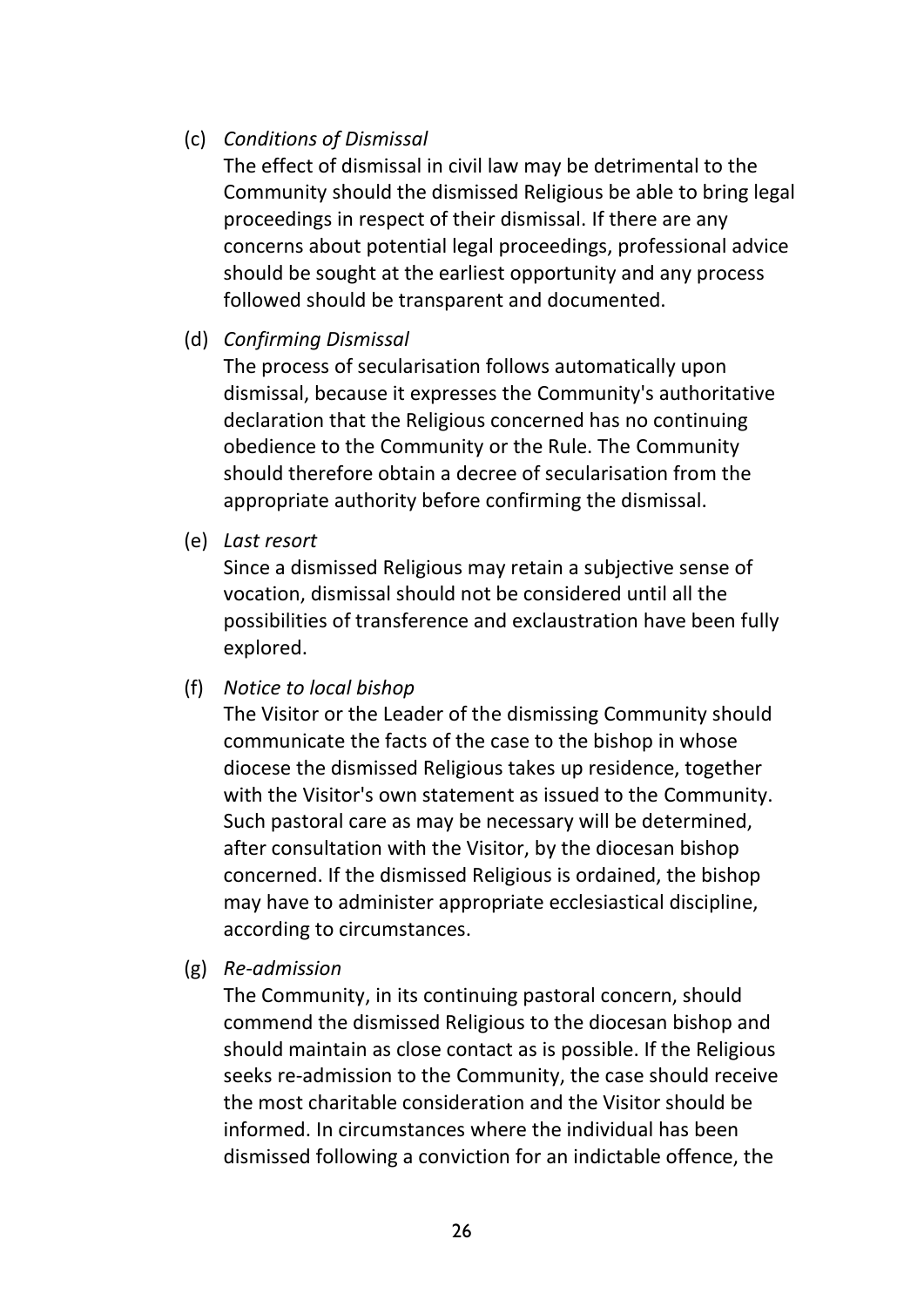Community should consider very carefully the safeguards that would need to be in place and the effect that such re-admission would have on the wider reputation of the Community, notwithstanding the need for charitable consideration.

#### **Responsibility towards ex-members**

*Go and may the Lord be with you.* (l Samuel 17:37)

**507** There are various circumstances that need to be taken into account where there is permanent separation either through release or dismissal.

Communities differ in their practices and customs regarding members continuing to receive personal income, retaining personal bank accounts and their making of personal Wills.

If, in 'renouncing all possessions' the Religious:

- (a) has legally transferred ownership of all assets to the Community at life profession, then the Religious will not be entitled to the return of such assets upon their departure from the Community;
- (b) only relinquished control of such assets (essentially as a longterm loan), whilst a member of the Community, then the Religious will be entitled to claim the return of such assets upon their departure from the Community (in accordance with any such terms as to repayment as may have been agreed previously);
- (c) has entered into a legal document (such as a Deed of Covenant) providing that all future remuneration, income or payment from any other source (including any future receipt of personal legacies) whilst they are a member of the Community is paid to the Community and they will not be entitled to claim the return of such monies received whilst a member upon their departure from the Community. In some cases, the Community may decide that the receipt of future legacies should be treated differently from other types of income.

As detailed in paragraph 1004 in Chapter 10, the Community should ensure that clear documentation is entered into making it clear as to the basis on which assets are held and future income is treated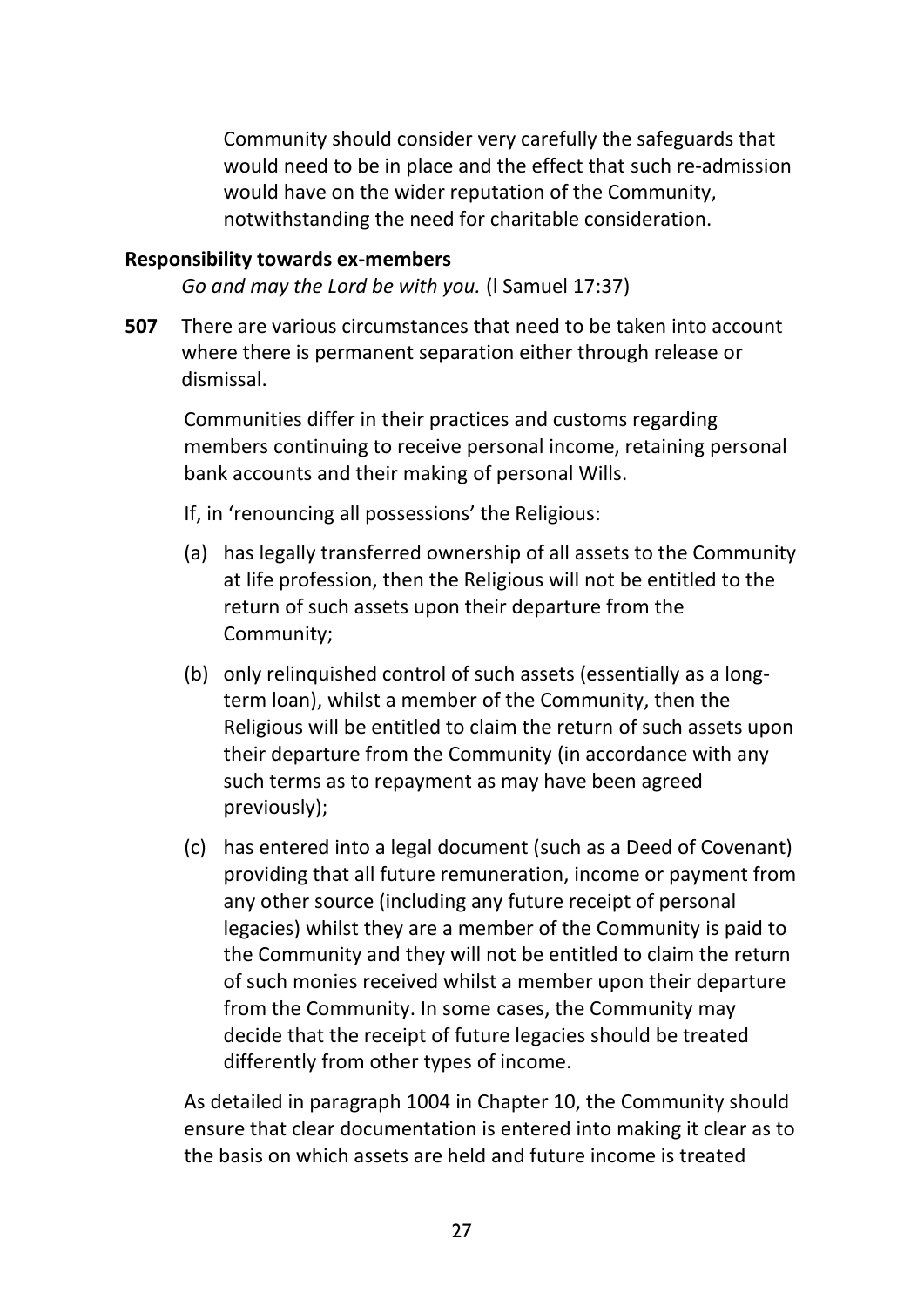following life profession.

If the departing member has made a Will in favour of the Community, such a Will would not be operative until their death and they may choose to change this at any point.

If a person wishes to make a gift, on leaving, to the Community from their returned assets they are free to do so (see paragraph 310).

Though the Community has continuing spiritual and moral responsibility towards an ex-Religious, the statutes should nevertheless explicitly state that no claim for on-going maintenance can be made on the Community, so that the Community may be protected so far as possible against legal or financial responsibilities. The Community should make this clear to any departing member and should ensure that this approach is followed consistently with all departing members to avoid setting inappropriate expectations. Redundancy and pension rights in secular law are invariably the prerogative of the employed person. However, as there is no employer/employee relationship in a Religious Community, there is no obligation of this nature. It is important and strongly recommended that Communities should pay National Insurance for all its members (whilst they are members of the Community) so as to provide them with basic government provision.

Consideration should be given to the moral claim for the immediate, and sometimes the permanent, need of the person concerned. Care should be taken over such matters as pension and royalties, which the Religious may have accrued. Some Constitutions make provision for continuing financial support. The return of the habit, Community cross and profession ring is required, but the Community should be prepared to provide adequate secular clothing or sufficient money to purchase it, to a standard determined by the Community.

Most Religious leaving the Community will not have independent financial resources and so should make application for relevant government help (i.e., social security benefit, income support and housing allowance). The person may need short term financial help from the Community.

Where the Community's funds are held in a charity there are legal restrictions governing the disbursement of charitable funds solely in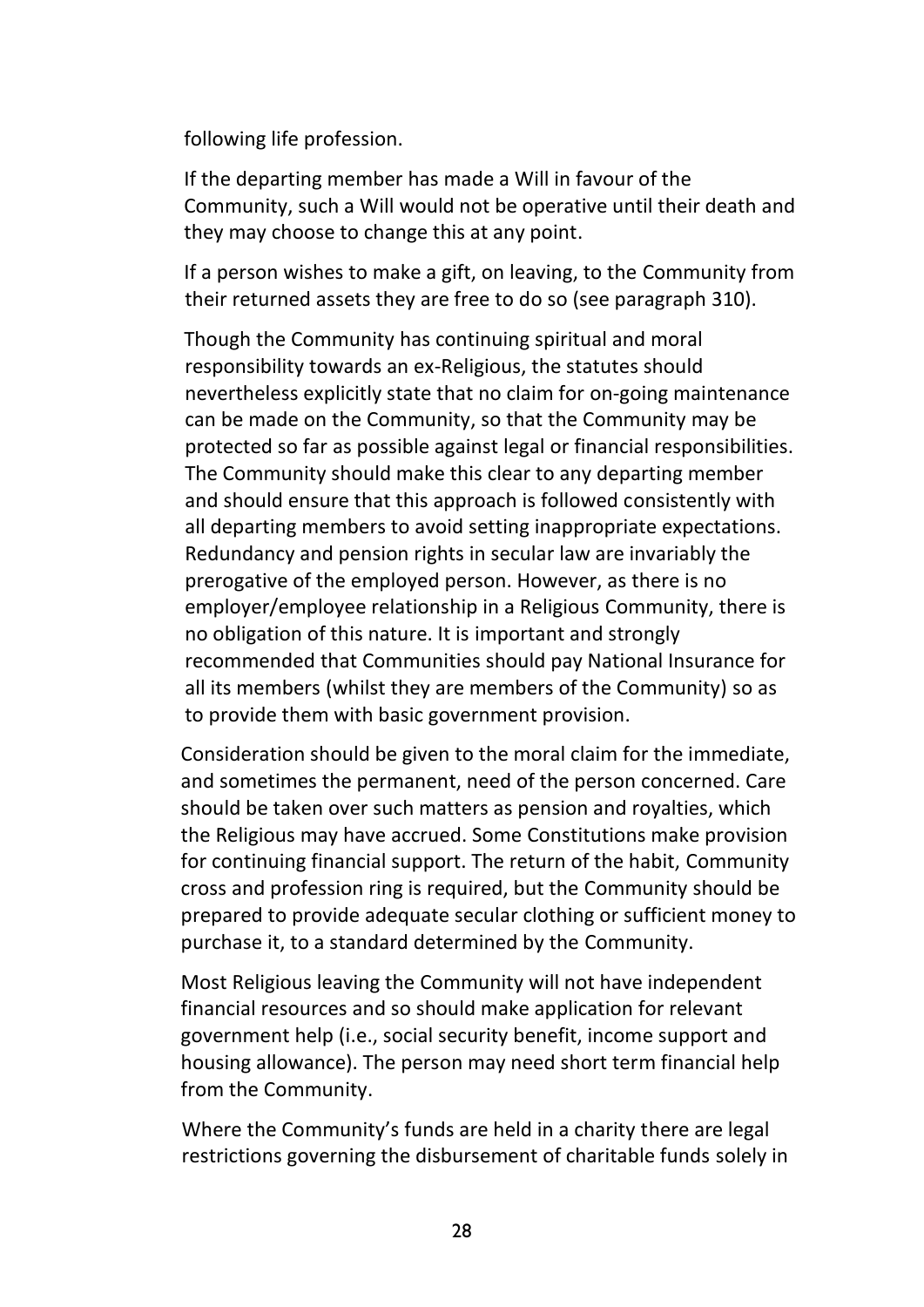accordance with the charitable objects of the Community which are noted in Appendix IV.

- **508** *Secularisation* is dispensation from Religious vows, which entails the return of the individual to the secular state. It may be an act of compassion to the individual, or a step made necessary by circumstances and effected by authority. Proceedings may be initiated by the Community, the individual or the bishop under whose jurisdiction the Religious lives or proposes to live. The Visitor must consult both the Community and the Religious concerned in the process leading to an Instrument of Secularisation.
	- (a) The Archbishop of Canterbury has supreme authority in the provinces of Canterbury and York for dispensing persons who are under life vows, though in some Communities the Visitor of the Community exercises this prerogative. Constitutions should state clearly whether the Archbishop or the Visitor has authority to grant dispensation from life vows.

The Archbishop's authority rests on the Ecclesiastical Licences Act 1533 (25 Henry VIII 21.3), which deals with the so-called 'legatine powers'. Those Communities which recognise the authority of the Archbishop to dispense should forward these requests to him/her through their Visitor.

(b) The Religious vows are indivisible whether of poverty, chastity and obedience or of stability, conversion of life and obedience and form a single contract with God and with the Community (see paragraph 303). Secularisation, following release or dismissal, always entails dispensation from all the vows.

Some dispensed Religious may wish to continue living as if under vows. It is advisable that such an arrangement be made only after a sufficient period has elapsed, say after two years, to allow a new start to be made without the encumbrance of the effects caused by possible negative circumstances which brought about their release. The making of a personal vow is discussed in Appendix V.

(c) When it appears that a Religious is fundamentally unsuited to the life of the Community (including in circumstances where medical advice has been provided stating that the individual is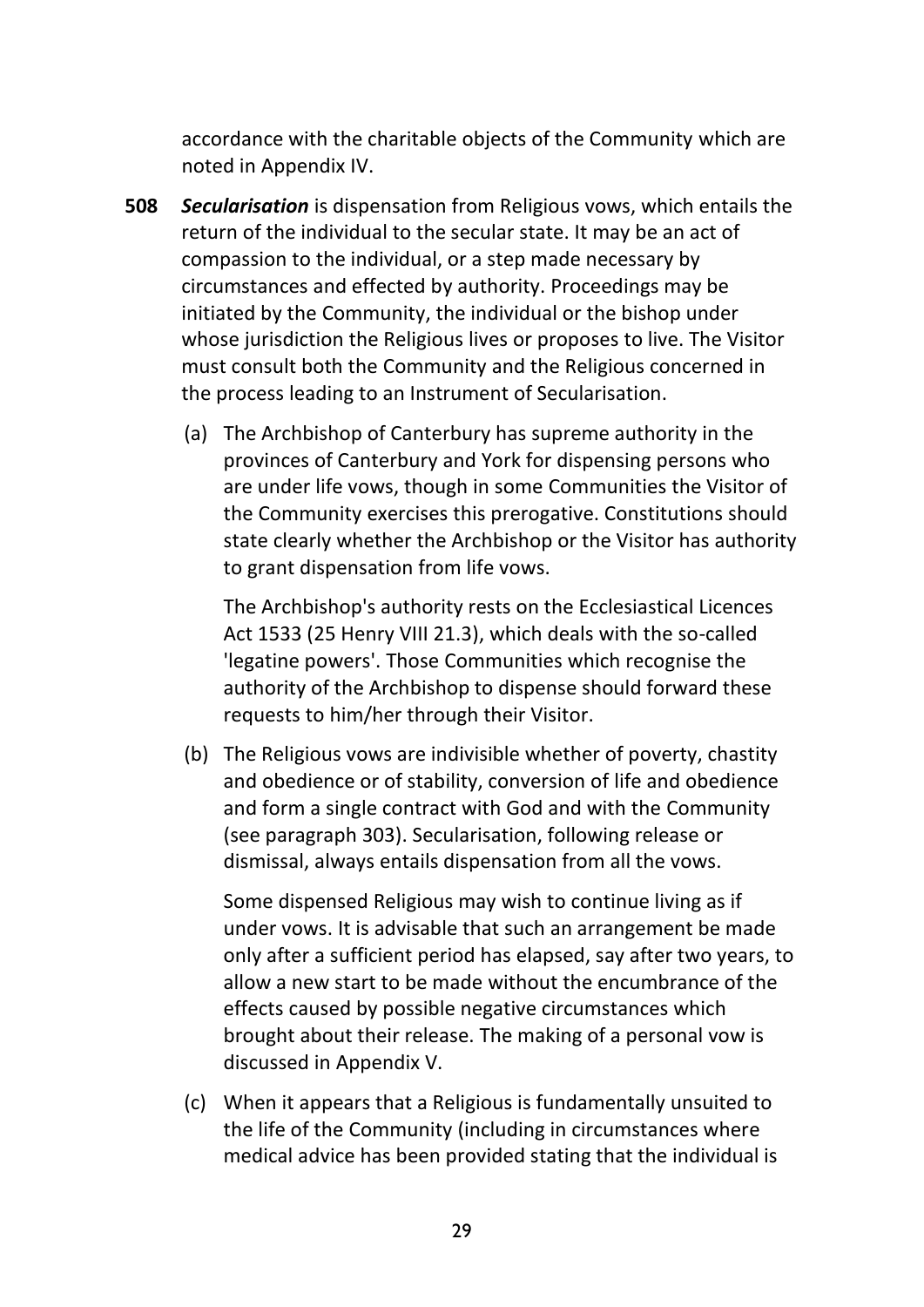psychologically unsuited or physically or mentally incapable), secularisation may be an act of justice, but undue precipitancy should be avoided, since experience of living in the world may lead a secularised Religious to understand that the real remedy lies in personal conversion and the return to the Religious Life in the former or another Community.

- (d) Secularisation should not be considered unless it is reasonably certain that the Community is not able to make adequate provision for the sick Religious and that recovery of health cannot be expected. It is generally expected that Communities will make provision for a frail or elderly member with any kind of health problems within the Community. For their better care, they may be placed with professional carers. The advice of a consultant should be sought at every stage.
- **509** When a Religious chooses to separate from his or her Community and moves to another province of the Anglican Communion outside the Church of England without having obtained dispensation from the obligations of Religious profession, the following principles should be applied:
	- (a) The Community, in consultation with its Visitor, should decide whether the Religious should be secularised, or should be invited to receive such direction as may make possible the maintenance of the obligations of Religious profession.
	- (b) If the process of secularisation is initiated by the Community, a statement of the case should be forwarded through the Visitor to the bishop of the diocese in which the Religious resides or proposes to reside. After receiving that bishop's comments, the Community will finally decide whether to transmit the application to the Archbishop of Canterbury or to the Visitor, according to the provisions of its Constitution.
	- (c) If the process is initiated by the bishop of the diocese in which the Religious is living, the Community should refer the matter to the Visitor in order that the Visitor's opinion may be secured. The Religious concerned must also be given adequate opportunity to make representations. With the facts thus ascertained, the Community will decide whether secularisation is appropriate, and will forward the case to the Archbishop of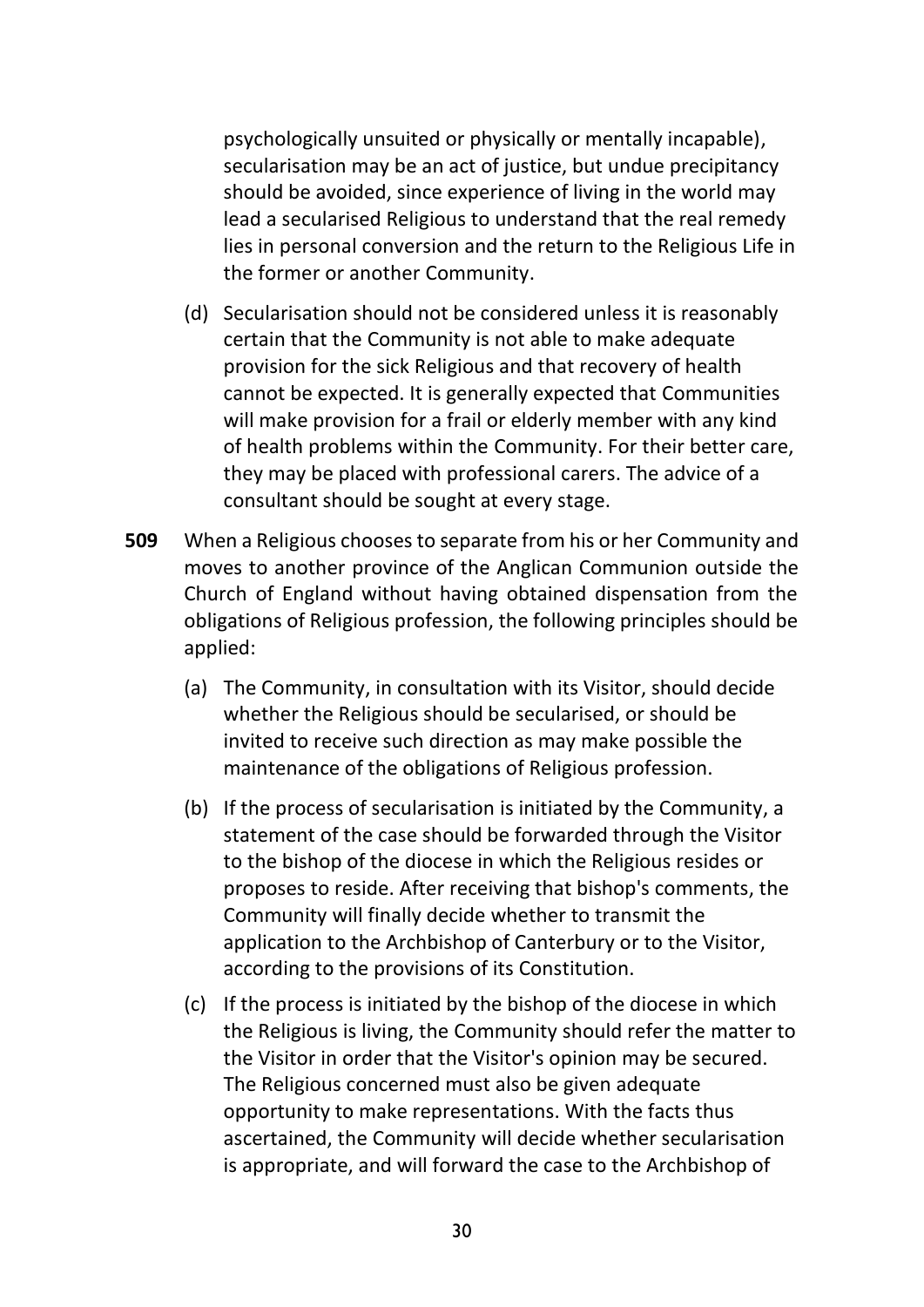Canterbury or return it to the Visitor for decision, according to the provisions of its Constitution.

- (d) If the process is initiated by the Religious concerned, the Community must ensure that the bishop of their place of residence is kept fully informed of the proceedings.
- (e) In all cases, notice of dismissal must be sent by the Community to the Religious concerned and to the bishop of their place of residence.
- **510** Formula for an Instrument of Secularisation:

Whereas N ... , known in religion as N ... of the Community of ... \*within our metropolitical jurisdiction\*, has made application for secularisation (or has been deemed by the Community to require secularisation), we ... by divine providence Archbishop of Canterbury, (or we ... Visitor of the Community, acting in accordance with the Constitution or Statutes of the Community), after full examination of the matter do hereby dispense and release him/her from his/her vows of religion and declare him/her to have returned to secular life.

Given under our hand, this … day of …… in the year of our Lord ……..

\* \* These four words are omitted if the instrument is signed by the Visitor.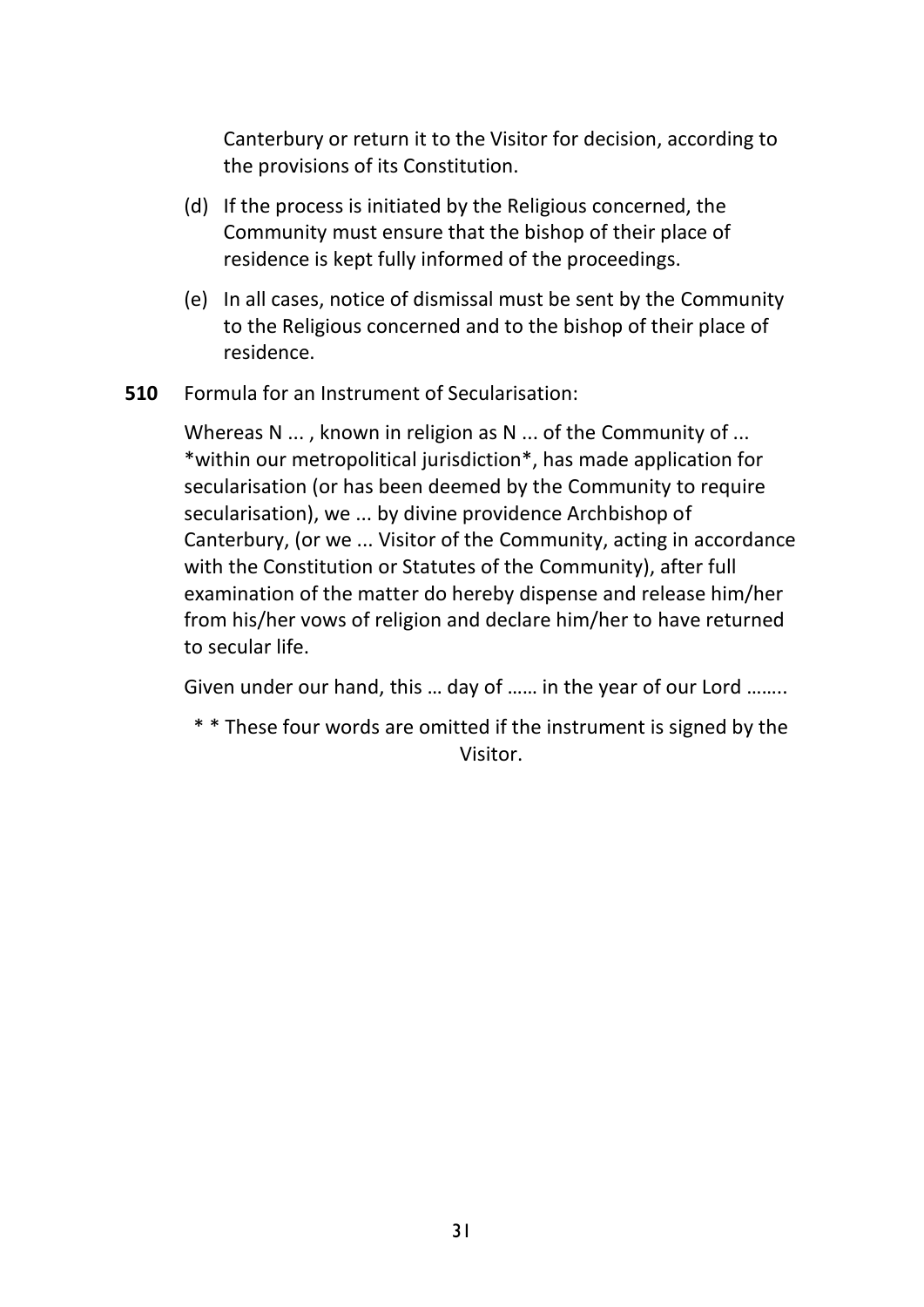### **CHAPTER 6**

## **CHAPTER GOVERNMENT**

*Test everything; hold fast to what is good.* (l Thessalonians 5:21)

**601** The Chapter is the seat of government of a Community and an integral and vital part of its corporate life.

Here it learns to be a part of the Holy Spirit's leading into a fuller realisation of the truth of its vocation.

*When the Spirit of truth comes, he will guide you into all the truth.*  (John 16:13)

Each Community's Constitution will formulate guidelines, according to the requirements of **The Religious Communities Regulations 2020**, Part 2 (if Acknowledged) or Part 2 and Part 3 (if Recognised), which are to be adhered to by that particular Community.

In principle, a Chapter is not merely a legislative and decision-making body but also a forum where issues pertaining to the Community's life and the pastoral care of its members may be discussed. In all discussions, the members of Chapter will want to show a generous concern for one another in furthering their common vocation.

- **602** Membership of the Chapter is defined by the Constitution of each Community. This will state who may attend and who has voting rights at particular Chapters.
- **603** The Chapter represents the whole body of the Community, being bound by its Rule and Constitution, and has responsibility for holding together the tradition and the ongoing developing life of the Community*, 'like the master of a household who brings out of his treasure what is new and what is old'* (Matthew 13:52)*.*

The corporate mind of the Community is expressed when it meets in Chapter, presided over by the Leader or another as designated by the Constitution. Whether or not the Chapter includes all professed members, it is representative of the whole body. It is bound by the Rule and Constitution and has responsibility both for the tradition and also for the developing life of the Community.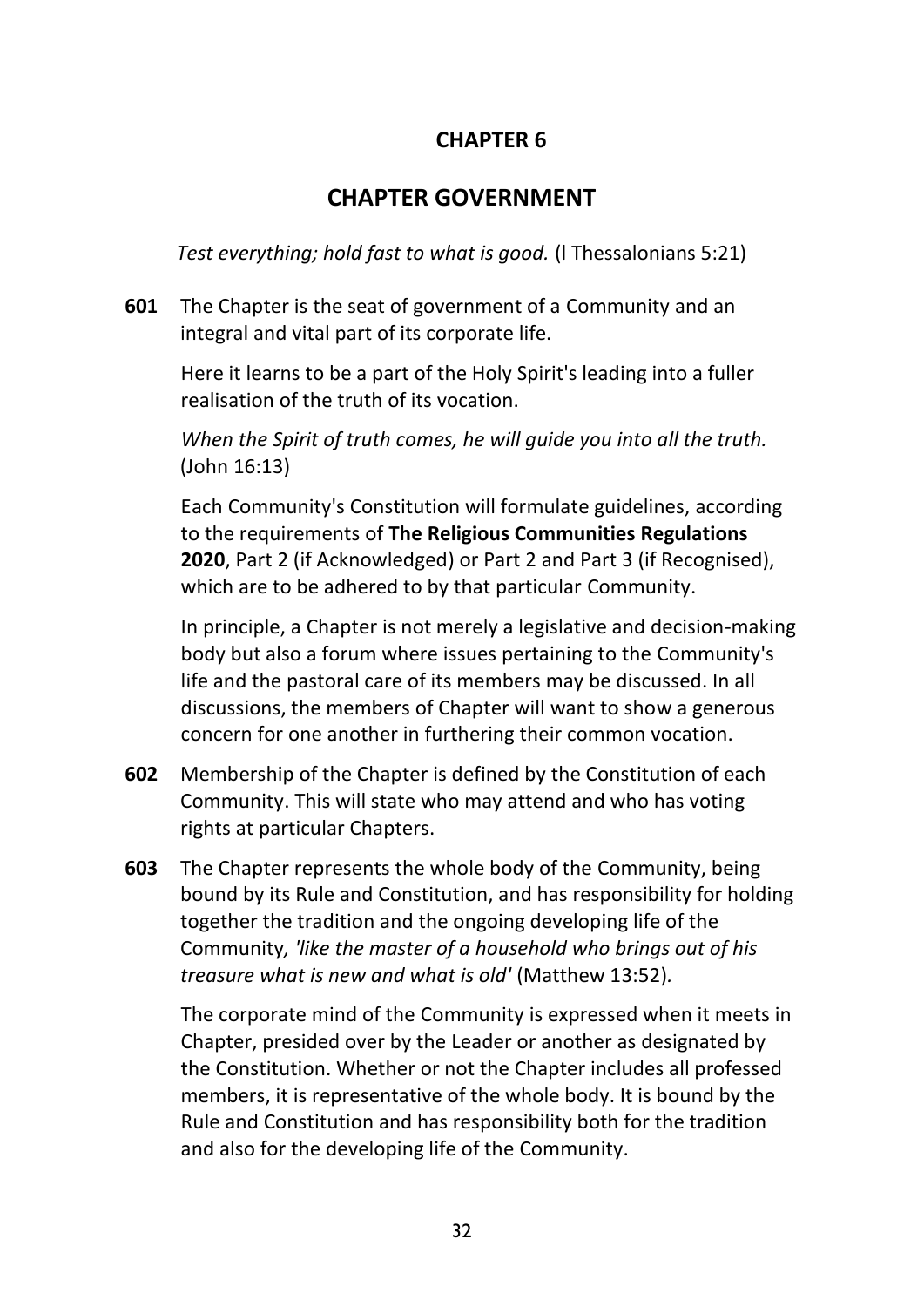- **604** It is important that there should be freedom of debate in Chapter meetings. Informal discussions, questionnaires and referenda may be useful in preparing for debate in Chapter, but the results should not be used as the equivalent of votes. Decisions on all important matters should be taken by vote after open discussion in a meeting of the Chapter.
- **605** Some of the functions of the Chapter may be delegated to councils or committees. If this is done, the different functions of such councils and committees should be clearly defined in the Constitution.
- **606** The Constitution should clearly state all matters relating to the Chapter, including:
	- (a) the qualifications for membership of the Chapter;
	- (b) the functions to be discharged by the chairperson in the government of the Community; and the responsibility of the Leader to the Chapter and the relation of the whole Community to Chapter decisions;
	- (c) distinctions between different kinds of Chapter, such as greater, ordinary, general and special;
	- (d) the manner in which the Chapter is to be convened, including such matters as due notice, written agendas and reports;
	- (e) the frequency of meetings (there should be at least one annual meeting of the ordinary Chapter);
	- (f) special rules governing the Chapter summoned for the election of a Leader;
	- (g) the relationship between the various Chapters, Community councils and committees that may exist and the composition and function of such councils and committees.
- **607** The duties of these Chapters should include:
	- (a) the election of the Visitor;
	- (b) the election of the Leader:
	- (c) elections to profession;
	- (d) decisions on questions of separation from the Community;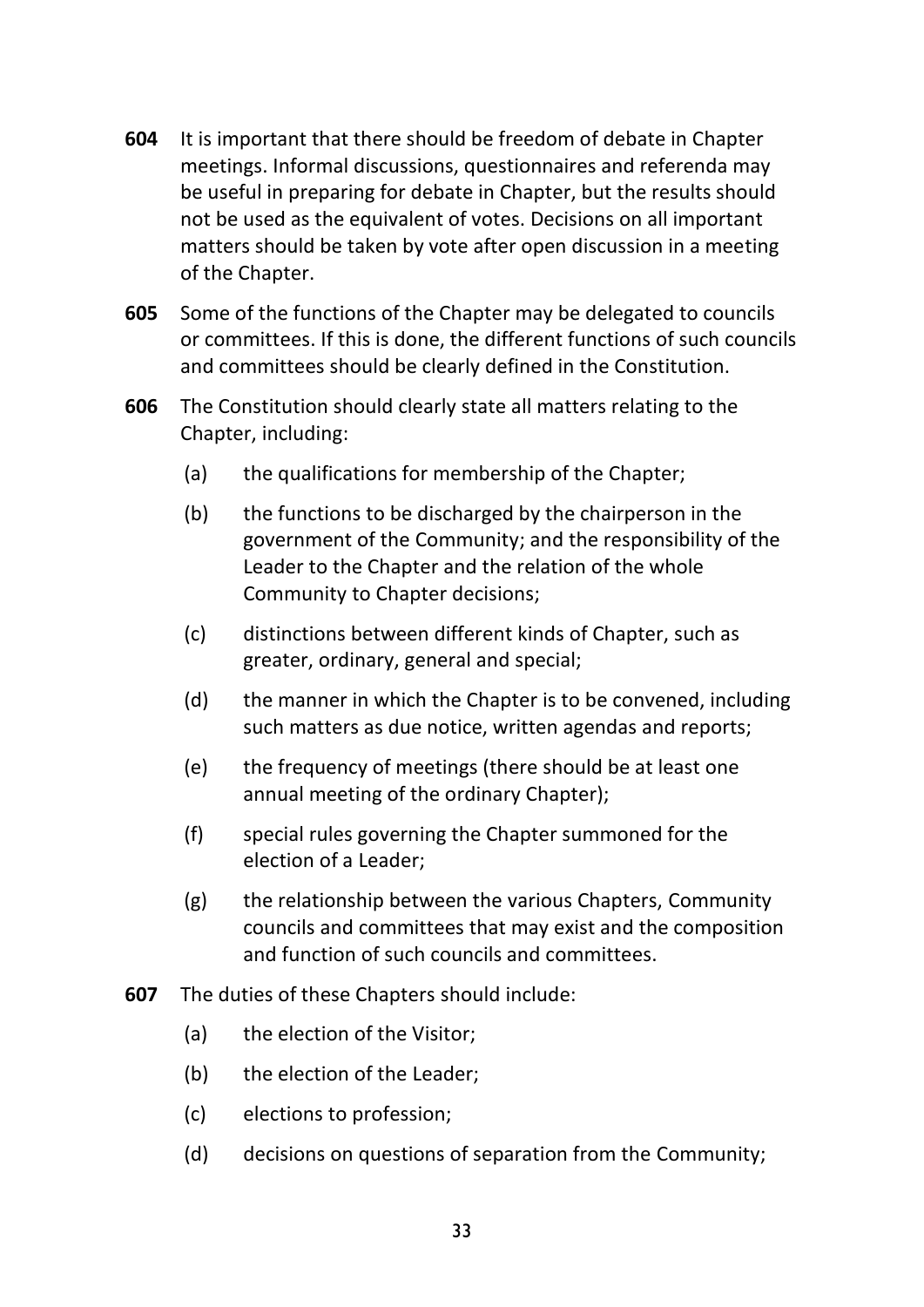- (e) alterations to the Rule, Constitution or Statutes;
- (f) decisions relating to the disposal of property or expenditure of money as required by Chapter;
- (g) decisions on the beginning or closing of important activities or work of the Community, including the foundation and closing of houses;
- (h) decisions on beginning new ministries;
- (i) approving policies regarding Safeguarding and the resolution of conflicts.
- **608** Meetings of the Chapter should begin and end with prayer, being aware at all times of its responsibility under God for the ongoing life of the Community.
	- (a) Due notice as required by the Constitution should be given beforehand to each member who has the right to attend, together with a copy of the agenda. This notice and agenda should be sent whether the member is expected to be able to attend or not. Where the interests of an individual member are concerned (such as in a question of separation from the Community) due notice must be given of the method by which the matter will be brought to Chapter, so that all concerned may have adequate time for prayer and reflection.
	- (b) A meeting of the Chapter should be presided over by the Leader or other person defined by the Constitution. The chairperson is responsible for maintaining the statutory and customary rules of procedure; for securing full exercise of rights of discussion for all members, whatever their rank or age, with impartiality and justice; and for expediting the business of Chapter. The right of all members to speak without fear or favour must be secured; and they should exercise this right with humility and respect.

The chairperson may present a personal view of any matter under discussion but is not entitled to impose this view on the Chapter.

(c) The Constitution should state clearly which members are entitled to vote in elections to office, elections to profession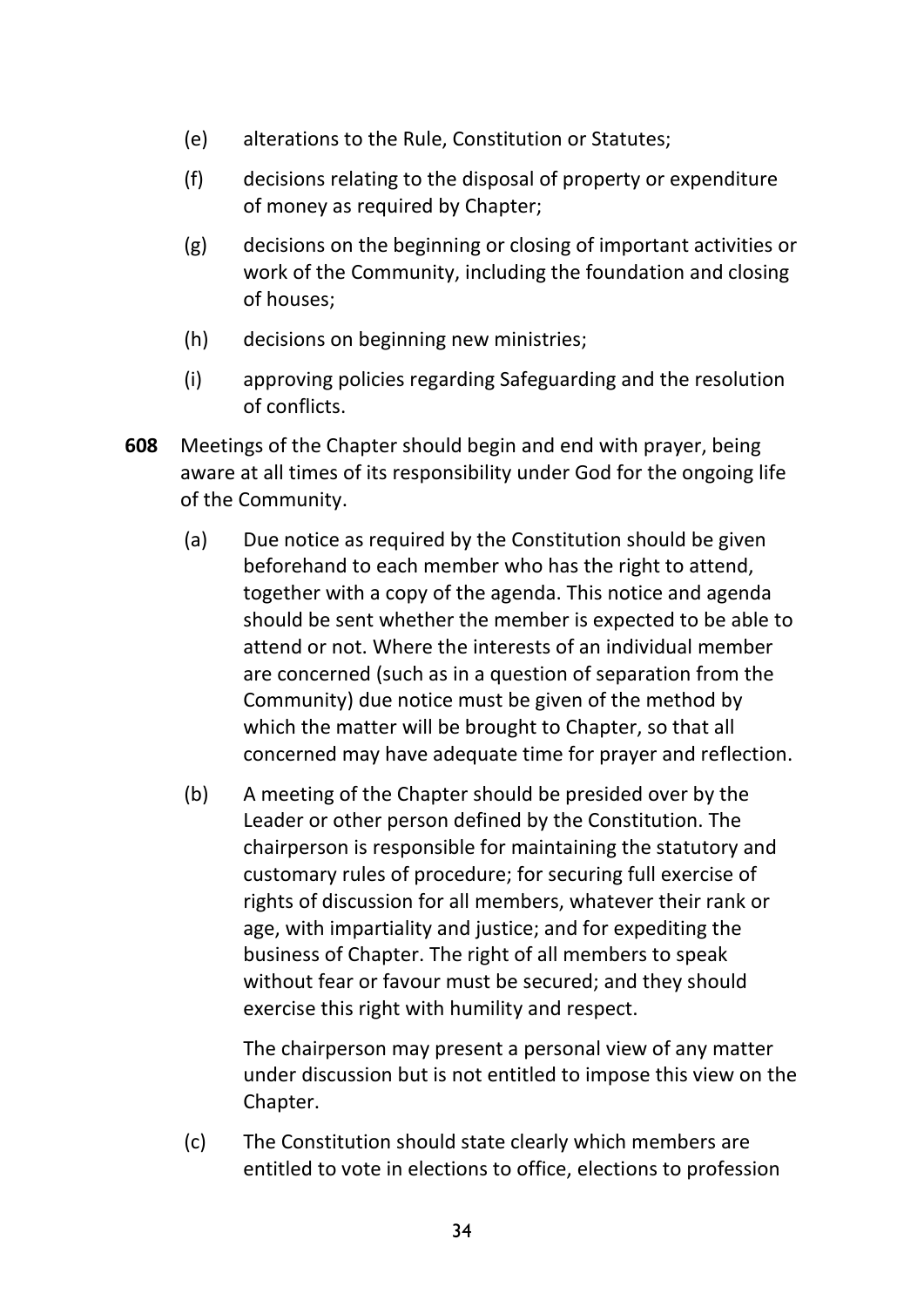and other Chapter business.

- (d) The Constitution should also state which members are eligible for various offices in the Community.
- (e) The Constitution should state all who are qualified to vote and the methods of voting. The Constitution must also define what constitutes a majority in elections:

Either the elected candidate shall be the one receiving more votes than any other or such other majority as the Constitution requires.

- (f) The Constitution should make provision for securing the votes of those who by reason of permitted absence or other legitimate cause are not present at the meeting where votes are taken. This provision applies particularly to electoral voting, where the procedure is normally by secret ballot and without discussion, and also to voting for changes in the Rule and Constitution. The Constitution should define whether the vote of an absentee may be recorded either in writing or by the appointment of a proxy.
- (g) All members are bound in conscience to seek the will of God for the common good and to exercise their vote in this sense without regard to private interest or personal prejudice.
- (h) The rules of procedure at Chapter meetings should ensure that matters of importance cannot be introduced without notice under the heading 'Any Other Business' unless the matter is recommended by the chairperson for an emergency debate.

The Constitution should provide that emergency debates may only be held if they are approved by the chairperson and a majority of members of the Chapter at the beginning of the meeting.

(i) The Leader may be required by the Constitution to seek the authority of the Chapter for certain courses of action. In these matters the Leader is bound by the decision reached in Chapter, unless exception is provided in the Constitution.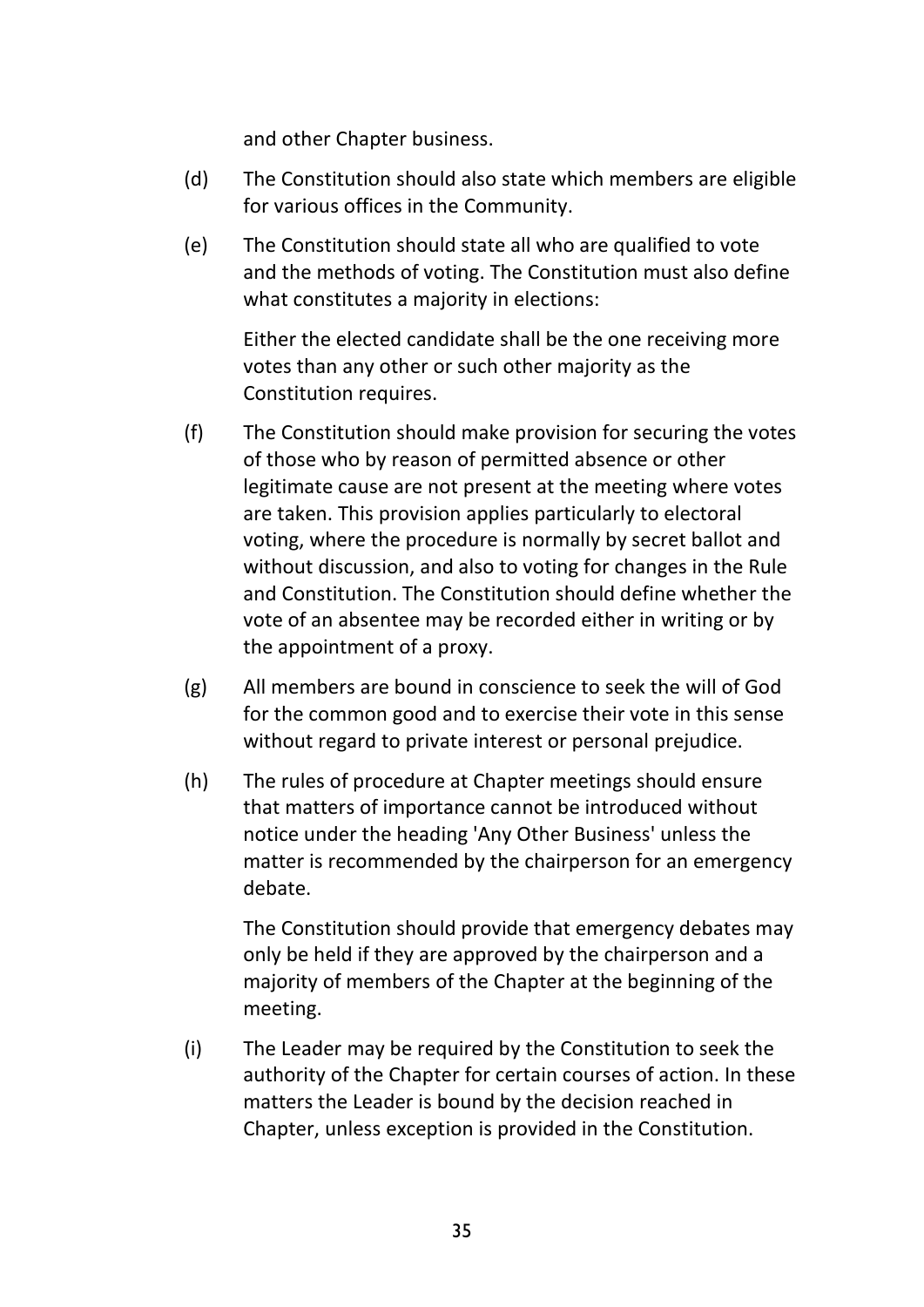- (j) The agenda, attendance and minutes of each meeting should be recorded, and the adequacy of the minutes duly attested by agreement of those present, the minutes being signed by the chairperson.
- **609** The Visitor may need access to Chapter records and to all other records in matters of dispute that are referred to him/her.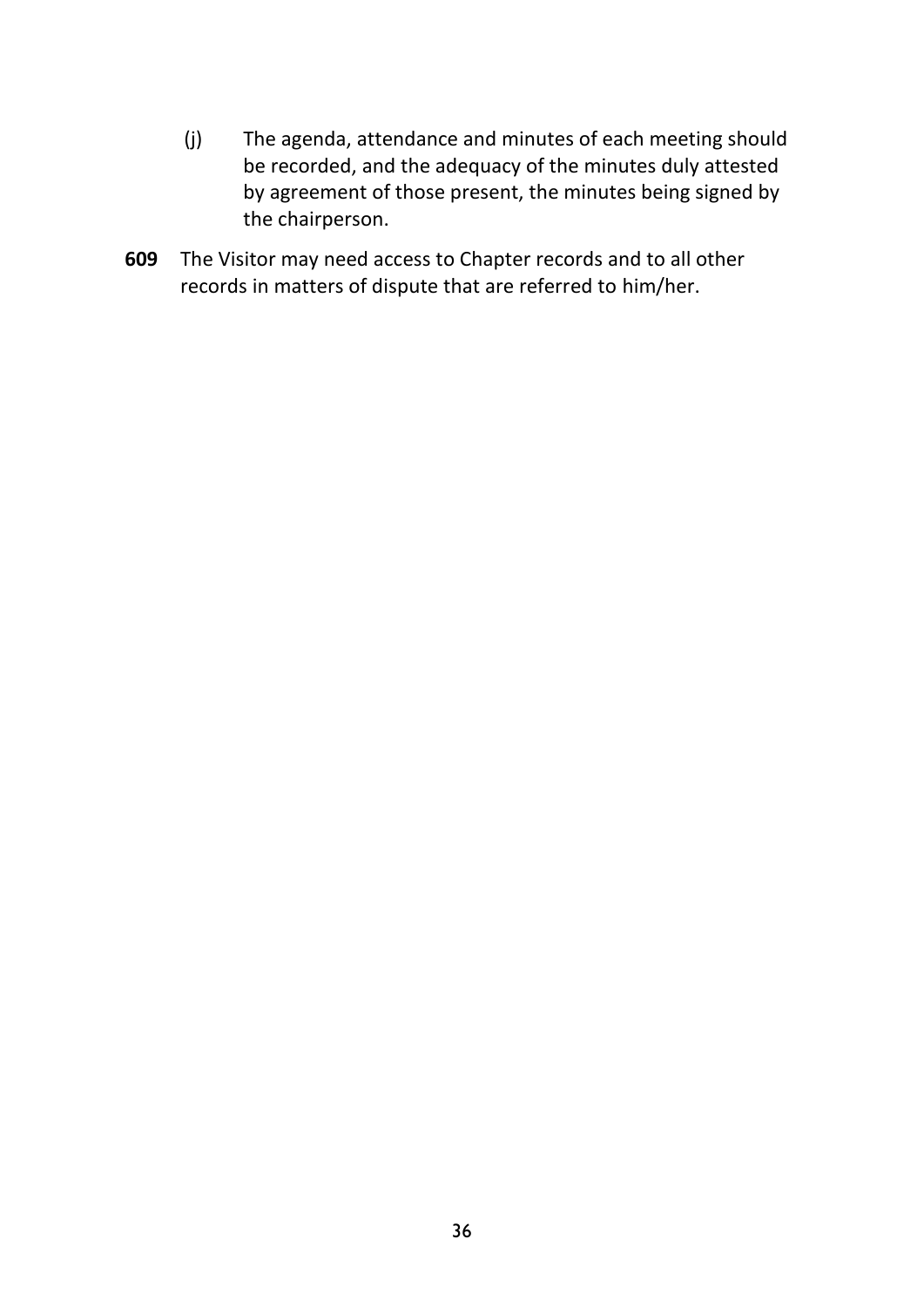### **CHAPTER 7**

# **LIFE IN COMMUNITY**

*Let the foundations be strongly laid.* (Ezra 6:3 AV)

#### **701** Governing Instruments

(a) *The Rule* of a Community is a document setting forth the spiritual, disciplinary and moral principles based upon the Gospel by which the lives of all the members are to be ordered. Explicit acceptance of the Rule is an integral part of the act of profession.

The Rule may have another name and may consist of the Principles of the Community's life, organisation and spirituality, often composed at or near the time of the Community's foundation, and possibly owing much to classic rules.

When the Rule is mentioned in profession or other formal ceremonies, no room for doubt should be left as to precisely which document or documents are intended.

Whatever its title, the Rule is in most Communities an historic document and a focus of Community identity and loyalty. The Constitution should make clear how, if at all, the Rule can be changed.

(b) *The Constitution* is a body of enactments, of a legal nature, usually called *Statutes,* by which the life of a Community is administered. The Constitution should have a preamble setting out the aims and objects of the Community and should include all the matters in the schedule appended below (paragraph 702).

Some Communities use the word Statutes for the sections of the Constitution. Others use it to refer to a separate series of detailed enactments that can be revised more easily than the Constitution but will not be inconsistent with it.

In other Communities the document called the Constitution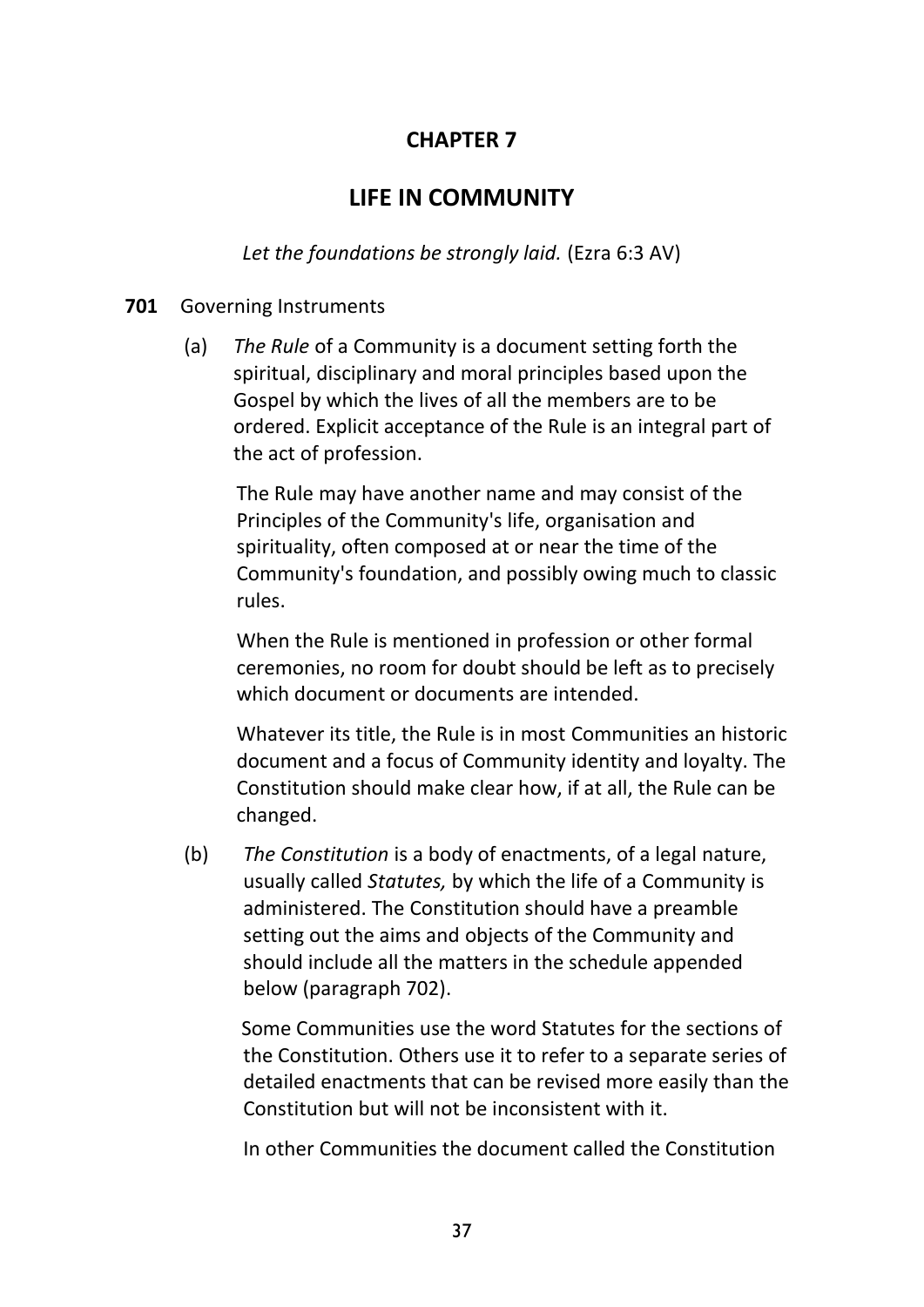governs the whole national or international body of the Community, while the word Statutes is reserved for documents that apply at local or provincial levels within the Community.

Since the usage of these terms may vary, references to Constitutions in this *Handbook* should be taken where applicable, as referring also to Statutes in Communities where the Constitution and Statutes are separate instruments.

Although the idea of a Constitution and Statutes drawn up in formal and legal language may seem repugnant to a Community living according to the gospel of grace, there is sound reason for requiring every Community to have an adequate Constitution. A good Constitution promotes the purposes of the Community and protects the interests and the freedom both of the Community and of its individual members. It is a means whereby corporate unity is maintained and provides a basis for relating to other legal entities.

In November 2020, the General Synod of the Church of England enacted Canon DA 1, on Religious Communities, with accompanying Regulations from the House of Bishops. Each Community is expected to be registered by fulfilling the Constitutional requirements as stated.

Additionally, this *Handbook* aims to pass on a sound tradition of good governance as already proved in the experience of existing Religious Communities.

While these general directives need to be applied to the particular circumstances of each Community, their application should nevertheless maintain as far as possible a common terminology comprehensible to the Church at large. This common terminology is appropriate to Communities which are or hope to become Recognised Religious Communities of the Church of England.

The *Handbook* provides for the wide variety of the Religious Communities of the church. In particular Community Constitutions however, there will need to be different emphases, say, in respect to the ordering of Chapter government or the Divine Office, as between a monastic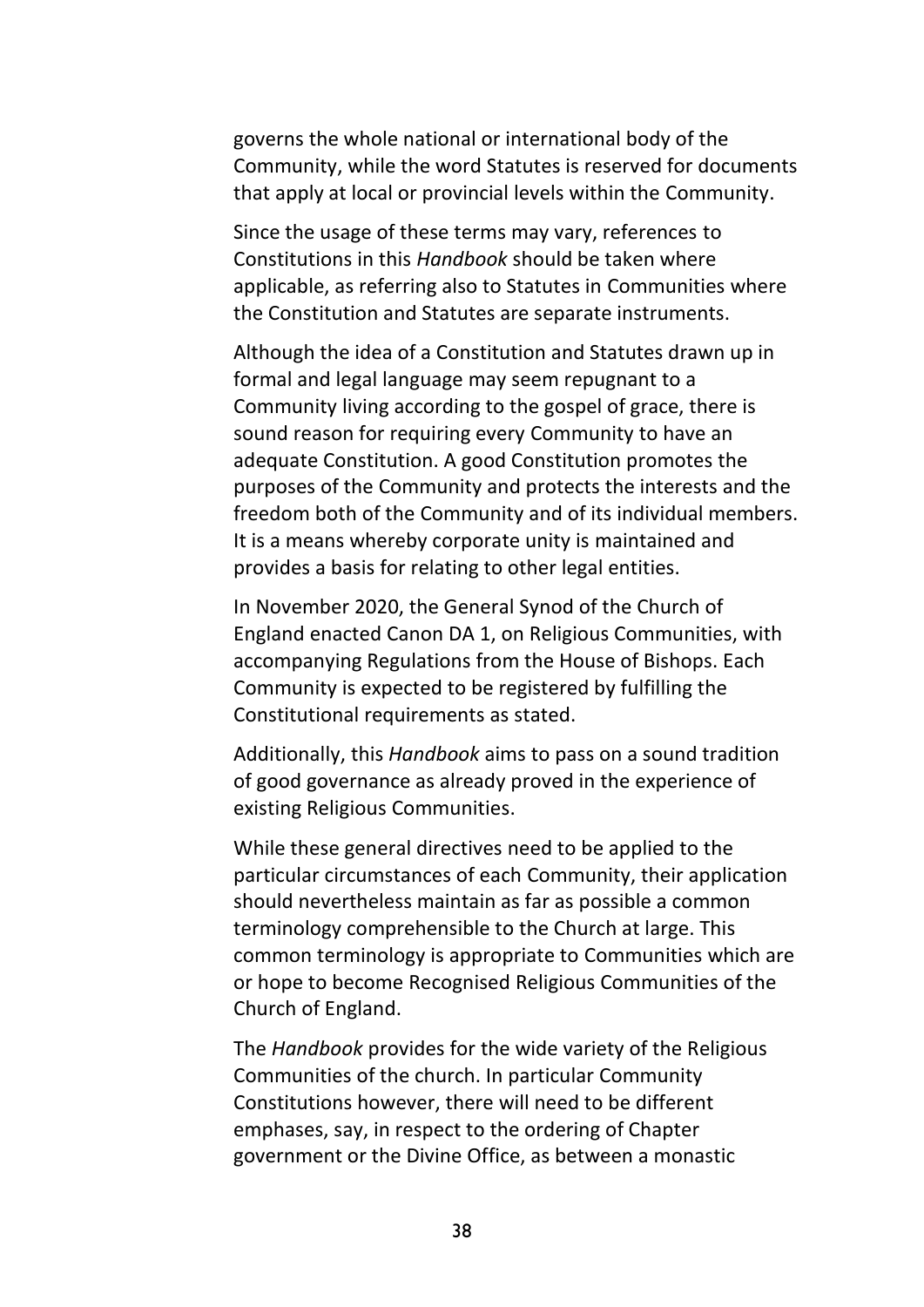Community living in one place under the leadership of an Abbot or Abbess and a Community of brothers or sisters living a more dispersed life. Each Community will have its own structures for ordering its common life and worship, and for expressing its service to the Church and the world at large. The *Handbook* aims to make a common provision which includes these differences.

Every member of the Community should be familiar with the Constitution before professing vows, and copies of it should be made available to professed members. Failure to observe these points may jeopardise the Community in cases of dispute, such as appeals against dismissal.

The Rule and Constitution form the ground for the covenant relationship entered into by the Community with each of its members at profession.

- (c) The *Customary,* sometimes called a Handbook or house rule, is a body of regulations by which the daily domestic life of a Community house is ordered. It has neither the spiritual weight of the Rule, nor the legal force of the Constitution, and its provisions can be altered with minimal formality by the Leader or the Chapter, acting within the powers given by the Constitution.
- (d) If the funds of the Community are held in a separate charity, the charity will also have its own constitutional document that should be consistent with the Rule and Constitution of the Community. The charity's constitution will provide how the trustees of the charity are appointed and by whom.

#### **702 Matters to be considered for provision in the Constitution**

Those headings marked \* are required in accordance with **The Religious Communities Regulations 2020**:

- 1. *The aims and objects of the Community*
- 2. *Community obligations* 
	- (a) holy eucharist
	- (b) choir Office
	- (c) silence and prayer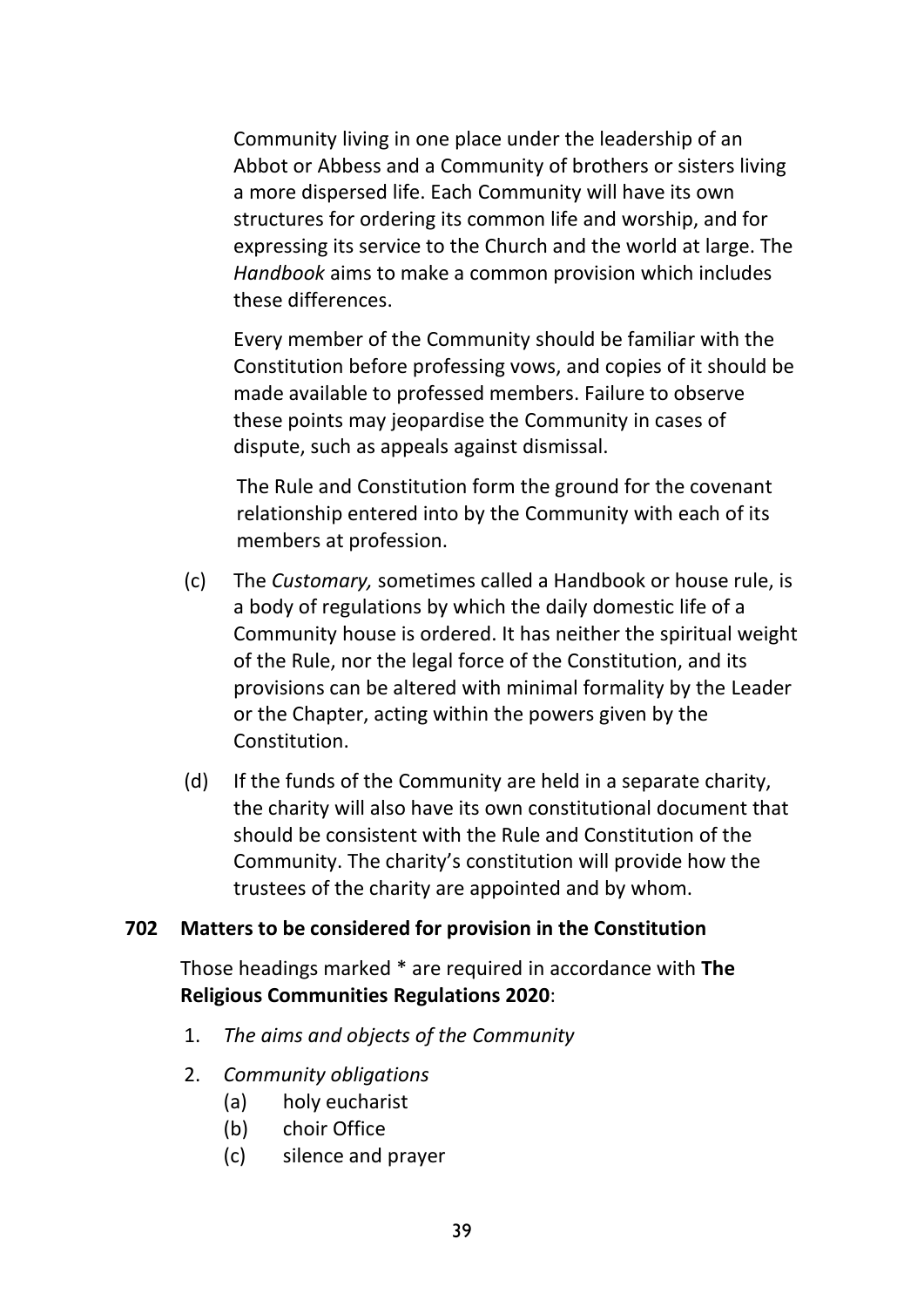- (d) work
- (e) enclosure
	- i. character
	- ii. regulation
	- iii. permission to leave
- (f) recreation
- \* 3*. Visitor* (see also chapter 11)
	- (a) eligibility and appointment
	- (b) term of office
	- (c) retirement
	- (d) unrestricted access of Community members
	- (e) extent of responsibility
	- (f) provision for
		- i. visitation (see also chapter 12)
		- ii. appeal
		- iii. checking Safeguarding Policies and arrangements
		- iv. other duties
	- \*4*. Leader*
		- (a) by whom and how elected
		- (b) duration of office
		- (c) provision for termination of office
		- (d) duties and rights
		- (e) relation to Chapter (and Council if there is one)
		- (f) duties in appointment of administrative officials

### \*5. *Administrative officials*

- (a) duties
- (b) qualifications
- (c) how and by whom appointed
- \*6*. Chapter* (see also chapter 6)
	- (a) constitution
	- (b) functions and authority
	- (c) matters on which Leader is bound by its vote
	- (d) president
	- (e) qualifications for membership
	- (f) duration of membership
	- (g) by whom appointed or elected
	- (h) manner of convening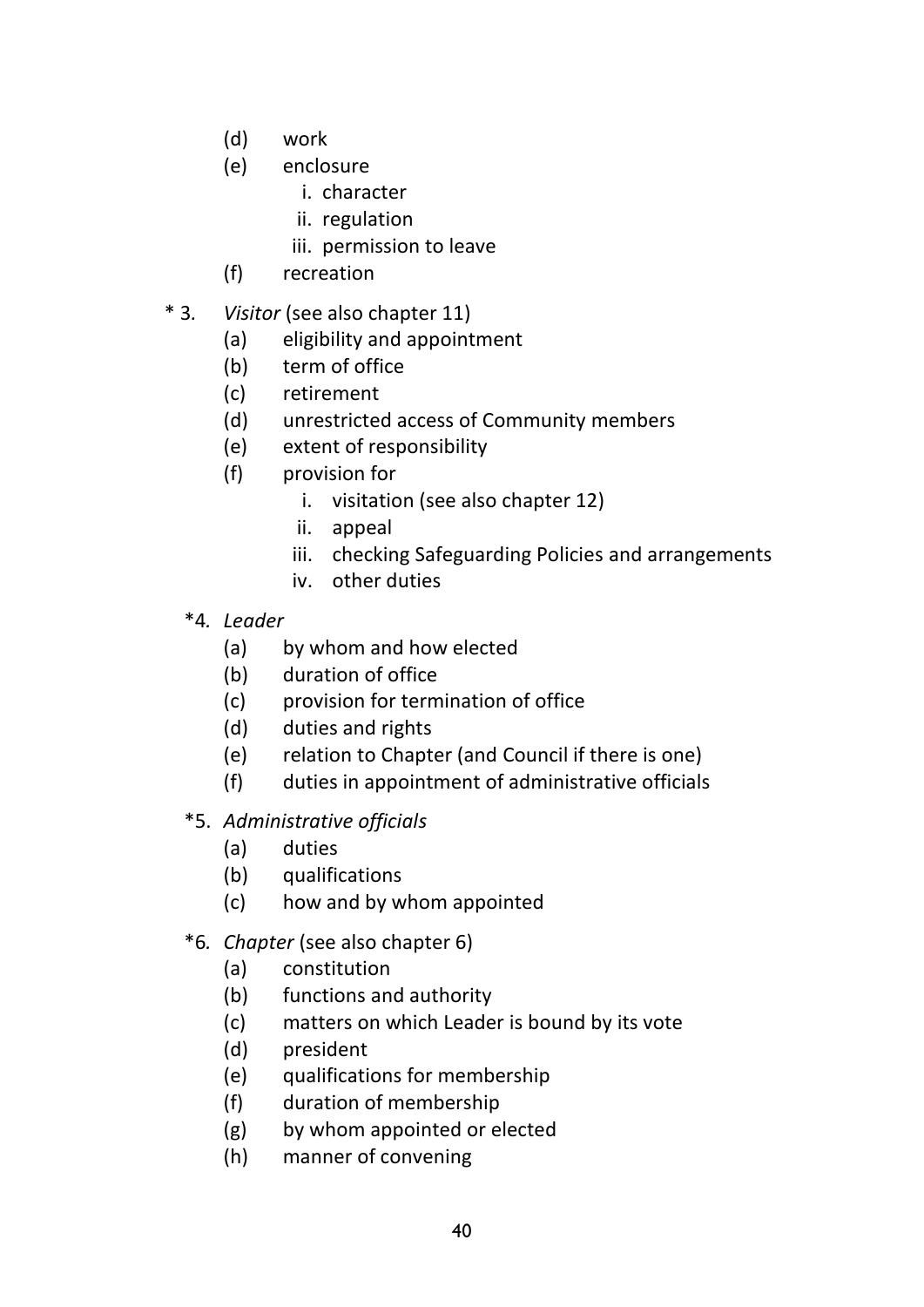- (i) fixed times at which Chapters are to be held
- (j) special rules of procedure
- (k) character of votes required for specific objects
- (l) method of voting
- (m) votes of absent members
- (n) method of reckoning majority of votes
- 7*. Council* (if there is one) (see also chapter 6, paragraph 605) (a)-(m) as in 6 above
	- (n) relation of Council to Chapter
- 8. *Foundation and closure of houses*
- 9. *Warden or Chaplain-General* (where applicable)
	- (a) by whom and how appointed
	- (b) duration of office
	- (c) re-appointment
	- (d) termination of office
	- (e) responsibilities and duties in regard to
		- i. Leader
		- ii. Chapter
		- iii. chapel, services, etc.
		- iv. Chaplains
		- v. Community works, branch houses, etc.
		- vi. matters on which the Warden has a right to vote
		- vii. rights of access and appeal

### 10. *Chaplains*

- (a) by whom and how appointed
- (b) duration of office
- (c) re-appointment
- (d) termination of office
- (e) responsibilities and duties in regard to:
	- i. Warden
	- ii. Community
	- iii. other persons

### 11*. Confessor extraordinary*

- (a) by whom and how appointed
- (b) duration of office
- (c) re-appointment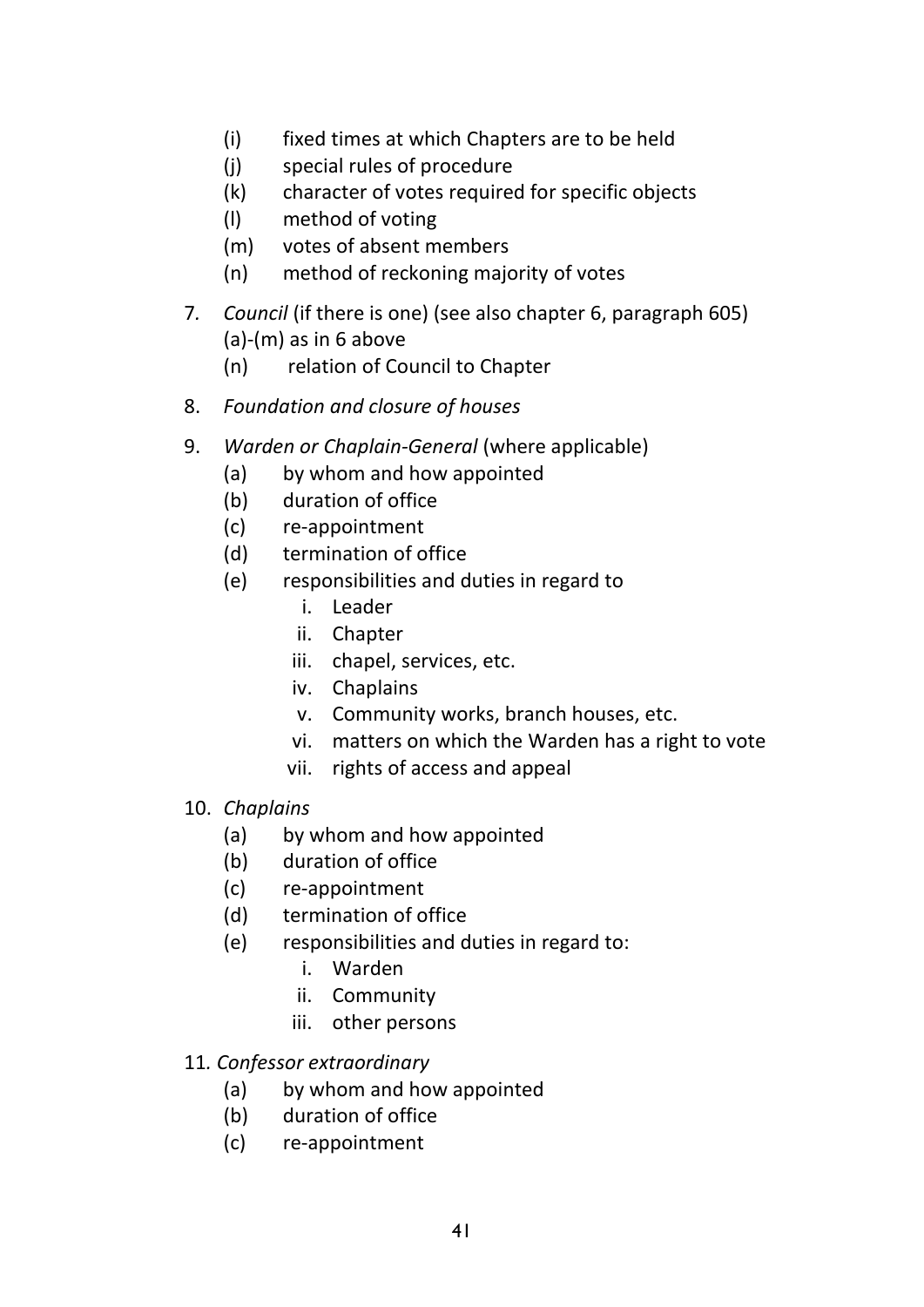- (d) termination of office
- (e) responsibilities and duties in regard to:
	- i. Warden
	- ii. Community
- \*12*. Aspirants and Postulants* (see also chapter 2, paragraphs 202- 206**)** 
	- (a) who accepts
	- (b) minimum age for admission
	- (c) requirements (e.g., health, ecclesiastical recommendations, baptism, confirmation)
	- (d) duration (minimum and maximum)
	- (e) dismissal and by whom
- \*13*. Noviciate* (see also chapter 2, paragraphs 207-212)
	- (a) (b) (d) (e) as in 12
	- (c) freedom to leave
- \*14. *Profession* (see also chapter 3)
	- (a) by whom elected and, on whose initiative, (at each stage if there be more than one)
	- (b) minimum age (at each stage)
	- (c) stages of vows
		- i. first vows or promises
		- ii. life vows
	- (d) formulae of profession (for first vows or promises and life vows)
	- (e) what authority may grant dispensation
	- (f) rights and privileges of those in first vows or promises
	- (g) minimum and maximum period of duration of first vows or promises
	- (h) conditions of renewal
	- (i) terms of release or dispensation
	- (j) authority granting permission for life vows
- \*15. *Transference* (see also chapter 4)
	- (a) by whom permitted
	- (b) method of both sending and receiving
	- (c) with what effects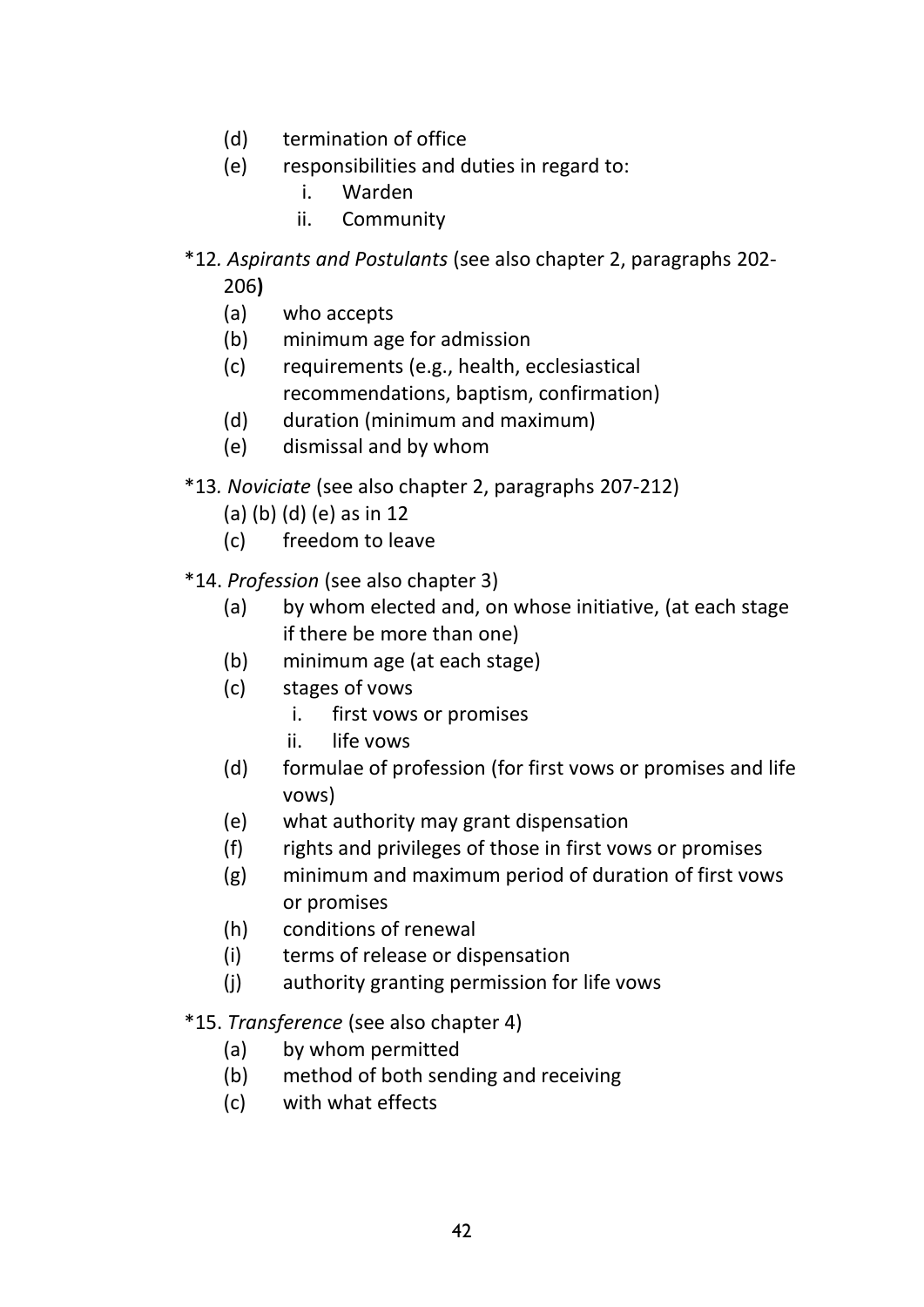- \*16. *Separation* (see also chapter 5)
	- (a) leave of absence
		- i. by whom
		- ii. with what effects
	- (b) exclaustration
		- i. by whom
		- ii. with what effects
	- (c) secularisation
		- i. procedure
		- ii. by whom granted
	- (d) dismissal
		- i. procedure
		- ii. conditions
		- iii. financial provisions
- \*17. *Safeguarding and other policies*(see Chapter 8)
	- (a) approving a Safeguarding policy
	- (b) approving a Bullying and Harassment policy
	- (c) approving a Whistle-blowing policy
	- (d) approving a Procedure for Formal Complaints (including resolution of disputes)
- 18. *Health and Safety*
- \*19. *Property and Finances* (see also chapter 10)
	- (a) Community property
		- i. its nature
		- ii. by whom legally owned
		- iii. details of any separate charity, including how trustees are appointed
	- (b) individual property
		- i. administration of property of Novices and those in first vows or promises
		- ii. whether members retain possession or not and any entitlements on departure from the Community;
		- iii. members to make their wills on profession or not;
		- iv. property acquired after profession;
		- v. management of life interests;
		- vi. royalties and copyright.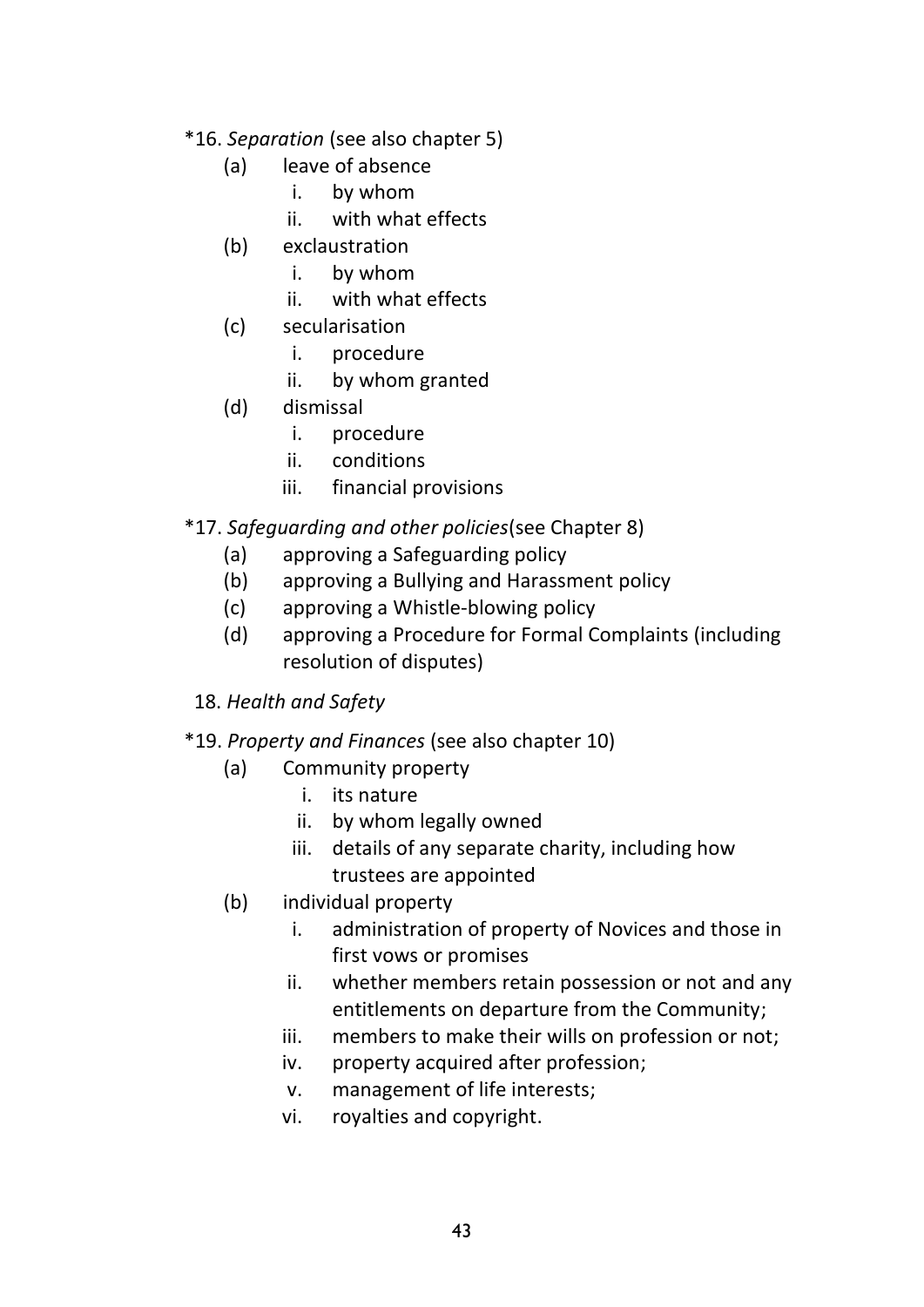#### 20. *Oblates, Tertiaries or Associates*

- (a) conditions of acceptance
- (b) regulations
- (c) obligations
- (d) dismissal
- (e) resignation
- \*21. *Dissolution and/or Closure of the Community* (see also paragraphs 907, 1002**,** 1103 and Chapter 14)
	- (a) when required
	- (b) care of residual members
	- (c) disposition of property
- \*22. *Alteration or Suspension of the Constitution, including experimental change.*

#### **703 The Divine Office**

Religious Communities have traditionally used orderly recitation of the Psalter as the core of their daily prayer. Bible readings, readings from spiritual writings, songs (both hymns and responsories) and prayers are added to the psalms in regular daily liturgical worship. This daily corporate prayer is known as the Divine Office and forms part of the life of every Community.

The precise form and content of the Office is determined for some Communities by the Rule or the Constitution. In other Communities this decision rests with the Chapter.

The obligation of attendance at the Office prayed in common, or of private recitation, should also be defined by the Constitution or Rule.

### **704 Enclosure**

The enclosure or cloister is that part of a Community's house and grounds which is reserved for the sole use of the members of the Community, to ensure necessary privacy and quiet. The extent of the enclosure and the regulations which govern it vary with the character of the Community.

The enclosure should be clearly marked off from the rest of the house and property. Rooms for the reception of guests and day visitors, or for transacting business, should be clearly designated.

Most Communities assign a room or cell to each member for sole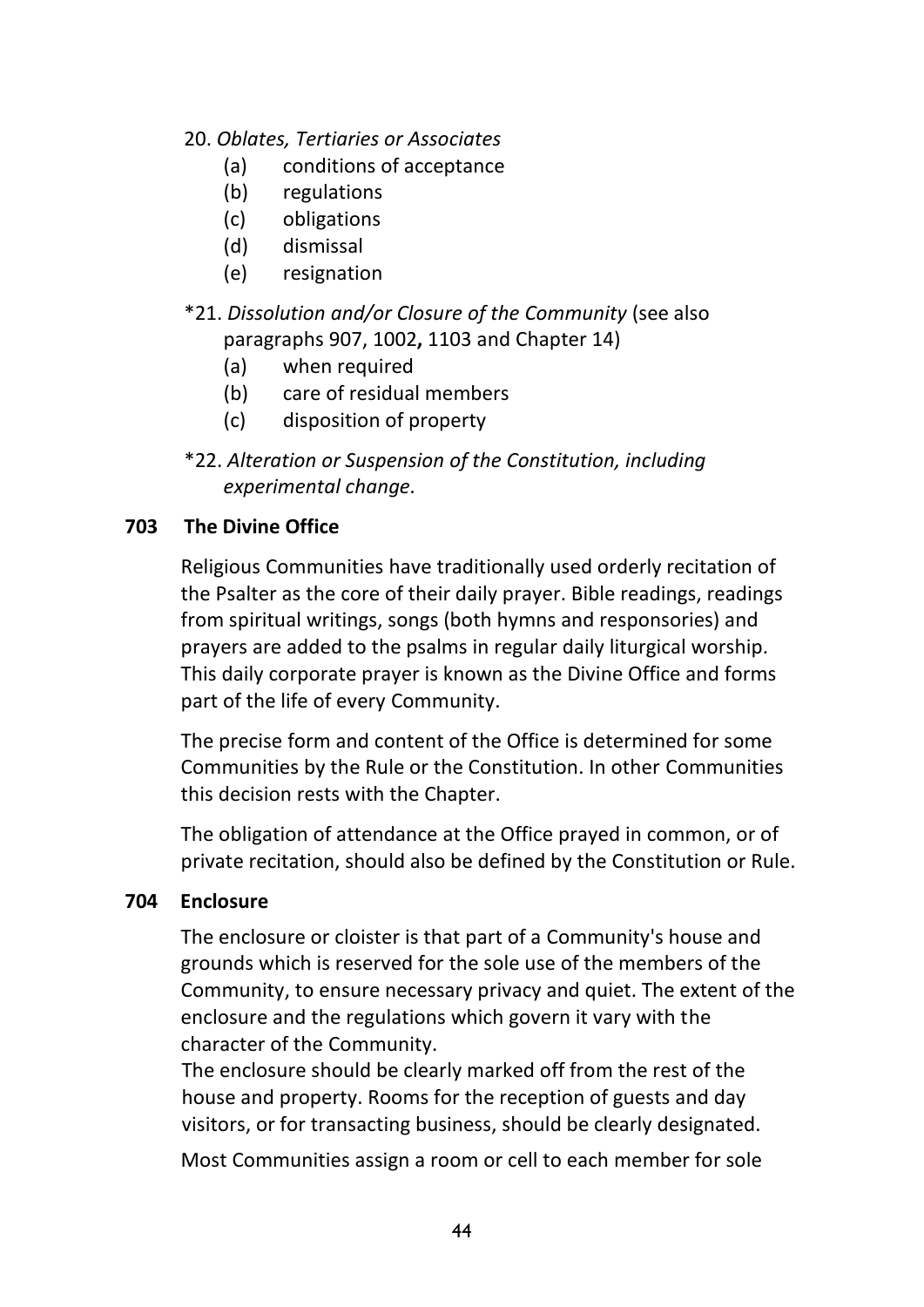occupation. Its purpose is to provide complete privacy. The Rule or the Customary should determine regulations about the use of the cell and will reflect the Community's attitude towards the ideals of solitude and silence.

Where the degree of enclosure is a mark of the Community's Rule, it may still be necessary for non-Community members to enter and work within the enclosure. The Constitution should also regulate permission for Community members to leave the enclosure.

#### **705 Recreation**

Every Community, paying due regard to the provisions of its Rule of life, should ensure that adequate daily and weekly periods of relaxation, both corporate and individual, are provided. Regular attendance at communal recreation strengthens the life of the Community; free time for the individual is a psychological necessity.

Members of the Community should also have adequate annual holidays, suitable to the character of the life.

#### **706 Association with the Community**

A Community may make provision for those who wish to be associated with its prayer and work, while following a calling outside the Community. Their association with the Community may be expressed in different forms, among which are those traditionally known as Oblates, Associates and Companions. Oblates were originally distinctive of the Benedictine tradition, closely bound to a particular monastery. They have been instituted and adapted by other Communities. They do not profess vows but make promises for such periods as the Constitution of the Community determines.

Some Oblates or Associates may live in the Religious house with which they are associated, sharing, in such measure as may be appointed by the appropriate authority in the Community, the life and worship of the Community. Such persons are usually described as intern oblates or interns.

Alternatively, they may live apart from the Community in a society of their own, with a Rule and Constitution provided by the Community.

Oblation and association may also be a means whereby Oblates or Associates follow the ideals of the Community while remaining in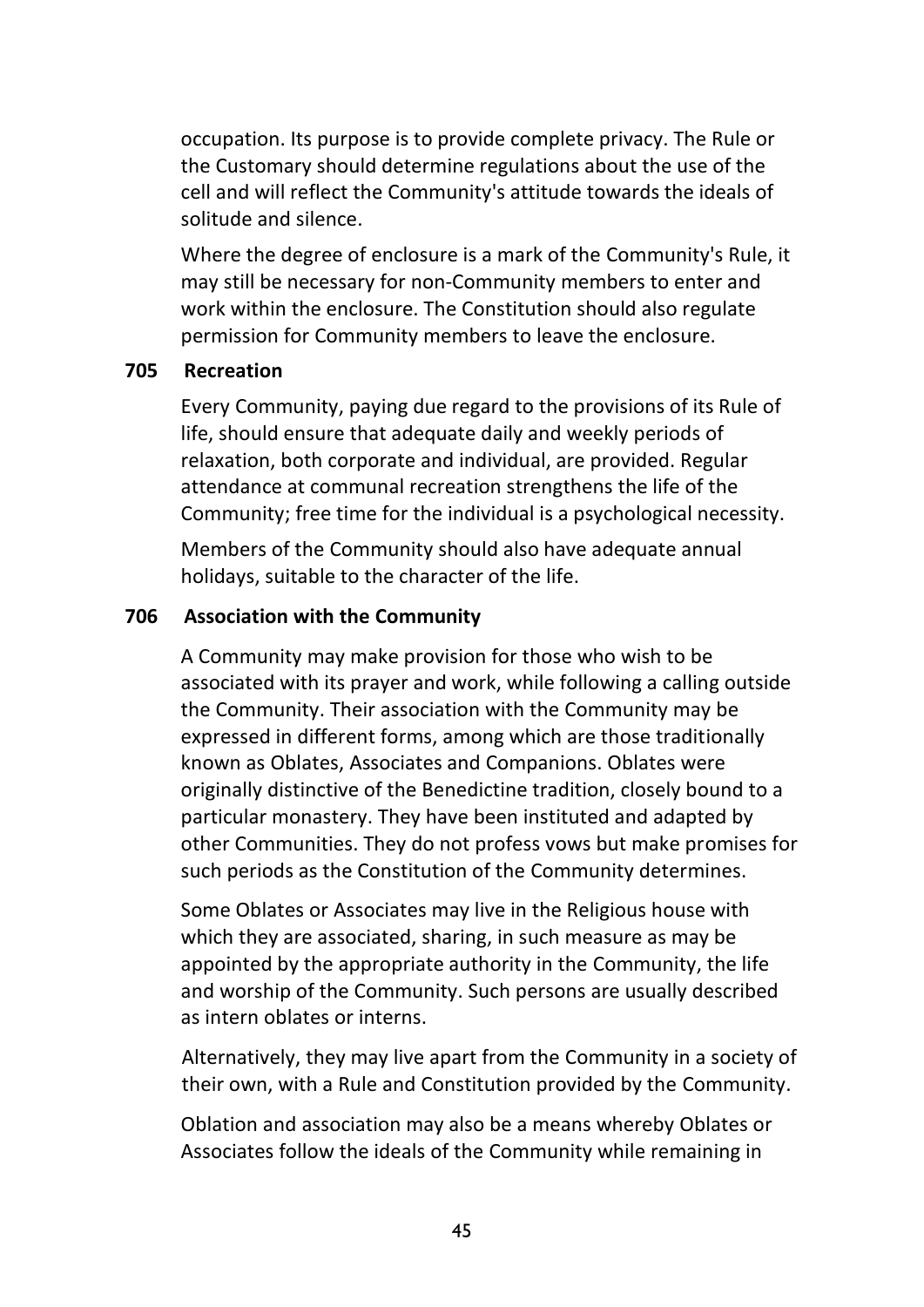their own state of life. They accept a degree of authority from the Community in their spiritual lives, observing a personal Rule of life administered by the Community, to which they are closely bound in prayer.

- **707** Some Communities may wish to integrate into their lives groups of persons not living under Religious vows, sometimes termed Alongsiders. This plan may involve a modified form of internship, with or without promises, and on an informal basis for a limited period of time. Sensitivity is required to protect the integrity of the Religious Life and to protect the individual from inappropriate or unrealistic expectations. It is recommended that the Community members and the Alongsider are clear about what is required and expected in a written agreement. Depending on the nature of housing involved, a tenancy agreement may be appropriate.
- **708** A Third Order (whose members are usually called Tertiaries) is part of the Franciscan tradition, and involves a Rule of life and commitment by the members to each other. This constitutes a separate Order, parallel to and closely connected with the Community, but distinct from it.
- **709** Any person who is closely identified with the Community and who engages in the Community's ministries will be subject to similar scrutiny as for Community members themselves, and it is the responsibility of those in authority in Community to obtain the required level of check (see Chapter 8).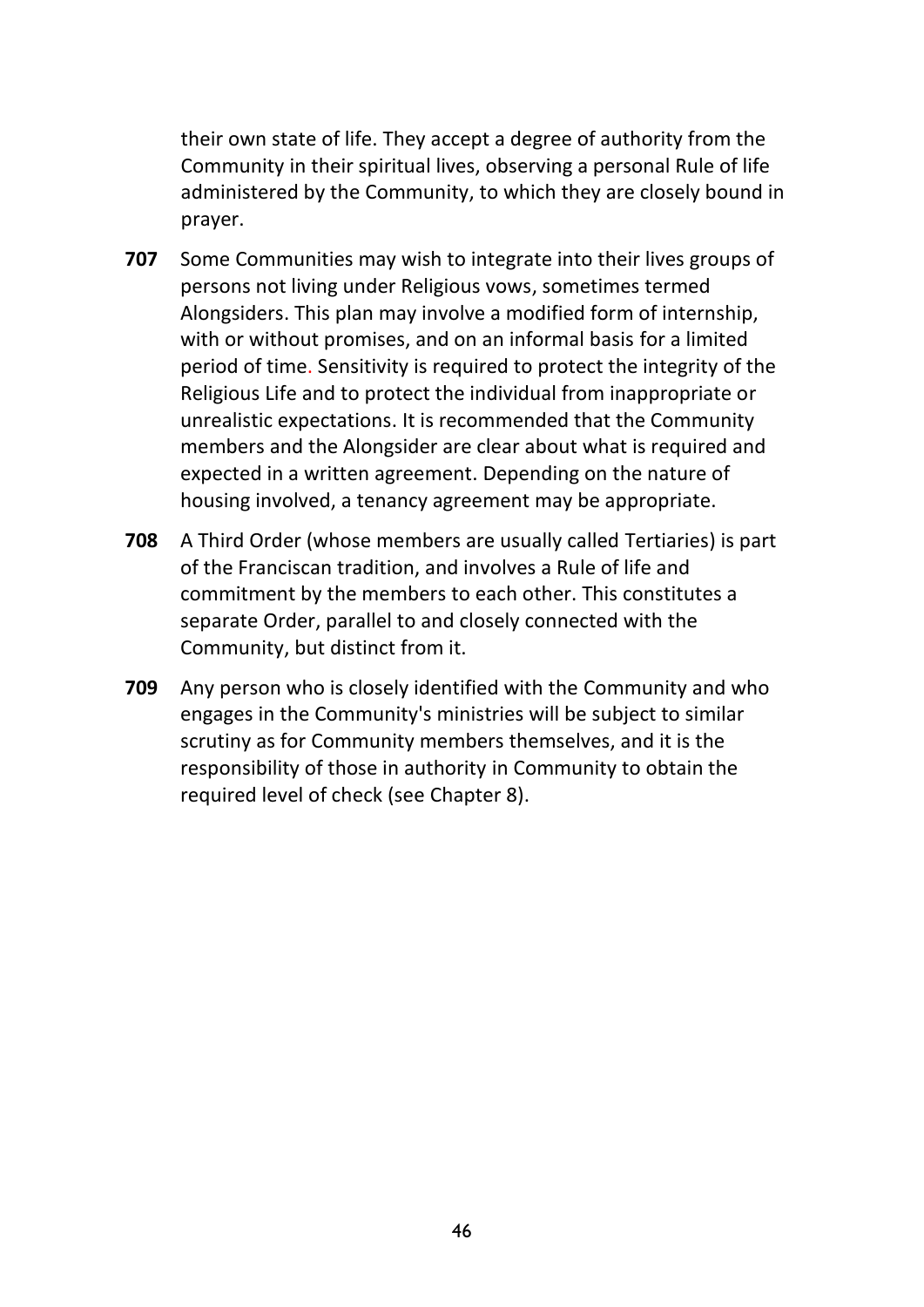## **CHAPTER 8**

# **SAFEGUARDING**

*What does the Lord require of you but to do justice, and to love kindness, and to walk humbly with your God?* (Micah 6.8)

**801 'The care and protection of children, young people<sup>4</sup> and vulnerable** adults<sup>5</sup> involved in Church activities is the responsibility of the whole Church. Everyone who participates in the life of the Church has a role to play in promoting a Safer Church for all.' <sup>6</sup> The House of Bishops have approved a Safeguarding Policy and practice which applies across all dioceses and includes Religious Communities (Recognised and Acknowledged). The current safeguarding requirements for Religious Communities are detailed in the Safeguarding section of the Church of England website*: Safeguarding in Religious Communities<sup>7</sup> .*

Therefore, it is of highest priority that Religious Communities ensure that:

- (a) internally, their members (including those on Leave of Absence), those living in a Community house, guests, volunteers and employees;
- (b) and externally, those to whom members' minister; are kept safe.
- **802** A Community is a closed system demanding loyalty and obedience. Thus, when abuse is believed to be happening there can be a real tension between obedience and whistle-blowing and genuine complaints. High standards of openness, probity and accountability are not inconsistent with the vow of obedience. It is not appropriate

<sup>4</sup> **Young people/person** – means any individual(s) aged 14-17 years old

<sup>5</sup> **Vulnerable adult** – Section 6 of the Safeguarding and Clergy Discipline Measure (2016) defines a 'vulnerable adult' as 'a person aged 18 or over whose ability to protect himself or herself from violence, abuse neglect or exploitation is significantly impaired through physical or mental disability or illness, old age, emotional fragility or distress, or otherwise; and for that purpose, the reference to being impaired is to being temporarily or indefinitely impaired. 6 *Promoting a Safer Church*, Safeguarding policy statement (2017), House of Bishops of the

Church of England

 $<sup>7</sup>$  www.churchofengland.org/safeguarding/promoting-safer-church/policy-practice-guidance</sup>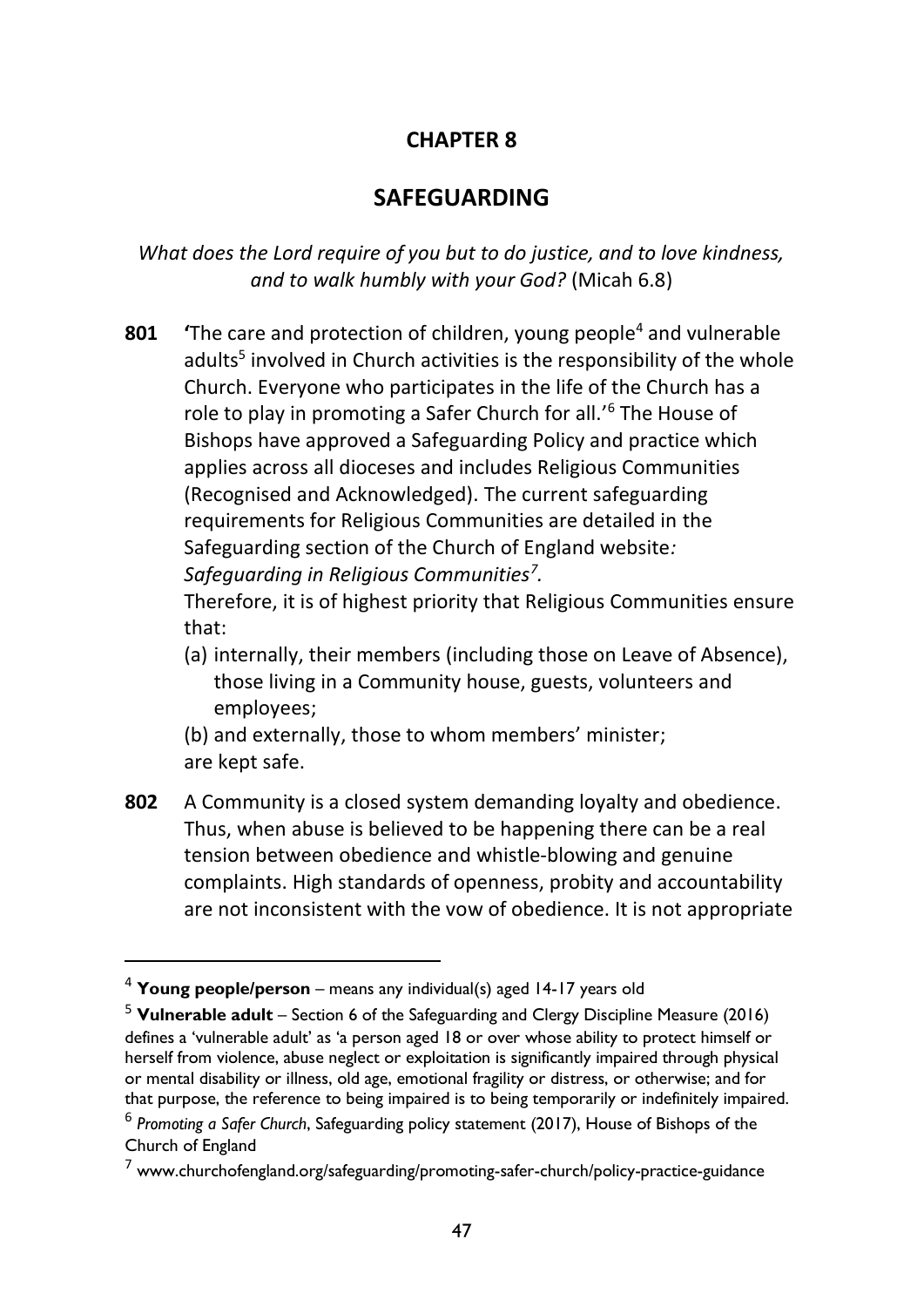for Leaders or others to use the vow of obedience as a means to silence members who raise concerns.

### **803 Roles and Responsibilities**

1. The role of the Chapter and the Leader of the Community is to:

- (a) Accept its requirements of care to *Promote a Safer Church* for all members of the Community, those living with the Community, its employees, volunteers and guests and ensure there is a safeguarding action plan<sup>8</sup> in place;
- (b) Create a culture which is welcoming, respectful and safe from abuse, and enables and encourages concerns to be raised and responded to openly, promptly and consistently;
- (c) Adopt and publicise a Safeguarding Policy<sup>9</sup>
- (d) Adopt a Bullying and Harassment Policy;
- (e) Accept, comply and abide by the House of Bishops' *Safeguarding in Religious Communities;*
- (f) Provide a structure to manage safeguarding in the Community with clear lines of accountability;
- (g) Appoint a Designated Safeguarding Person (DSP) who must be trained in safeguarding at the leadership pathway level and takes day-to-day responsibility for safeguarding practice, awareness raising and ensuring there is safeguarding training provision in place. The DSP is the person to whom all concerns must be reported ;
- (h) Seek advice from and provide information to, the Community's Diocesan Safeguarding Adviser on all safeguarding concerns or allegations. The DSA will keep the Diocesan bishop fully informed, as required. These should also be reported to the Episcopal Visitor;
- (i) Ensure secure storage of records;
- (j) Ensure responsible Community members, staff and volunteers attend diocesan safeguarding training in line with the *House of Bishops' Safeguarding Training and Development Practice Guidance* and that it is refreshed every three years;

 $8$  The action plan should address areas that the safeguarding self-assessment/checklist and/or other lessons learnt that reviews/inspections have identified as requiring improvement.

<sup>9</sup> This policy should be in line with the House of Bishops' *Promoting a Safer Church Safeguarding policy statement.*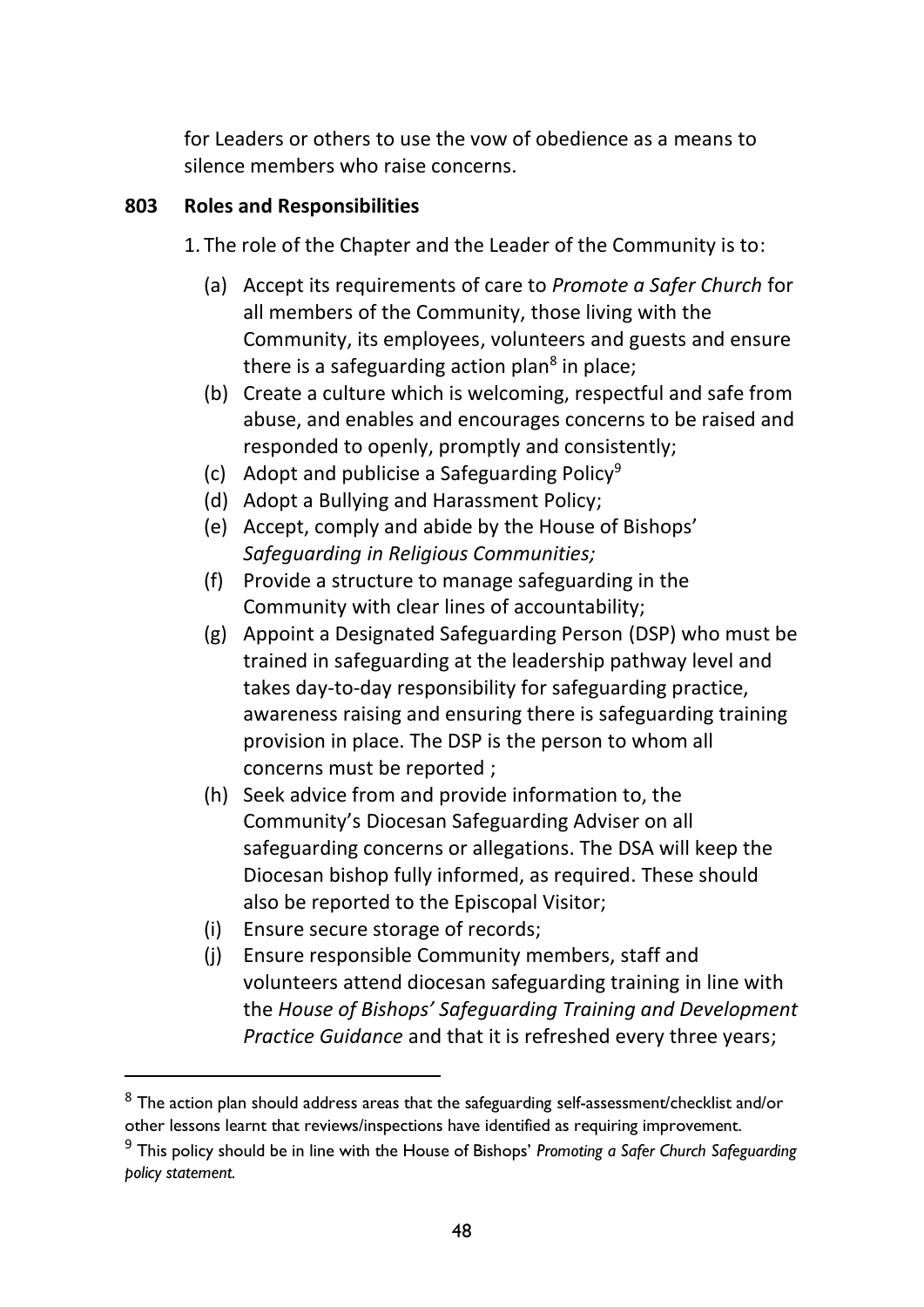- (k) Provide appropriate insurance cover for all activities in the name of the Community and retain for future reference all appropriate insurance documentation;
- (l) Adopt a Formal Complaints and a Whistleblowing procedure which can be used for those who wish to complain about the handling of safeguarding issues;
- (m) Complete national safeguarding self-assessments/checklists as required;
- (n) Ensure compliance with any registering body guidelines as required dependant on the provision of services to children, young people and vulnerable adults offered by the Community e.g., the Care Quality Commission (CQC), the Care Inspectorate Wales and the Charity Commission;
- (o) Ensure suitable training is provided for Community members in line with the training and development practice guidance and refreshed every three years;
- (p) If the Community is a charity (or is overseen by and accountable to a charity) it has a duty to report any serious incidents (including safeguarding) to the Charity Commission.
- (q) Review progress annually;
- (r) Review all safeguarding policies every three years.
- 2. The role of the Episcopal Visitor is to:
	- (a) Check safeguarding policies and arrangements, including the Community's safeguarding checklist/self-assessment as part of each Visitation. This includes having regard to the extent to which such policies may already be reviewed by an independent body;
	- (b) Maintain a record of the safeguarding aspects of each Visitation and share the outcome with the appropriate DSA and the diocesan bishop;
	- (c) Inform the appropriate DSA and the diocesan bishop if they have any safeguarding concerns in relation to the Community;
	- (d) Be available to deal with any appeal subsequent to the Formal Complaints' procedure;
	- (e) Develop a sense of whether the Community has a safe and healthy culture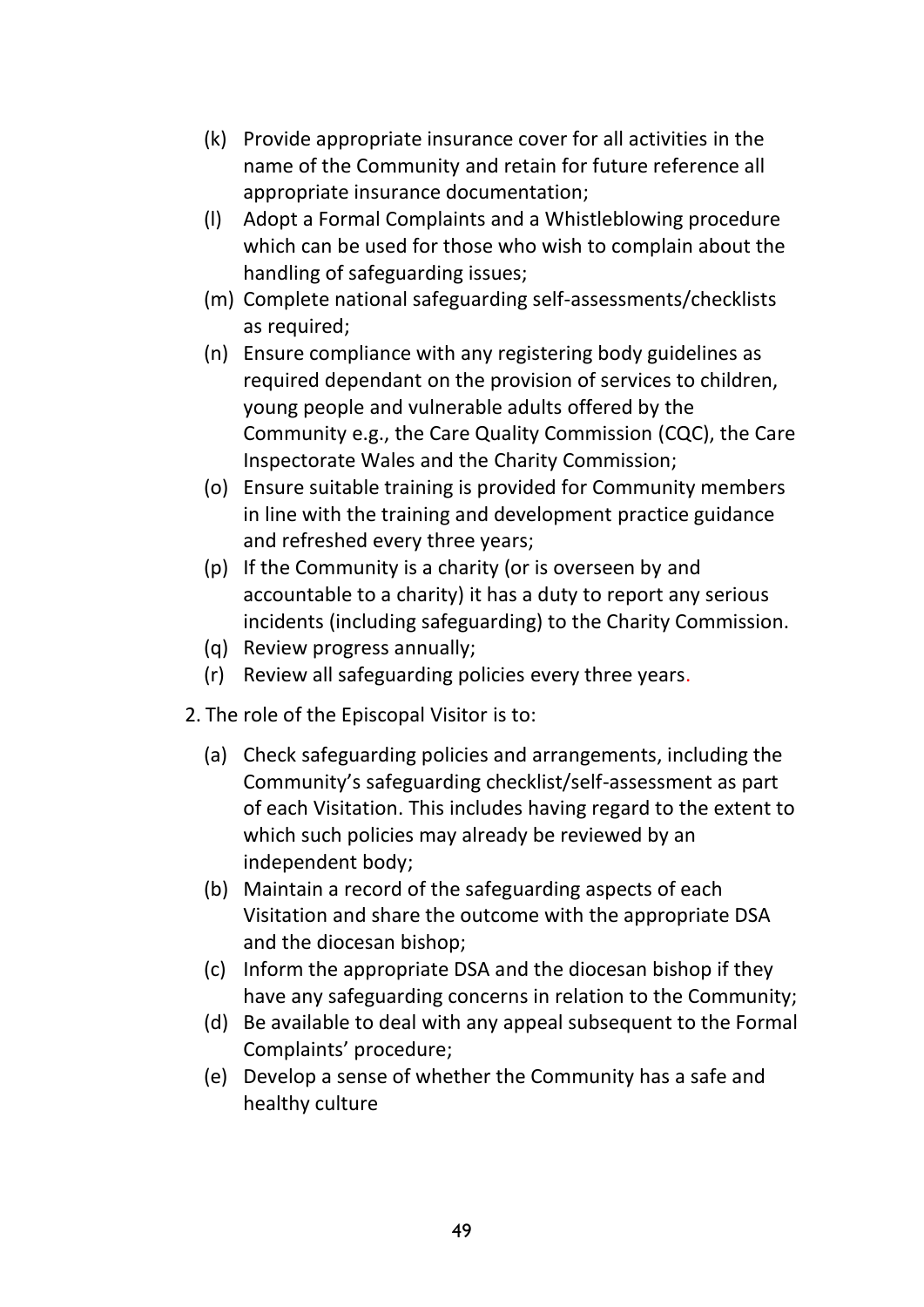To undertake this role effectively episcopal Visitors need to be aware of the safeguarding expectations in Communities<sup>10</sup>.

#### **804 Bullying and Harassment <sup>11</sup>**

#### 1. **Introduction**

Within a Religious Community are 'all sorts and conditions' of human beings, diverse in age, gender, sexual orientation, ethnicity, education and with different kinds of ability and in different stages of membership: life professed, first professed, novices, and postulants. The Community is a body whose members acknowledge their individual needs, and which recognises the human capacity for even the best to go wrong. Indeed, a number of the letters of the New Testament are written to dysfunctional church communities struggling with damaged and damaging human relationships.

Sadly, illegitimate use of power, bullying and harassment sometimes occurs within a Community as in other areas of human society. In a Community called to witness to the eternal dignity of every human being, we have a unique responsibility to challenge such behaviour and create communities where each person has the sustaining reassurance that they will be treated with the respect that is due to all human beings made in the image of God and precious to God.

The commandment to 'love one another as I have loved you' (John 13.34) is central to our Christian discipleship.

Bullying and harassment, whether intentional or not, can greatly undermine the effectiveness of individuals and the Community to which they belong as well as being extremely hurtful to those involved.

The purpose of a policy is to set out a framework in which, wherever possible, relationships can be rebuilt, and trust restored. In this, as in everything we depend on the grace and

 $10$  It is recommended that they undertake safeguarding training to enable them to understand the safeguarding expectations in Communities

<sup>11</sup> Adapted from *Getting on Together,* Diocese of Chelmsford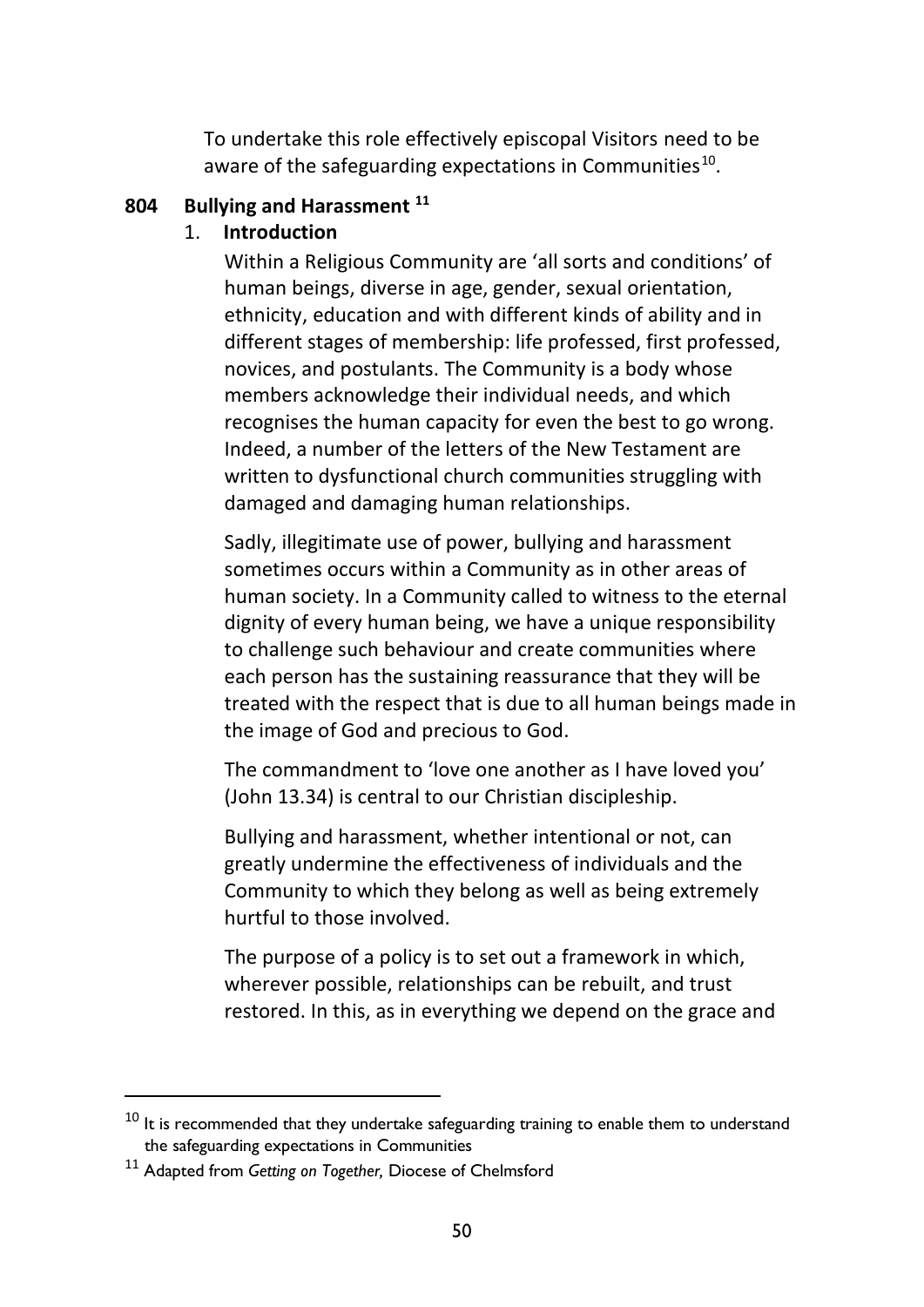power of the Holy Spirit to form each of us more into the likeness of Christ.

### 2. **Statement of Commitment**

A Religious Community is required by God to foster relationships of the utmost integrity truthfulness and trustworthiness. Abuse, harassment and bullying – however rare – should not be tolerated in the Community. All complaints of abuse, harassment and bullying should be taken seriously and thoroughly investigated.

### 3. **Standards of Behaviour**

Those with pastoral responsibilities for Community members: Leaders, Novice Guardians etc., and Chapters should commit themselves to do all in their power to build a culture of mutual respect where individuals: professed, novices, postulants, those living with the Community, employees, volunteers and guests, feel respected and safe, and treat one another with dignity. They should recognise the importance of setting a good example in this work and should undertake to participate in training in support of this policy.

### 4. **Responsibility**

The Leader together with the Chapter are responsible for establishing and reviewing a Policy for the Community. This policy should apply to all members of the Community who have personal responsibility for up-holding the principles of equal opportunity. They are expected to comply with the provisions of a policy and help others to achieve its aims. Every member of the Community, every person living with the Community, every employee, every volunteer and every guest is responsible for conducting themselves in a manner consistent with the Policy in all Community-related activities.

## 5. **Definitions**

(a) Any behaviour, always involving the misuse of power, which an individual or group knows, or ought to reasonably know, could have the potential effect of offending, humiliating, intimidating or isolating an individual or group should be regarded as unacceptable.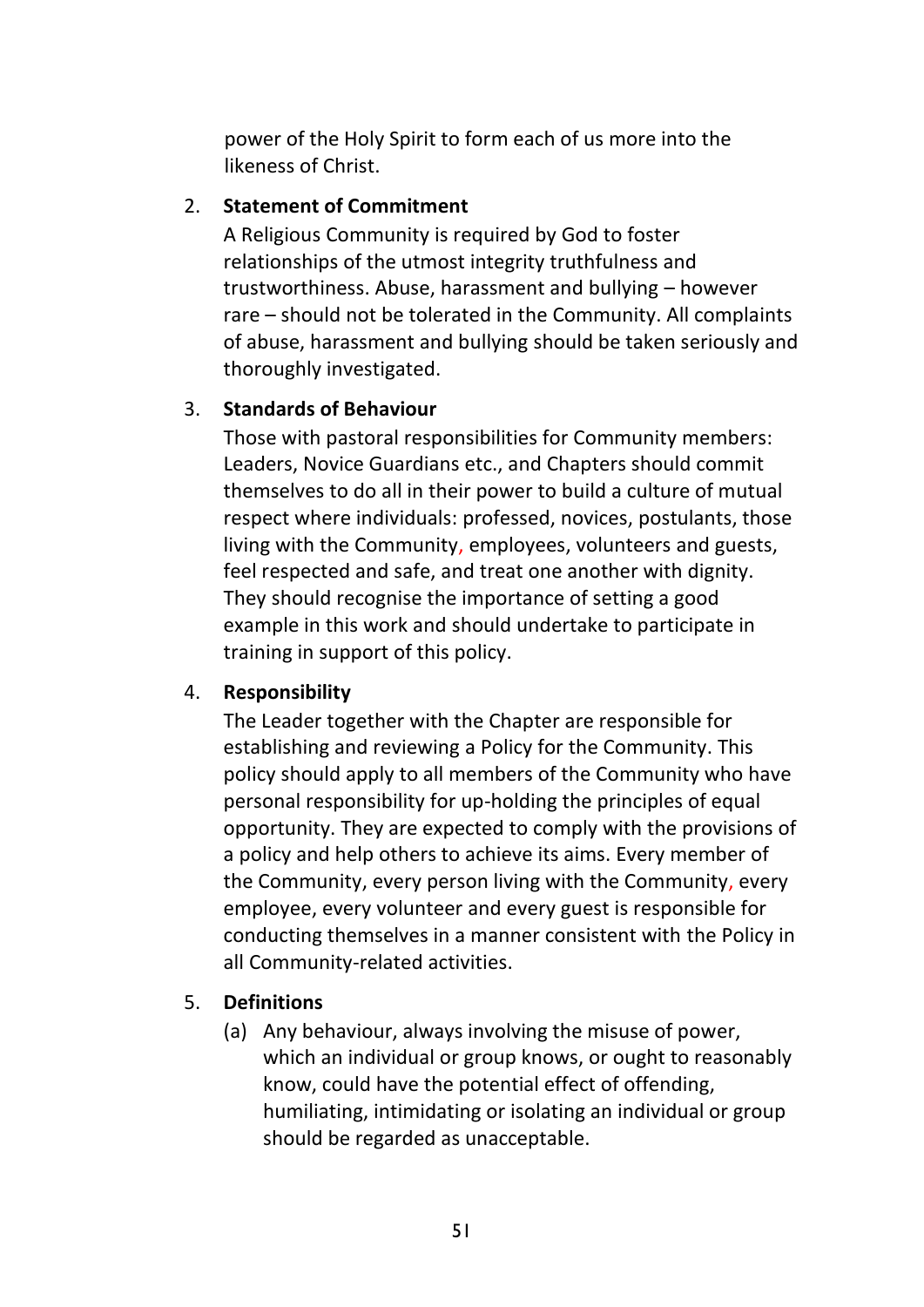- (b) 'Unacceptable behaviour' changes its label to 'bullying' or 'harassing behaviour' when it causes actual harm or distress to the target(s), normally but not exclusively, after a series of incidents over a prolonged period of time. Lack of intent does not diminish, excuse or negate the impact on the target, or the distress caused.
- (c) If it is not challenged it is likely to escalate and lead to significant difficulties for all concerned.
- (d) The legal definition of harassment as applied to gender, age, sexual orientation, religion or belief, and race and ethnic and national origin is: 'unwanted conduct that violates people's dignity or creates an intimidating, hostile, degrading, humiliating or offensive environment'. The Protection from Harassment Act 1997 makes it illegal for someone to pursue a course of conduct which amounts to harassment: bullying has been successfully claimed as harassment under this Act.
- (e) Bullying is most easily identified when it is continuous, frequent, repetitive and part of an overall pattern. However, some abuse is serious enough to be recognised even if the behaviour occurred only once and is therefore defined as bullying.
- (f) It is safest to take the view that if a member, a person living with the Community, an employee, a volunteer or a guest complains that they are being bullied or harassed, then they have a grievance, which should be dealt with regardless of whether or not their complaint accords with a standard definition.
- (g) Every complaint of bullying or harassment should be taken seriously and investigated appropriately. It may be difficult for someone who is a target to make a complaint.

### 6. **Recognition**

(a) Bullying may manifest itself in a variety of different ways. It is usually persistent, and often unpredictable, and can amount to severe psychological intimidation. It is insidious and undermines the ability and confidence of the person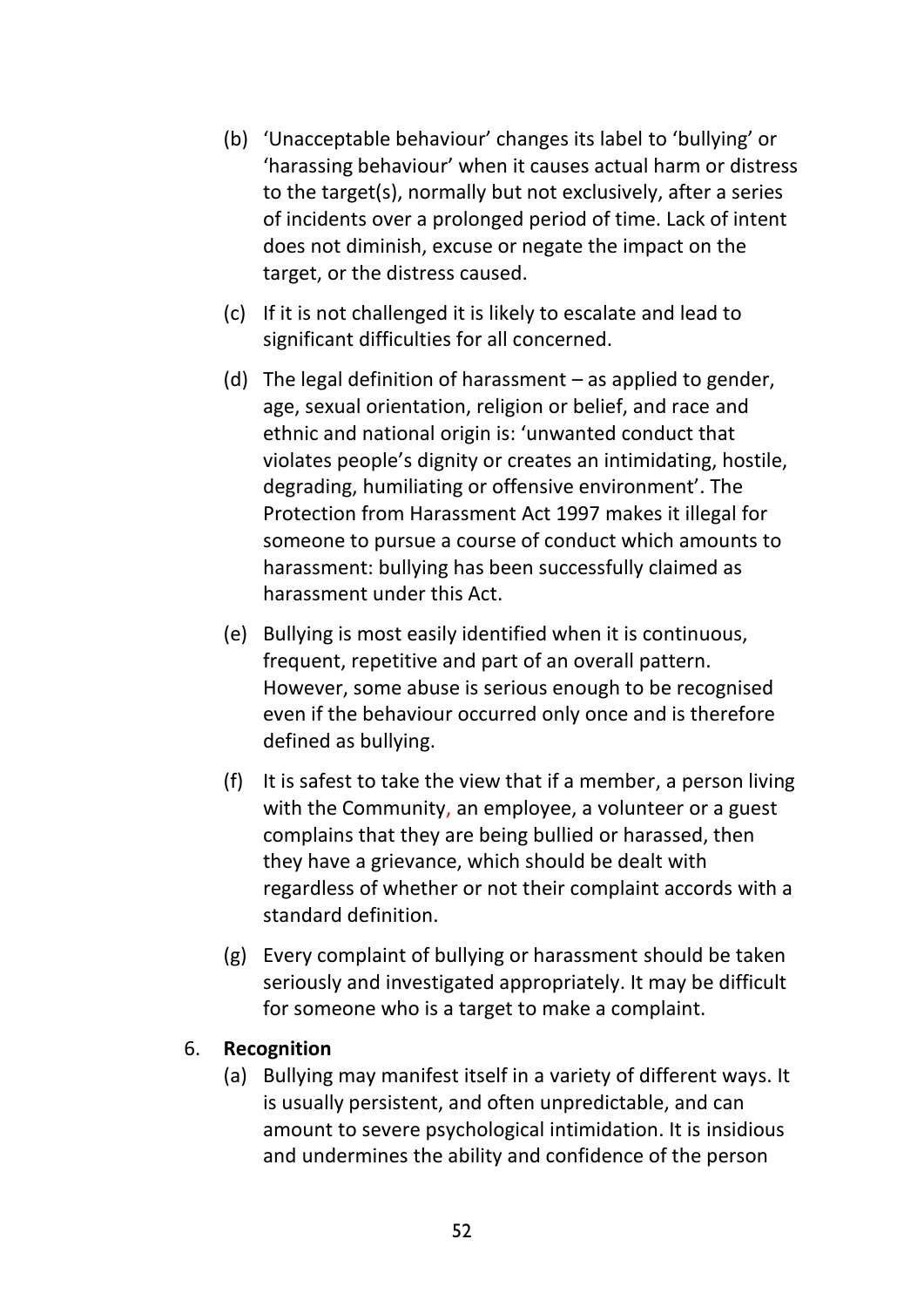suffering from it. It can lead to fear, isolation, demotivation and reduced ability to work, poor concentration, symptoms of stress, sickness, and psychological, emotional and physical harm.

- (b) Harassment in general terms, is unwanted conduct affecting the dignity of members, those living with the Community, employees, volunteers or guests. It may be related to age, gender, sexual orientation, race, disability, religious belief (including theology or church tradition), nationality or any personal characteristic of the individual, and may be a persistent or an isolated incident. Differences of gender or ethnic background for example, may mean that what is said or done is not understood or heard as it was intended. The important point is that the actions or comments are viewed as demeaning and unacceptable by the recipient.
- (c) A list of behaviours, though not exhaustive, which give a clear indication of actions that constitute bullying or harassment include:
	- Removing areas of responsibility without discussion or notice;
	- Isolation or non-cooperation;
	- Persistently picking on someone in front of others;
	- Overloading with work without paying attention to any protest;
	- Verbal or written harassment offensive jokes or language, gossip and slander;
	- Spreading malicious rumours to third parties; making false accusations;
	- Coercive or menacing behaviour;
	- Unwanted physical contact ranging from touching to serious assault;
	- Demanding confidentiality in order to silence individuals;
	- Sexual harassment: unsolicited or unwelcome sexual advances; requesting or pressurising a person to grant sexual favours by the use of threats or inducements; inappropriate sexual jokes or stories;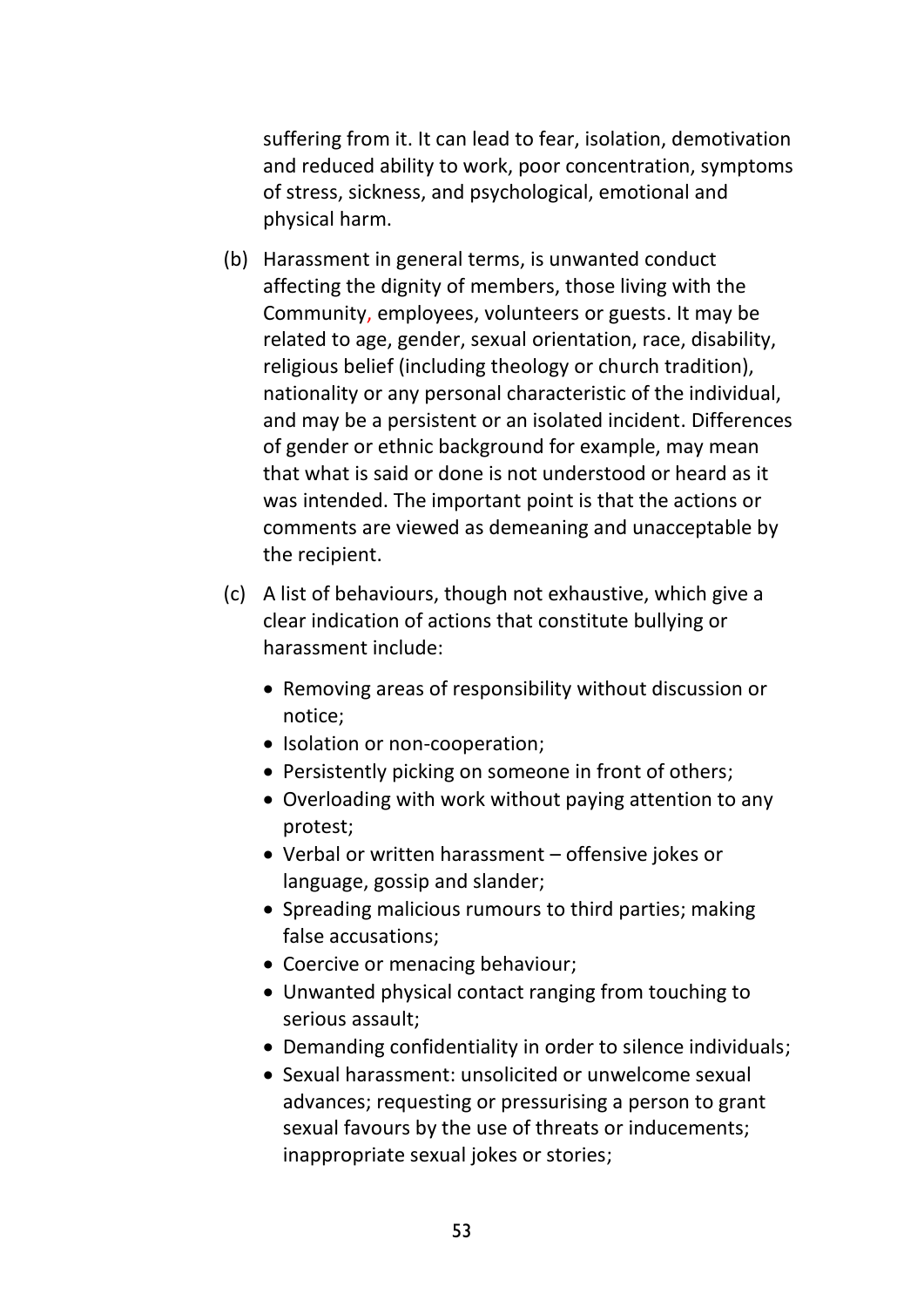• Racial harassment: any hostile or offensive act or expression by a person of one racial or ethnic origin against a person of another racial group;

The most serious incidents might result in:

- Creating an unsafe working and/or living environment;
- Ignoring signs of overwork and extreme stress;
- Putting a member's health physically, emotionally or psychologically at risk by making them upset, frightened and/or ridiculed.
- (d) It is important to distinguish between bullying and behaviour that is reasonable in a Community context. There may be occasions where shortcomings in Community living are being addressed and more incisive behaviour is interpreted as bullying simply because the recipient is unused to being challenged or asked to account for their actions.

### 7. **Dealing with Bullying and Harassment**

- (a) If a member, a person living with the Community, an employee, a volunteer or a guest is experiencing bullying or harassment s/he should not suffer in silence or feel that they are to blame in some way for inviting bullying behaviour.
- (b) The target should keep a factual log of all incidents of bullying –dates, times, nature of incident, details of accusations, criticisms, emails and other correspondence. This may be needed in evidence should harassment, victimisation or bullying continue or subsequently recur.
- (c) The target should try to get witnesses to bullying incidents and avoid situations where they are alone with the bully. They may be able to find out if they are the only person being bullied or whether other people are also affected now or have been in the past. By talking to others, they might discover if others will offer support.
- (d) The target needs to consider what support and advice is available within the Community or outside, if necessary, including an Harassment Adviser of the Diocese. They will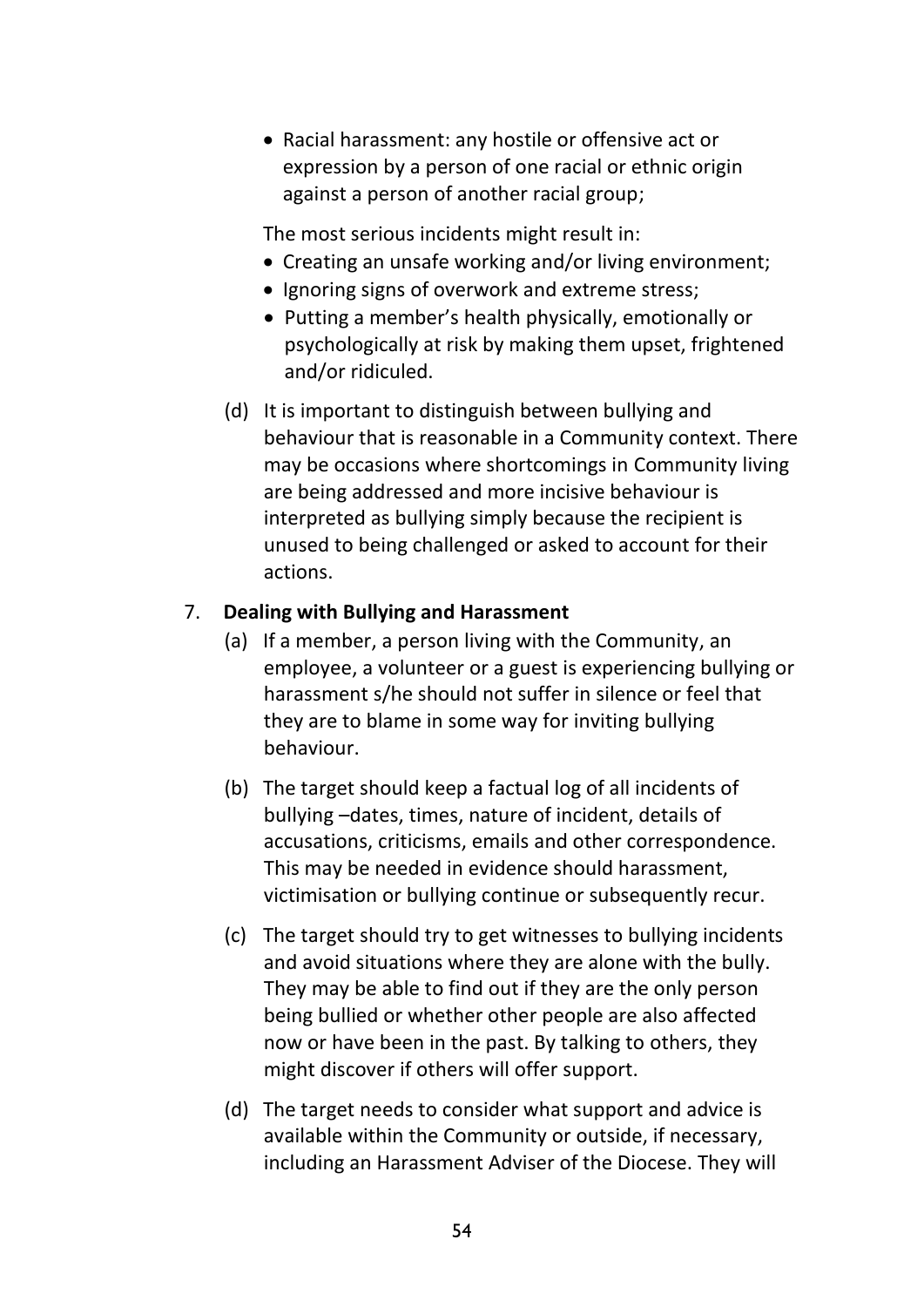advise on procedures for dealing with claims of bullying and harassment and help to clarify the impact of the behaviour being experienced so that the person can decide what s/he wants to do about it.

#### 8. **First Informal Steps**

(a) If a member (professed, novice or postulant) considers that they are the target of bullying or harassment, s/he should speak to the Community Leader. If the Leader is the alleged perpetrator, then their Assistant or a member of Chapter should be contacted.

If either a person living with the Community, an employee, a volunteer or a guest considers that they are the target of bullying or harassment, s/he should speak to a member of the Community, who should inform the Leader as soon as possible.

It is helpful to aim to speak to this person as soon as possible after the incident concerned. It is, however, recognised that complaints of this nature may relate to cumulative actions taking place over a period of time. The person who considers themselves a target may also contact a Diocesan Harassment or Safeguarding Adviser.

- (b) It is the duty of the Leader to investigate the allegations and, if there is sufficient evidence to justify a complaint, to speak to the person allegedly perpetrating the harassment. It is the Leader's responsibility to take speedy action to stop harassment and it is important that it is made clear to the perpetrator that such behaviour is unacceptable and will not be tolerated. Silence or inaction can be seen as collusion and endorsement of such behaviour.
- (c) By trying the informal route, it may be possible to get the harasser or bully to stop their behaviour and so prevent the matter becoming public, or of escalating and making the victim's situation more difficult.
- (d) Those investigating claims of harassment should consider all the circumstances before reaching a conclusion, and particularly the perception of the complainant, as harassment is often felt differently by different people.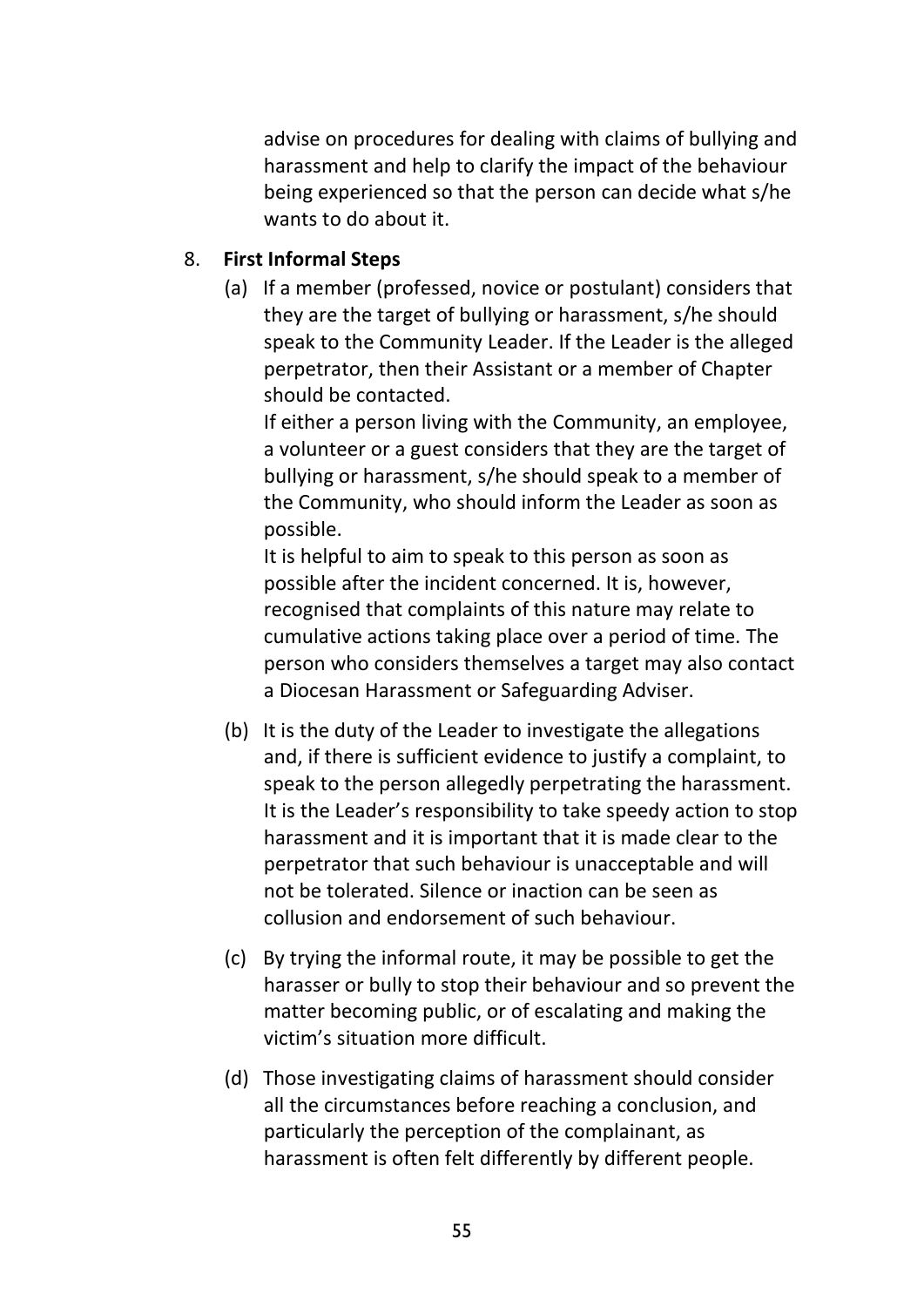Having gathered all the evidence those investigating should ask themselves 'could what has taken place be reasonably considered to have caused offence?' In some cases, it may be possible to rectify matters informally. Sometimes people are not aware that their behaviour is unwelcome and an informal discussion can lead to greater understanding and an agreement that the behaviour will cease. It may be that the individual will choose to do this themselves, or they may need support.

- (e) Every effort should be made to use informal means, including considering alternative dispute resolution such as mediation or restorative justice to stop the offensive behaviour before formal procedures are invoked. But it should also be made clear that if the behaviour continues a formal complaint will be made. This may be enough to sort things out, particularly if the person(s) involved was/were unaware that their behaviour was causing offence.
- (f) It is recommended that electronic communication such as email should only be used, if at all, for administrative purposes such as setting up meetings, and not for discussion of any allegations made.
- (g) All investigators should balance the importance of a swift response to allegations of bullying and harassment, with the need to spend appropriate time investigating and reflecting on the issues.
- (h) Leaders and Chapter members are strongly encouraged to draw on the advice and support offered by a Diocesan Harassment Adviser or Safeguarding Person who has been trained for this work;
- (i) If a member, a person living with the Community, an employee, a volunteer or a guest complaining about bullying or harassment considers the process followed to have been inadequate, s/he should next approach a Diocesan Harassment Adviser or Safeguarding Person.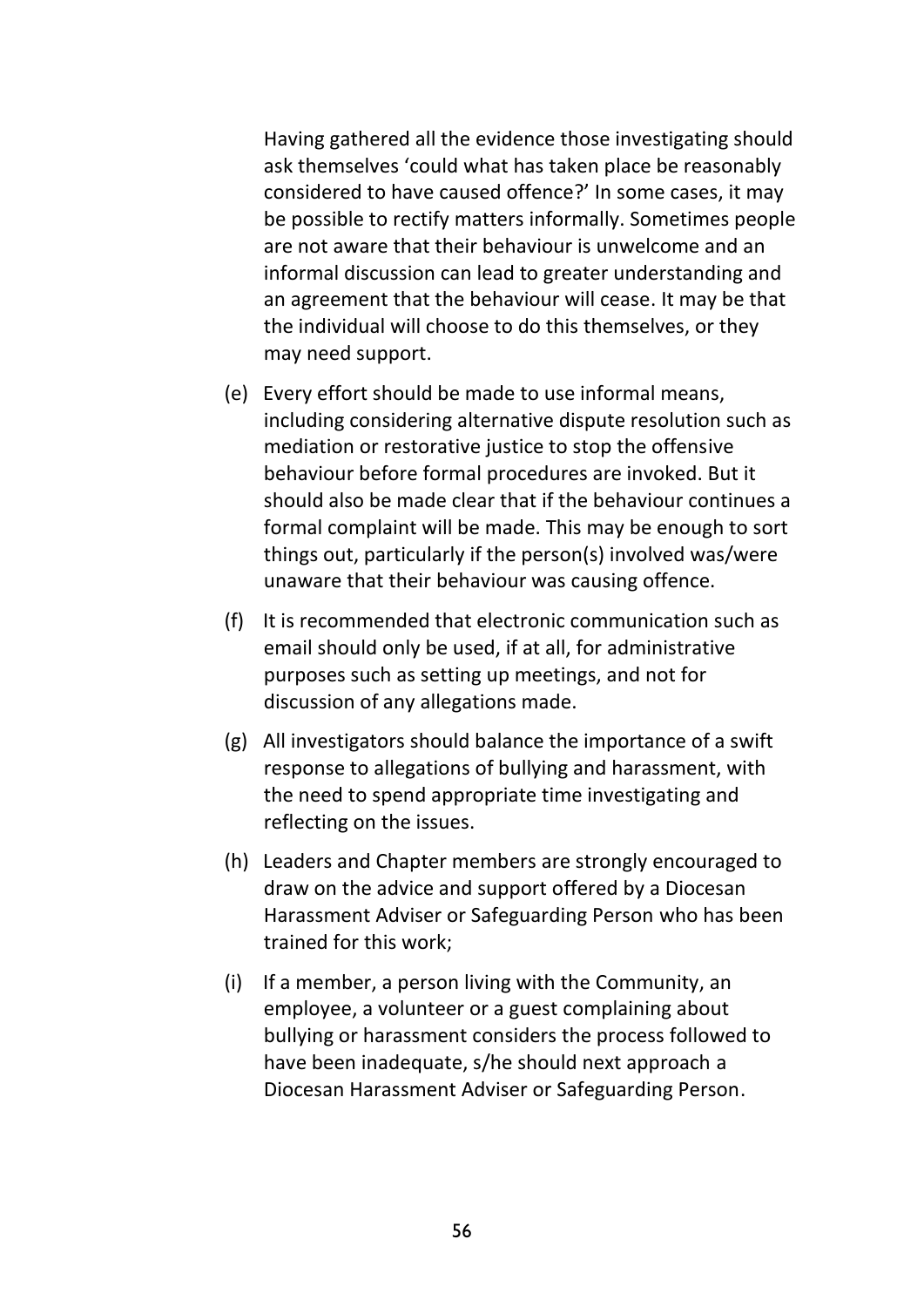- (j) Any target approaching their Leader or Chapter member, or Diocesan Safeguarding Adviser may be accompanied by a friend or colleague.
- (k) It is expected that those involved in the process will each seek to ensure that it is surrounded by prayer at every stage.

# 9. **Formal Procedures**

If an informal approach does not achieve satisfactory results, or the nature of the incident(s) prompts the target to make a more formal approach, a formal complaint should be made in writing to the Leader, and dealt with by *A Procedure for Formal Complaints,* paragraph **806.**

## 10. **Confidentiality**

It is important that in a Community policy it is clear that these matters are to be treated with absolute confidentiality and that no action will be taken by anyone without the willing consent of the person who feels that s/he has been a target.

# 11. **Reporting to Third Parties**

In all cases the Leader, DSA or other responsible person should consider whether it is necessary to make any kind of report to a third party. For example, if the Community is or has a registered charity, it may be appropriate to file a Serious Incident Report with the Charity Commission.

## **805 Whistleblowing** <sup>12</sup>

## **1. Principles**

- (a) The members of a Community should be committed to the highest standards of openness, integrity and accountability.
- (b) An important aspect of accountability and transparency is a mechanism to enable Leaders and all members of the Community, those living with the Community, employees, volunteers and guests to voice concerns in a responsible and effective manner. Nevertheless, where a member, a person living with the Community, an employee, a

<sup>12</sup> Adapted from *A Safe Church*, Diocese of Southwark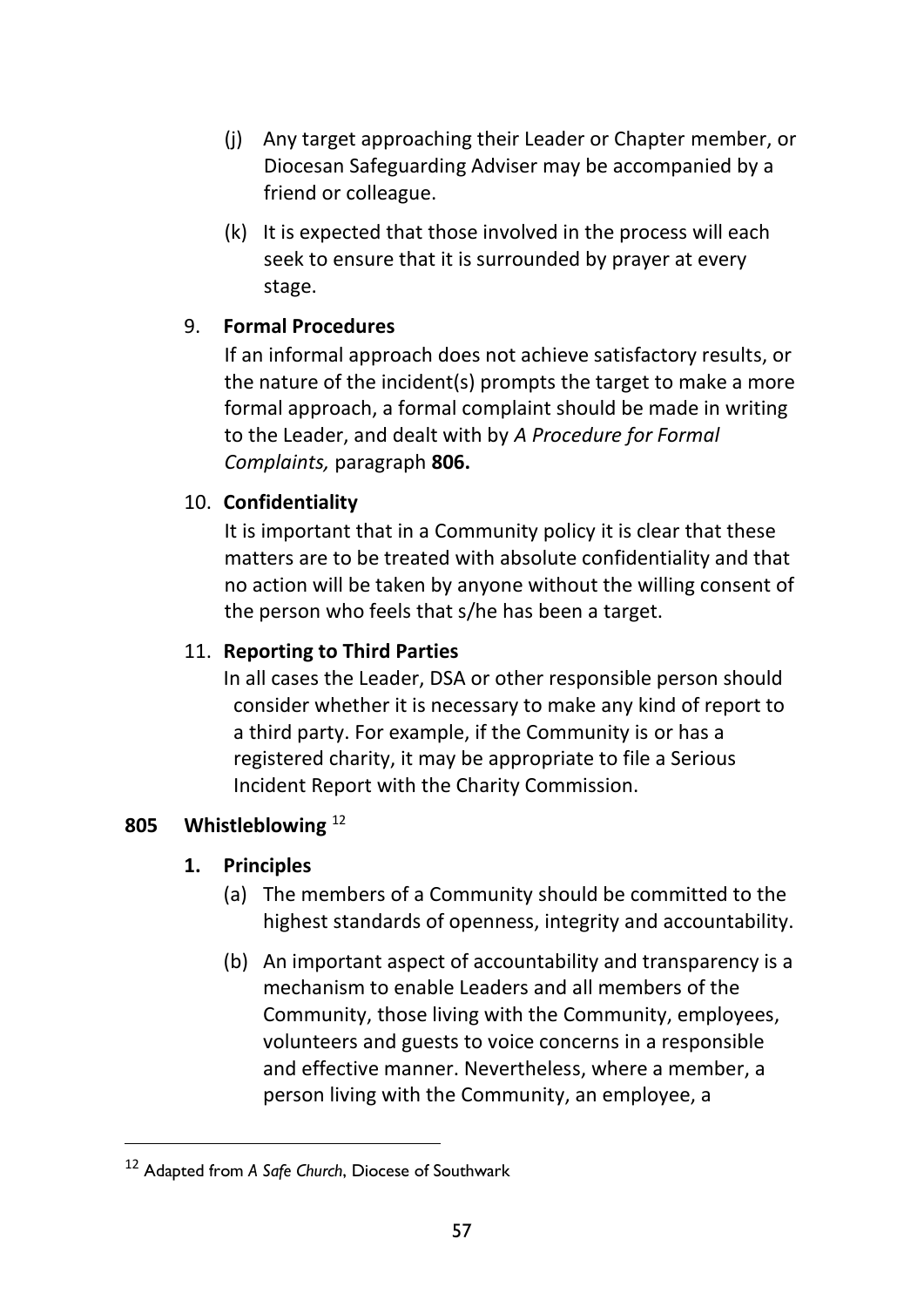volunteer or a guest discovers information which they believe shows serious malpractice or wrongdoing within the Community then this information should be disclosed internally without fear of reprisal.

- (c) In order for the Community to fulfil its commitment to safeguard and promote the welfare of children and vulnerable adults, whistle-blowing principles may also apply to safeguarding situations.
- (d) A policy is intended to assist members, those living with the Community, employees, volunteers and guests who believe they have discovered malpractice or irregularity. It is not designed either to question decisions of the Chapter or used to reconsider matters already addressed under bullying, harassment or safeguarding procedures. Once the whistleblowing procedures are in place it is reasonable to expect members and those living with the Community, employees, volunteers and guests to use them rather than air their complaints outside the Community.
- (e) The concerns that a policy covers could include:
	- i. Financial malpractice, irregularity or fraud;
	- ii. Failure to comply with charitable status or legal obligation;
	- iii. Dangers to health and safety or the environment;
	- iv. Criminal activity;
	- v. Improper conduct or unethical behaviour;
	- vi. Attempts to conceal any of these.

#### **2. Protection**

Protection is offered to those members of the Community, those living with the Community, employees, volunteers and guests who disclose such concerns provided the disclosure is made:

- (a) In good faith;
- (b) In the reasonable belief of the person making the disclosure that it tends to show malpractice or irregularity and if they make the disclosure to an appropriate person (see below)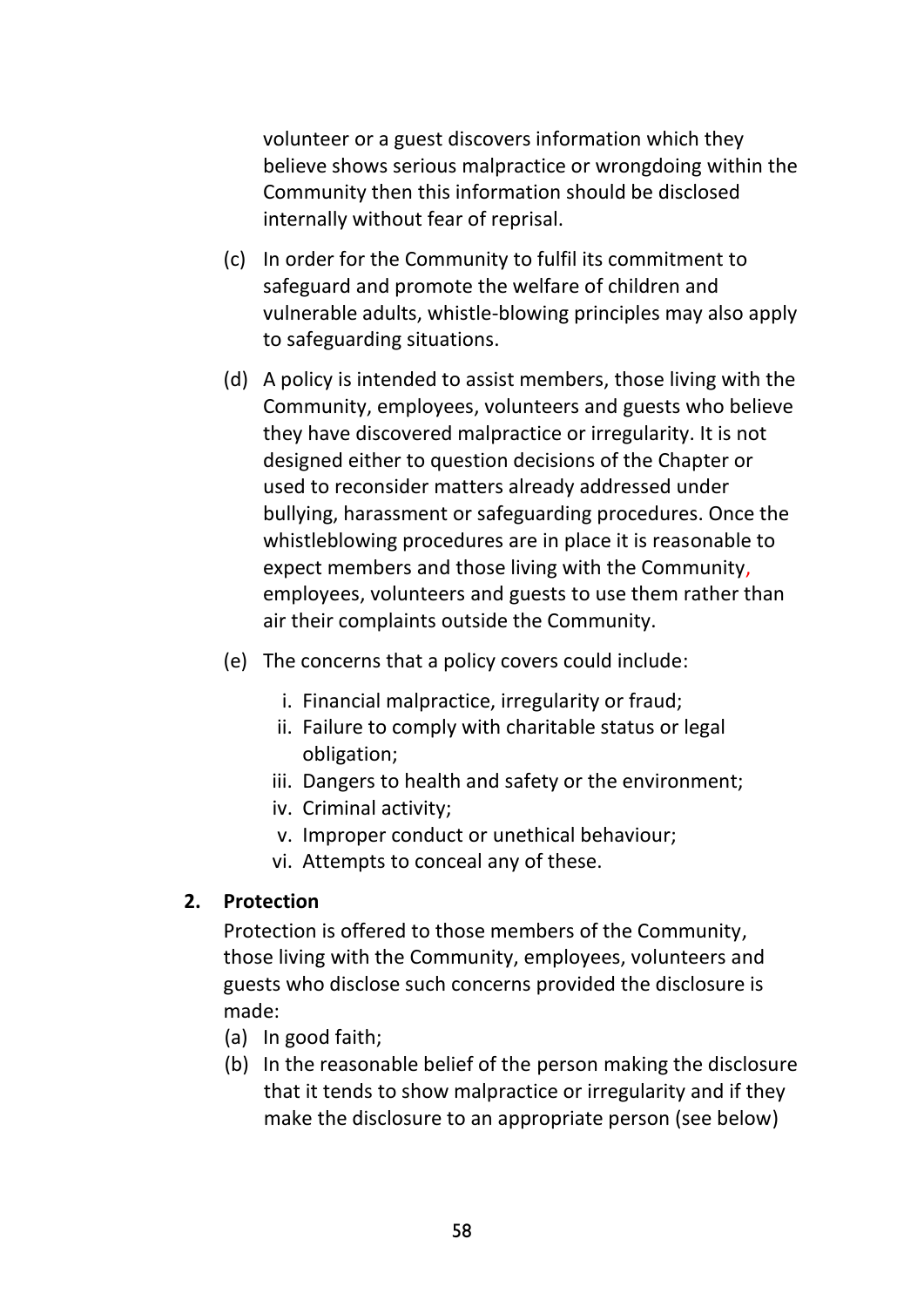and being aware that malicious or wild allegations are inappropriate and may result in further action.

### **3. Confidentiality**

The Community should treat all disclosures in a confidential and sensitive manner. The identity of the person making the allegation may be kept confidential so long as it does not hinder any investigation. However, the investigation process may reveal the source of the information and the person making the disclosure may need to provide a statement as part of the evidence required.

#### **4. Procedure for Making a Disclosure**

- (a) Concerns, suspicions or uneasiness about practice, performance or behaviour of an individual should be voiced as soon as possible;
- (b) Be specific about what is of concern, what has been heard or what has been observed;
- (c) Inform the Community Designated Safeguarding Person and the Leader. If there is good reason to inform someone outside the Community, then the Diocesan Safeguarding Adviser should be informed;
- (d) Ideally put concerns in writing outlining the background and history, and providing dates and times;
- (e) Provide as many facts as possible, do not rely on rumour or opinion;
- (f) If the concern relates to safeguarding children or vulnerable adults, it should be investigated according to those procedures; If not, it should be investigated according to *A Procedure for Formal Complaints,* paragraph **806***;*
- (g) The whistle-blower is not expected to prove the truth of a concern or investigate it;
- (h) Within the bounds of confidentiality, the whistle-blower should be given as much information as possible on the nature or progress of any enquiries;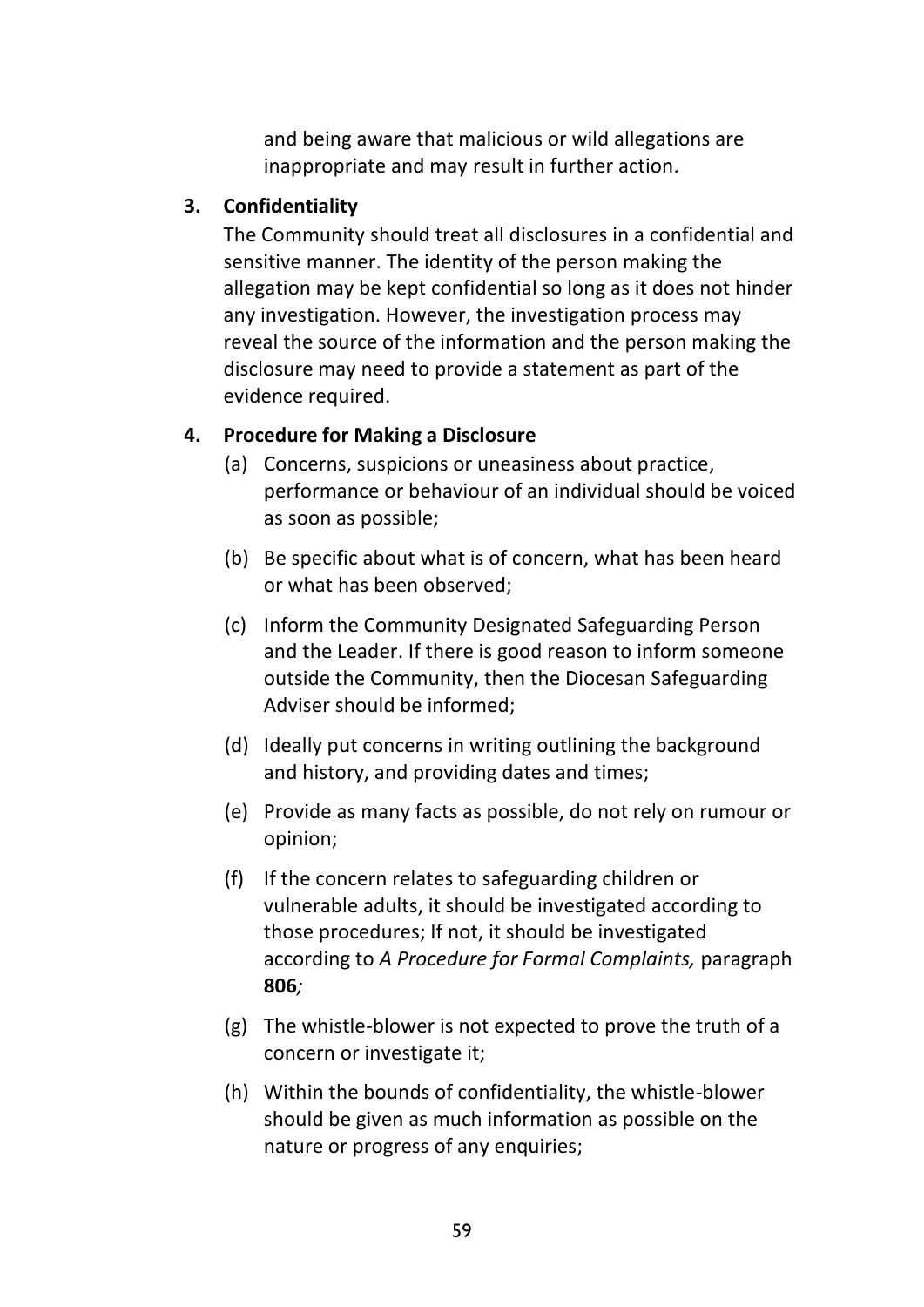- (i) The Leader or his or her Assistant should ensure the whistle-blower is not harassed or victimised;
- (j) No action will be taken against a whistle-blower if the concern proves to be unfounded and was raised in good faith;
- (k) Malicious allegations from a whistle-blower should be considered very seriously and may raise pastoral concerns which should be addressed by the Leader in consultation with his or her Chapter.

### **806 A Procedure for Formal Complaints**

## **1. Introduction**

- (a) When a complaint is made against a member of the Community, or a member of the Community makes a complaint against someone living with the Community, a guest, a volunteer or an employee, the following gives guidance relating to the considerations and an outline for a Complaints policy.
- (b) All proceedings should be kept confidential unless for good reason, and a written record should be made.
- (c) The Policy should state clearly to whom complaints are to be directed as well as to whom the complaint is made, if that person is the subject of the complaint (hereafter referred to as the 'subject').
- (d) The Policy should state clearly who makes the judgment.
- (e) In the hearing of complaints it is important to minimise or exclude the risk of actual or apparent bias.
- (f) It is also important to ensure that the focus is on the issues rather than personalities involved.
- (g) At all stages of the procedure, the sensitive pastoral care of both complainant and the subject should be of the utmost importance.
- (h) At any stage of the procedures the advice of the Community's Diocesan Safeguarding Adviser may be sought.
- (i) All need to feel assured there is a way of raising concerns that is confidential and fair and responded to promptly.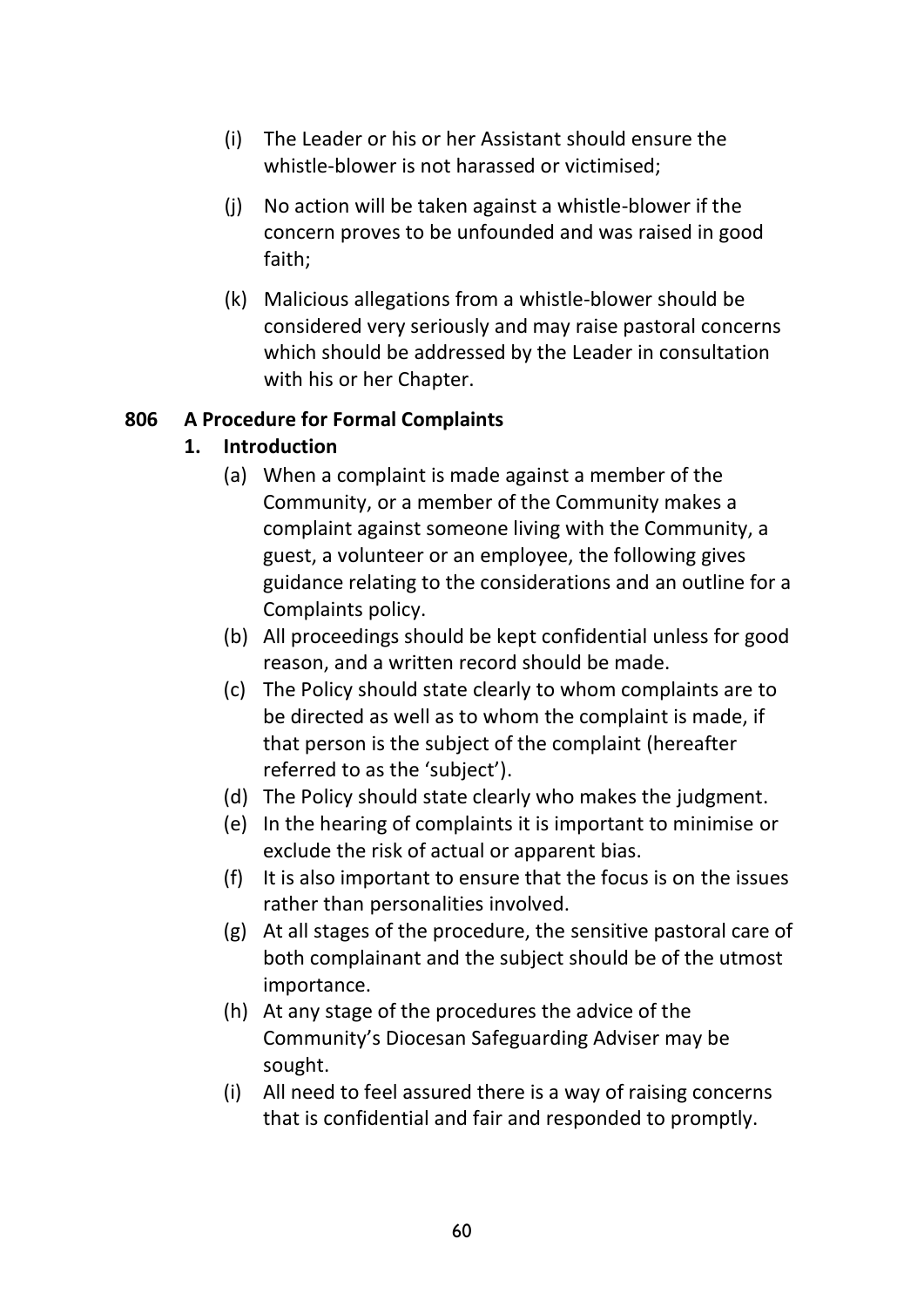(j) Reconciliation is the desired outcome, but never at the expense of failing to deal adequately with the issues raised.

## **2. Stage 1: Informal**

- (a) Where a complaint has been made orally, the Leader should firstly inform the subject with the detail of the complaint.
- (b) The aim should be to resolve complaints speedily and fairly by discussion, problem-solving, mediation and negotiation. Problems should be brought directly to the person(s) deemed responsible for the area of dissatisfaction or disquiet, and hopefully resolved in this way, ideally within two weeks of the complaint being made.
- (c) If, however, after this the complaint remains unsolved, more formal action as in Stage 2 may be needed.

# **3. Stage 2: Formal**

- (a) If the complainant wishes to proceed, a written document must be provided by him/her to the Leader or other responsible Community member, or a Chapter subcommittee setting out the precise nature and circumstances of the complaint. If no written document is received, the matter is concluded.
- (b) On receipt of the written complaint, the subject and the Community Chapter members should be informed and each provided with a copy of the complaint.
- (c) The Episcopal Visitor should be informed and subsequently be available to hear any appeal.
- (d) At this point in the procedure, the Chapter should decide on whether the complaint is serious or otherwise and a realistic timetable for the completion of the procedure as soon as possible, ideally within two months of receiving the written complaint.
- (e) If the complaint is a safeguarding issue the Community's *Safeguarding Policy*, should be strictly followed. If there is obvious risk of scandal the advice of the Diocesan Press Officer should be sought.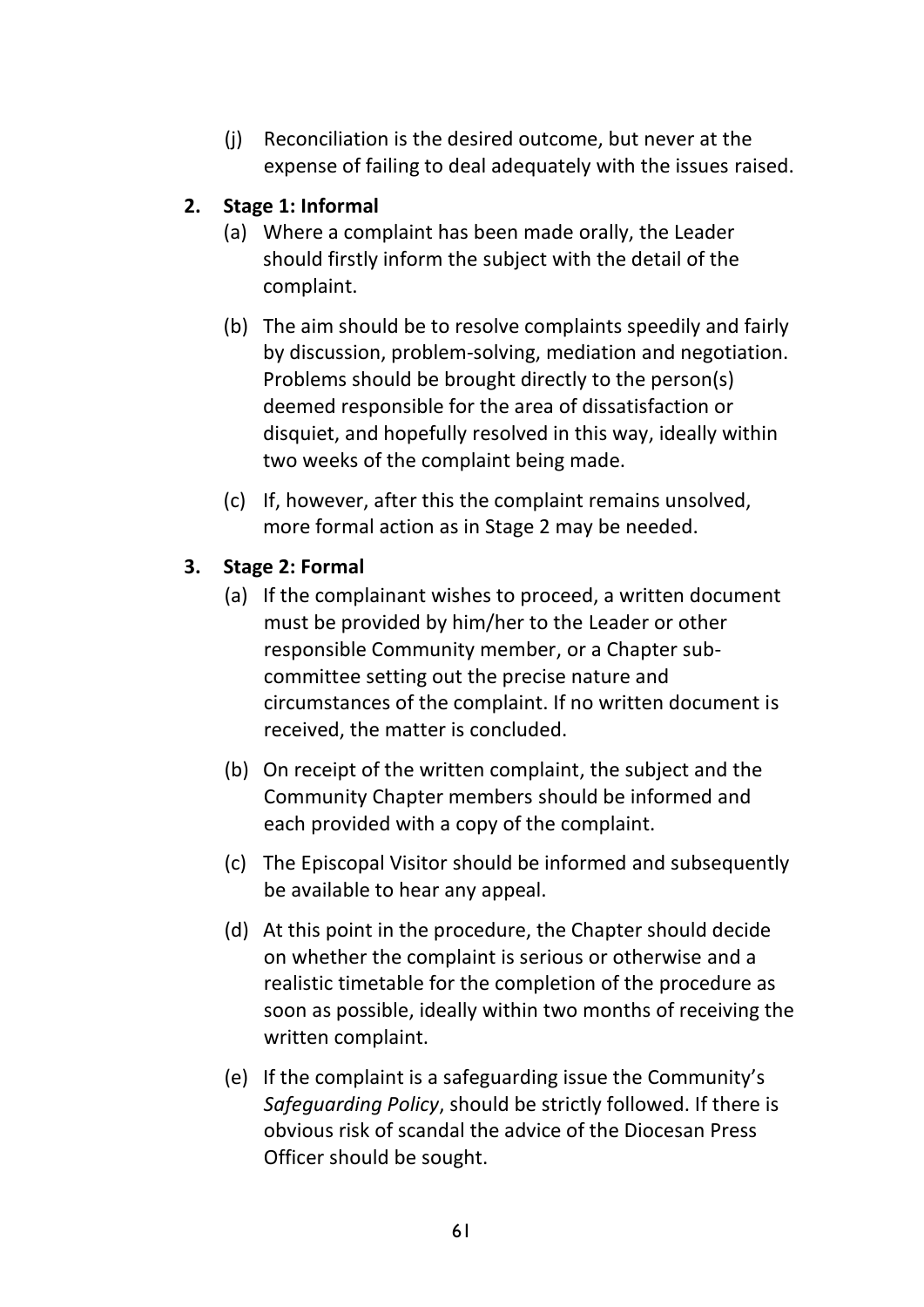- (f) If the complaint is serious and the subject is the Leader of the Community then he/she should be suspended from that Office until a judgement is made regarding the complaint. It should be the responsibility of the Chapter to make a judgement on the matter following a panel enquiry. and after a discussion of the panel's report submitted to a Chapter meeting. The members of this panel should be decided by the Chapter, bearing in mind the need to enable as fair and unbiassed a hearing as possible and including at least one person independent of the Community with no connection to the relevant parties, to chair the inquiry. The meetings should follow the procedure in (h) to (k) below, with the exceptions noted above.
- (g) In other instances the complaint should be dealt with by a panel, appointed by the Chapter, consisting of the Leader, a member of the Community Chapter or an appointed subcommittee of the Chapter and another person, independent of the Community with no connection to the relevant parties, who will be asked to chair the panel.
- (h) Various meetings need to be arranged by the panel chair. These meetings need to be conducted in such a manner as to enable as fair and unbiassed a hearing as possible. The panel will meet with the complainant, who may be accompanied and/or represented by a friend or other supporter, to listen to and note the facts of the complaint. They will then interview the subject, who may also be accompanied and/or represented by a friend or other supporter if they wish, to listen to their response to the complaint brought against them. The panel may then interview any other relevant parties.
- (i) A written record should be kept of all these meetings.
- (j) The panel should write an agreed summary from the meetings held with the hope of furthering a resolution and promoting reconciliation and drawing conclusions. From this they should make a judgement whether to uphold the complaint or not. Both the complainant and the subject should be informed of the decision by the chair of the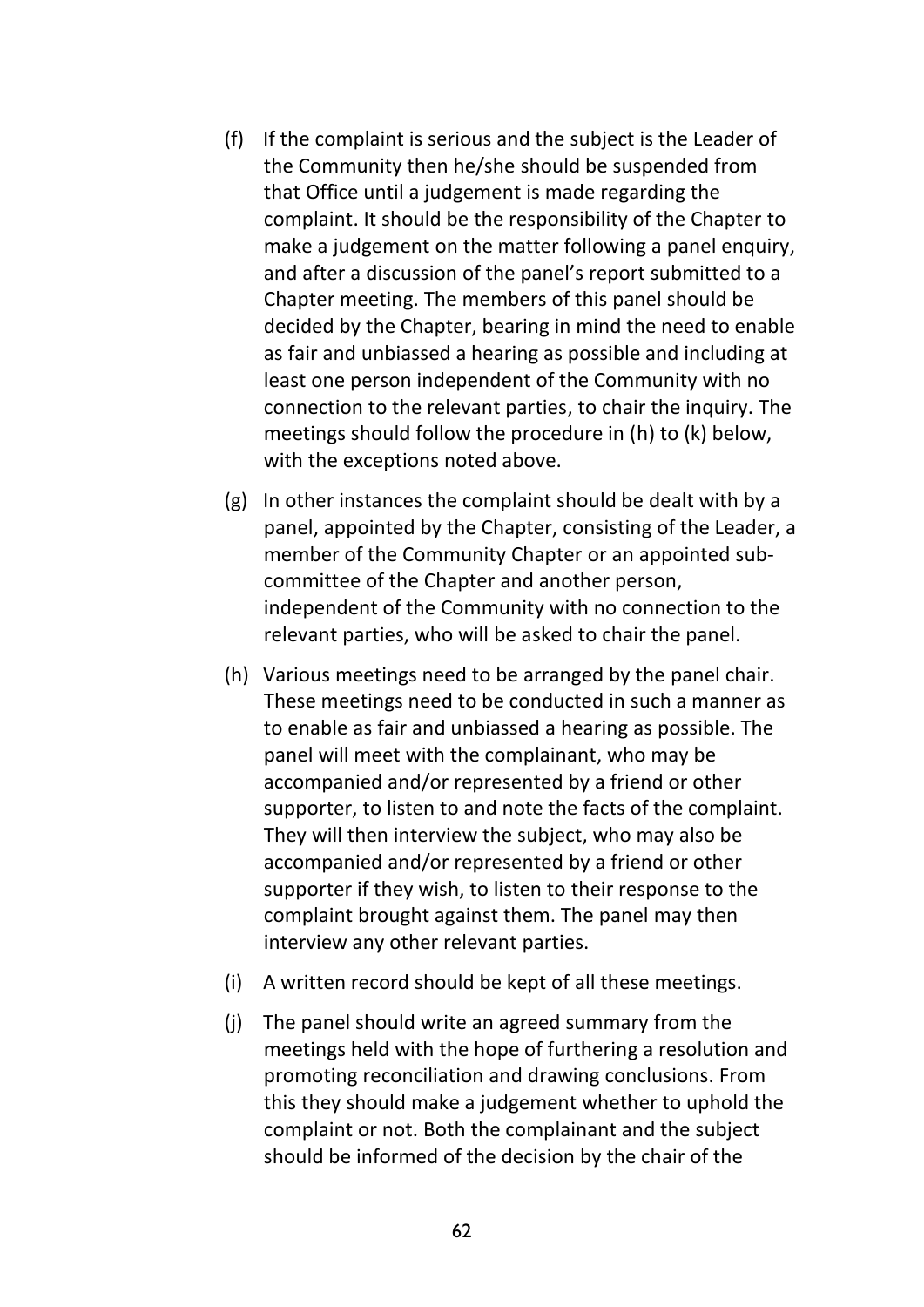panel, in writing, as soon as possible, and each should indicate, in writing, within one week whether the outcome is acceptable.

(k) The Visitor shall be informed of the decision.

## **4. Stage 3**

- (a) Each also has a right of appeal to any decision taken which would be directed to the Episcopal Visitor. It may be necessary at this point or earlier to obtain legal advice.
- (b) The decision of the Episcopal Visitor will be final, the result being conveyed in writing, as soon as possible, to the Leader, the complainant and the subject.
- (c) The pastoral care of any persons concerned and wise counsel for the Leader are essential at all stages of the investigation. It is equally important that all members of the Community show both fairness and courtesy to those involved, without prejudicing the situation, and that a line of honesty and integrity is maintained.
- (d) If the matter is likely to lead to court proceedings, legal representation becomes necessary.

### **5. Serious Incident Report**

Throughout the process those involved should continue to review whether it is necessary to report to any third party, e.g. if the Community is or has a registered charity it may be appropriate to file a Serious Incident Report with the Charity Commission.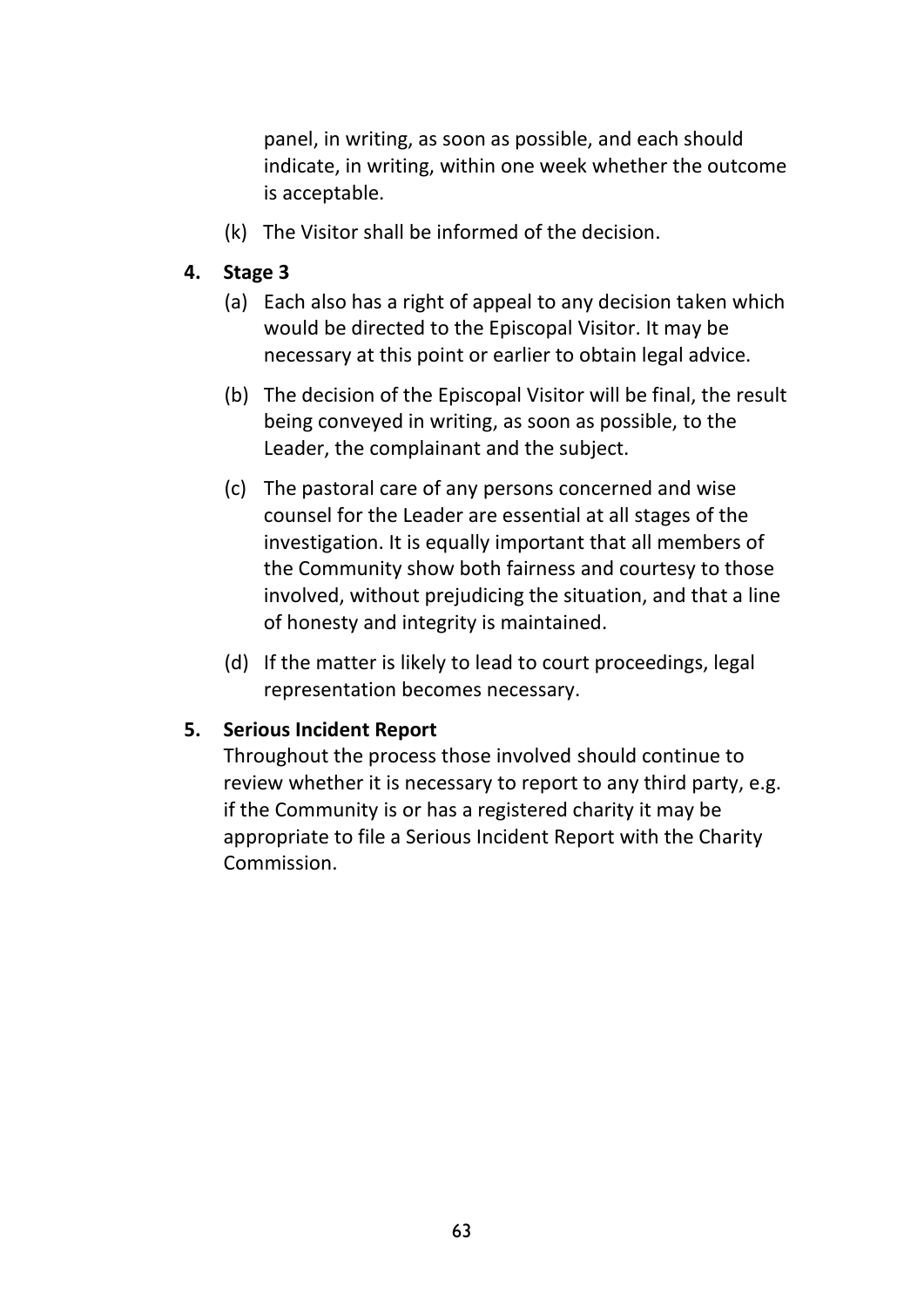# **CHAPTER 9**

# **OFFICERS AND EMPLOYEES**

*Guard that which was entrusted to you with the help of the Holy Spirit who lives in you.* (2 Timothy 1:14)

- **901** The principal officers of a Community are the Leaders and Novice Guardians. Others may be required by the Constitution.
- **902** A Leader is one to whom responsibility for the common good and the good of each member is entrusted by constitutional appointment, usually by election. Different areas in this constitutional responsibility are expressed by a specific description added to the titles such as general, assistant, provincial, and local. Every Leader exercises a ministry of oversight and service towards the members of the Community. In certain traditions special terms are used for Leaders, such as Abbot, Abbess and Prior and Prioress among the Benedictines; Minister and Guardian among the Franciscans; Reverend Mother, Mother Superior, Father Superior, Director and other terms in other Communities.
- **903** The Novice Guardian is a Religious to whom is committed the formation of Novices in the Religious Life (see also paragraphs 210 and 211).

The Novice Guardian is the Leader's deputy in regard to Novices and must therefore act within the bounds laid down by the Statutes and in obedience to the Leader. The Leader should ensure that the Novice Guardian has reasonable freedom in the exercise of this delegated authority.

The Novice Guardian should not be assigned any duties which might impede the primary obligation of caring for the Novices. If Novice formation is assigned to a team, the Novice Guardian should co-ordinate the work of the team in consultation with the Leader.

The Leader and Chapter should be kept regularly informed about the progress of Novices.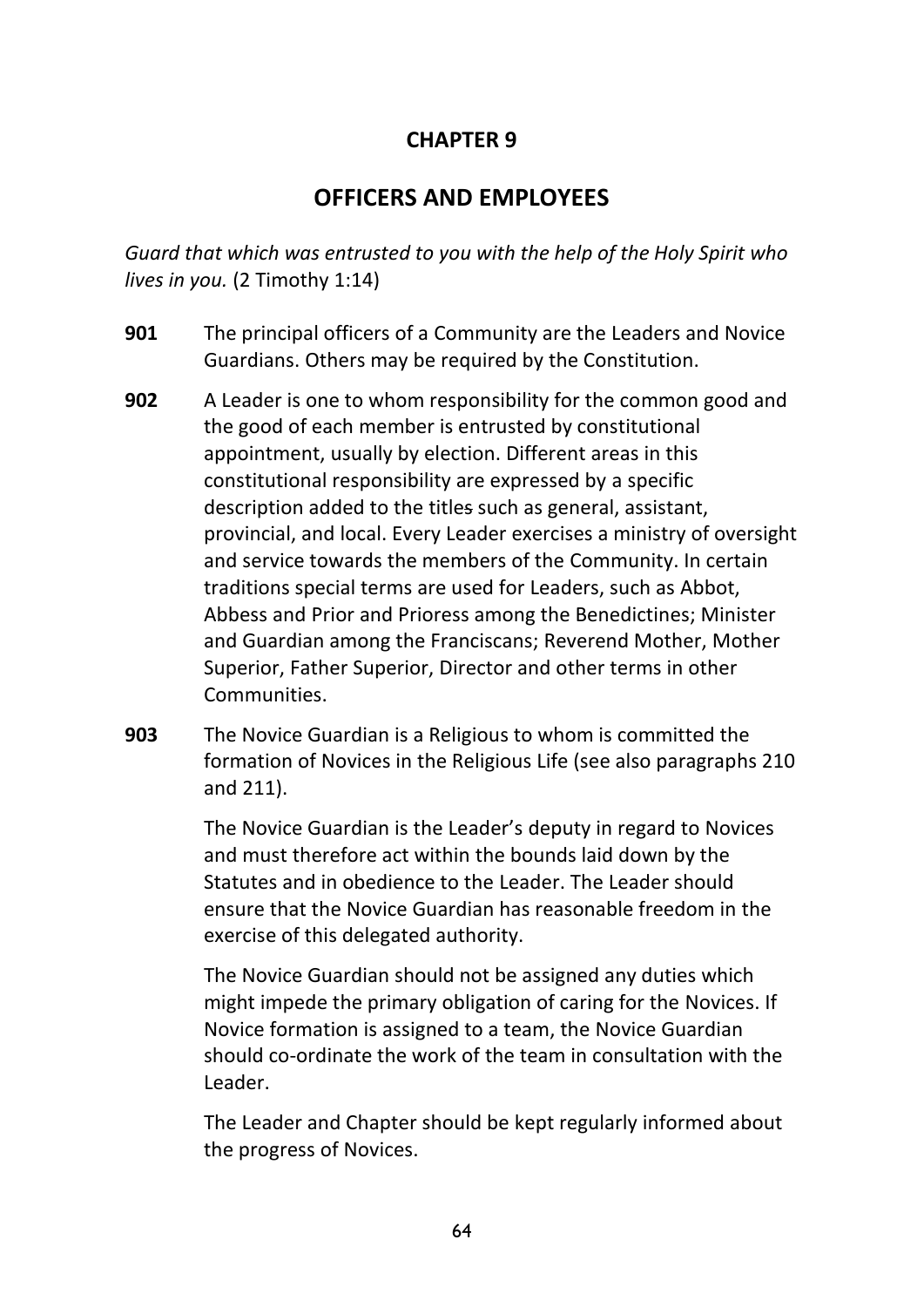The manner of appointment of the Novice Guardian should be defined by the Constitution.

**904** If the Constitution requires a Warden or Chaplain General, it should also specify the method of appointment by the Community. It should be clearly understood that such appointments are made to serve the appointing Community and not the appointee. Should a matter of concern or dispute arise, either the Community or the Warden should consult the Visitor and the Advisory Council.

> The functions of a Warden or Chaplain General should be clearly defined in the Constitution, with explicit provisions relating to:

- i. appointment;
- ii. rights and duties;
- iii. term of office;
- iv. the possibility of reappointment;
- v. retirement;
- vi. the possibility of removal from office;
- vii. relation to other priests, such as assistants, Chaplains and confessors.
- viii. remuneration

An ordained person appointed to such a post and residing within the diocese requires an appropriate licence or permission to officiate from the diocesan bishop, unless the bishop's licence is already held in respect of some other ecclesiastical post. An ordained Warden residing outside the diocese must hold a licence or permission to officiate from a diocesan bishop.

It is inadvisable for a Community's Constitution to multiply the number of external officers by specifying assistant wardens, subwardens or other functionaries.

- **905** A Warden or Chaplain-General should not expect the Community they serve in this capacity to conform to their personally held views on various issues.
- **906** It is not advisable to have the Warden or Chaplain General as a trustee of the Community's funds or any separate charity that holds the Community's funds.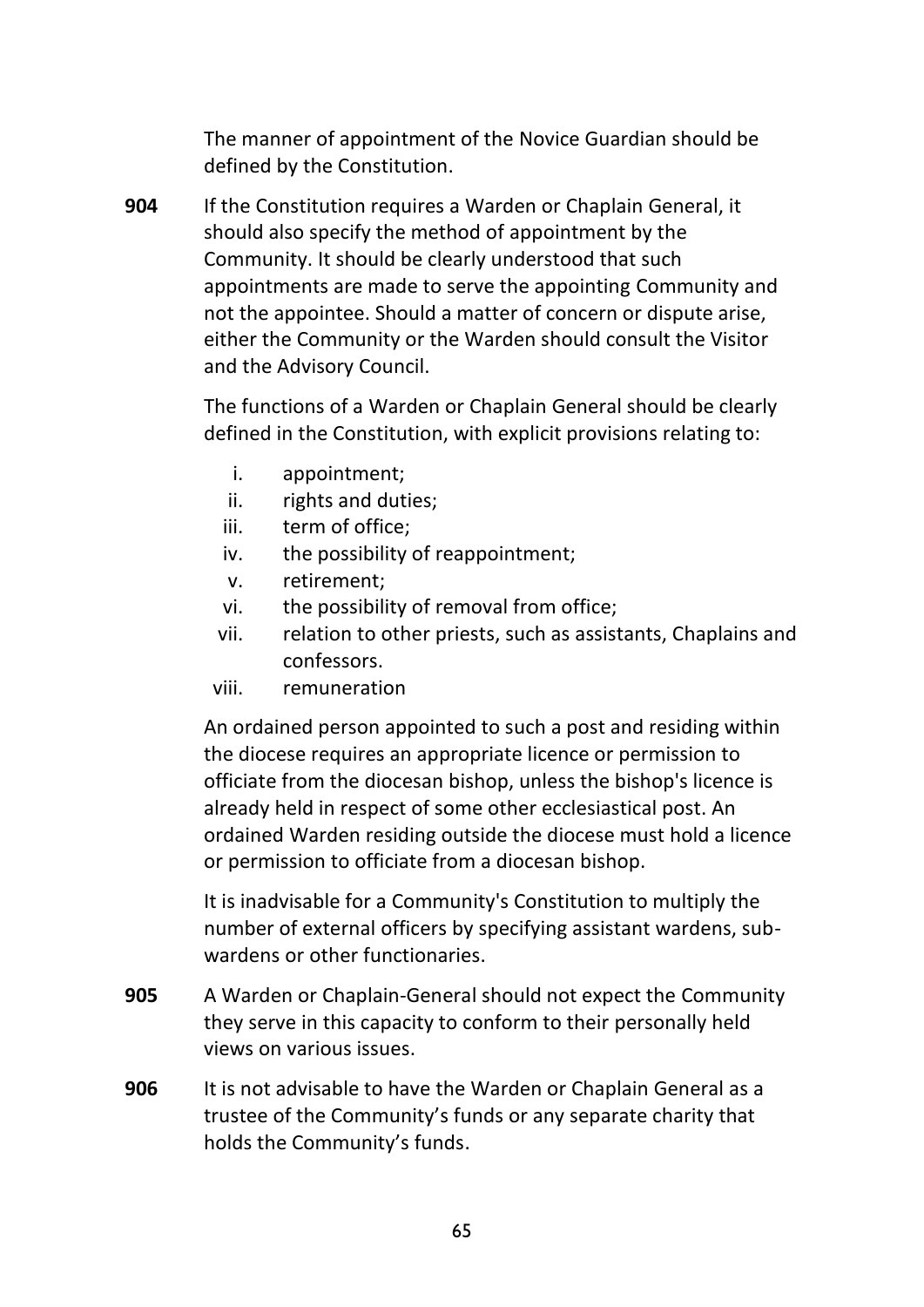**907** In this position of trust, particular care needs to be taken in cases where the Community is moving towards planning for closure. Responsible arrangements must be made for dealing with the Community's property and financial assets according to charity law (if the Community is or has a charity); the wishes of the remaining members and the original aims and objectives of the Community.

> Ample provision must be made for the full ongoing care of the members and their wishes regarding how they live out the rest of their Religious lives must be honoured, for example, they may wish to transfer to another Community. Any receiving Community should be assured of receiving adequate provision for their ongoing care, particularly for their latter years and possible incapacities, from any remaining assets.

> The warden or chaplain-general must not benefit personally, nor any enterprise or project they are personally engaged in, from the disposal of the Community's assets.

- **908** Where a Community wants to appoint a chaplain, the chaplain needs to be licensed by the bishop of the diocese. The rights and duties of the chaplain in relation to the warden and the Community should be clearly defined in the Constitution, or by some other means, e.g., in a resolution of the Chapter. There should be a written contract stating the length and conditions of the chaplain's appointment. If accommodation is provided in the Community's property refer to paragraph 1014 when drawing up the contract. To ensure that the contract is consistent with the requirements of employment law the contract should be drawn up with the advice of the Community's solicitor.
- **909** Communities, particularly those which are enclosed, may appoint a number of confessors, some Religious and some secular priests, giving the members of a Community freedom of choice and the right to resort to any of those appointed. It may be advisable that priest members do not hear the confessions of members of their own Community.

Leaders should not normally hear the confession of members of their own Communities.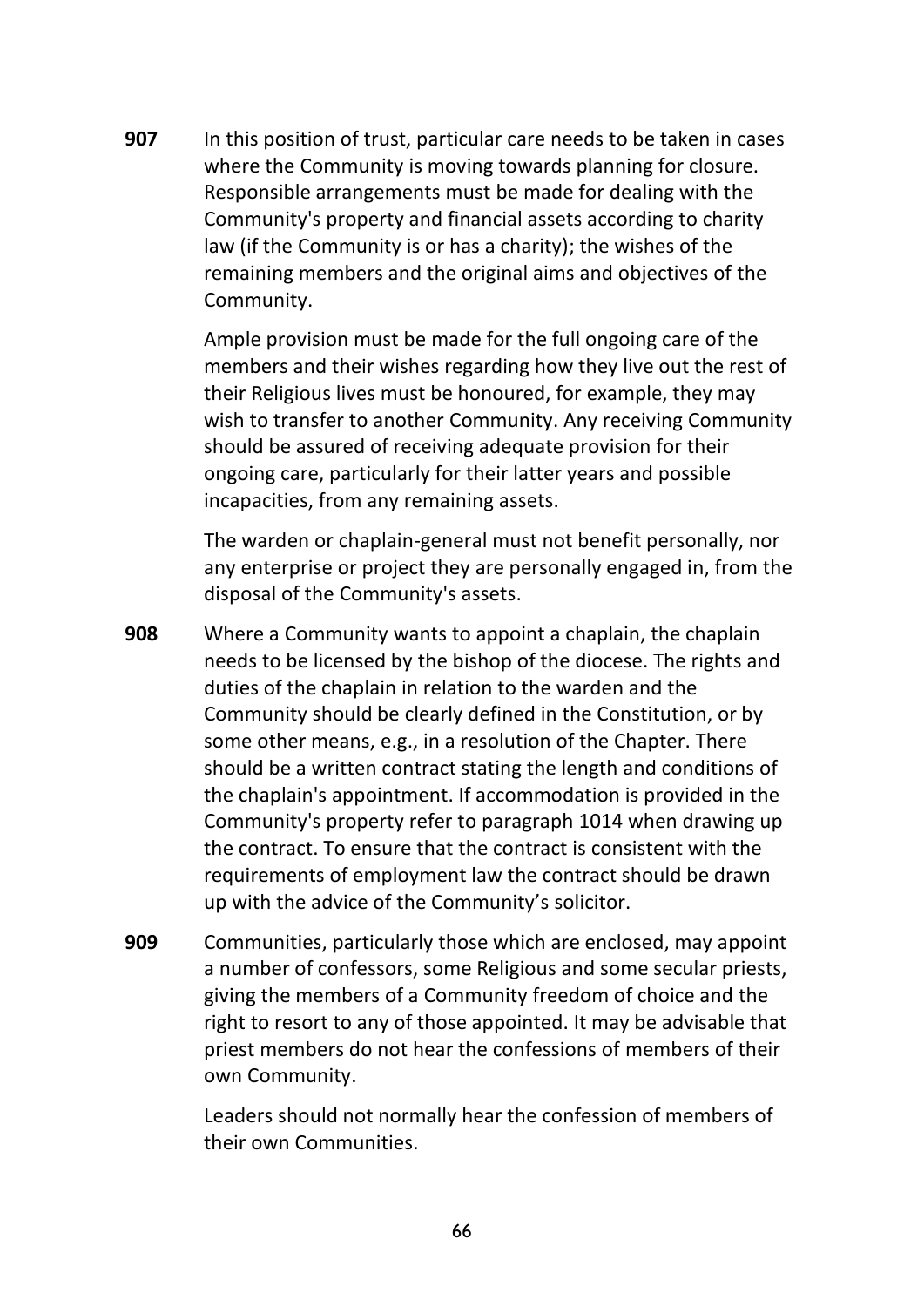The confessors should be experienced in hearing confession and knowledgeable about the obligations and requirements of the Religious Life. In no case has the confessor, as such, any right to intervene in the internal or external affairs of the Community or to dispense from any part of the Rule.

- **910** Individual Religious may be permitted to choose as spiritual director some suitable person other than the priests who minister to the Community. A formal approach to a spiritual director who is not an officer of the Community should be made only after receiving the Leader's approval.
- **911** Important posts such as Bursar, Infirmarian and Archivist should be held by competent people within the Community or be employed or appointed by it. In the case of employees there needs to be a contract which clearly states the terms and conditions of employment. It should also state to whom they are responsible and the method and frequency of reporting. A job description and a clear written understanding of each particular job enable good responsible stewardship regardless of the status of the one holding the post.
- **912** Professional advice and assistance are more necessary than ever before in this time of complex new legislation and possible litigation. Skilled and experienced professional people should be engaged to assist in such matters as finance, investments, insurance, the administration and maintenance of property, legal and medical affairs.
- **913** For all salaried officials and regular employees of the Community, especially those provided with accommodation, a contract of employment should be carefully drawn up with the advice of a solicitor.
- **914** New legislation regarding the duties and responsibilities of employers is continually coming into effect. It is the employer's responsibility to ensure that they know and implement all current legal requirements and good practice. (See Chapter 15, UK Government Regulations and Legislation)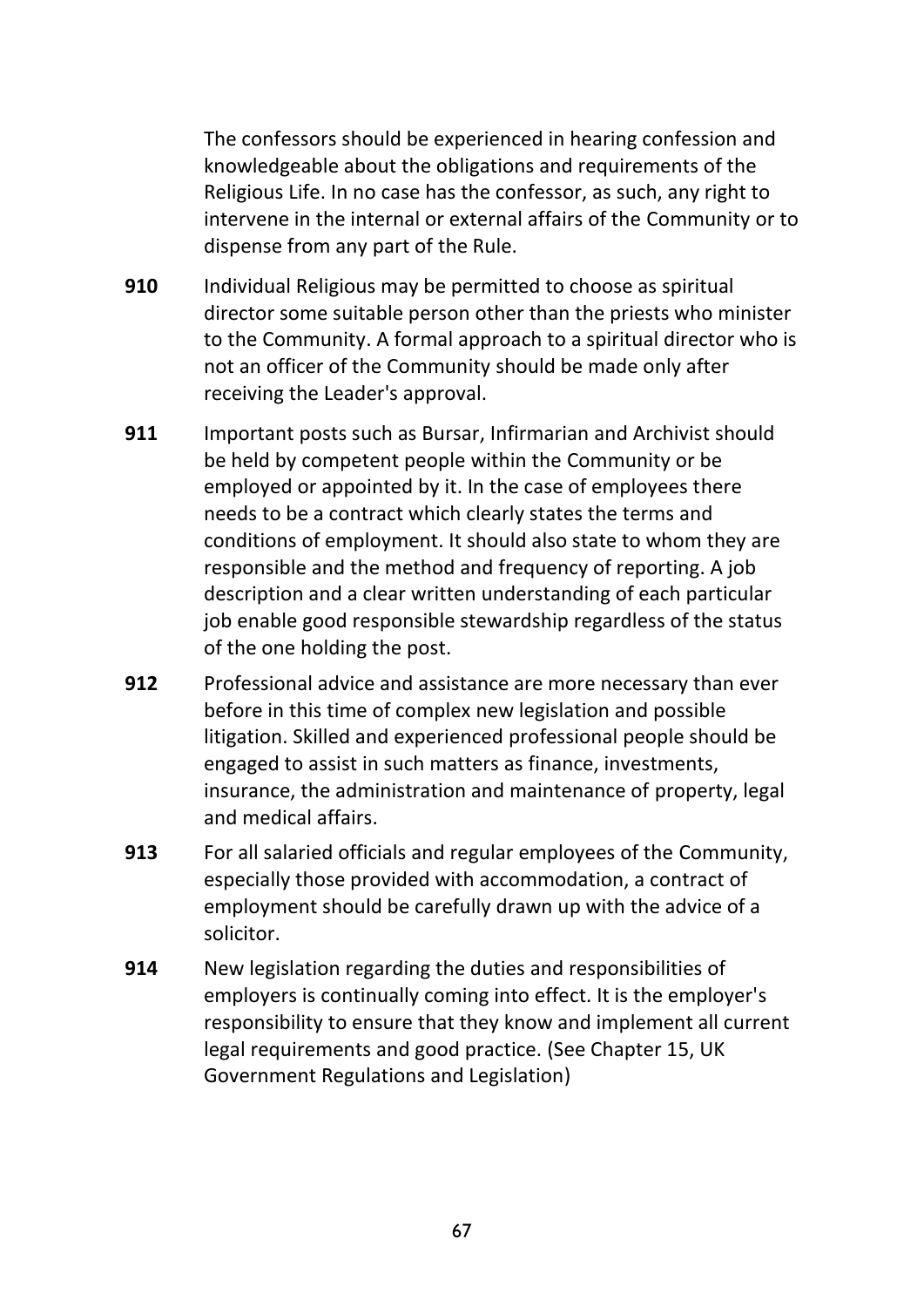- **915** It is the responsibility of the Leader and the Chapter to ensure that every Officer of the Community, every member and every employee working with vulnerable adults and children:
	- (a) is familiar with the National Safeguarding Policies of the Church of England (see Chapter 8);
	- (b) is familiar with the Safeguarding Policy of the Community;
	- (c) has undergone the necessary checks with the Disclosure and Barring Service;
	- (d) ensures the appointment of a Designated Safeguarding Person for the Community.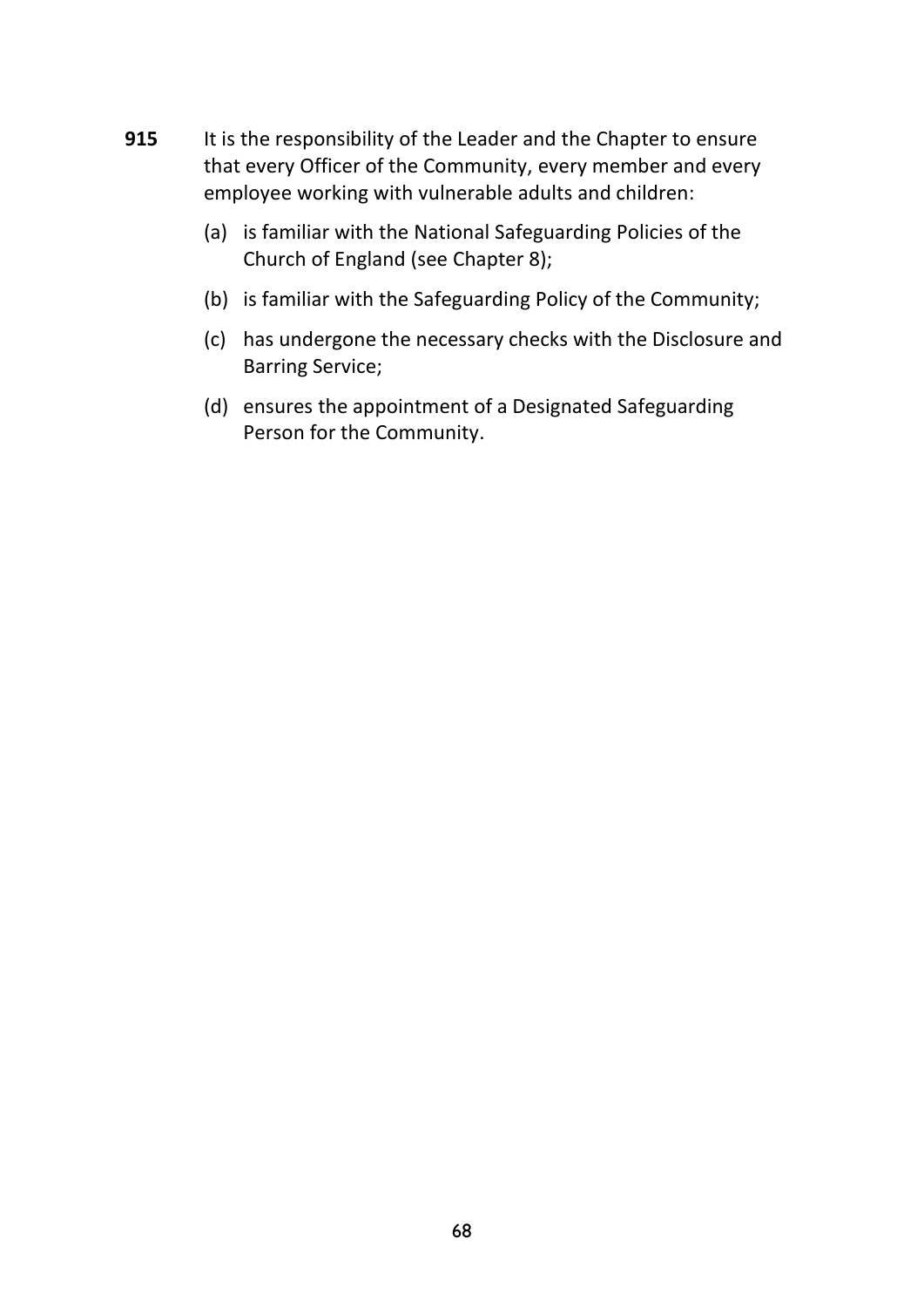# **CHAPTER 10**

# **PROPERTY AND FINANCE**

*No one claimed that any of the possessions were their own; they shared everything they had*. (Acts 4:32)

#### **1001 Property and Finances of the Community**

Every Community is required to make sufficient and adequate arrangements in law for the ownership and protection of the property, other fixed assets and investments for which it has stewardship and responsibility. This will be through a Deed of Trust, or public or private trustees, or by a Scheme of the Charity Commission, or by the incorporation of either a company limited by guarantee or a charitable incorporated organisation (CIO).

The Constitution of the Community, which in some established Communities does itself act as a foundation document, should define how these may be held. Where appropriate, Communities should register with the Charity Commission and due attention should be given to the current statutory requirements in regard to the preparation and auditing or independent examination of charity accounts and the responsibilities of charity trustees (on which helpful guidance is available from the Charity Commission).

Competent legal and other professional advice should be sought in all decisions regarding the purchase and sale of all fixed assets, including the services of an estate agent and, where required by law the services of a qualified surveyor, in respect to real estate, and an investment manager in regard to public investments. Negotiating adequate cover by insurance against loss or damage to the Community's assets is a further responsibility of trustees or Chapter.

#### **1002 Enabling the Ongoing Life of the Community**

In the past, Communities were able to provide care for their older members within their own houses and by their younger members providing nursing care for those who were frail. This is largely no longer the case and so needing to be able to afford adequate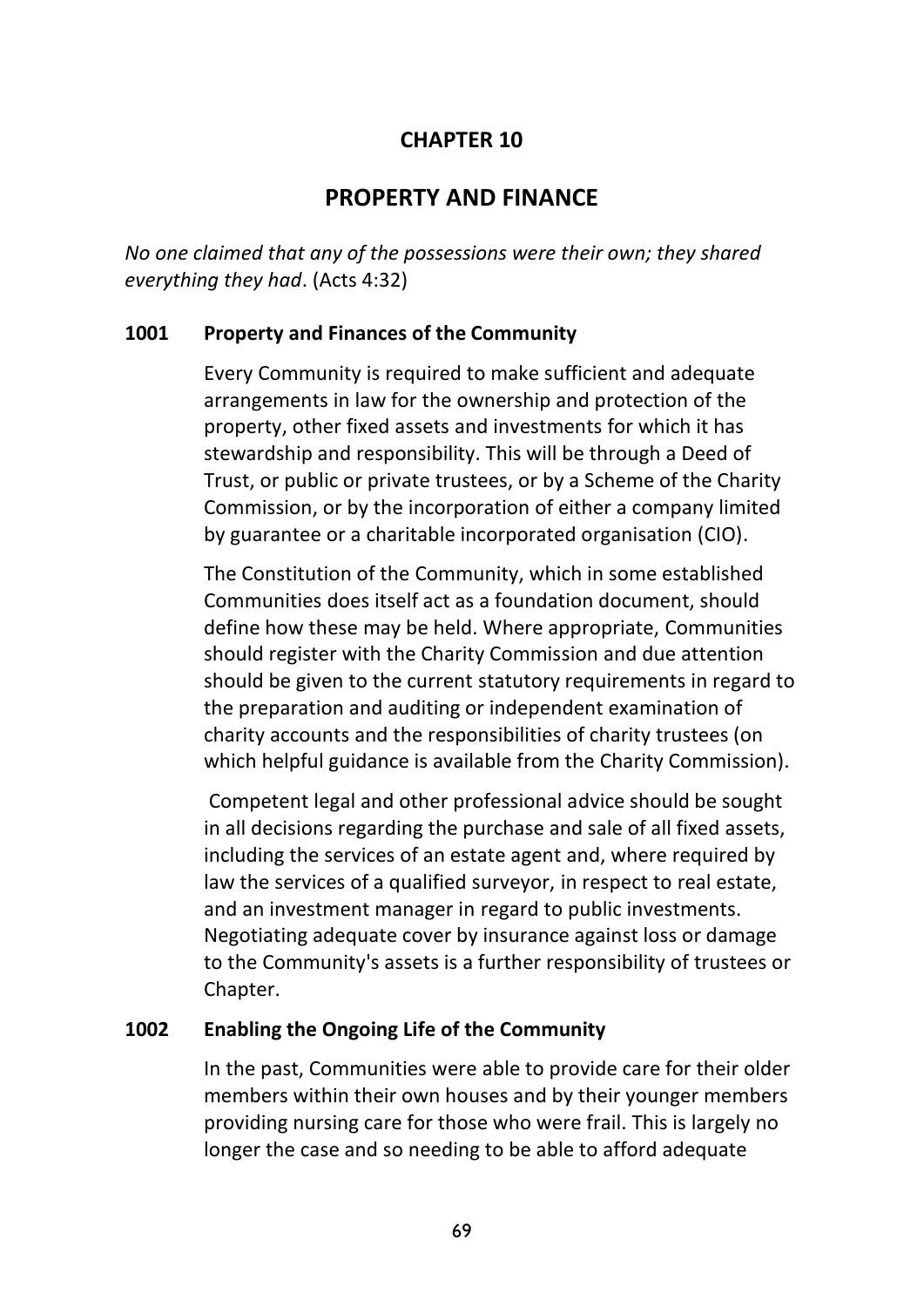nursing and/or dementia care within a Community setting or a private or Local Council Care Home is a current financial liability. Trustees and/or Community Bursars need to plan for investment to provide adequate funds for resourcing care for members, both in the present and in the future.

Getting good professional advice regarding financial planning, budgeting and investing is essential for the responsible well-being of the Community, enabling it to make the best use of the resources with which it has been blessed. It is both responsible and essential to be able to provide for the future and for the Community's continuing outreach and mission. By doing this they also honour all those who have contributed and supported the ministry in the past.

#### **1003 Role of Trustees**

Trusteeship of a charitable Fund (whether in the form of a charitable trust, charitable company or CIO) carries specific responsibilities, whether that Fund is of the Community to which the sister or brother belongs or some other Fund to which the member has accepted the role of trustee. It is therefore important that individual trustees understand these responsibilities and assess whether they are competent to undertake the role which can be demanding.

All trustees are required to be familiar with the Fund's governing documents and understand that the role carries legal duties and financial responsibilities. They may only act in the best interests of the charity to assist it to achieve its aims and objects.

Where appropriate therefore, new trustees should be selected according to a clear policy of recruitment which should also give guidance concerning selection of trustees with an appropriate range of skills and the training of trustees in their duties. At all times 'best practice' and processes which are transparent should be seen to be operating in all area of public accountability.

In many Communities smaller membership makes it more difficult to recruit internally for trustees with the necessary experience and skills needed. It is recommended that the Community, with appropriate professional advice, takes what steps might be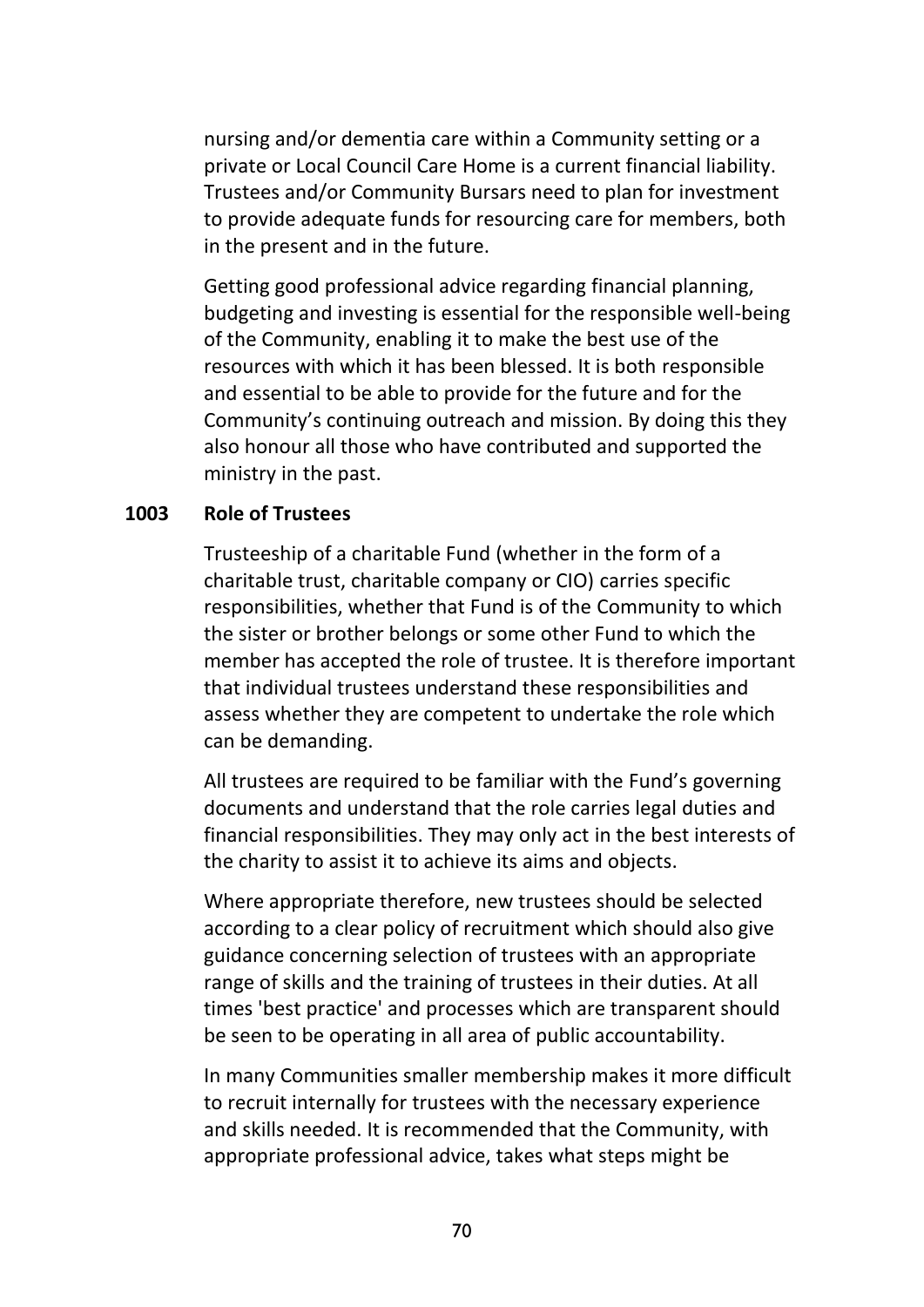needed to select and appoint people from outside the Community, to serve as trustees. It is important to do this to enable the Charity/Community to continue its ministry. The Community and the new external trustees need to be clear about and committed to the continuation of the particular Charity as long as it is viable. This is particularly important when there are no longer surviving members of the Community serving as trustees.

Pertaining to Religious Communities in particular, professional skills as well as wisdom and discernment are required at a time when a Community can no longer sustain its life or fulfil its stated objects. Communities are advised to have included in the governing documents the procedures in the event of closure. (see also chapter 14: Closure).

Considerable assets may be involved and, in so far as assets need to be disposed of, charity law will generally require them to be disposed of on the best terms reasonably obtainable, unless being transferred to another charity with similar aims and objectives. There is, however, no right on the part of other Communities or charities to lay claim to them. Thought therefore needs to be given to the possibility of including provisions in the Constitution document of the charity providing that, if the Community closes, its net assets can be transferred to some other similar Community, Communities, or charity.

Also, the trustees might consider the Anglican Communities Development Trust which provides financial aid and support to existing and emerging Anglican Religious Communities. This could be the means by which the objects of the Community may in some form continue. This could avoid their assets needing to be sold on the open market. The Advisory Council may be invited to assist in the earlier stages of consultations, though the trustees will work closely with the Community members, the Visitor and local advisers. In all cases, professional advice is essential to the carrying through of such matters and a qualified surveyor's report may be required if disposing of property.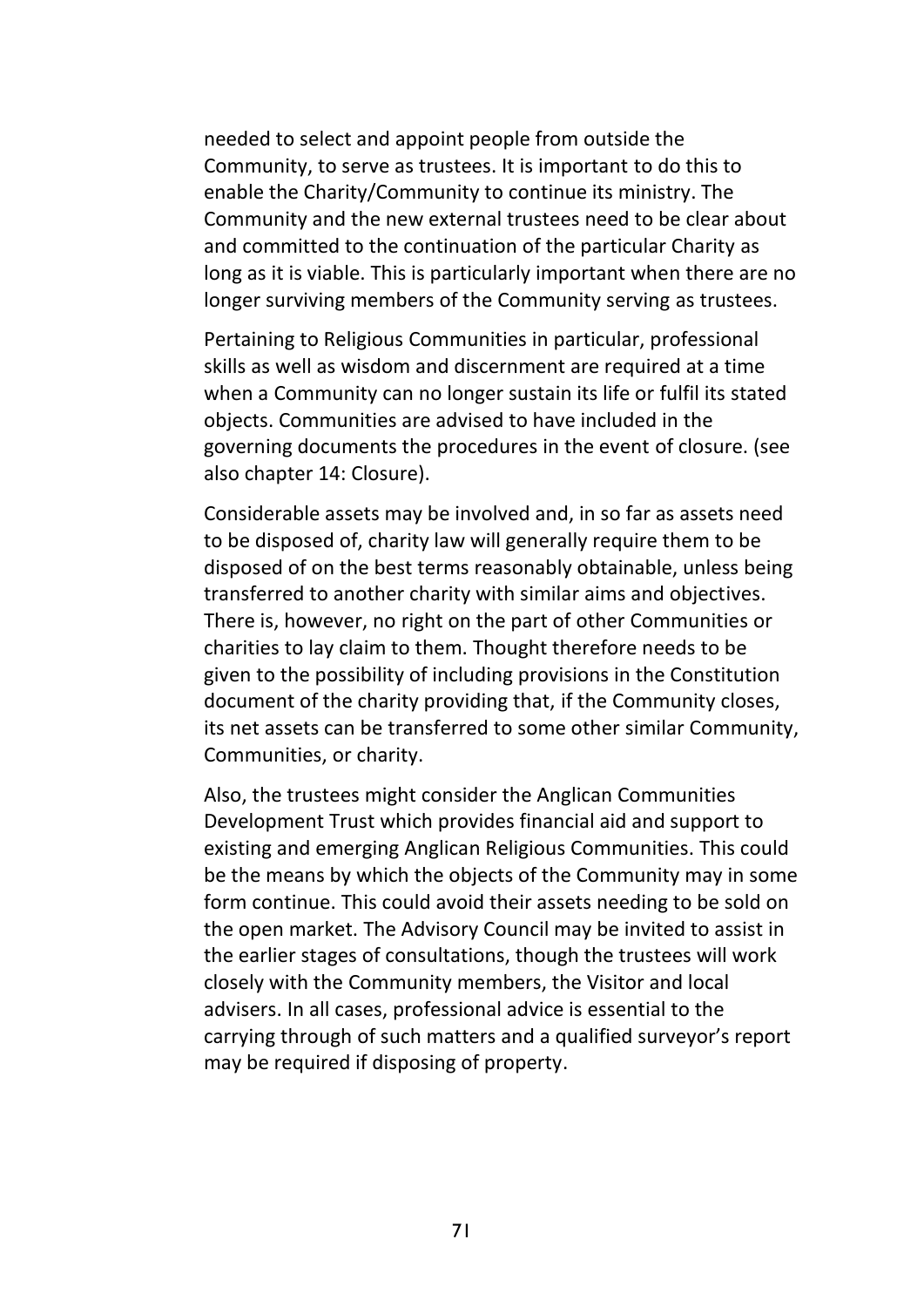#### **1004 Property of Individual Religious**

- i. Novices and Religious in first vows or promises retain the legal ownership of their personal property, which, however, they administer only with the permission of the Novice Guardian, Leader or Chapter. They may be required to pay for their maintenance. They may not alienate or dispose of, either temporarily or permanently, any property without express permission. They may not make over any of it to the Community at this time.
- ii. On profession in life vows, a Religious will dispose of personal assets, in the spirit of the evangelical vow of poverty and to the extent that this is required by the Community's Constitution. When this is done, the needs and the rights of the claims on property, of the natural family and others to whom the Religious is tied, as well as the needs of the Community, are considered. The Religious will need to assure the Community that the task of 'renouncing all possessions' has been duly completed according to that particular Communities' practice and any documents have been duly signed and are in safe keeping.
- **1005** How individual Communities arrange and understand the disposal of assets varies greatly. Every Community needs a clear policy regarding their practice and needs documentation signed by the individual to make it clear that they understand the consequences of their financial actions now and in the future. Where significant sums are involved the individual should be advised to take independent legal advice before completing any documentation. There needs to be signed and witnessed documents regarding any property or monies made over to the Community. Communities differ in the practices they adopt in relation to the assets any individual may make over to the Community at the time of life profession, together with any subsequent legacies or inheritances made to them personally. Normally the Religious will either:
	- (a) legally transfer ownership of all assets to the Community, in which case they will not be entitled to their return upon departure from the Community; or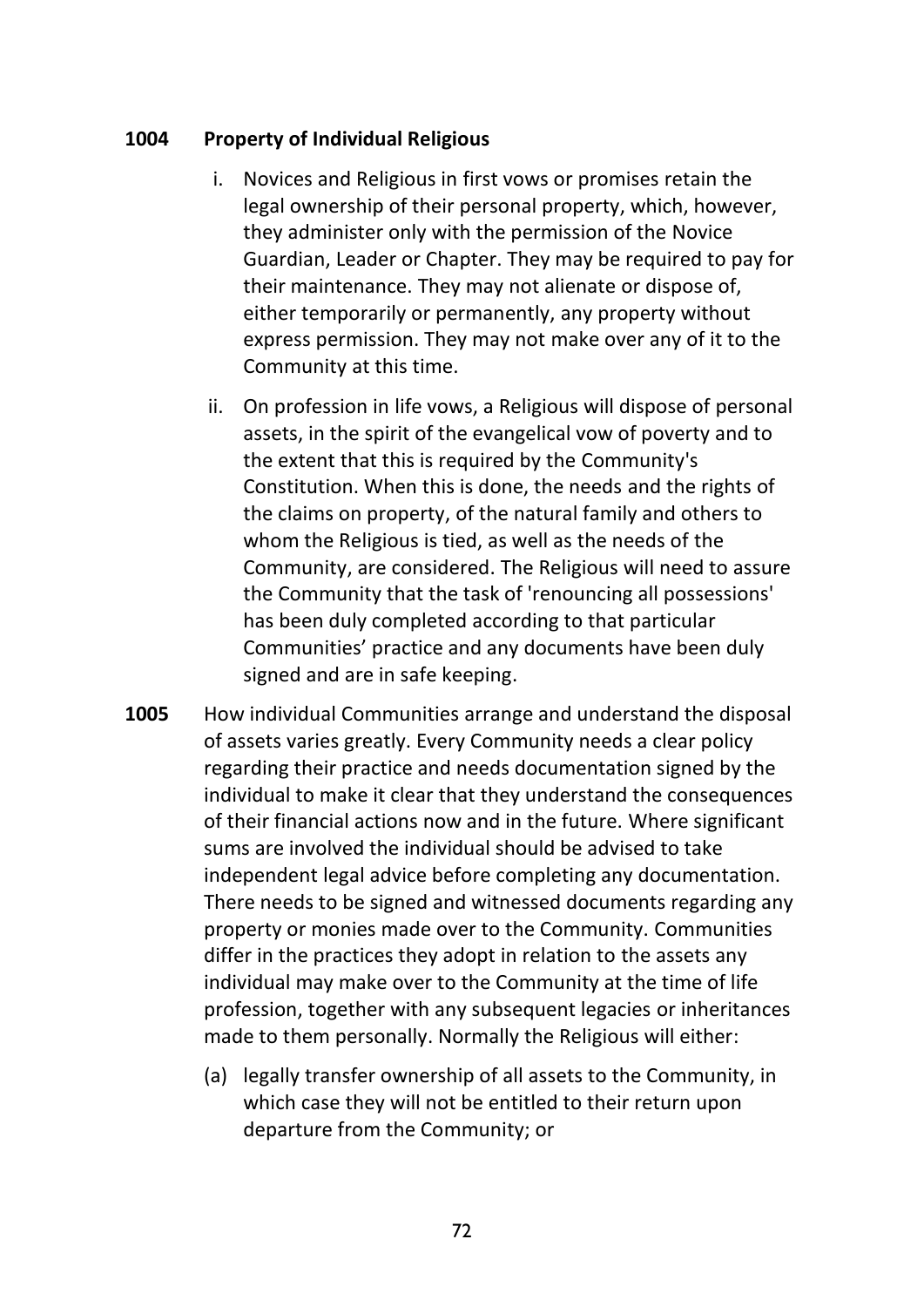(b) merely relinquish control over such assets (essentially as a long-term loan) whilst a member of the Community, in which case they will be entitled to them being repaid if they leave. Depending on the arrangements, there will need to be signed documents to this effect clearly stating the amounts originally involved. Separate records need to be kept. The money may be invested or used by the Community, but funds must be reasonably available to replace the capital if required in the event of that member withdrawing from the Community. Capital would be returned without interest.

In addition, in some cases the Religious may enter into a legal document providing that all future remuneration, income or payment from any other source (including receipt of any personal legacies) whilst they are a member of the Community, will belong to the Community.

The Central Board of Finance of the Church of England Funds are collective investment schemes established by the Church Funds Investment Measure 1958 (amended in 1995). They are available to Anglican Religious Communities registered in England for deposit and investment purposes. However, monies that are deemed in law to belong to an individual cannot be so deposited or invested with them, unless they are held by the Community on the 'interest-free loan' basis described in the paragraph above. There are several choices of other Funds available for investing or depositing Community monies available to Communities though they must represent a secure investment with acceptable interest yield.

No constraints may be put on a Religious to endow the Community beyond the extent of a contribution to the common funds of a Community made at profession, when such is required by the Constitution. Beyond this, the Religious remains a free agent in the disposal of personal property. Equally, there is no constraint upon the Community to accept any endowment or benefaction. However, it would seem prudent that any member, having considerable assets to dispose of at life profession, should consider making an interest-free loan to the Community, of at least such an amount as would be needed to re-establish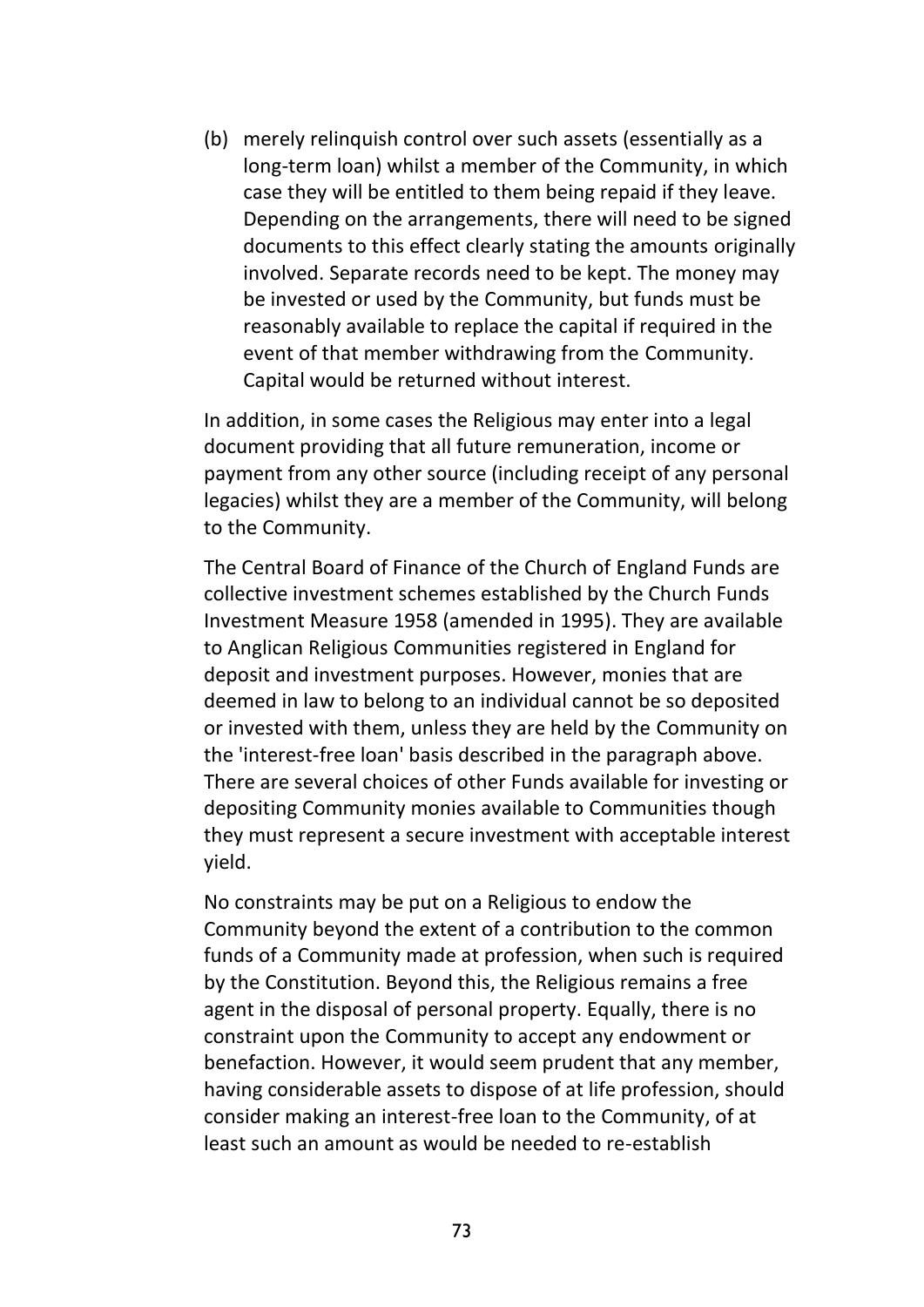themselves in the unexpected eventuality of their being released from the Community.

- **1006** In the case of income, whether regular or capital, which is received or earned by a Religious, the Community's Constitution should state how such items are received and receipted. Salaries, stipends, royalties and pensions are normally received and accounted for by the Community. Sometimes the amount of income tax deducted from personal income may be recovered by the Religious Community, and advice may be sought from the charity division of HM Revenue and Customs or other adviser. A legacy bequeathed to a Religious would, unless otherwise stated in the Constitution, be directed to the funds of the Community for its general charitable purposes, or, if the legatee so authorised, be assigned to a third party. Where a Religious is the beneficiary of a life interest, the basis on which the income is accepted should be agreed between the member and the Leader. The appropriate Community officer should then be informed of the arrangement, so that due regard be given to all the parties involved, including the reversionary owners.
- **1007** Some Communities permit their members to retain ownership of property in their own names, even after making a life commitment. In such cases it is advised that the administration of their assets be so arranged as to cause the least disturbance, both materially and spiritually, to the member and Community alike. The Community's Constitution or Statutes should direct the means of appropriating such sources of income between the common fund and elsewhere. An attested will should be completed by the member, which settles their property at the time of death.
- **1008** Royalties and other income that will continue to arise after the death of a member should be the subject of a clear agreement in law (such as the member's will) that identifies the recipient of these funds.
- **1009** Where a Religious receives gifts for a specific project in relation to a work or ministry to which they become attached and which is outside the Community's financial accounting, it is desirable that proper records are maintained and submitted to the appropriate authority. Regular reports should be offered to the Leader or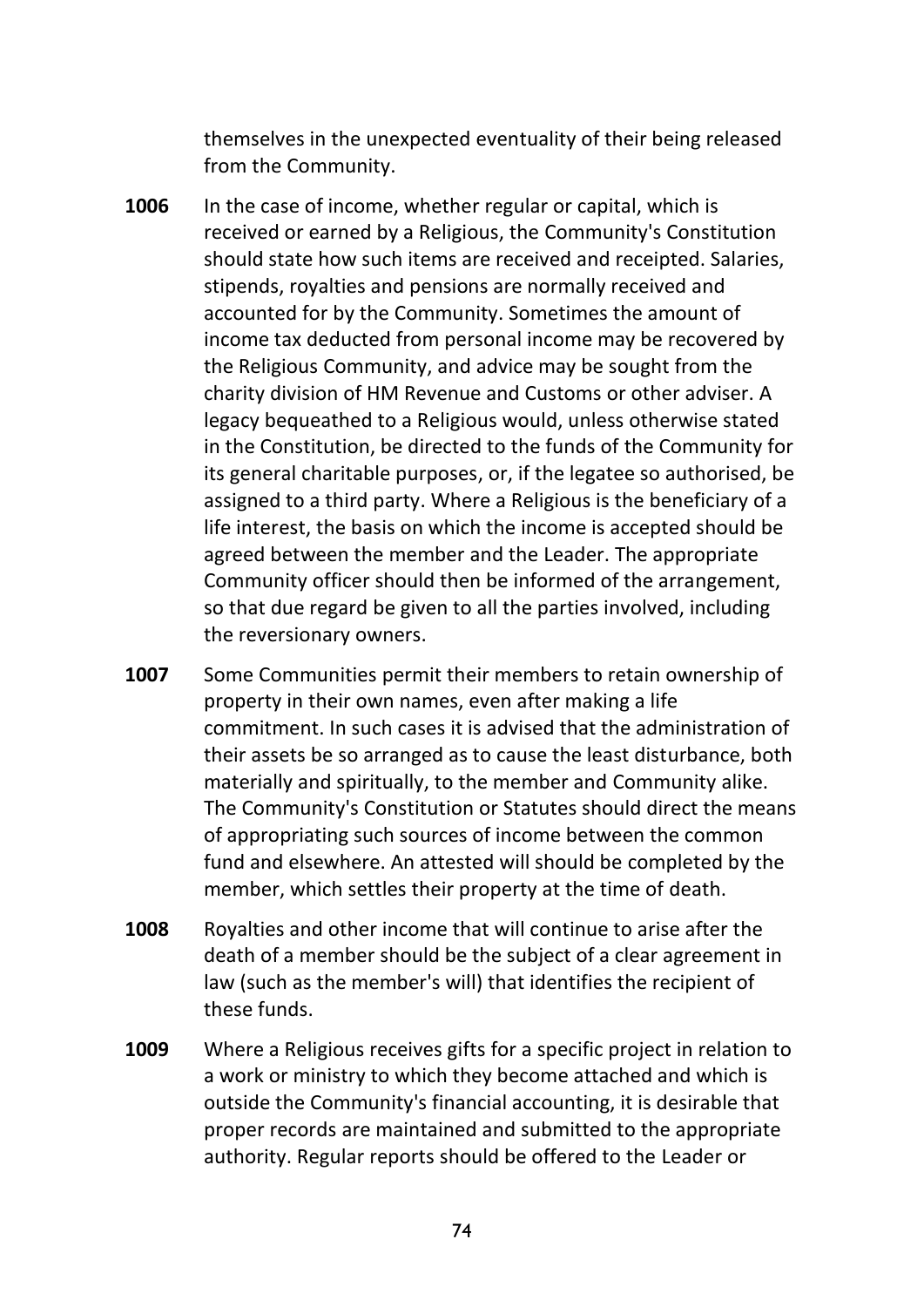Chapter in order that they may be kept informed of the situation.

- **1010** A Religious will not retain a gift for personal use without seeking guidance from their Leader or Chapter.
- **1011** The means of attracting funds to provide for and maintain the Community when members reach old age should be carefully considered and reviewed. It is strongly recommended that Communities pay National Insurance contributions to enable each member to be entitled to whatever government benefits that may be available (Le. state pension). Voluntary contributions to the state or other pension schemes may provide regular income for the Community in future years. Other state benefits are available to a Religious who may be assessed as incapacitated and/or requiring regular attendance, and such income should be applied and accounted for by the Community. Professional advice should always be sought when in doubt.

### **1012 Copyright**

Copyright is normally vested in the individual creator of an original work, e.g., a musical composition, artwork, articles, etc. Within a Religious Community two factors should be noted in particular.

Firstly, a member professed under vows will normally wish any personal copyright to be assigned to their Community. In this case there needs first to be a document setting out the relationship between the two parties (the register of profession will suffice). Further, to make the assignment legally effective it is necessary that a simple Deed of Assignment be signed and witnessed. In it the member declares that he or she has assigned to the named Community the copyright in all works which may have been made, written or composed since the date of their profession.

Secondly, permission to reproduce a work for which the Community holds a copyright may, at the discretion of the Leader or Chapter, be given with an acknowledgement in writing accompanying the work reproduced. A statement on the following lines should suffice: 'Copyright in [ ] is owned by the Order/Society/Community of ... by whose kind permission it is reproduced.'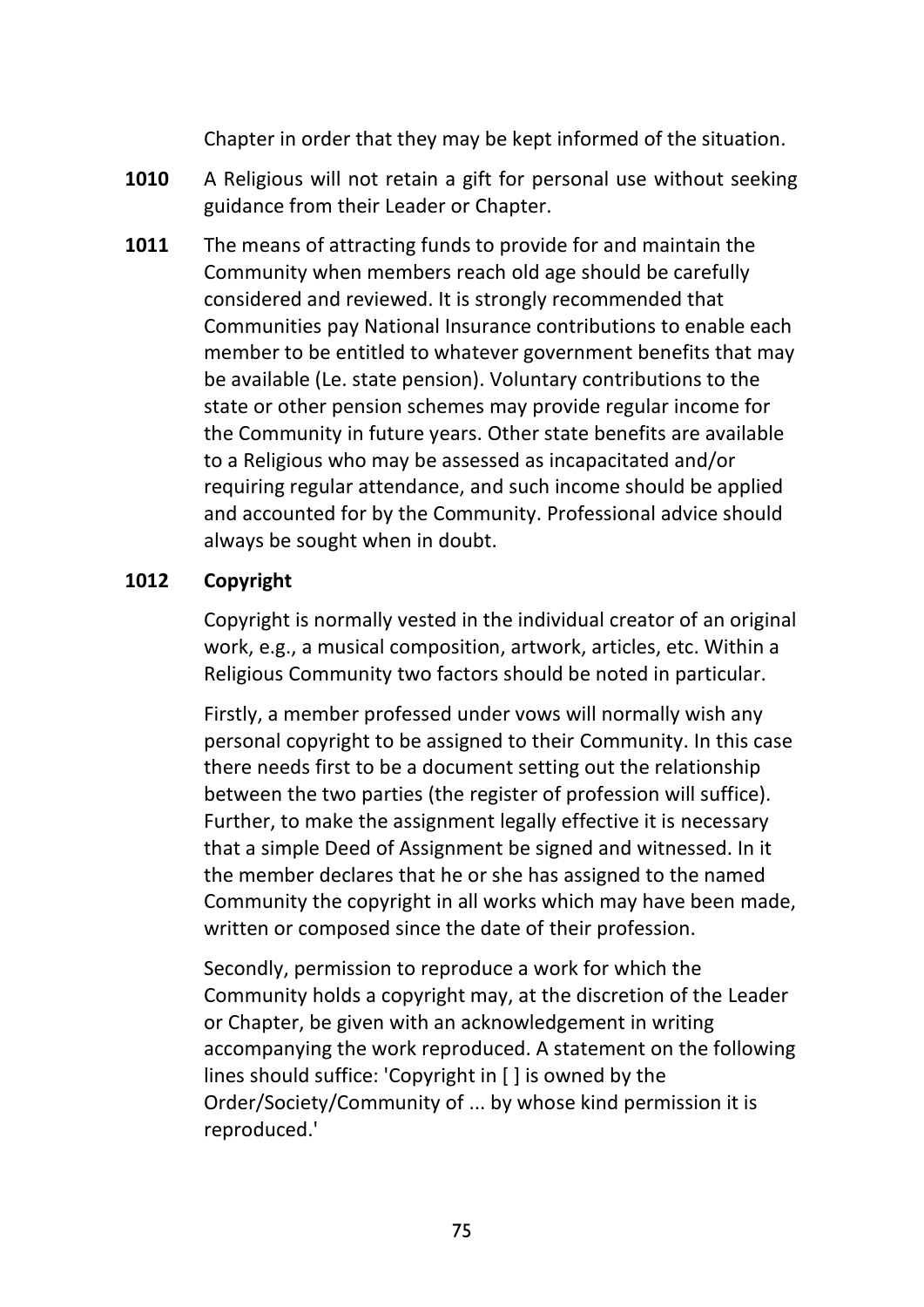**1013** Where a copyright permission is sought, the Community should make the appropriate application for permission from the copyright owner or licence authority. For education and research purposes it is acceptable for a small portion of a work to be copied by the person giving or receiving the instruction -but not by reprographic process. Reproduction of material for general use, e.g., the copying of a song for a time of worship, would require either the permission from the copyright owner or the cover of a licence. Many groups find it helpful to purchase an annual licence, e.g., the Church Copyright Licence (CCL), allowing the licensee to reproduce hymns and worship songs or combine the CCL with a Music Reproduction Licence (MLR), to photocopy music from authorised publications.

#### **1014 Tenancy**

(a) Communities intending to offer accommodation for a set period of time should be aware of the rights and legalities which pertain to such matters and should seek appropriate legal advice. Tenancies fall into two categories: residential and commercial. In the case of residential letting any written agreement should be drawn up on the basis of an 'assured short hold tenancy' which enables the owning party to recover possession of property without hindrance of any lawful rights of the tenant. All offers of accommodation should be subject to the signing of the appropriate document, and occupancy should not commence until this has taken place. A commercial tenancy (that is, for business use in the widest sense) does require careful negotiation, and legal advice should be sought in drafting a formal tenancy agreement. It is when tempted into an informal tenancy arrangement that the Community can discover, and be held to, unforeseen rights which favour the tenant. This should be strongly resisted. Also, the Charity Commission expect the Community to gain proper financial benefits from their assets and any disposal of property must be supported by appropriate advice from a qualified surveyor's report in accordance with the statutory requirements. Where a tenant is offered a discounted rent, it must be in fulfilment of the objects of the Community and where such an act of charity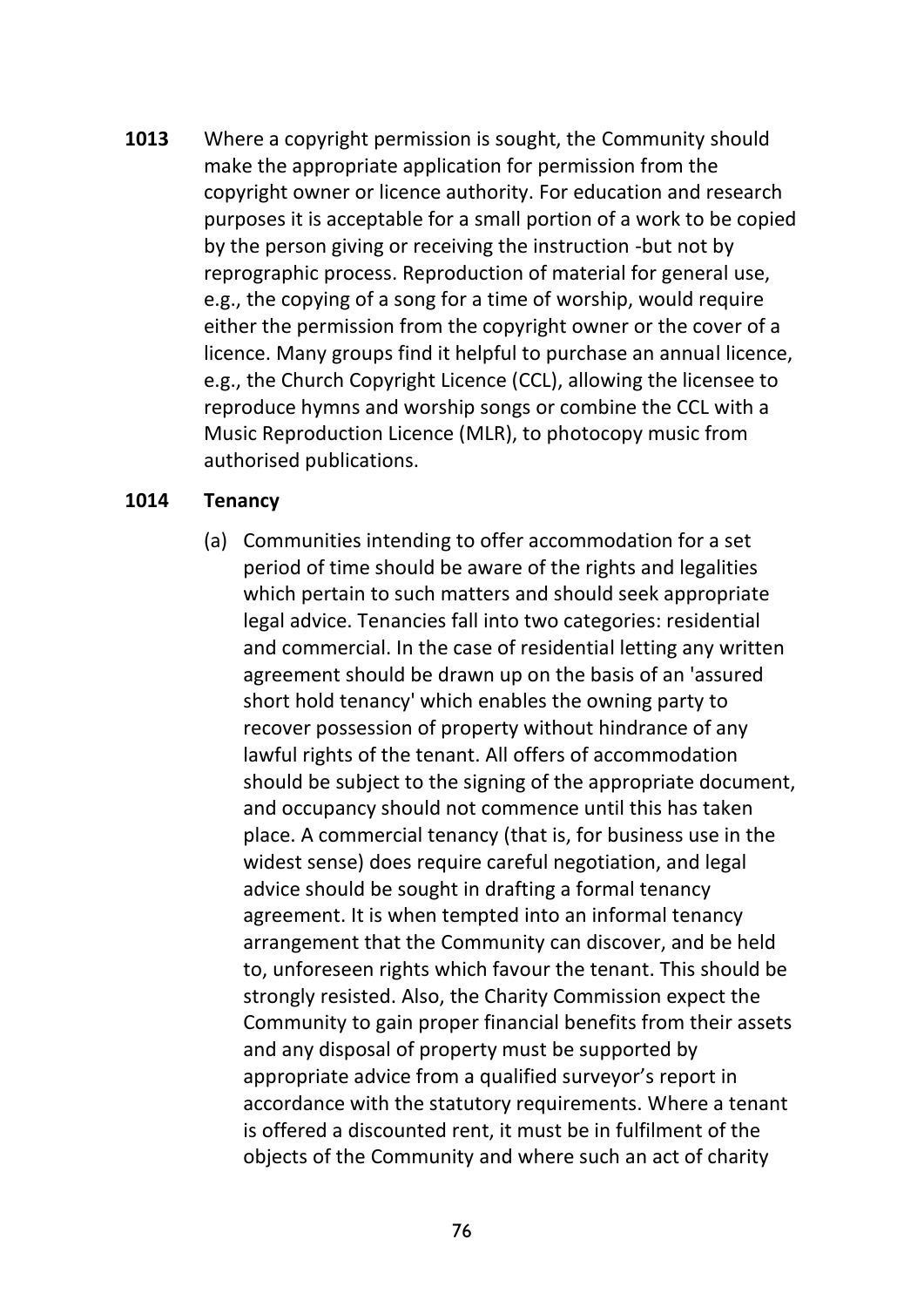can be justified otherwise the approval of the Charity Commission will be required.

- (b) **Tied Accommodation** is the term applied when a property is occupied in return for a range of duties. The letting of a property to an employee may attract a Benefits-in-kind charge for Income Tax purposes. To overcome this factor the need for the employee to be resident has to be demonstrated. Any rights of spouse or family need to be clearly stated in the tenancy agreement or the contract of the one employed.
- (c) **Property on Licence/Lease of Property**: Letting property 'on licence' is a form of occupancy which falls some way between an assured short hold tenancy and a lease. The drafting for this sort of agreement is complex and requires legal advice.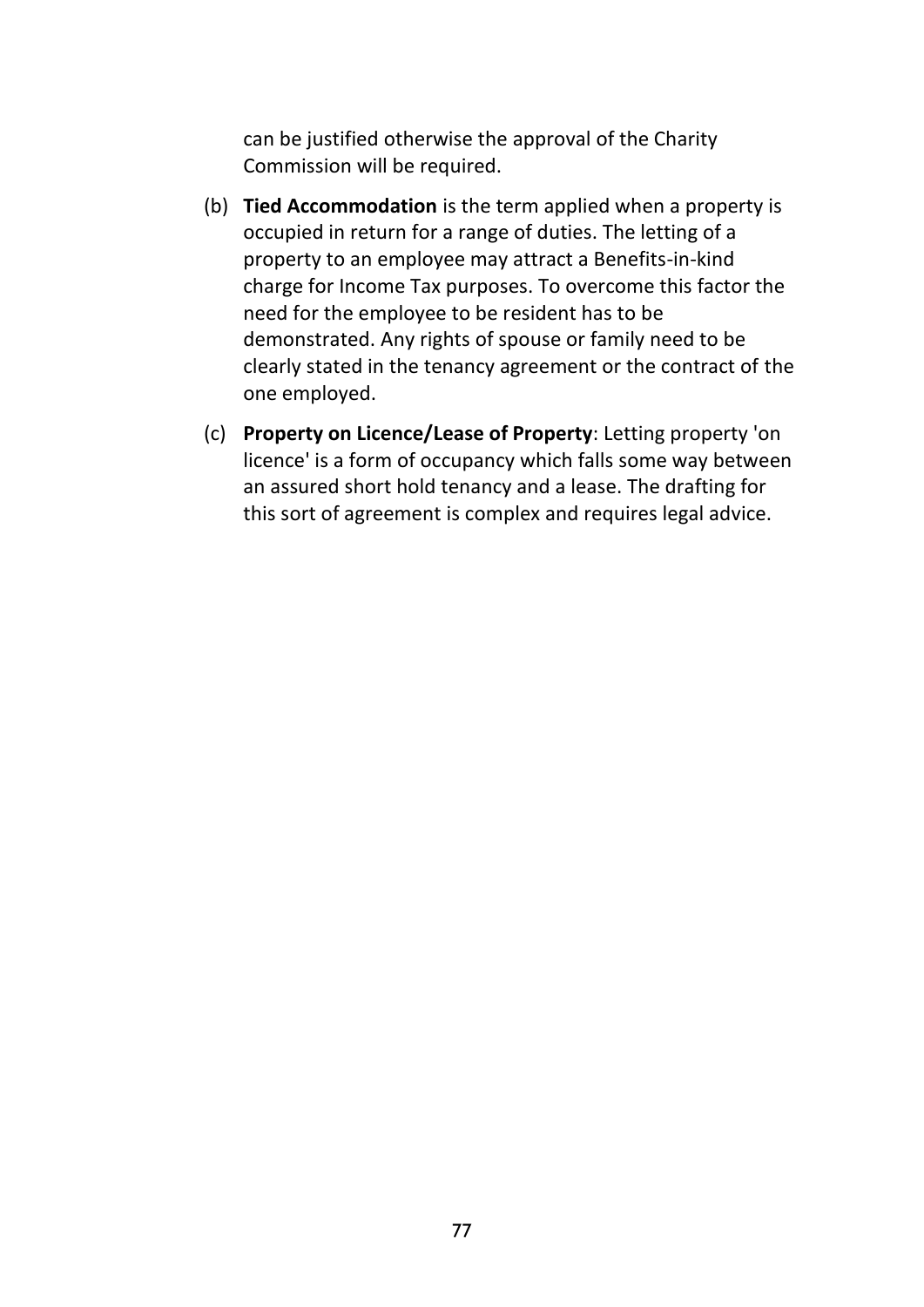# **CHAPTER 11**

# **COMMUNITIES AND ECCLESIASTICAL AUTHORITY**

*They entrusted themselves to the one who judges justly.* (1 Peter 2:23)

- **1101** Every Community must have an episcopal Visitor. Visitors are the guardians of the Constitutions of the Community and guarantors to the Church at large of the Community's sound administration, stability and right to confidence. In order to safeguard both Visitors and Communities it is recommended that bishops should not accept this role for more than three Communities at any one time.
- **1102** The Visitor must be a bishop extraneous to the life and membership of the Community. Another title may be used e.g., in Franciscan usage the title Protector is used.
	- (a) The Visitor's authority extends to all houses of the Community, except those situated outside the jurisdiction of that national church. Other Community Provinces or Houses in other countries normally would have their own Visitors duly appointed in accordance with the Constitution of the Community. Visitors are the normal court of appeal for the maintenance of the Community's discipline.
	- (b) Visitors should be chosen by the Community. Some Communities' Constitutions require them to have the bishop of the diocese in which the foundation headquarters or Mother house is situated. The Constitution of the Community should contain provisions regulating the manner of appointment of the Visitor and specify matters or occasions on which their intervention is required.
	- (c) Before accepting the appointment, Visitors should familiarise themselves with the ethos and work of the Community; with the details of the Constitution relating to their responsibilities and the precise extent of their authority; and the current condition of the Community. If they have not already acted as Visitor to another Community, they should inform themselves as to both the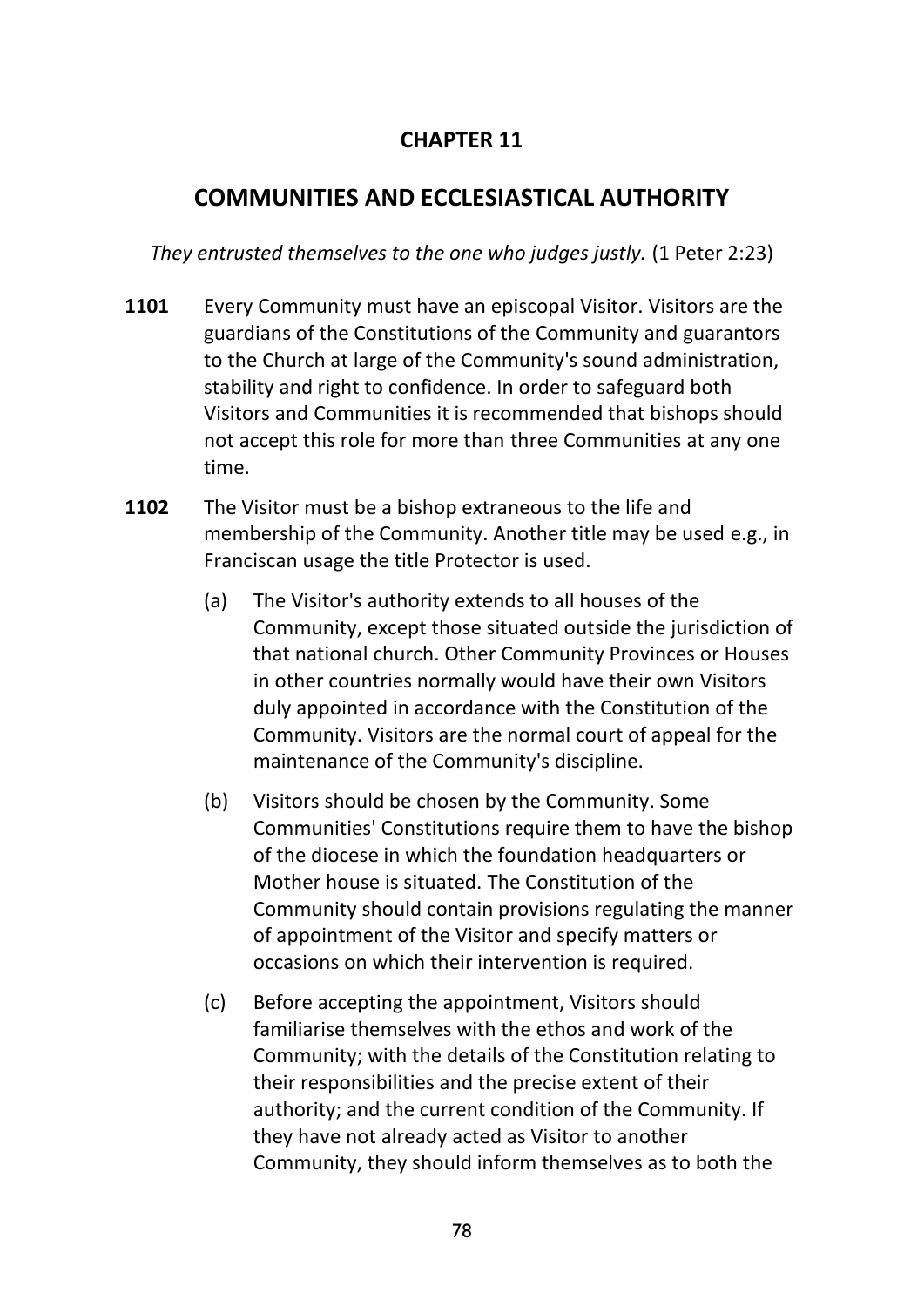theological and legal status of Religious Communities in the Church of England, so that when called upon to make judgements they may do so on the basis of sound principles.

- (d) The House of Bishops' Advisory Council for Religious Communities is available to assist Visitors, especially those newly appointed. Every Community is asked to inform the Secretary of the Council promptly when a new Visitor is appointed, or reappointed, together with the term of office. The Secretary will then send the Visitor a copy of the *Handbook* and the annual reports of the Advisory Council. The term of office and the conditions for retirement should be laid down in the Community's statutes.
- (e) Visitors have the inherent right to make visitations at their own discretion. They should make visitation at least once in every five years in order that they may satisfy themselves on all matters of which they are guardians and guarantors. They have a particular responsibility of ensuring that proper safeguarding policies and arrangements are in place.
- (f) Visitors also have the right and duty of hearing appeals, whether addressed to them by the Chapter, or privately submitted by any professed member of the Community, or by any responsible person external to the Community, recognised by the Visitor as being a proper person to appeal to them. In the event of a formal written complaint being received by the Leader, the latter will submit a copy to the Visitor and keep them informed of all the subsequent action. If the Leader is unable to resolve the matter, the Visitor is the next level of appeal (see paragraph 806 4). Constitutions should make it clear that every professed member of the Community has the right of unhindered appeal to the Visitor.
- (g) Beyond the functions described above, whether inherent or statutory, the office of Visitor does not convey any right of intervention or initiative in the affairs of the Community. Therefore, the Constitution of any Community should make clear the precise function of the Visitor.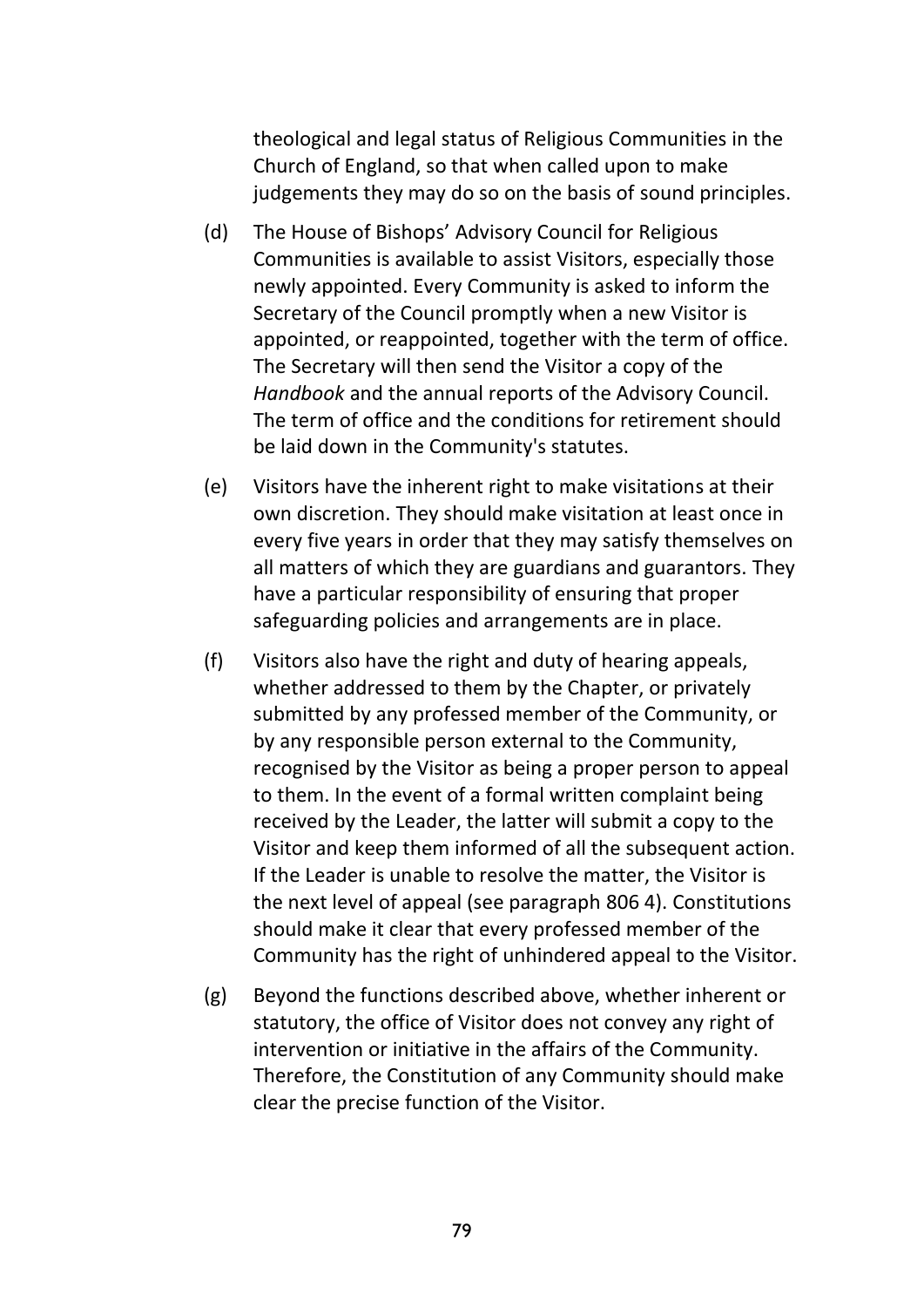- (h) Under no circumstances should the Visitor expect a Community to conform to personally held views on different topics.
- (i) If a Community declines to accept the advice of its Visitor, especially with regard to the provisions in the *Handbook*  about the Constitution, both parties should report the facts to the Advisory Council. The Advisory Council will consider the matter and may advise the House of Bishops and if necessary, initiate a review of the situation.
- (j) Should a Community's Constitution require the consent of the Visitor to be changed and the Visitor refuse against the wishes of the Community, the Community may appeal to the Advisory Council, who would act as mediator.
- **1103** Particular care needs to be taken in cases where a Community is close to or in the process of closure (see also chapter 14: Closure). Arrangements regarding the assets of the Community, either in property or financial, are to be settled in accordance with the Community's original aims and objects and with the wishes of the remaining members. If the Community is or has a charity then all such arrangements need to be consistent with charity law.

The Visitor, therefore, will ensure that arrangements are made for the proper transfer of the temporal treasures of the Community and the future care of the Community's archives.

Visitors must not benefit personally, nor their diocese or any enterprise or project they are personally engaged in, unless such beneficiaries are within the remit of the Community's charity, its aims and objectives.

It is of the uttermost importance that the Visitor sees that where possible the Chapter has made adequate provision for the full care of the remaining members. Their wishes regarding how they spend the rest of their lives as Religious should be provided for. Any receiving Community should be assured of receiving proper provision for their care from the remaining assets.

**1104** Religious are subject to the ordinary jurisdiction of the bishop of the diocese in which they reside. 'Ordinary' is a legal term derived from Roman civil law, describing jurisdiction that is inherent in the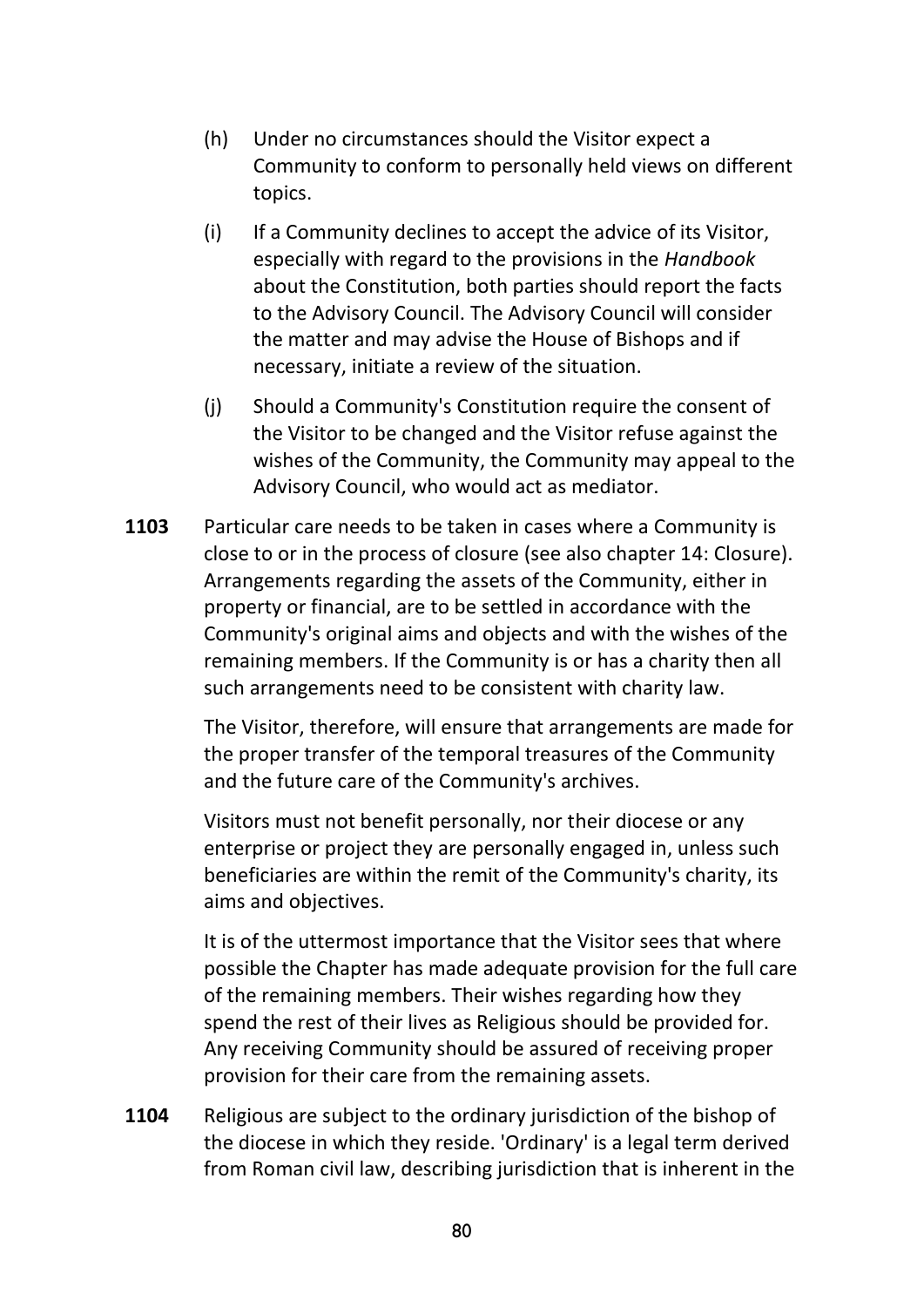rank or office (Latin *ordo)* held and is not delegated. So far as Religious Communities are concerned, this means that ordained Religious are subject to the provisions of statute and canon law, in particular with regard to licences and ecclesiastical discipline.

The members of every Community house should be aware of and compliant with the Safeguarding Policies of the Church of England and with its requirements.

Every Community should possess a copy of the Revised Canons Ecclesiastical kept up to date. Superiors and ordained Religious should take particular care to be familiar with the canons. The Leader of the Community is the 'local Ordinary' of each of its houses and is responsible for the Divine Office, the eucharistic liturgy and the life that flows therefrom.

- **1105** Religious who exercise a ministry within a diocese must hold the appropriate licence or 'permission to officiate'. They are responsible to the diocesan bishop for their public actions and utterances.
- **1106** The Leader should consult the bishop before moving any Religious who holds a diocesan appointment.
- **1107** In the Church of England, ordained members of Religious Communities have no exemption from episcopal oversight and only limited privileges, such as participating in the election of the Communities' clerical representatives to the General Synod; but the bishop's oversight does not involve any right of intervention in the internal affairs of a Community.
- **1108** Many non-ordained members of Communities carry out various ministries that come under the general heading of 'Pastoral Care'. These ministries may cover areas such as spiritual direction, spiritual accompaniment, counselling, and pastoral visiting. It is desirable that members should be appropriately trained for this and be under some type of supervision. It is helpful if a Community has its own guidelines for pastoral care and practice. As it will be the perception that Religious are related to the diocese in which they minister, it is important to know and to comply with any diocesan guidelines in place.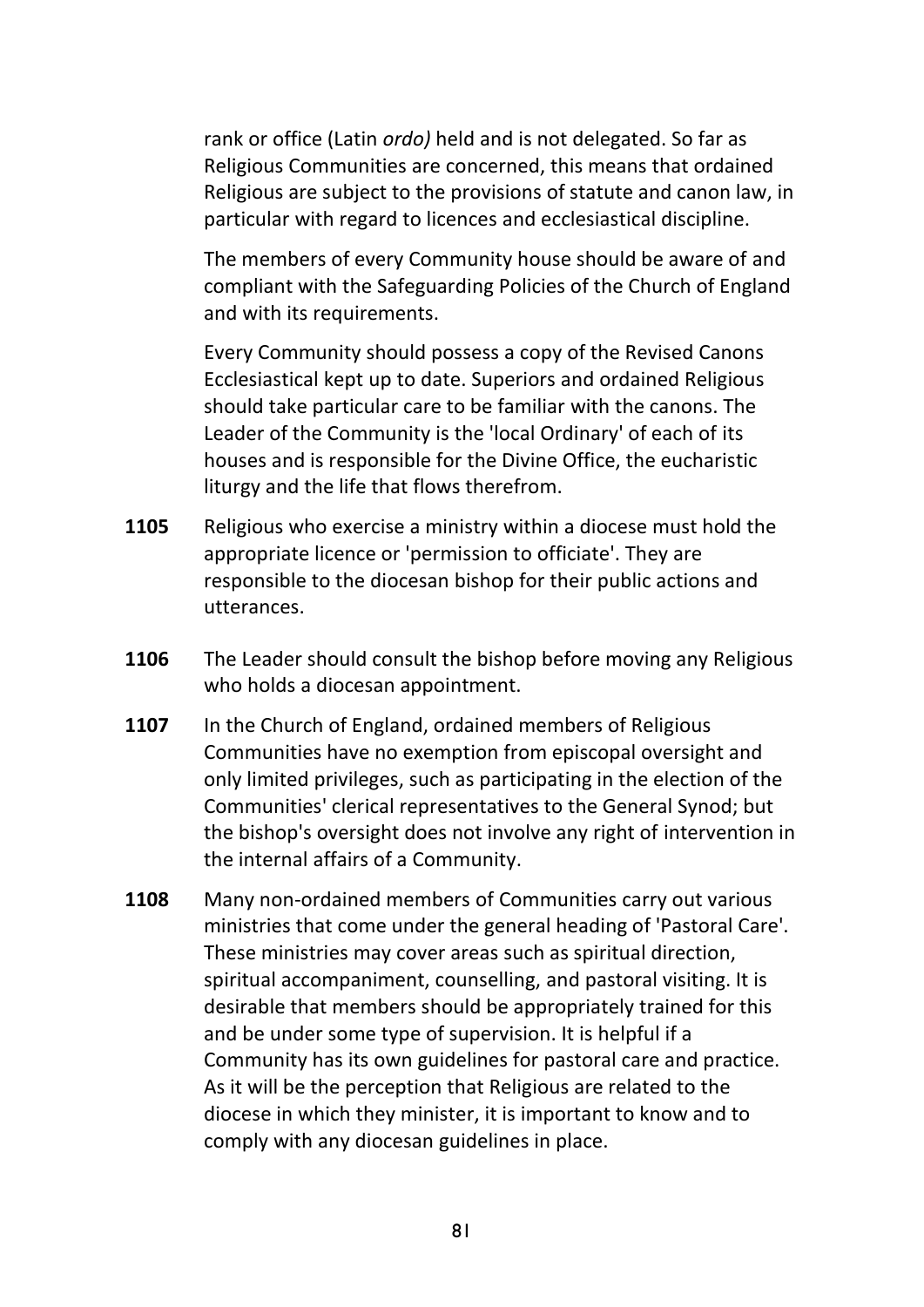Any Religious who is working with children, young people or vulnerable adults should have enhanced disclosure clearance through the Disclosure and Barring Service. This should be done through the Diocese in which s/he lives and serves or through a Diocese that has a special arrangement with the Community (e.g., SSF and CSF). They should undergo regular training in a Diocesan ongoing training programme and be familiar with the necessary reporting procedures. (see Chapter 8: Safeguarding)

- **1109** A Community which proposes to take up residence in a diocese, whether it be re-locating a Mother or main house or opening a branch house, should consult the diocesan bishop at an early stage in its planning. The diocesan bishop will consult with the local parish priest and clergy. Likewise, the Community should inform the diocesan bishop of its intention to move or close a house within their jurisdiction.
- **1110** A Religious who is assigned as an assistant in a parish is responsible to the parish priest in all matters relating to parochial work. There must be a written agreement between the Community and the parish priest, including a formal job description with provision for payment, dismissal and withdrawal. This agreement must also make clear the extent of the Community's responsibility for ordering the life of the Religious concerned and should define relations between the parish priest and the Community.

A similar agreement should be made with the diocesan bishop when a Religious is appointed as an incumbent of a parish.

- **1111** Similar agreements should be formalised with cathedral Chapters, colleges, schools and other institutions to which Religious may be sent to minister.
- **1112** The diocesan bishop may license a minister to perform the Offices and services of the Church of England in any college, school, hospital, or public or charitable institution, including institutions maintained by Religious Communities (Canons B41.2 and 3; and CS.4). If no such licence is issued, the institution remains within the cure of the local incumbent.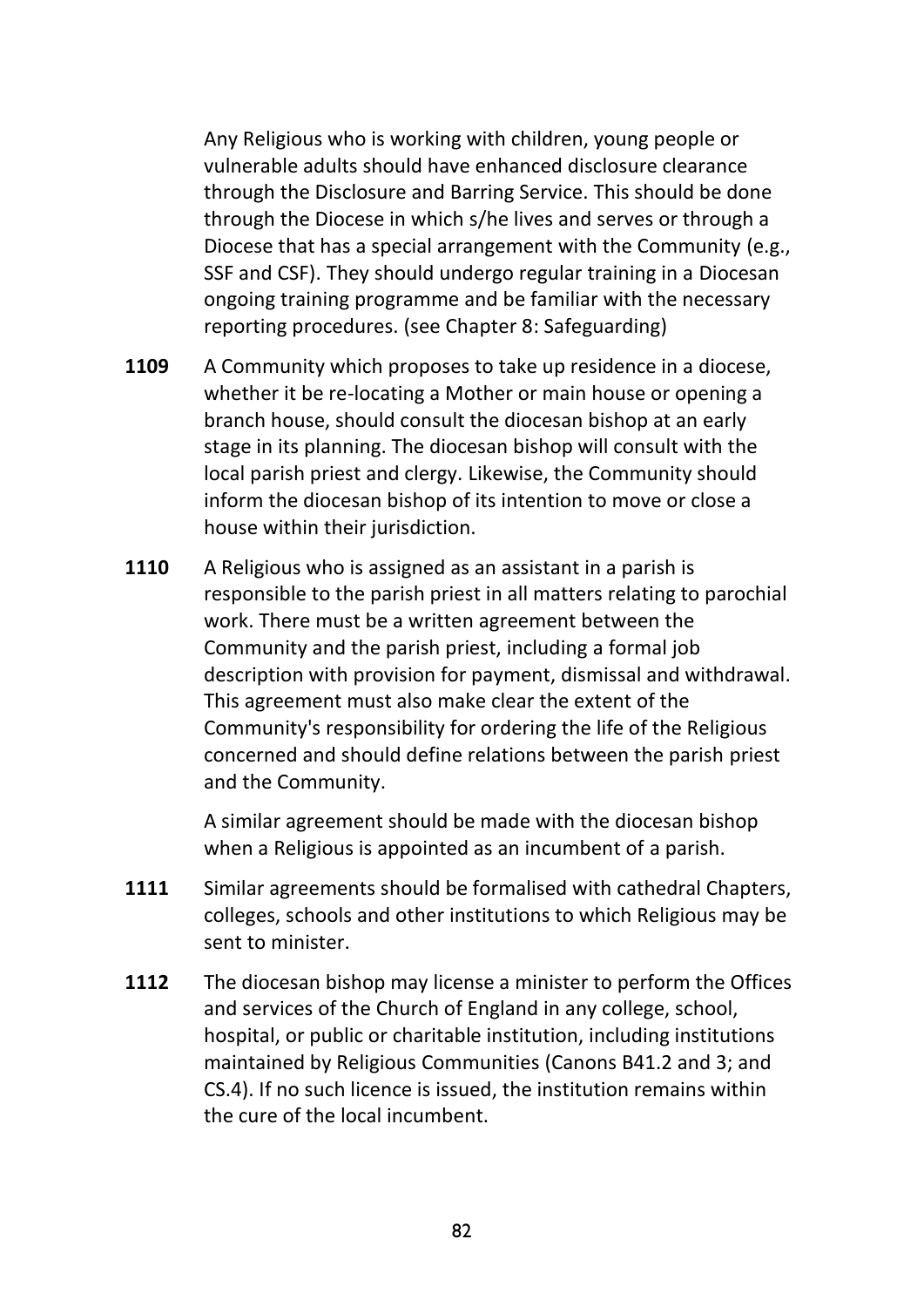- **1113** Religious in holy orders who are assigned by their Community to parochial or diocesan work are subject to the same episcopal jurisdiction and canonical obligations as the rest of the diocesan clergy.
- **1114** A diocesan bishop may admit to holy orders, without any parochial or other title, members of Religious Communities living in houses within the diocese (Canon CS.2e). Candidates for ordination from Religious Communities will be interviewed by the bishops' selectors under the auspices of the Archbishops' Council's Ministry Division, subject to any special circumstances, which are a matter for the discretion of the ordaining bishop and the Visitor of the Community concerned. The most likely exception will be a candidate who would expect to exercise the ministry wholly within the Community's houses. Applications for this special procedure should be made by the Community Chapter to the Visitor. On the Visitor's recommendation, the ordaining bishop may then consult the Ministry Division. Bishops should bear in mind that a lay Religious may be tempted to seek ordination as a precaution against possible separation from the Community or closure of the Community. It is to be hoped and desired that the call a Religious may feel towards ordination is in fact a further deepening of the primary call and commitment to Religious Life.
- **1115** Some Communities with houses in different dioceses have requested and used the ordination selection procedure through the diocese of their Visitor. This can be of great benefit to the Community as it offers a more unified approach.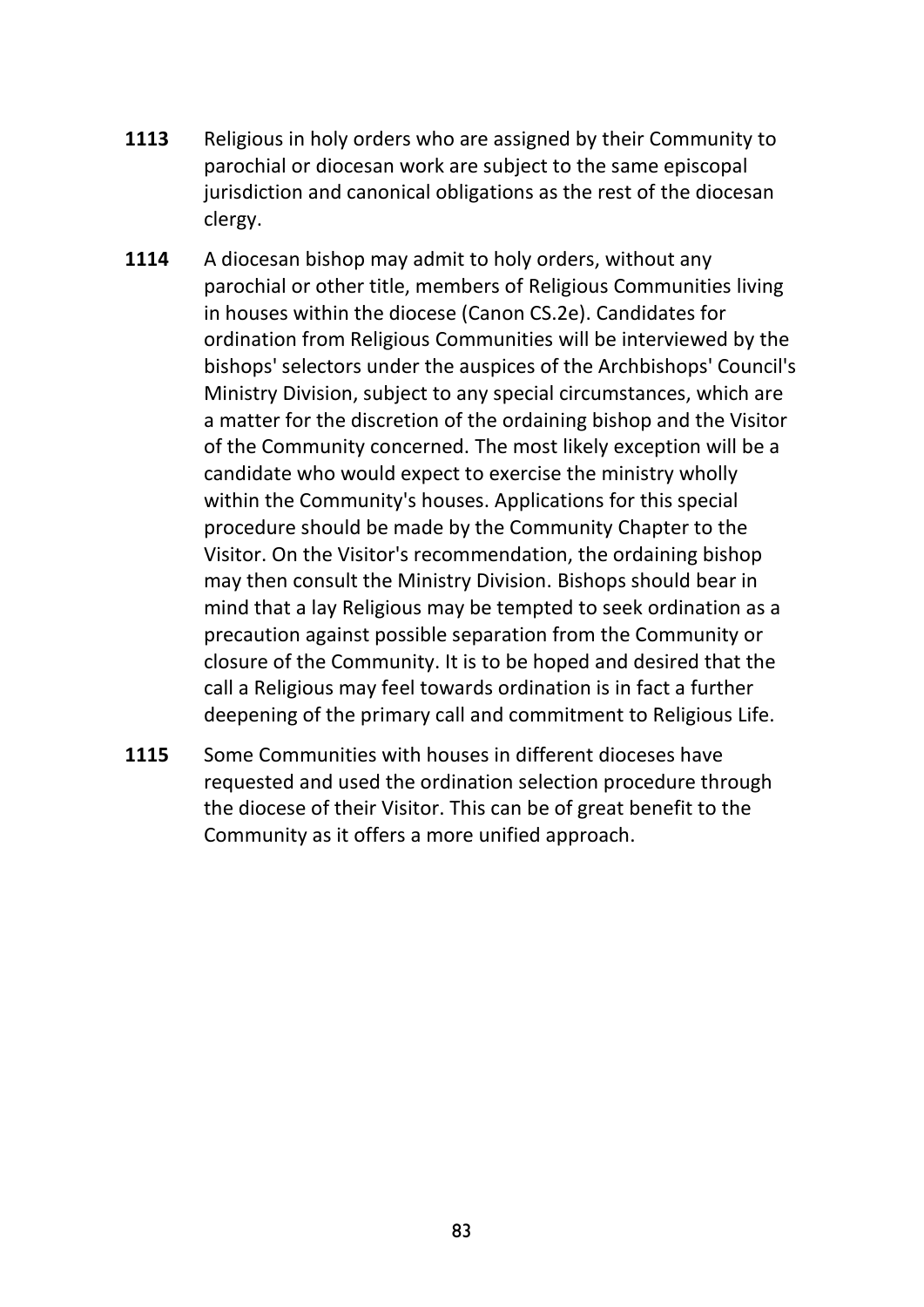### **CHAPTER 12**

## **GUIDELINES FOR EPISCOPAL VISITATIONS**

*By Wisdom a house is built and through understanding it is established.* (Proverbs 24:3)

- **1201** The New Testament account of the visit of Mary to Elizabeth provides a model for understanding the nature and opportunity of a Visitation. This is three-fold: firstly, the grace of mutual encouragement; secondly, a relationship which recognises the gift of life and the quickening power of the Spirit, often in that which lies hidden; and thirdly, thanksgiving for the 'wonderful works which God has done'.
- **1202** Historically the reasons and purpose behind Visitations have been and are to offer spiritual and pastoral support, encouragement and challenge. When preliminary discussion is taking place in preparation for a Visitation, it will be helpful to consider the current priorities and problems. There are also occasions of particular need or crisis when the Visitors will need to work closely with a Community through a difficulty but that will not be a normal Visitation.
- **1203** The effectiveness of a formal Visitation is dependent on the relationship which exists between the Visitor and the Community. It is therefore desirable that there be opportunities at other times for more informal visits and mutual exchange.
- **1204** The primary role of the Visitor is that of episcopal guarantor to the Church at large of the Community's right to the Church's confidence and the Community's guide in maintaining that confidence (see also paragraph 1101).
- **1205** While a Community will wish to keep its Visitor informed of major events and changes in its life as they happen, nevertheless, a formal Visitation provides the Visitor with the opportunity to be assured of the Community's faithfulness to its Rule and Constitution, so that they may guarantee this to the Church and reassure the Community of this trust.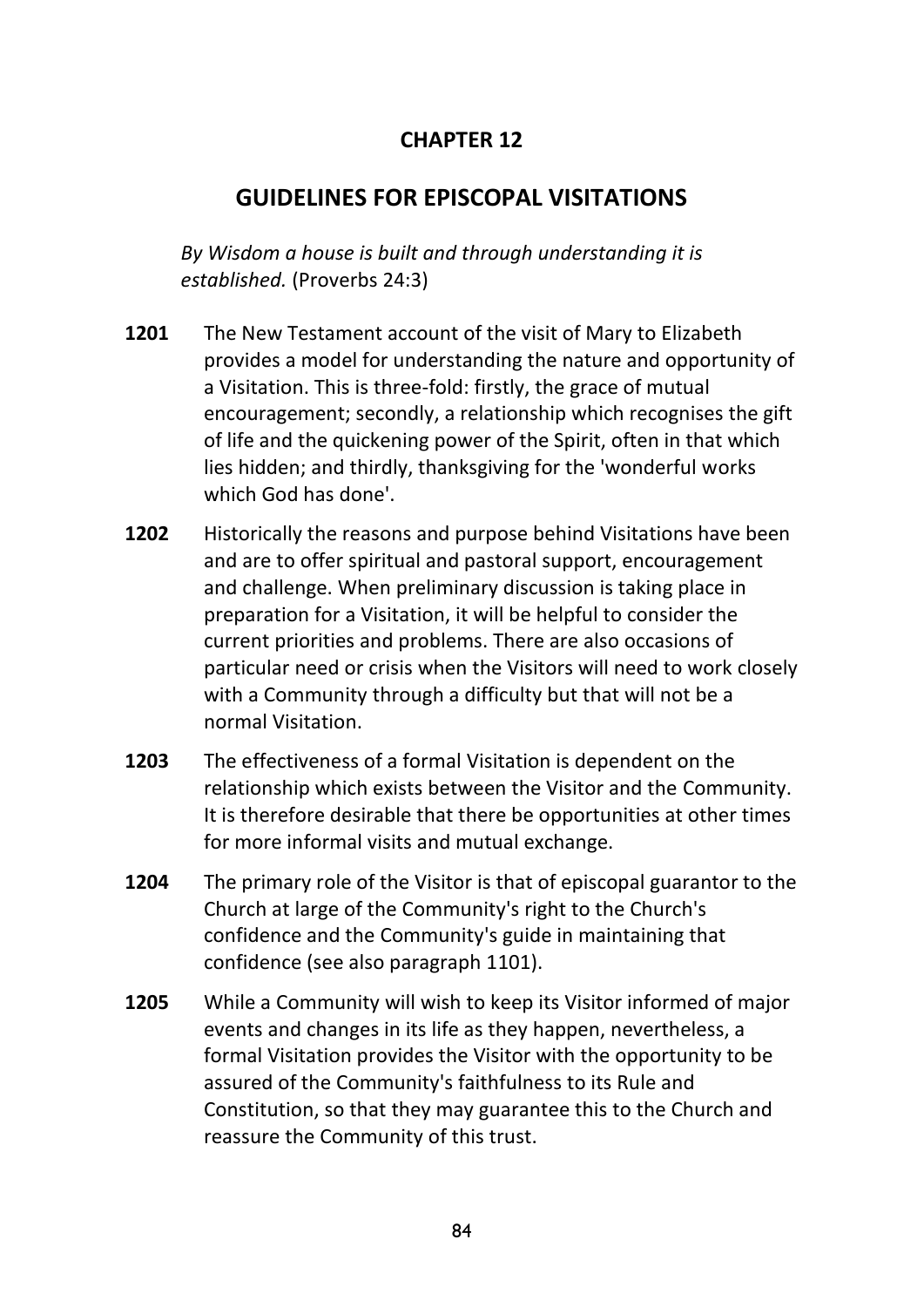- **1206** A Visitation may take many forms. What works for one Community at a particular stage in its history may be inappropriate and unhelpful at another time. It is therefore essential that due recognition is given to the particular ethos and evolving nature of a Community in order that the Visitation may serve to quicken the gift of the Spirit and make known the hidden works of God. Communities are therefore encouraged to draw up their own guidelines. The mutual co-operation between the Visitor and the Leader in preparing for the Visitation is of utmost importance.
- **1207** The more the whole Community is involved in the process of planning and preparation the more effective will be the outcome of the Visitation for all concerned. Consultation between the Visitor and the Community over such matters as timing, the appointment of assistants, the structure of the Visitation and the areas of the Community's life to be covered by it, is highly desirable and to be encouraged wherever possible. The Community needs also to recognise its responsibility in helping the Visitor to prepare as fully and effectively as possible.
- **1208** In advance of the Visitation the following information should be available to the Visitor and the assistants if they do not already have it:
	- i. a copy of the Rule and Constitution;
	- ii. a list of all the members of the Community, with age and date of profession;
	- iii. audited or examined accounts of the Community for the last financial year, if the Community is a registered charity and accountable to the Charity Commission -otherwise for the last three years (see Appendix II);
		- iv. current safeguarding policies.
- **1209** Depending on the form the Visitation is to take, it may be helpful to gather information in advance in the form of a questionnaire. It is advisable that such a questionnaire be drawn up in consultation with the Leader and his/her Council or Chapter. (see Appendix II)
- **1210** The Visitor will need to spend several days with the Community and be prepared to visit all the Community houses. If this is not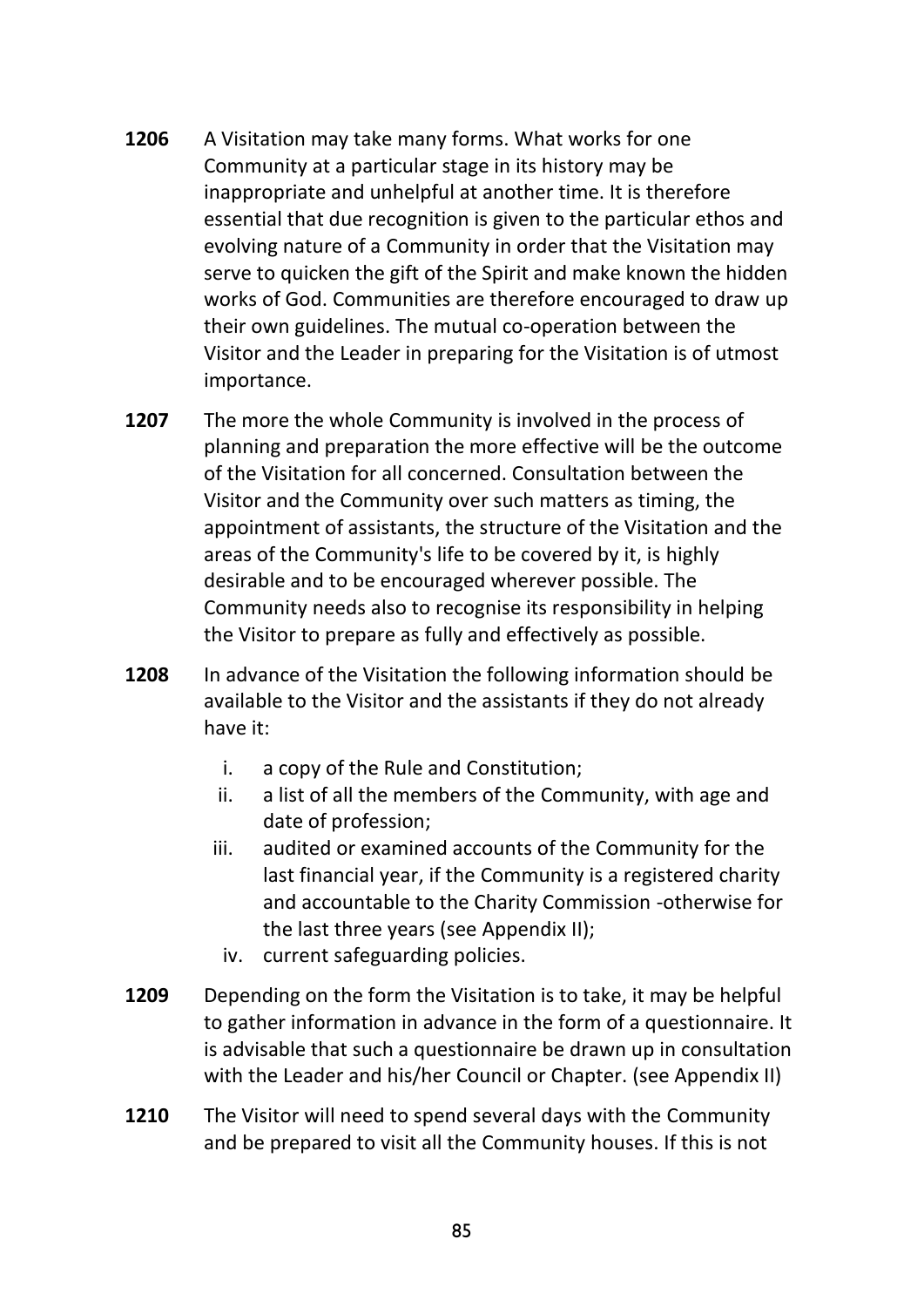possible for practical reasons, it is desirable that the assistants visit. The more time spent with the Community by the Visitor and the assistants, the better the Community will be served.

- 1211 The Visitor may be formally welcomed in the chapel or Chapter room. The degree of formality should be agreed between the Visitor and the Leader. The Visitor may at this juncture address the Community explaining their expectation of the Visitation.
- **1212** The method followed for the Visitation will have been decided by the Visitor and the Community. Although every member of the Community may not be seen, any who wish to see the Visitor must be allowed to do so. The assistants may see all the officers of the Community as directed by the Visitor, and any others who specifically ask to see them.
- **1213** At least one of the Community or conventual eucharists should be presided over by the Visitor during the Visitation.
- **1214** At the end of the Visitation, the Visitor may meet with the Community to give a summary of the team's considerations. However, both in preparing this and the final charge, the Visitor will be advised to check comments and suggestions with the Leader and perhaps some members of the council or Chapter. In this way making recommendations that would be impractical or contrary to the ethos of the Community may be avoided.
- **1215** It is preferable for the Visitor to send the full report/charge in written form after the conclusion of the Visitation. Alternatively, it could be delivered to the Community at a later date. In either form, the final document should be received within three months of the end of the Visitation.
- **1216** A Visitation may lead to the Visitation team making recommendations for the consideration of the Community and its Chapter. These are recommendations only. However, matters which highlight any deviation or disregard of the Rule and Constitution by the Community, or a member of it, are to be noted and acted upon.
- **1217** The Leader should ensure that all members of the Community have a copy of the Visitor's report/charge.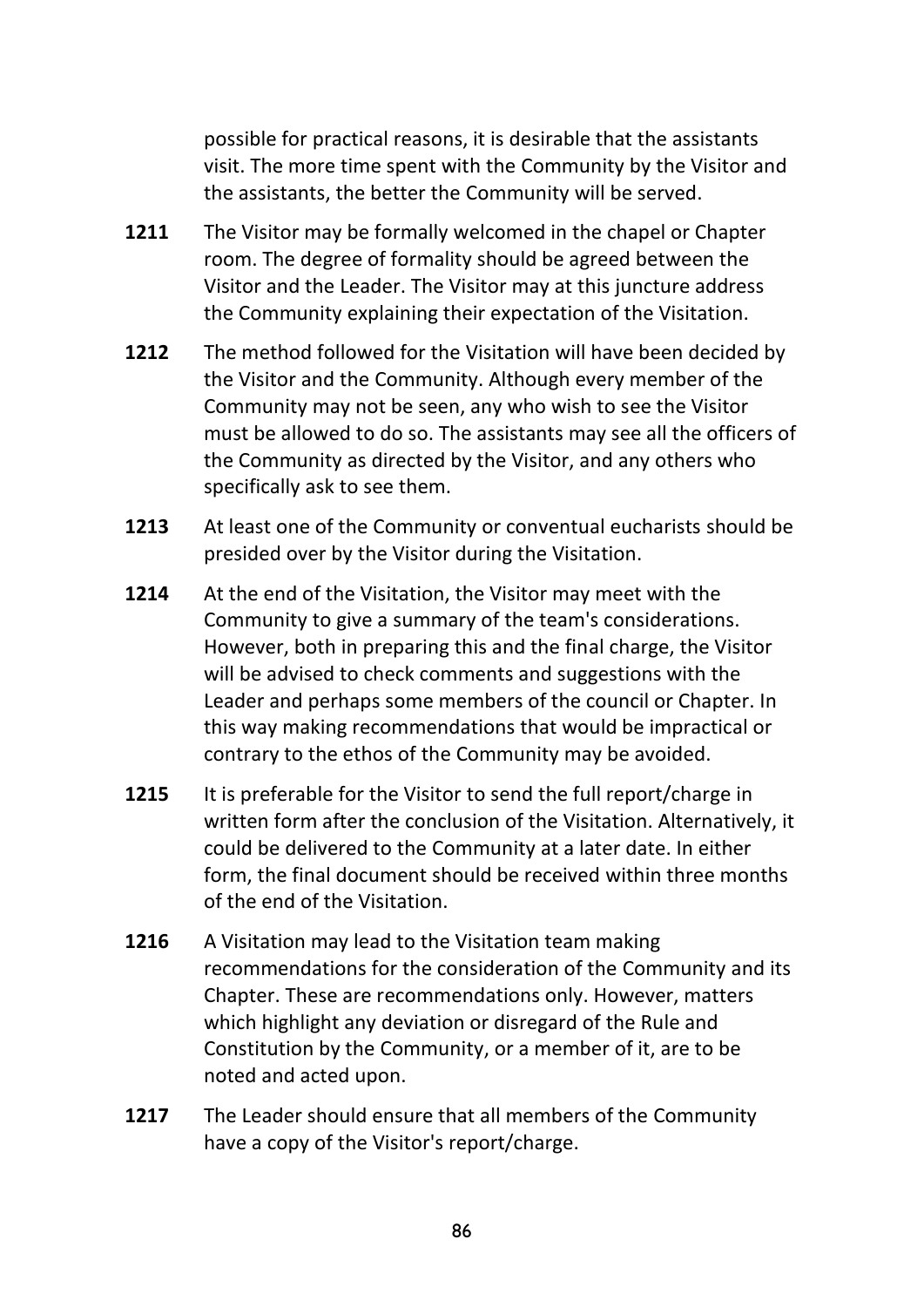**1218** When the Community has had adequate time to consider the Visitation charge, a written response should be made to the Visitor. This would include any changes which have been made or decided upon as a result of a recommendation. Where the Community has decided not to accept a recommendation, it may be helpful to the Visitor to be informed of the reasons for this.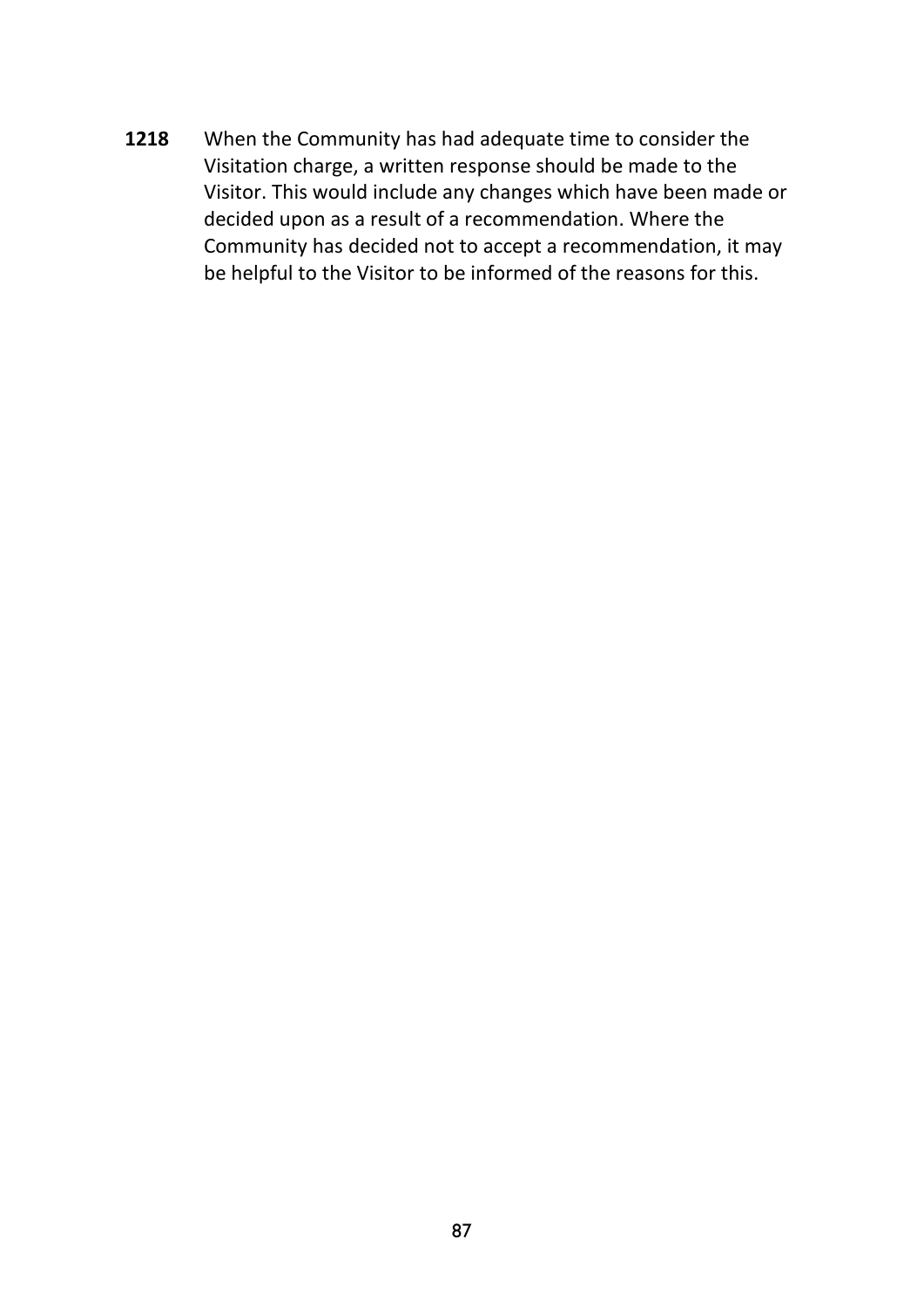### **CHAPTER 13**

### **NEW COMMUNITIES**

*Behold I make all things new.* (Revelation 21:5)

#### **Recognised Communities**

**1301** Along with the renewal of existing Communities, the Holy Spirit may be expected to call into being new forms of Religious Life for responding to the needs of the times. While welcoming such new experiments, the Church may usefully offer them support and guidance, and put them to the test of perseverance in the hope that they can bear the fruit of the Spirit in the on-going development of the Religious Life in the Church before enrolling them along with the established Religious Communities.

> It should be recognised that the difficulties of a common life under vows are not immediately apparent to those without experience of it, and therefore it is important that such new Communities grow by stages and are willing to draw upon the experience of the past as embodied in existing Communities and upon the guidance of the Advisory Council.

- **1302** The granting of recognition by the House of Bishops will be a gradual process beginning when the Community first approaches a diocesan bishop. The Advisory Council should thereafter be kept informed of the Community's growth and development. Vows binding for life should not be taken before the Advisory Council has agreed to this.
- **1303** The following guidelines are proposed for the development of a new Community as steps to be taken on the way to official recognition:
	- (a) Members of a new Community should first live together under a simple Rule in order to test their capacity for a corporate life and to clarify their aims.
	- (b) When the corporate life has reached a stage at which its aims and distinctive spirituality can be formulated, the advice of the Advisory Council should be sought in drafting a Rule and Constitution.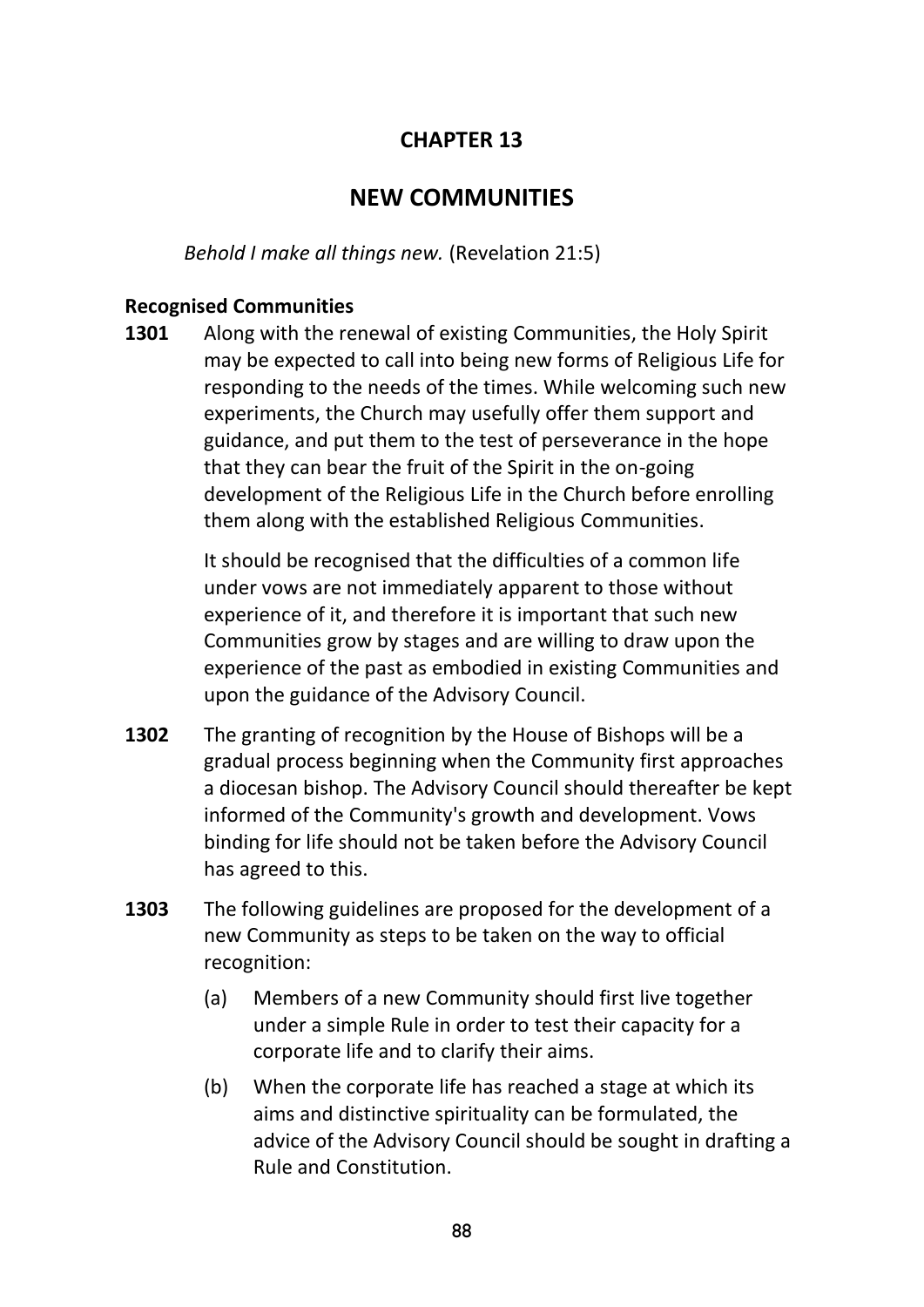- (c) When the Community has lived under the Rule and Constitution for at least a year, the Advisory Council should be asked to approve the establishment of a noviciate.
- (d) The duration of the noviciate need not be determined precisely at this stage; but after a period of not less than two years, the Community, after consultation with the Advisory Council, should advise the diocesan bishop of their wish to elect a Visitor to authorise admission to annual vows or promises.
- (e) These annual vows or promises should be renewed for at least three years, and if necessary, for a further period until there are at least four members who have completed three years in annual vows. Life vows may then be taken with the agreement of the Visitor.
- (f) When there are seven members in life vows application may be made through the Visitor for recommendation by the Advisory Council that the Community be officially recognised by the House of Bishops.
- (g) During the initial stages leading up to life vows, the members of the Community should make over all personal income for the maintenance of the Community while retaining their personal property in their own names. Community property should be held by trustees, and the trust deed or other constitutional document should indicate how this property would be disposed of were the Community to come to an end. In the transition period towards official recognition, the Constitution of the trustees should be settled with the advice of the Advisory Council. Advice should be sought also about the advisability of applying for registration as a charity (see paragraph 1001).
- **1304** When a group within an already existing Community proposes to found a new Community, the bishop of the diocese in which the new Community proposes to settle should consult the Visitor of the parent Community and the Advisory Council. The Advisory Council should seek to assess the maturity of this group and the motivation for their move so as to advise whether any time should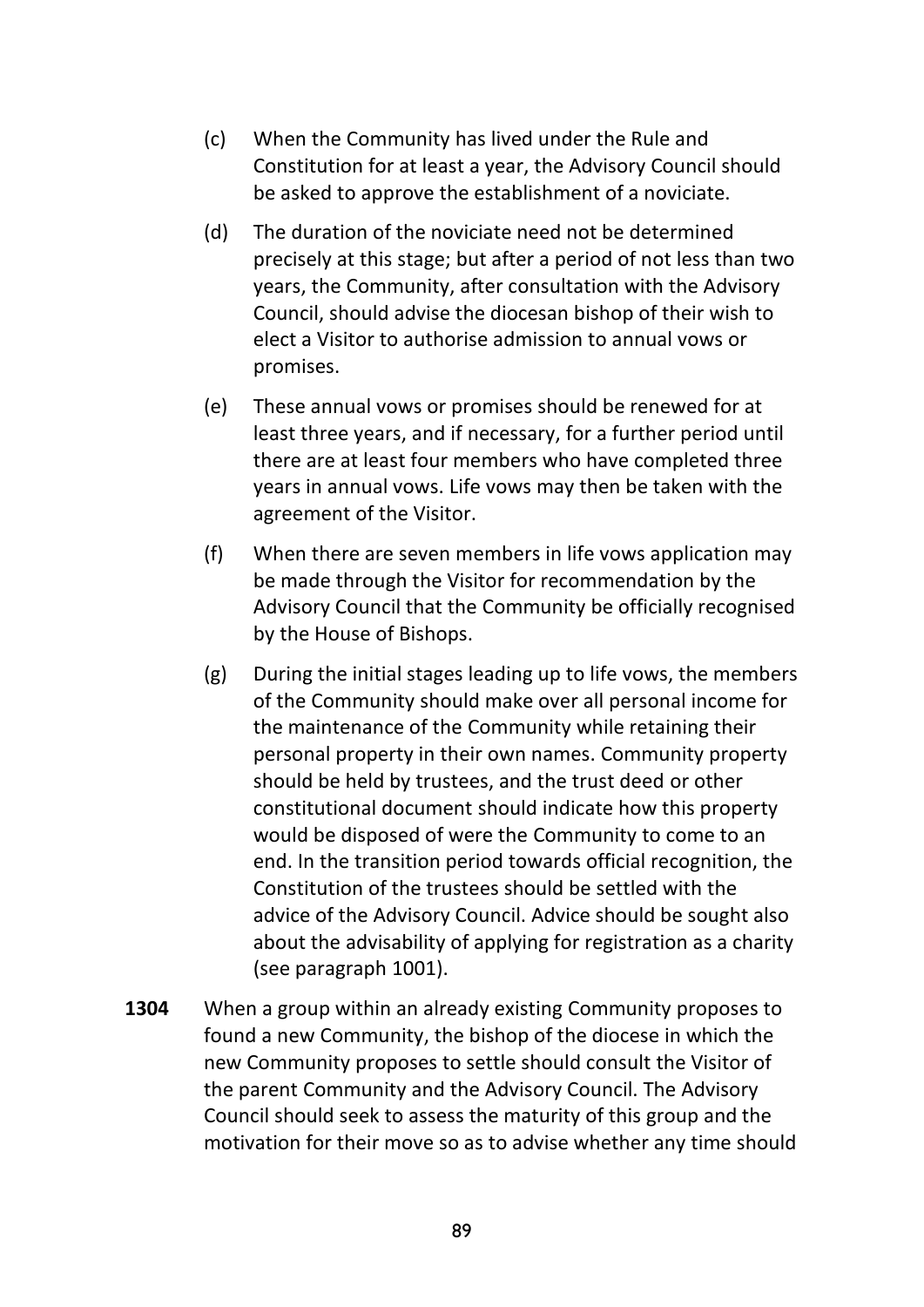elapse before the proposed new Community is permitted to receive Novices or admit to profession, and what stages of development might be needed to proceed towards recognition as a new Community.

#### **Acknowledged Communities**

**1305** Communities that seek Acknowledgement vary considerably in size, gifts and focus of ministry. It is not possible to establish a detailed procedure that fits all of them. The intention of the Advisory Council in providing a process is to enable a Community which is considering Acknowledgement to discern the leading of the Holy Spirit in its life. The Advisory Council seeks to provide support and encouragement. The process that is outlined and the guidelines that are provided are intended to help a Community give attention to key aspects of its life.

> It is not necessary for a Community which is considering Acknowledgement to wait until it feels it might be ready for Acknowledgement before making contact with the Advisory Council. The Advisory Council encourages Communities to contact the Advisory Council in the early stages of the Community's life. The best way to do this is for the Leader or a person appointed by the Community to contact the Chair of the Advisory Council. Once the information that the Advisory Council needs has been gathered, the Advisory Council will appoint one or two members to liaise with the Community, to provide advice and support and to ensure that the contact between the Community and the Advisory Council is maintained.

During this time the Advisory Council will expect the Community to look at the following areas of its life. Some of these things the Community may well have already worked on, others will need clarification and others will be new. All of them will need to have reached a satisfactory stage for the Community to be considered for Acknowledgement.

#### **1306 Guidelines and Expectations**

(a) The Community needs to be able to say what its particular vocation is in the service of the gospel. It should be able to express how it feels God has called it into being and what gifts he is giving for its life and ministry.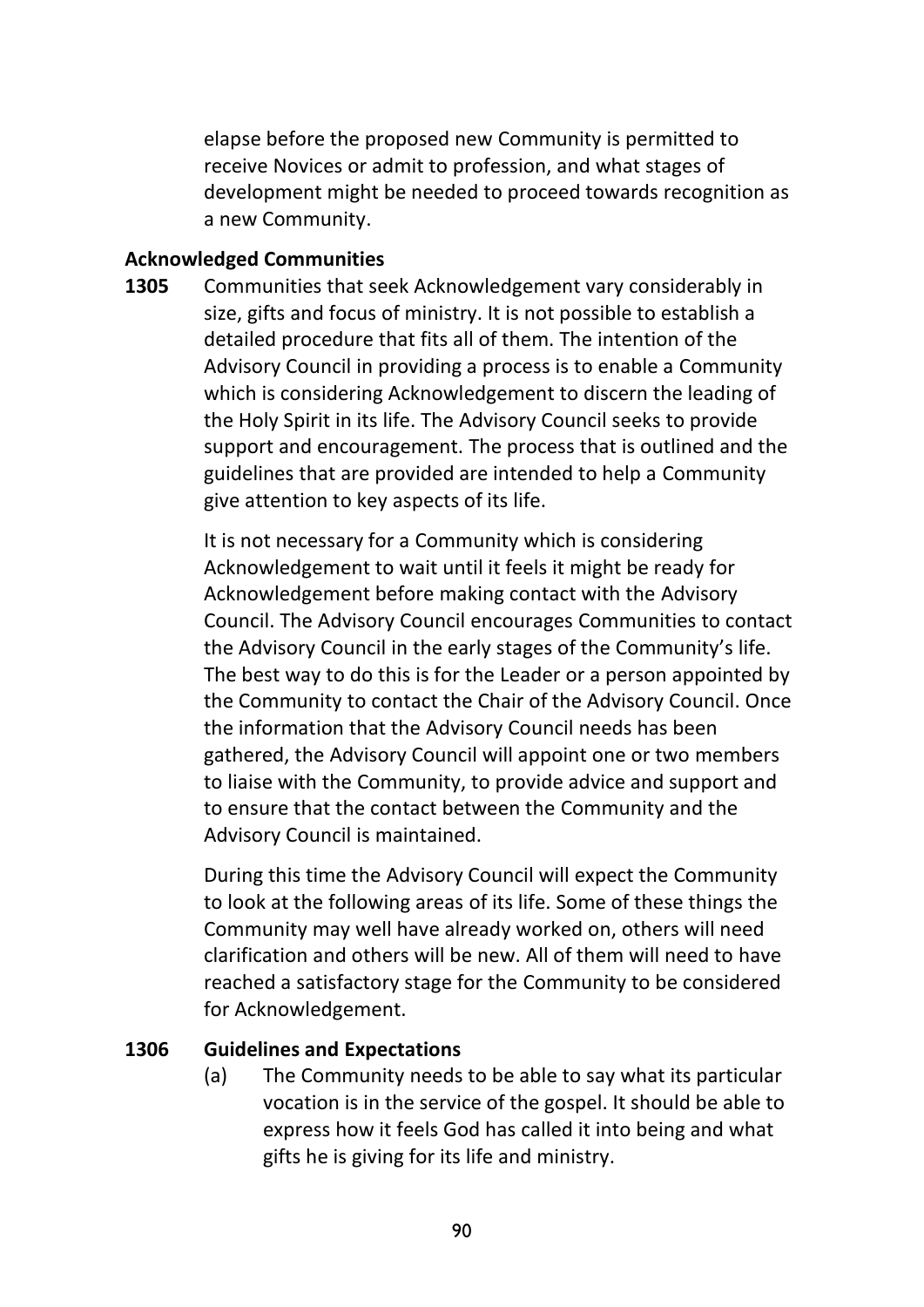- (b) There needs to be a Rhythm or Rule of Life which seeks to express the particular spiritual aspirations and practices of the Community. This does not need to be a very detailed document and needs to be flexible to leave room for development.
- (c) It is important that the Community seeks ways for its particular calling to be formed in the life of its members.
- (d) The Community must draw up guidelines about its expectations of leadership, how the Leader is chosen, elected or replaced and the length of periods of office. It must do similar things for any leadership group that might be formed and ensure that there are clear accountability structures, where appropriate.
- (e) The Community must ensure it has good structures for governing the life of the Community so that the views of each member can be clearly heard. Eventually the Community will need to draw up a constitution or governance document. See paragraph 1307 for matters to be considered for provision in the Constitution.
- (f) Financial matters must be dealt with carefully and records kept of donations made and expenses paid. How this is done will depend on the size of the Community but whatever the method, great care is needed as this is an area in which difficulties and misunderstandings can arise.
- (g) The Community needs to be able to express its involvement and commitment to the life of the Church. This will vary according to the particular vocation of the Community. In the case of a dispersed Community, for example, this will depend on the particular ministry of each of the members. For a Community living a common life in a particular place, it will most likely be expressed in the life of the local church and in the life of the diocese. It is important that a Community doesn't see itself as, or develop into, an alternative church.
- (h) The Community needs to develop a working relationship with a bishop, who will act as an episcopal advisor and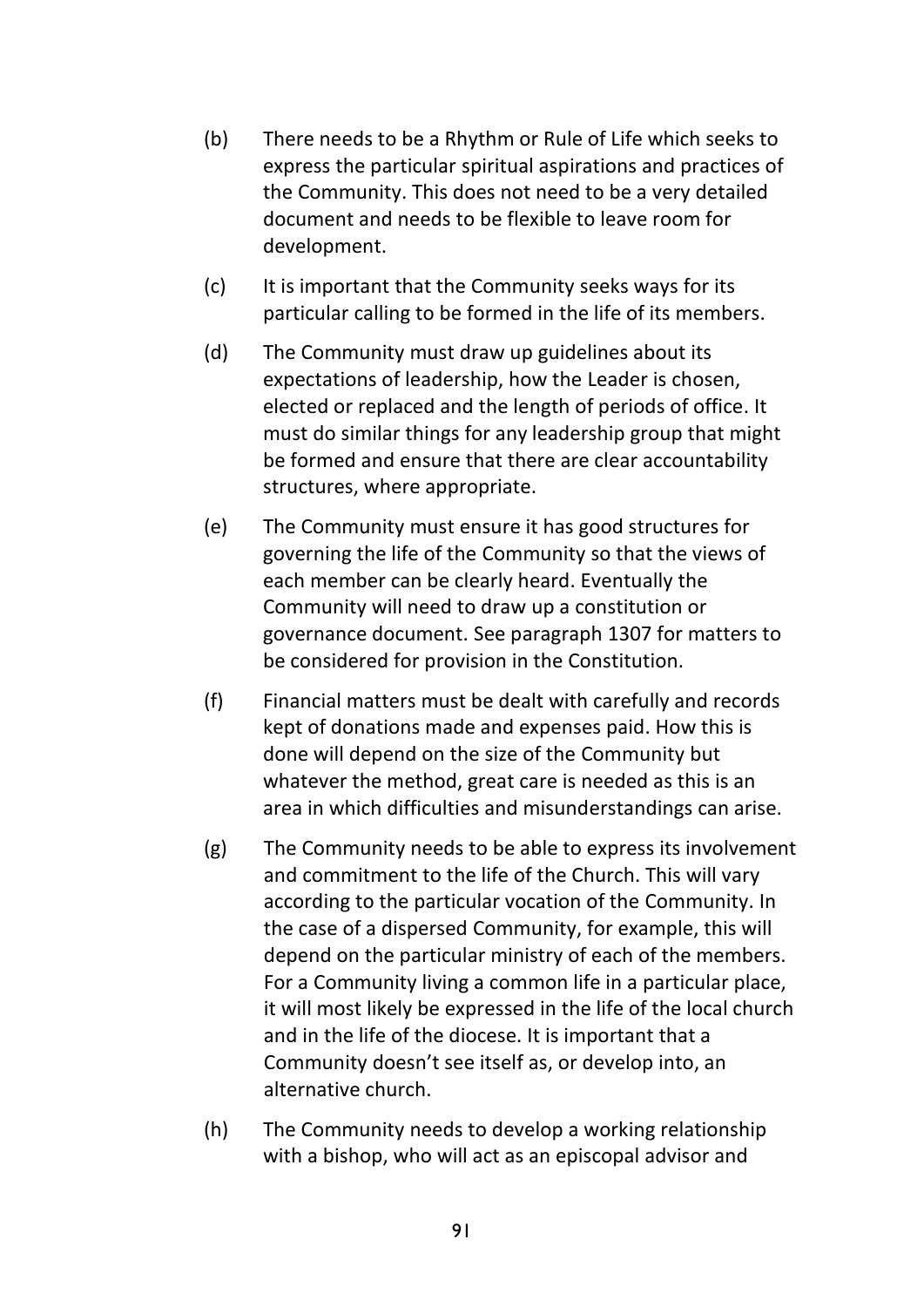sponsor. When the members of a Community are in several dioceses, the Community must find a bishop who is willing to take on this responsibility. When a Community is located in one diocese, the initial contact and support should come from the diocesan bishop. In either case, the agreement of the diocesan bishop must be sought for any necessary liturgical authorisation.

- (i) The members of the Community must not make vows or promises without the agreement of the Advisory Council. It is not necessary for a Community to be Acknowledged before agreement for vows or promises is made. The Advisory Council does not encourage members of Acknowledged Communities to make life vows.
- (j) There will need to be at least six members of the Community before Acknowledgement will be given.
- **1307** Matters to be considered in the drawing up of a Community constitution. Those items marked \* are required in accordance with **The Religious Communities Regulations 2020** Part 2.
	- 1. The Name of the Community.
	- 2. The objects and purpose of the Community.
	- 3. **Consecration and Mission**
		- i. The fundamental spiritual values and obligations, ethos and charism of the Community;
		- ii. Basic expectations of members regarding participation in the prayer life of the Community;
		- iii. Basic expectations of members regarding participation in the common life of the Community;
		- iv. The essential elements of the Rule of Life or Rhythm of Life;
		- v. Basic expectations of members regarding participation in the mission of the Community.

### 4. **Membership and Governance \***

- (a) Membership
	- i. Expectation of members*;*
	- ii. Stages of membership and their time length;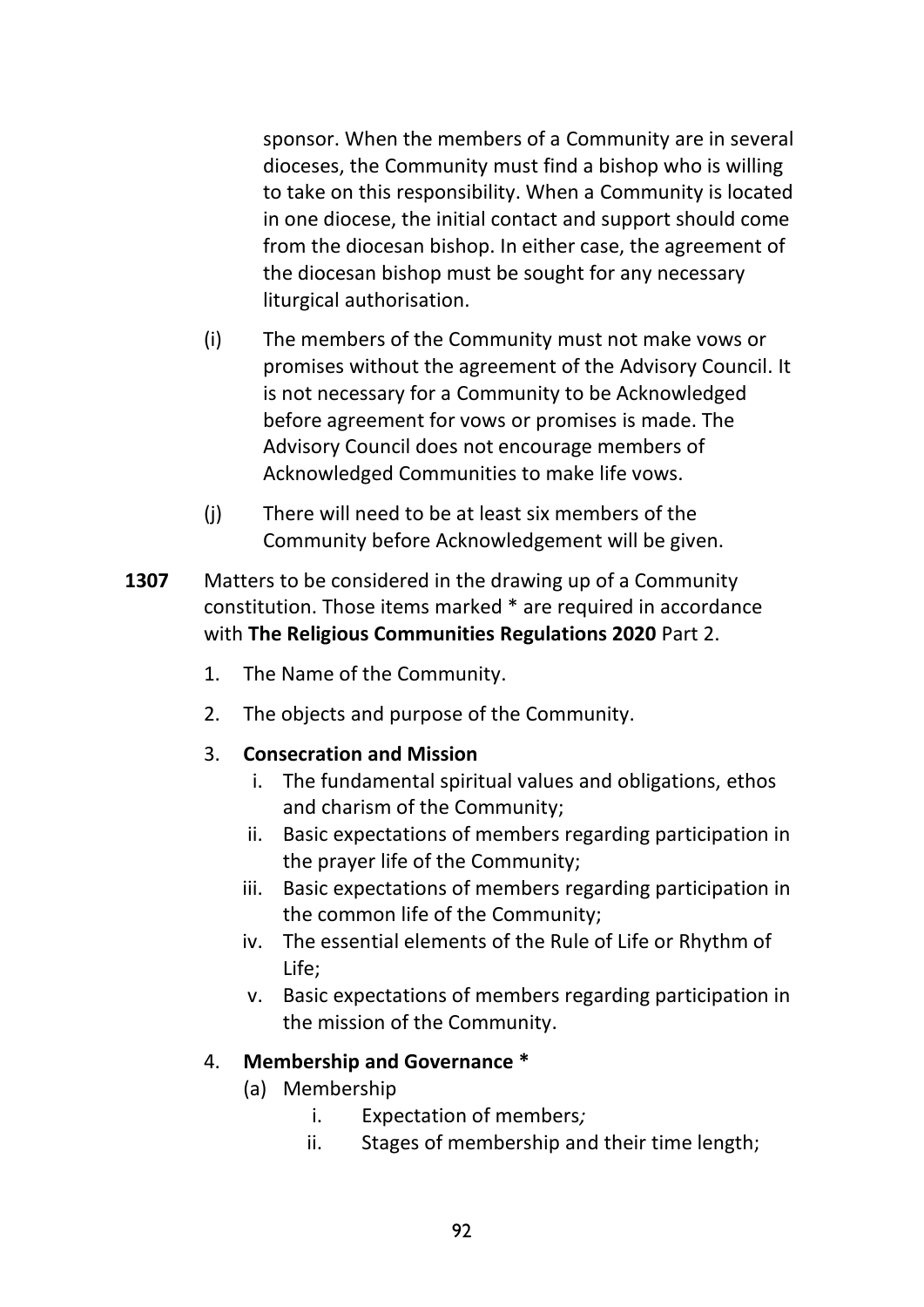- iii. Discernment processes for those seeking to join or before proceeding to another stage of membership;
- iv. Promise or commitment made on becoming a full member;
- v. Review of membership and annual (or other) renewal of commitment;
- vi. Register of members;
- vii. Symbols of membership, if any;
- viii. Formation into the Community and ongoing formation;
	- ix. Leave of Absence; \*
	- x. Termination and Dismissal processes. \*
- (b) Leadership
	- i. Leader /Leadership Team \*
	- ii. Expectations and job description,
	- iii. How and by whom appointed, elected or replaced;
	- iv. Length of term of Office.
- (c) Community Meetings
	- i. nature and frequency of meetings of the decision–making body;
	- ii. Who calls a meeting and the notice that needs to be given;
	- iii. The structure of meetings and how decisions are made, and the meeting recorded;
- (d) Other Administrative Officers
	- i. Assistants in the administration of the Community e.g., Secretary, Treasurer;
	- ii. Job descriptions, expectations, how and by whom appointed.

### 5. **Property and Finance \***

(a) The funds of the Community need to be administered by the implementation of efficient methods of budgeting and accounting and an annual report made to the decision-making body of the Community;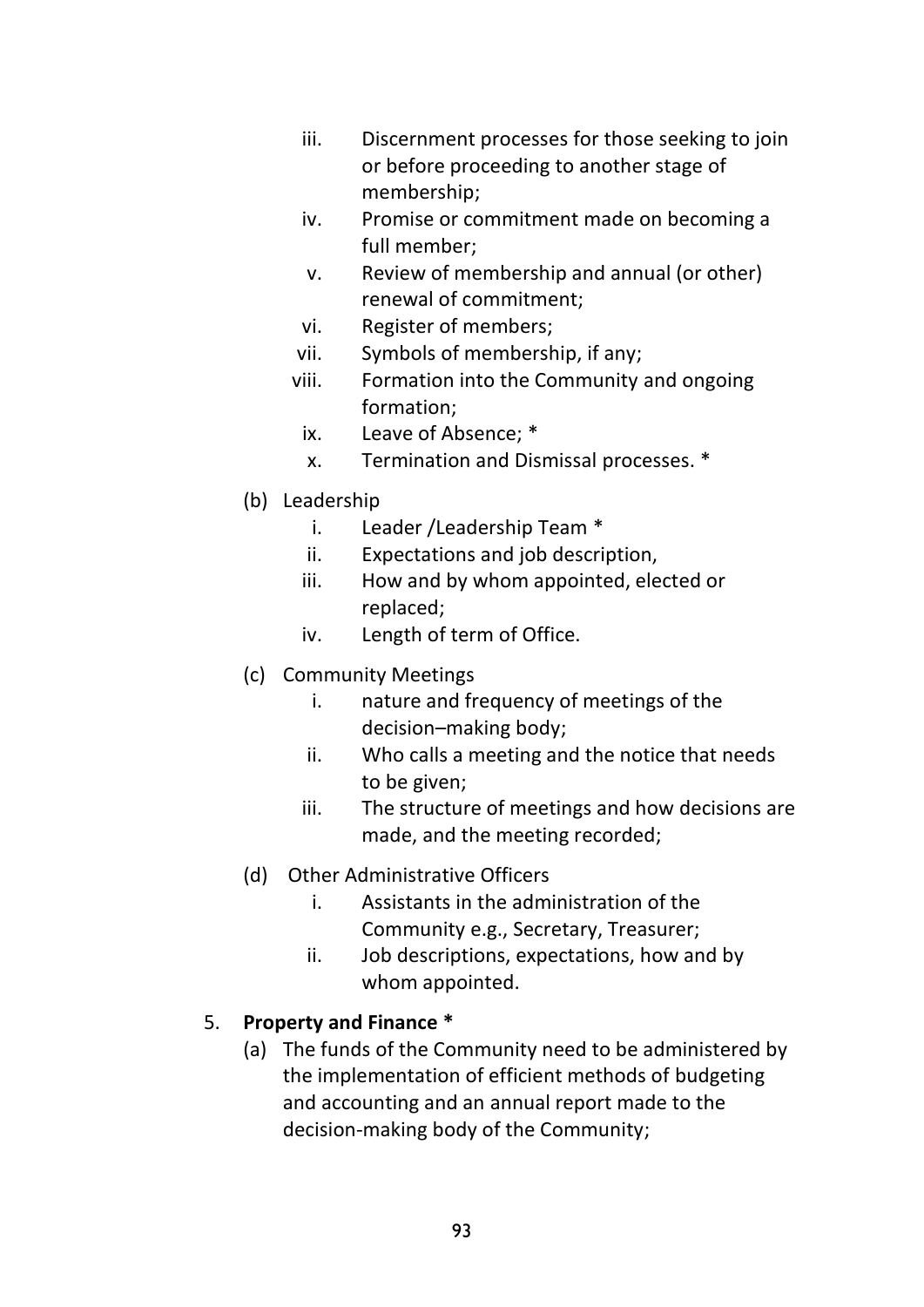- (b) Any communal ownership of property would need legal advice.
- 6. **Safeguarding and Other Policies** (see Chapter 8) \*
	- (a) Agreed policies following Church of England guidelines and practice, regarding:
		- i. Safeguarding children, young people and vulnerable adults;
		- ii. Bullying and Harassment;
		- iii. Whistleblowing
		- iv. A Formal Complaint's Procedure. (resolution of disputes);
	- (b) Safeguarding training for members when appropriate;
	- (c) Appointment of a Designated Safeguarding Person;

### 7. **Episcopal Visitor \***

- (a) Role and duties;
- (b) How appointed and length of term of Office;
- (c) Unrestricted access for all Community members;
- 8. **Government Regulations and Legislation** (see Chapter 15).
- 9. **Archives (**See Appendix III).
- 10. **Closure of Community** (see Chapter 14). \*

### 11. **Community Documents**

- (a) Ensuring all members have access to a copy;
- (b) Authorisation to vary, cancel or add to the Community's documents and Constitution.

### **1308 The Process of Acknowledgement**

When the Community decides that it wishes to seek for Acknowledgement by the Advisory Council and the member or members of the Council who are advising the Community support this, then the procedure is as follows:

- (a) The Leader or Leadership team of the Community should write to the Chair of the Advisory Council, formally requesting Acknowledgement.
- (b) The Community should be able to present to the Advisory Council a Rule or Rhythm of Life and governance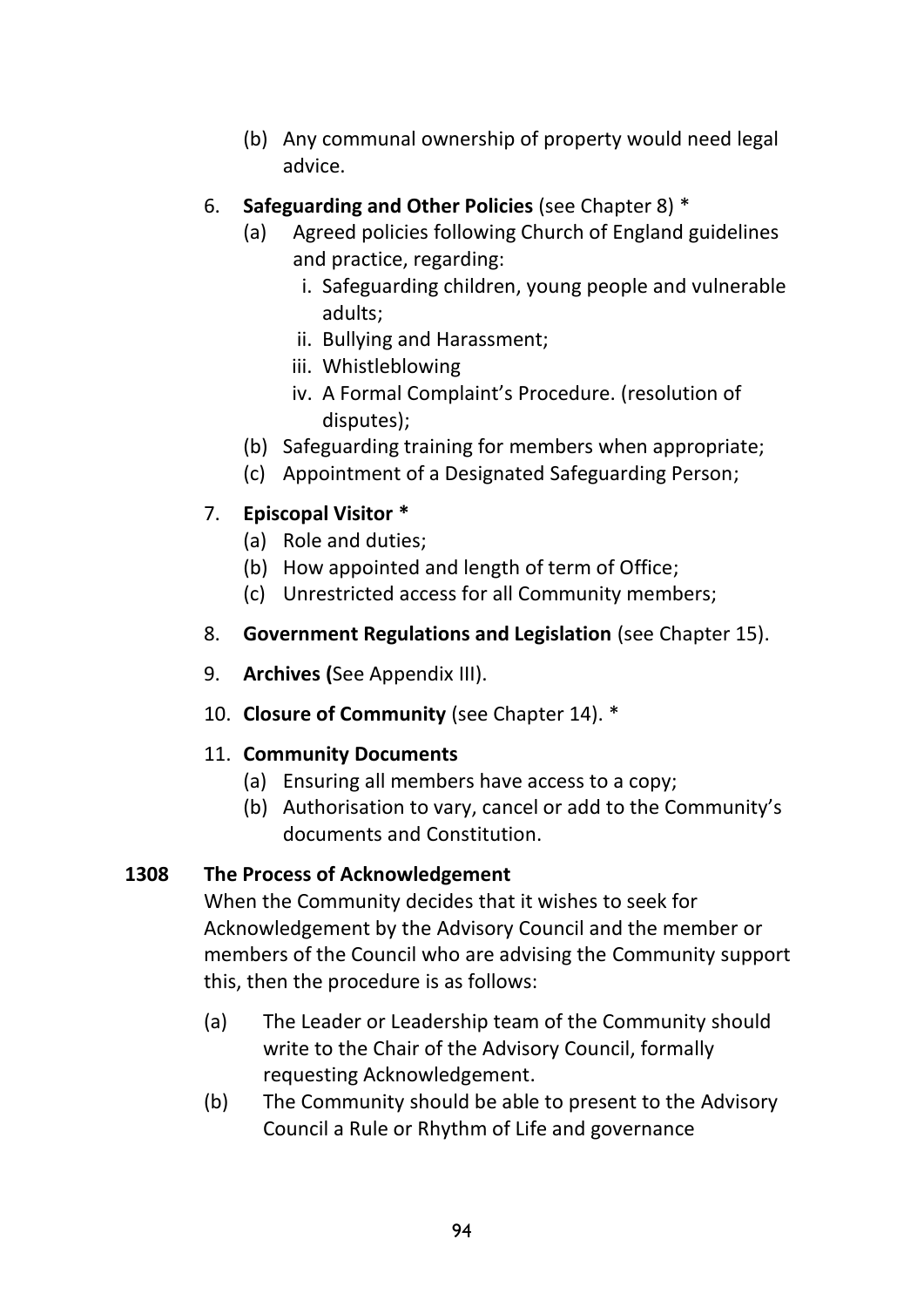documents or constitutions in accordance with The Religious Communities Regulations .2020 Part 2.

- (c) If not already done, an Episcopal Visitor will need to be appointed.
- (d) It is envisaged that the Community and the member or members of the Advisory Council acting as advisors will have worked together to ensure that everything has been done to comply with the guidelines for Acknowledgement laid down by the Advisory Council. The Advisory Council may ask for further clarification of certain matters if it sees fit.
- (e) If the Advisory Council agrees with the request for Acknowledgement, the secretary of the Advisory Council writes to the diocesan or sponsoring bishop, the Leader of the Community and the Visitor to inform them.
- (f) The Secretary of the Advisory Council enters the Community in the register of Acknowledged Communities.
- (g) The secretary of the Advisory Council writes to the editor of *Anglican Religious Life* to ask for the Community to be included in the next edition.
- (h) It is hoped that the process would conclude with an appropriate commissioning service.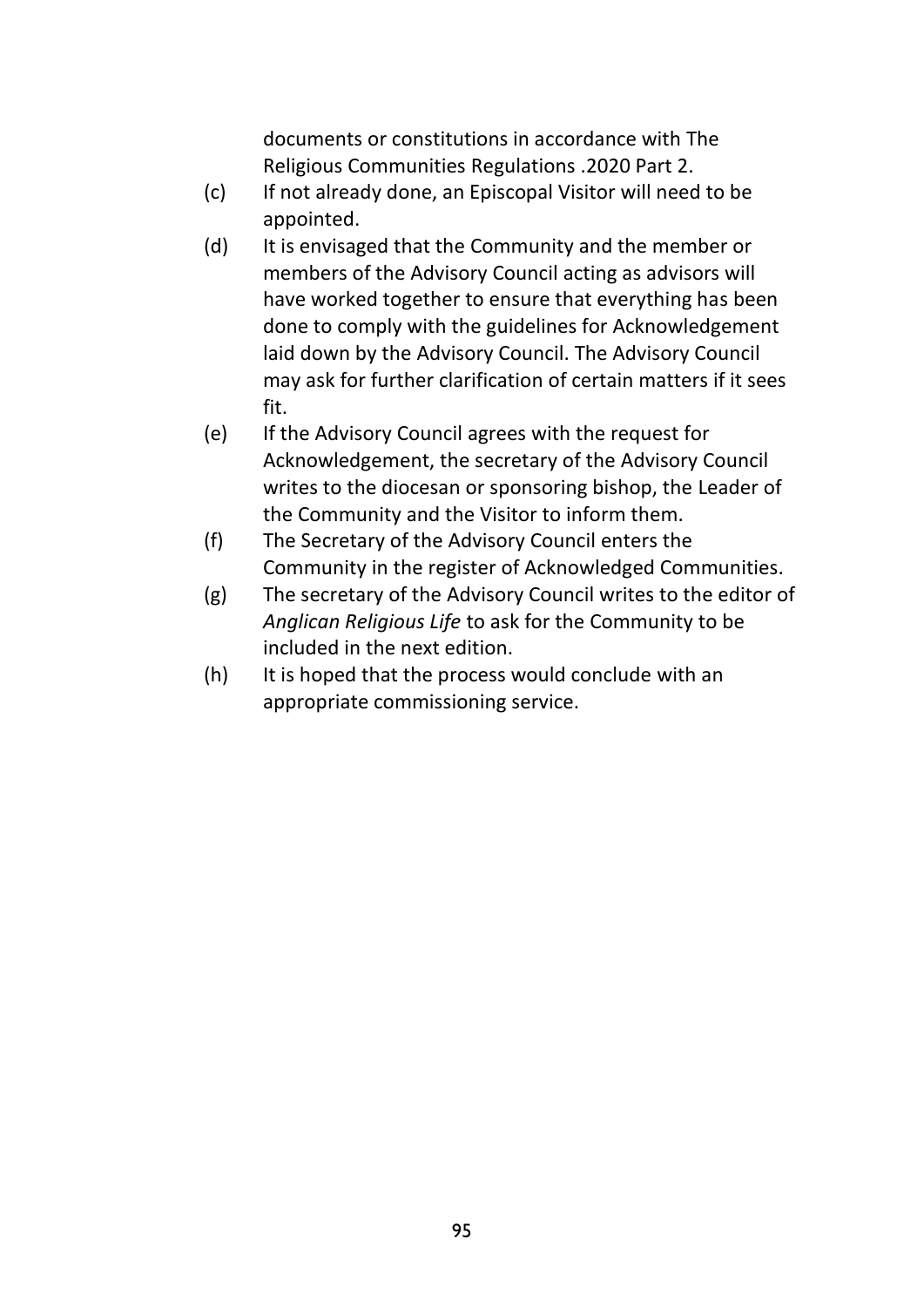### **CHAPTER 14**

# **CLOSURE OF A COMMUNITY - CALL TO WITNESS TO THE PASCHAL MYSTERY**

*O give thanks to the God of heaven: for his steadfast love endures for ever. (*Psalm 136:26*)* 

- **1401** The vocation of a Community is always to seek to be obedient to the will of God. As well as being faithful to the charism of its founding members and to the Spirit of its Rule, each Community is called to be alert to the 'signs of the times' and to be continually searching to follow God's will in the age in which we are living. The time may come when the Community has completed its particular vocation. However difficult or painful the process of bringing to a close a Community's life and ministry, it must always be remembered that both for the Community and its members the goal is resurrection not survival.
- **1402** The reality of the present time seems to be that many Communities will have fulfilled the purpose for which they were founded. Falling numbers and the lack of aspirants may reduce a Community to such a small size that there is no hope of recovery and the reality of preparing for closure has to be accepted and worked with. This may come about earlier through the inability to fulfil its vocation, cope with the physical work required or to care properly for elderly or infirm members. But when a Community has been reduced to four in number and there have been no new members in the last three years this suggests that definite action needs to be taken in discerning and planning for the future.
- **1403** A Community with ageing members and a lack of new members needs to recognise and accept with courage the need to make decisions concerning the closure of the Community, and to make adequate provision for remaining members.

Members will need time and support to accept the reality of the situation. They will have a whole range of responses -grief, pain, relief, anger, fear -and these need to be recognised both inside and outside the Community. It is important that Community members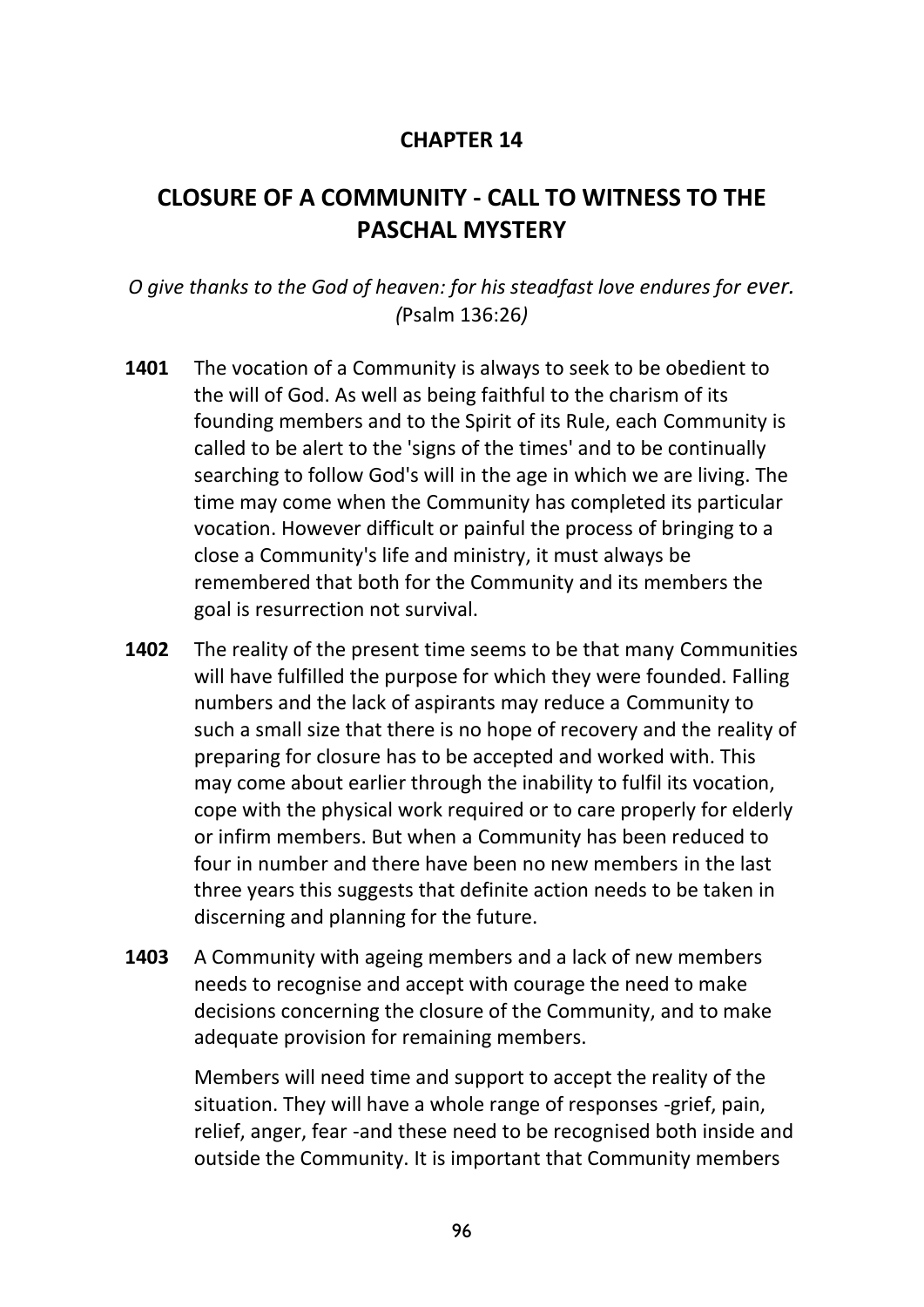do not feel they are having advice and solutions imposed upon them as they plan for the future.

One of the other factors that may need to be dealt with is other people's unreal expectations of the Community.

- **1404** In order for this situation to be as life-giving as possible, this process needs to start early enough to allow for making suitable arrangements to provide for the final and adequate care (financial physical and spiritual) of remaining members. When Community members become unable to act as trustees of the funds of the Community, it is important that those appointed trustees from outside the Community are sympathetic towards and have some understanding of the Religious Life in addition to their professional skills. Such arrangements can be implemented gradually as the Community numbers diminish making it desirable to start this process sooner rather than later. Making adjustments of this magnitude stands a better chance of being life-giving if they happen when members are able to be as flexible as possible in order to adapt. As a general rule people find it more difficult to adapt to new living situations as they grow older.
- **1405** There are several ways in which a Community might be enabled to plan for positive closure which could be a living example of new life and ways of functioning with diminishment. The earlier such possibilities are able to be explored and planned for, the greater the chance of their bearing fruit.

Some possible options for consideration might include:

- (a) One or more remaining members of a Community to seek transference to another Community as a way of fulfilling their vocation;
- (b) The exploration the of amalgamation with another Community with similar spirituality and aims and objects;
- (c) The members continue to live the vowed life as individuals outside a Community setting. In this instance the Community is closed but trustees continue to manage the financial affairs of the charity with the same aims and objects of the Community and with a duty of financial care for the remaining vowed members;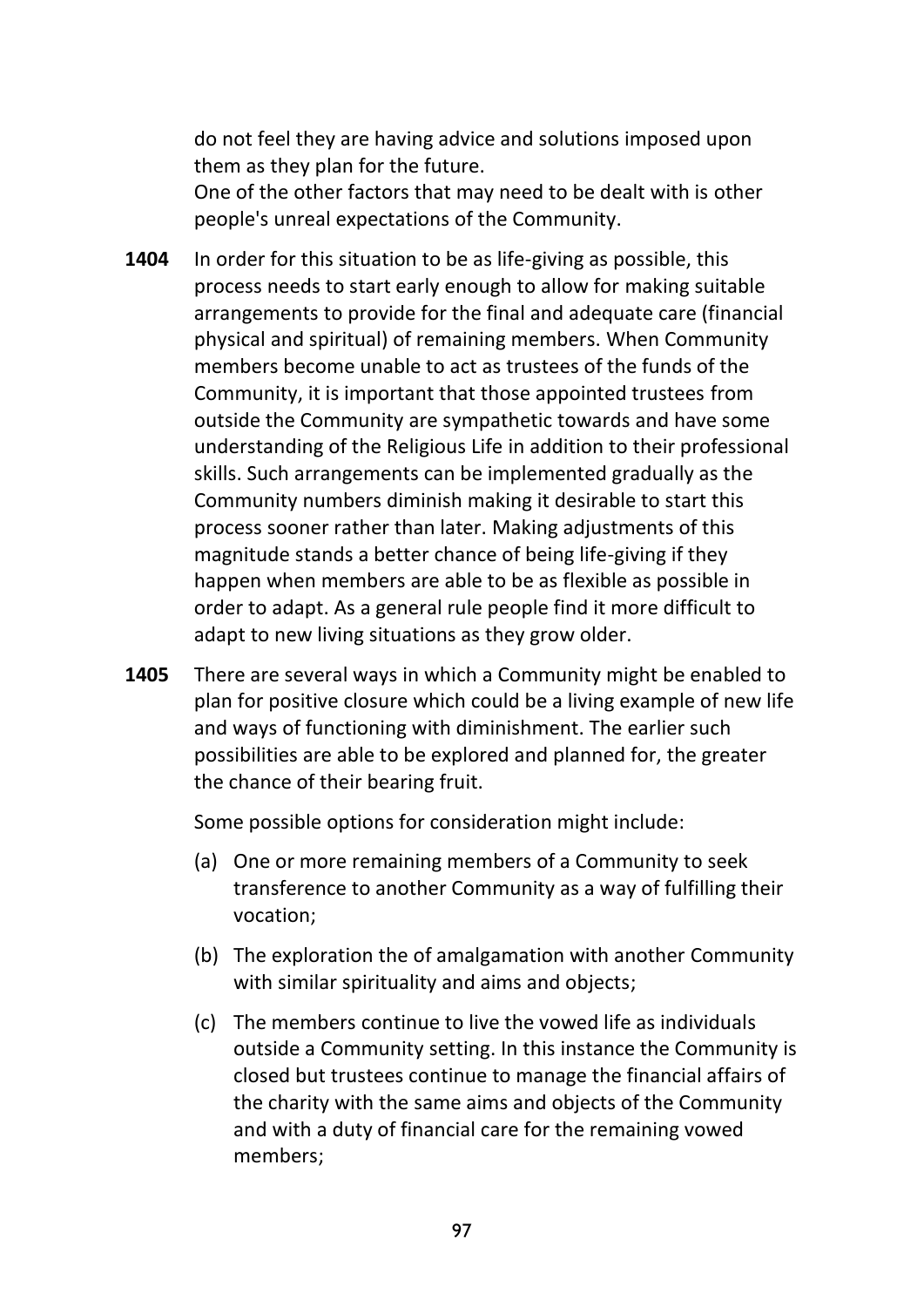- (d) Another Community may be able to accommodate the remaining members enabling them to continue to live together as a group as long as possible;
- (e) A Community may be able to retain a suitable house to live in, but this should not be done as a way of evading making a final decision about the existence of the Community;
- (f) Particular pastoral sensitivity needs to be shown to the elderly and infirm especially if this involves them being placed in residential or nursing care when a Community is no longer able to give them suitable care;
- (g) Some Communities have obtained a dwelling in a retirement village or rented a flat in sheltered housing.
- **1406** The Constitution should state who will make the final decision about closure. This would normally be the Chapter. There could be circumstances which require the Visitor to take the initiative, but this must be done in full consultation with any remaining members and with the advice of the Advisory Council.
- **1407** The Constitution of every Community should contain provisions for closure and/or dissolution in the event of the Community becoming so small that it is unable to manage its own affairs. Legal advice needs to be obtained to ensure that any obligations, legal or moral are fulfilled. Where the Community is a charity, or any of its funds or property are held in full or in part of a charity, it needs to be remembered that any dissolution or disposal of assets must comply with charity law.

Provision needs to be made for the full and proper maintenance of members both before and after the Community's closure. The increasing cost of the possible need for extended care in senior years, with the likelihood of increasing disability, needs, if possible, to be provided for. This is the case whether the future care of members is with some other Community or within the provision of the local authority.

**1408** The Constitution should also state what arrangements, bearing in mind charity law, if applicable, are to be made regarding the handing on or disposal of the Community's property and assets. The disposal of property and assets in all cases needs professional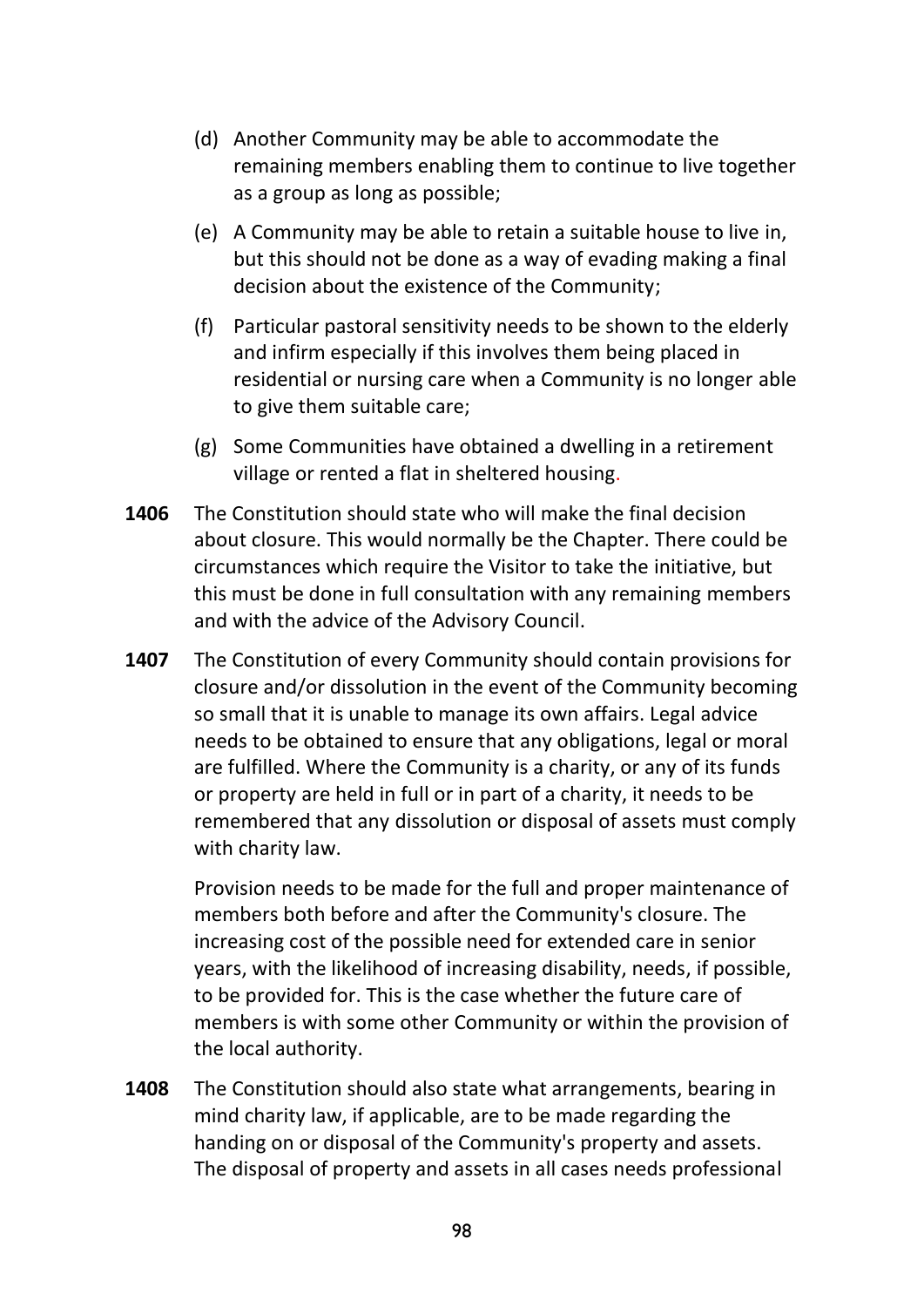guidance which will be required in the possible setting up of any trusts for the ongoing support of surviving members. This may be allowed by the terms of the original charity or may require the forming of a new charity (see also paragraphs 907, 1002 and 1103).

- **1409** The Role of the Visitor in the Closure of a Community
	- (a) The Visitor carries a responsibility for ensuring that the arrangements regarding assets of the Community, either property or financial, are dealt with in accordance with charity law, the Community's original aims and objects, and with the wishes of the remaining members;
	- (b) The Visitor will ensure that the Secretary of the Advisory Council is informed;
	- (c) The Visitor needs to be sensitive to the pastoral needs of the remaining members of the Community at this significant stage of their life. The use of an external and experienced facilitator could also be helpful together with suggestions from the Advisory Council;
	- (d) The Visitor will ensure that arrangements are made for the proper transfer of the temporal treasures of the Community and the future care of the Community's archives. One of the Community's important assets is their Archives. It is essential to honour the Community heritage and to make sure that suitable arrangements are made for them. They should be duly set in order and placed with a recognised body for safe keeping. Advice may be sought from the county or diocesan records officer, from the Librarian and Archivist at Lambeth Palace, London, or directly from the Royal Commission on Historic Manuscripts.

Visitors, their diocese or any enterprise or projects in which they are personally engaged are not to benefit directly from any of the assets of the Community, unless such work or projects are in line with the fulfilment of the aims and objects of the Community. This is also the case for any warden, chaplain-general or chaplain (see also paragraph 903).

**1410** When the decision has been made to move towards some kind of closure it is important that there be a suitable event celebrating the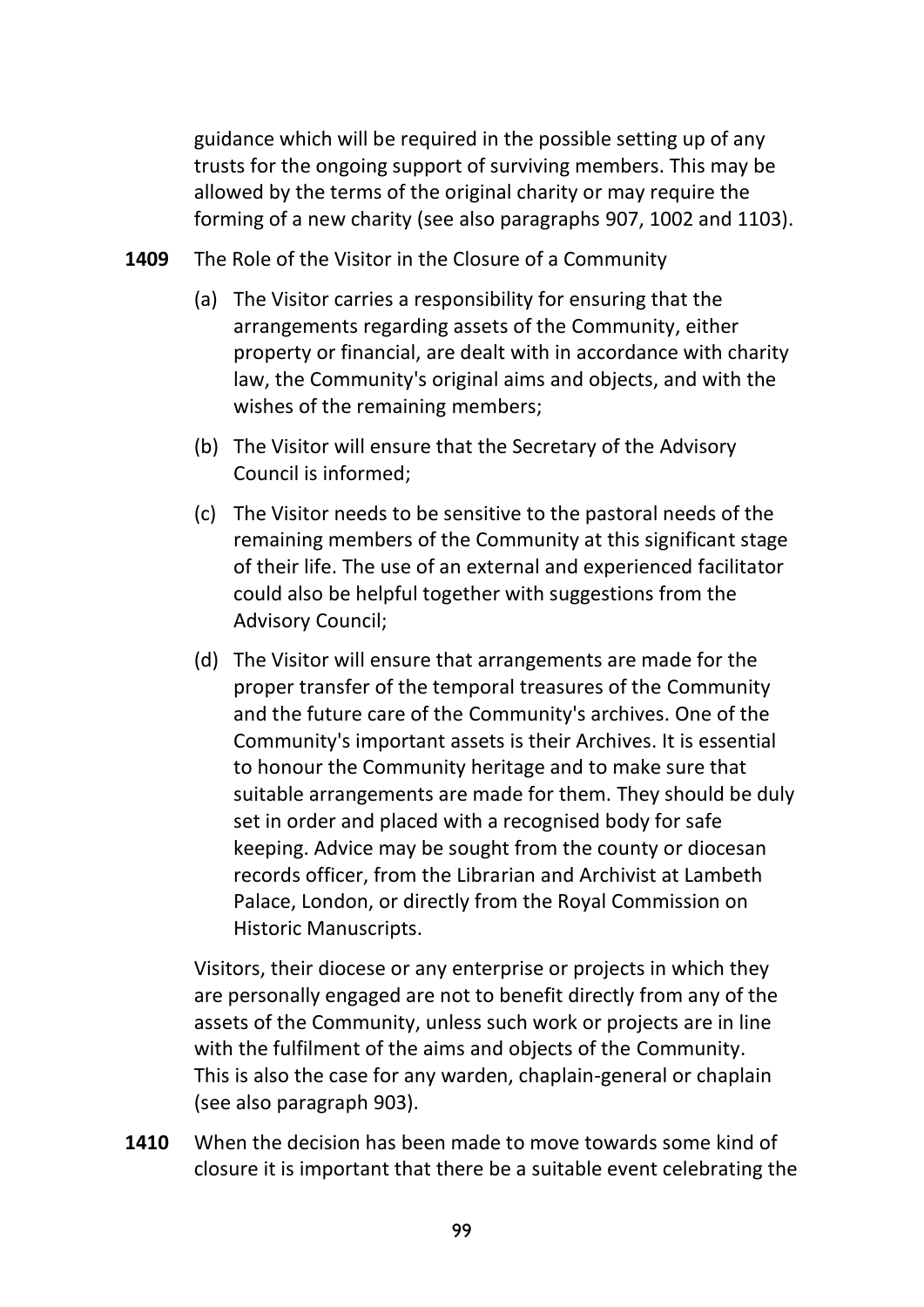life and witness of the Community. This would honour and give thanks for the Community and the faithfulness and commitment of all the members and associates living and departed.

Thanks be to God.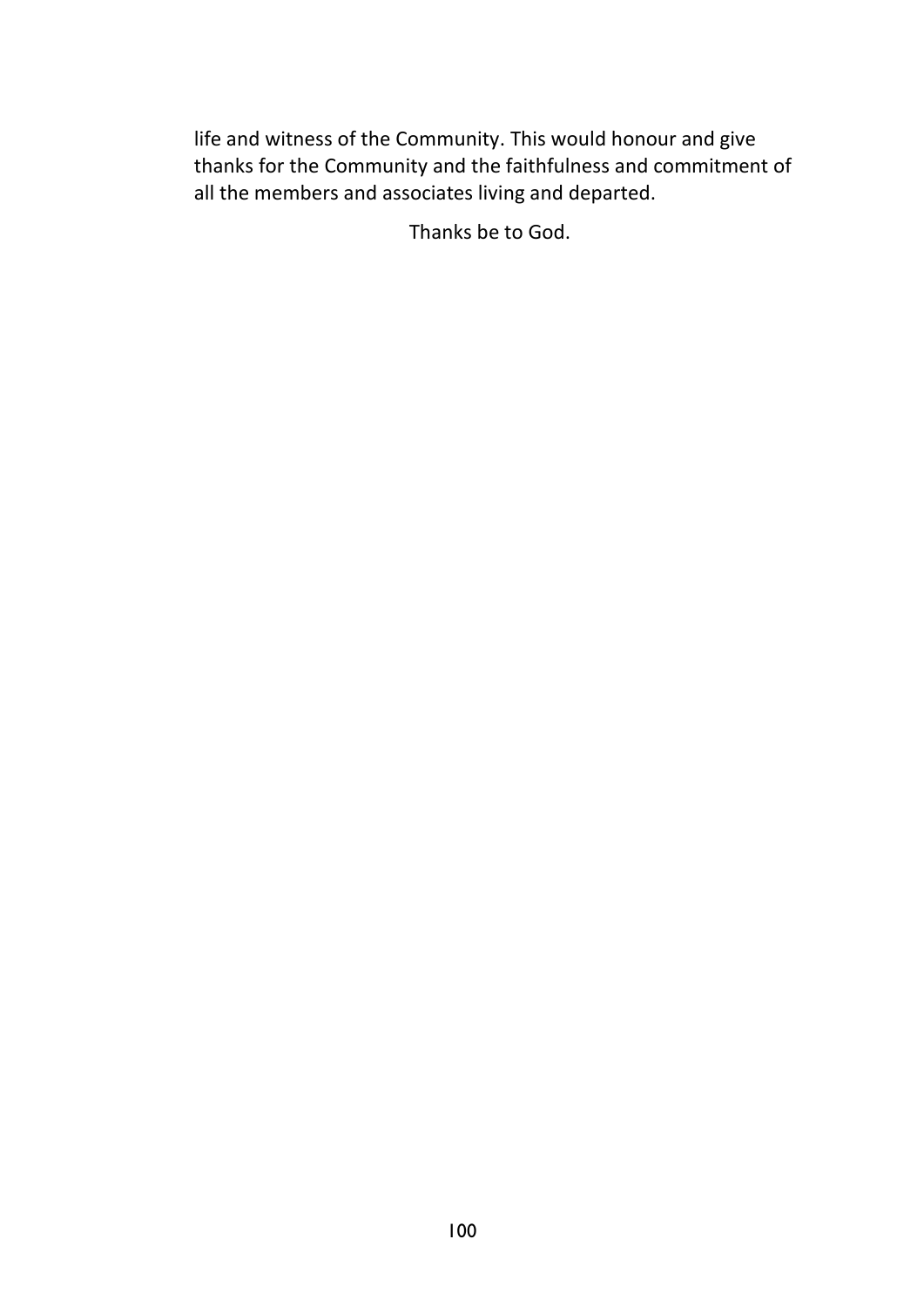## **CHAPTER 15**

## **UK GOVERNMENT REGULATIONS AND LEGISLATION**

*Everything should be done in a fitting and orderly way.* (l Corinthians 14.40)

**1501** The following areas of legislation and regulation should be the concern of trustees, Leaders and Chapter members who need to know about, keep up to date with and implement, and for which they are likely to be held responsible.

> This is not however an exhaustive list, and the law and legislation expands and updates on a regular basis. This chapter is only intended to be illustrative of issues that may need to be considered by the Community and should not be read either as definitive legal advice or as a statement of current law. In all cases appropriate legal or professional advice should be taken as necessary and the Community should take appropriate steps to ensure that it is updated as to applicable changes in the law that may be relevant to their situation.

### **1502 Data Protection**

The Data Protection Act 2018<sup>13</sup> is the UK's implementation of the General Data Protection Regulation (GDPR). This Act gives individuals more rights than previously, over information a Community holds about them. Communities can be fined for a breach of the Act by the Information Commission.

You are a **Data Controller** if you hold **Personal Data** (see below) on an individual. You are a **Data Processor** if you use that information in some way.

The GDPR only covers **Personal Data**, which can be divided into two sub-categories; **General** and **Sensitive**. Any information held regarding a deceased individual or a non-person is not covered by this Act. Everyone responsible for using **Personal Data** has to follow strict rules called 'data protection principles'.

**General Personal Data** is information which can identify a living individual either on its own or when added to other information held by the **Data Controller** or to any person to whom information

<sup>13</sup> [www.gov.uk/](http://www.gov.uk/)data-protection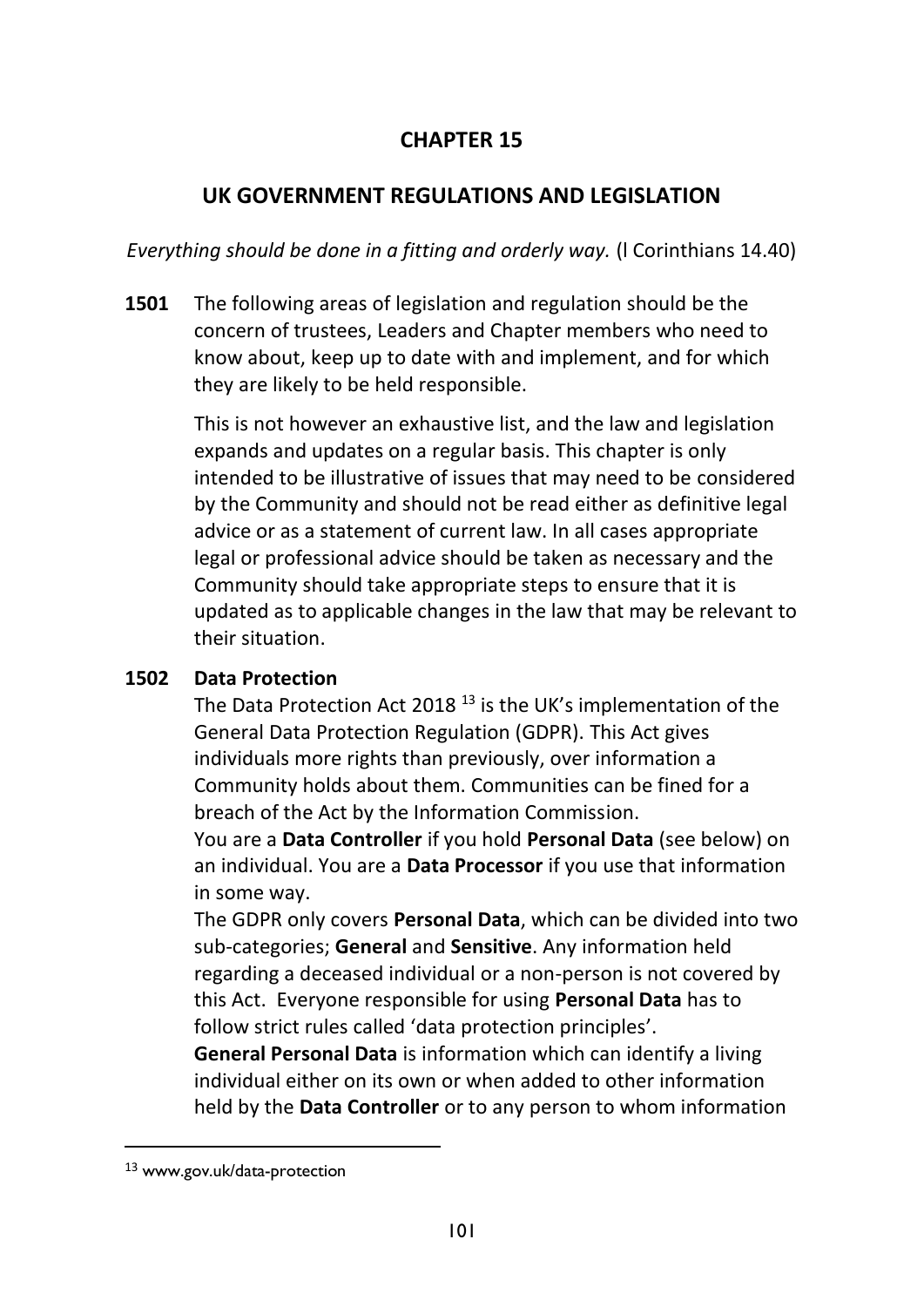is being disclosed.

**Sensitive Personal Data** is information that is always considered personal data. The categories include but are not limited to race/ethnic origin, political opinions, religious beliefs, previous offences, trade union membership, health, sexual life or orientation.

**Personal Data** can be held in paper records or electronically. All personal data held in the Cloud should be held in a paid for service, that guarantees the information is held in the EEA. Similar provision should be given to websites and social media.

Personal data given to a Community, can only be used within that Community and cannot be shared with another organisation unless permission is gained, or it is for a legal or legitimate purpose. As part of the Act, a Community must be able to provide all an individual's data held by it to the individual if requested within a suitable time frame. If requested, the Community must also amend any incorrect information and delete any information, unless the information is held for legal purposes.

Each Community has a legal obligation to comply with the Act and to be aware of any updates to it.

#### **1503 The Charity Commission**

The Charity Commission regulates the administration and affairs of charities registered in England and Wales. 14

- a) **Gift Aid** is a Government scheme whereby a charity may recover income tax from any pecuniary gift received from a tax-paying donor. The basic requirement is that the donor signs a simple declaration form. Declaration Forms for one-off or multiple donations can be downloaded from the website<sup>15</sup>.
- b) **Gift Aid Small Donations Scheme (GASDS)** is a scheme whereby Gift Aid can be claimed on donations of £30 or less without a declaration form <sup>16</sup>.
- c) **Risk Assessment and Management.** Anything that could prevent your Community achieving its aims or carrying out its objectives is a risk. The types of risks your Community might

<sup>14</sup> [www.gov.uk/government/organisations/charity-commission](http://www.gov.uk/government/organisations/charity-commission)

<sup>15</sup> www.gov.uk/claim-gift-aid

<sup>16</sup> [www.gov.uk/claim-gift-aid/small-donations-scheme](http://www.gov.uk/claim-gift-aid/small-donations-scheme)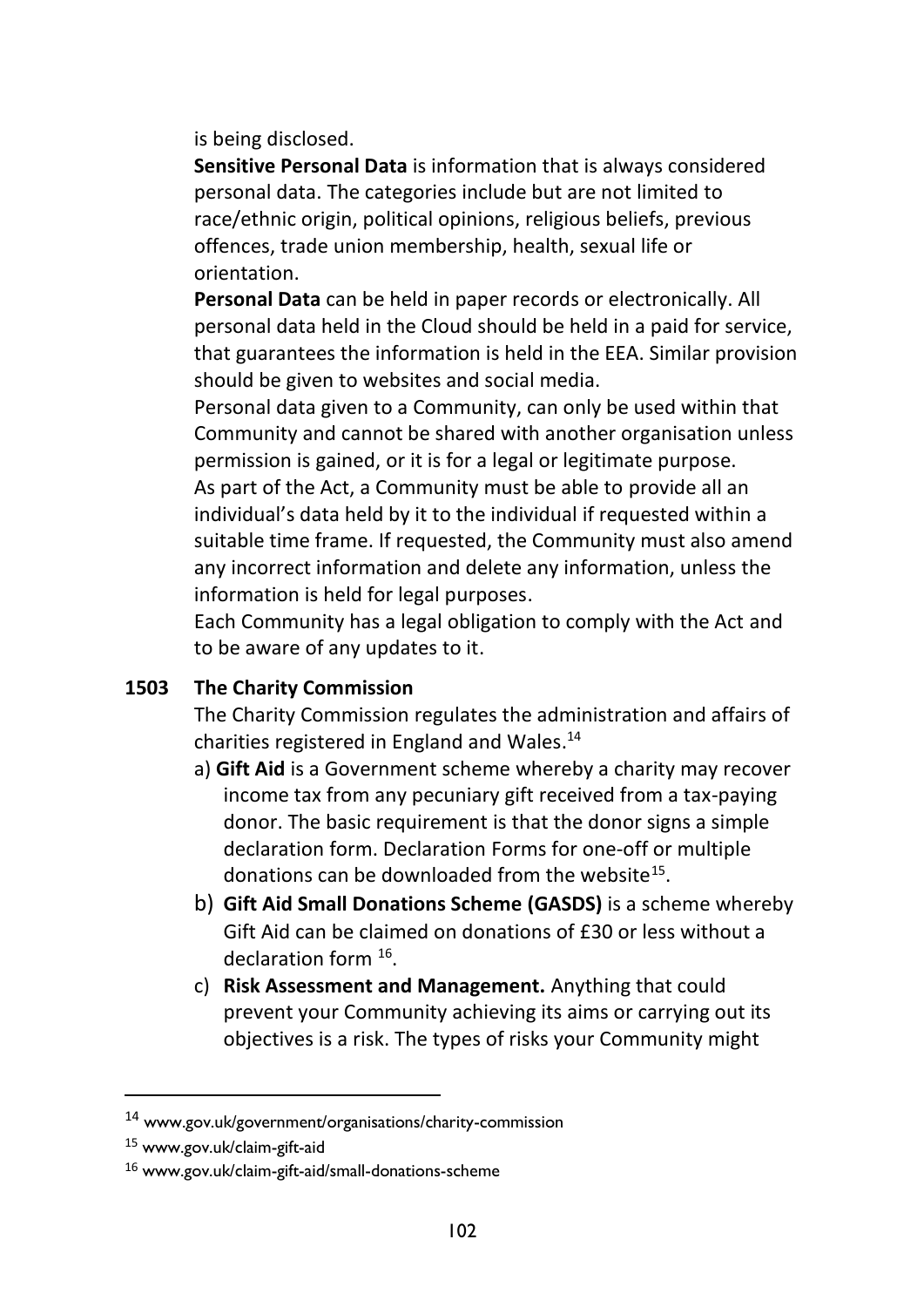face vary. Guidance is available on assessment and management.<sup>17</sup>

#### **1504 Health and Safety**

Where Communities are dealing in any way with the public it is necessary to be aware of the requirements and restrictions to which a Community may be subject and the liabilities that follow. Particular aspects to be attended to relate to fire precautions, adequate control of health and safety risks arising from the workplace and ensuring that you are maintaining safe plant and equipment. The independent regulator, the Health and Safety Executive (HSE), can offer information and advice about workrelated health and safety issues <sup>18</sup>.

#### **1505 Food and Hygiene**

As with Health and Safety, Communities are dealing with the public in the preparation and serving of food. The Community needs to be aware of Food Safety and Hygiene Regulations and to show it has exercised due diligence in food preparation and storage. Information can be found from the local Council and UK Government website relating to the Food Safety Act and Food Hygiene Regulations.

#### **1506 Visas and Immigration**

Information can be obtained from <sup>19</sup> under Tier 5 (Temporary Worker-Religious Worker).

#### **1507 Employment**

Information on contracts and other employment regulations can be found at the website <sup>20</sup>. The law on workplace pensions has changed. Under the Pensions Act 2008, every employee in the UK must put certain staff into a pension scheme and contribute to it. This is called 'automatic enrolment'. Information and guidance can be obtained from the Pensions Regulator  $21$ .

<sup>17</sup> [www.gov.uk/guidance/how-to-manage-risks-in-your-charity](http://www.gov.uk/guidance/how-to-manage-risks-in-your-charity) www.gov.uk/government/publications/charities-and-risk-management-cc26

<sup>18</sup> www.gov.uk/health-and-safety-executive

<sup>19</sup> [www.gov.uk/browse/visas-immigration/work-visas](http://www.gov.uk/browse/visas-immigration/work-visas)

<sup>20</sup> [www.gov.uk/browse/employing-people](http://www.gov.uk/browse/employing-people)

<sup>21</sup> www.thepensionsregulator.gov.uk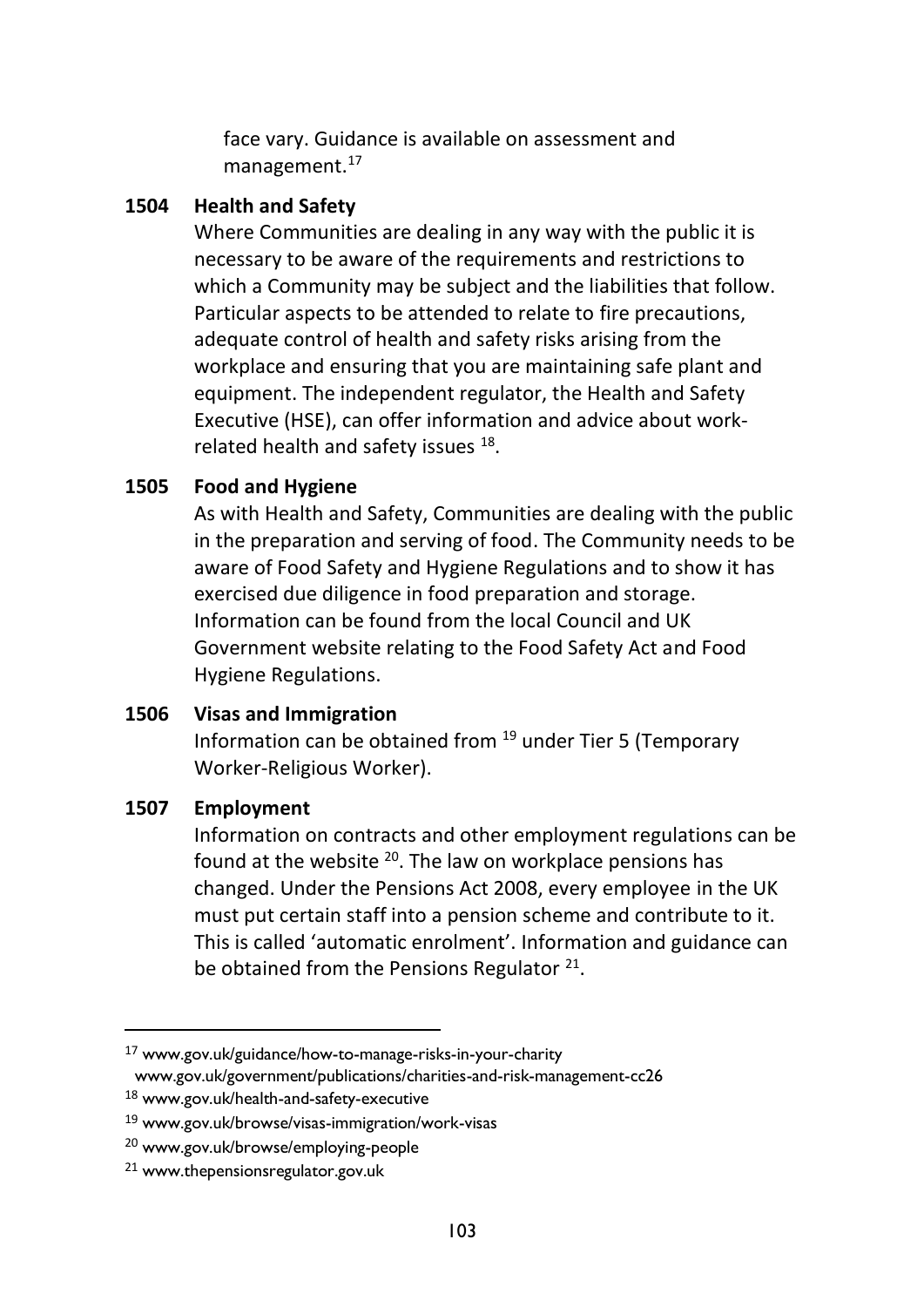# **A VISITATION QUESTIONNAIRE FOR INDIVIDUALS**

- 1. Are there any significant changes in your life since the last Visitation of which you are aware? How has life in Community affected you physically and emotionally? Have there been areas of strain that have had an adverse effect on your overall well-being?
- 2. What nourishes your life at this stage? Do you find it generally possible to maintain a spirit of inner peace in the midst of the demands of life?
- 3. Has there been provision for sufficient mental stimulation? What courses or training have you undertaken since the last Visitation? Have you found them helpful and creative?
- 4. Have you been able to make good use of leisure activities of a relaxing and creative nature? Do you take your holidays?
- 5. Are you happy with the quality of life in the Community or do you find yourself often thinking and speaking negatively? Do you feel you are receiving adequate guidance, support and pastoral care?
- 6. Do you feel your life and the life of the Community are guided by Gospel values? Is the Community following the spirit of the founder/foundress? What do you consider the value of the Religious Life for today's world?
- 7. Do you feel comfortable with the Rule and related documents? Are Chapter meetings conducive to free expression?
- 8. Is your work and ministry fulfilling? Do you see it as promoting or at least undergirding the mission/ministry of the Community?
- 9. Are there any areas of difficulty for you, e.g., relationships, work, authority, environment?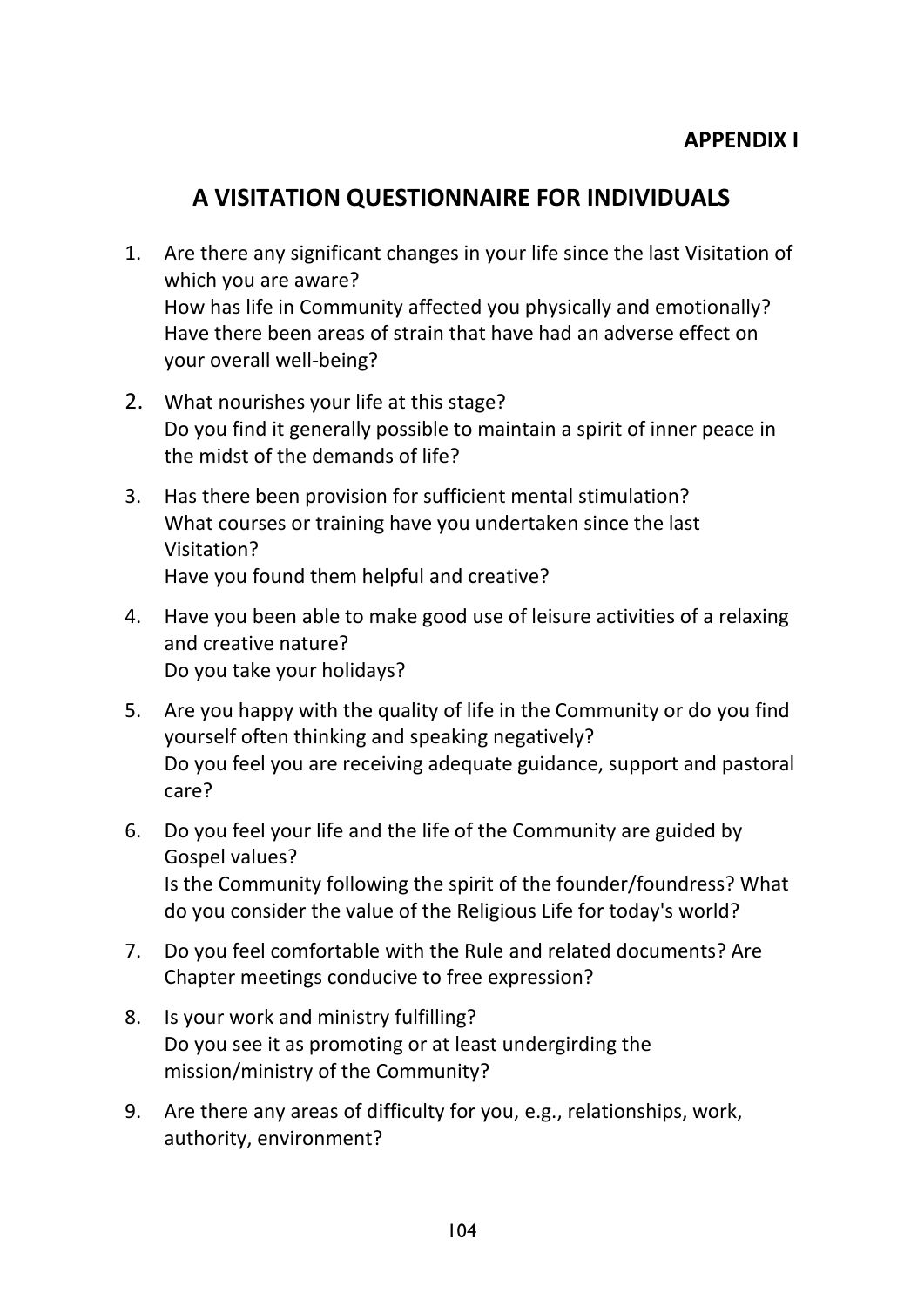- 10. Do you feel fully involved in the life of the Community? Is there any particular work to which you feel drawn? Along what lines would you see change and development and your part in this?
- 11. What difficulties, if any, do you experience in being present at the eucharist and Offices? Do you feel you have the right conditions for personal prayer, retreat days and annual retreat?
- 12. Have you any suggestions as to how the Community's personal or corporate prayer life might be enriched or deepened?
- 13. Has Community life made you more aware of your own particular strengths and weaknesses? If so, do you feel this has helped you grow or diminished you as a person? Are there ways in which the leadership could enable you to grow more?
- 14. Are there any personal concerns you wish to share?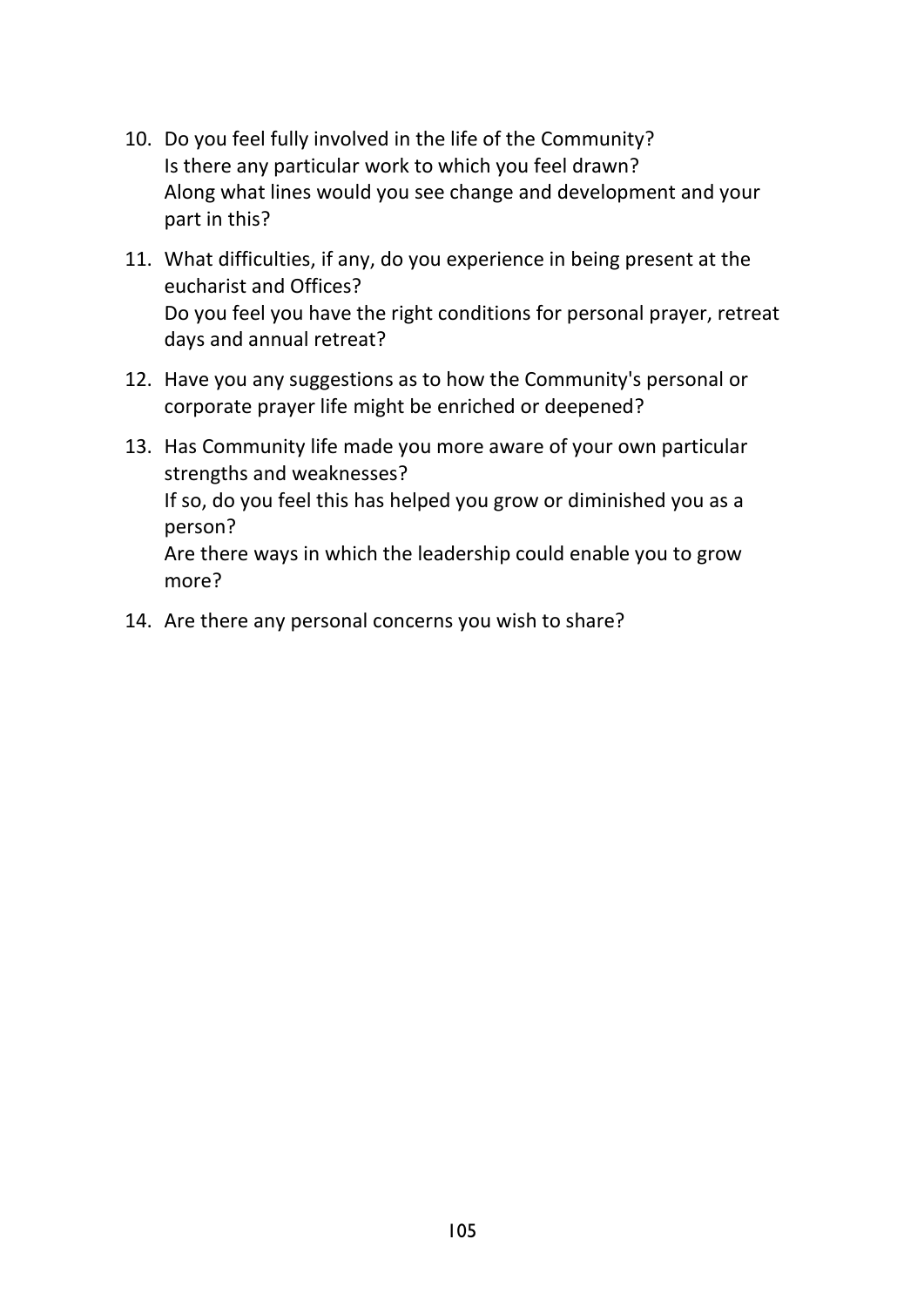# **A VISITATION QUESTIONNAIRE FOR THE LEADERSHIP TEAM**

*(If the Community has other provinces or houses overseas they need to be appropriately included.)* 

1. What was the date of the last Visitation in this and the other provinces? If there are other provinces or houses overseas, what are the arrangements regarding Visitations and what was the date when this happened last?

#### **Administration**

- 2. In the government or administration of the Community, where actions by the various Chapters or councils are required by the Statutes:
	- a. has due notice of the agenda been given on all occasions?
	- b. has a record of proceedings been kept?
- 3. Have all members of the various Chapters or councils had complete freedom in their deliberations?
- 4. How often do the different Chapters or councils meet?
- 5. Have such meetings of Chapters or councils as are prescribed by Statutes been duly held?

#### **Noviciates and Houses**

- 6. List the noviciate and branch houses (if applicable including those overseas) together with the names of the Religious residing in each.
- 7. What arrangements are made for the Leader to visit the houses?
- 8. How is contact maintained with the different houses?
- 9. Have any houses overseas been closed, or new ones opened since the last Visitation and has any new work been started or finished?
- 10. Are there any significant changes planned for the foreseeable future?
- 11. What are the arrangements concerning the Visitor and chaplains (including overseas houses)?
- 12. Where Religious are living singly, please give names and addresses.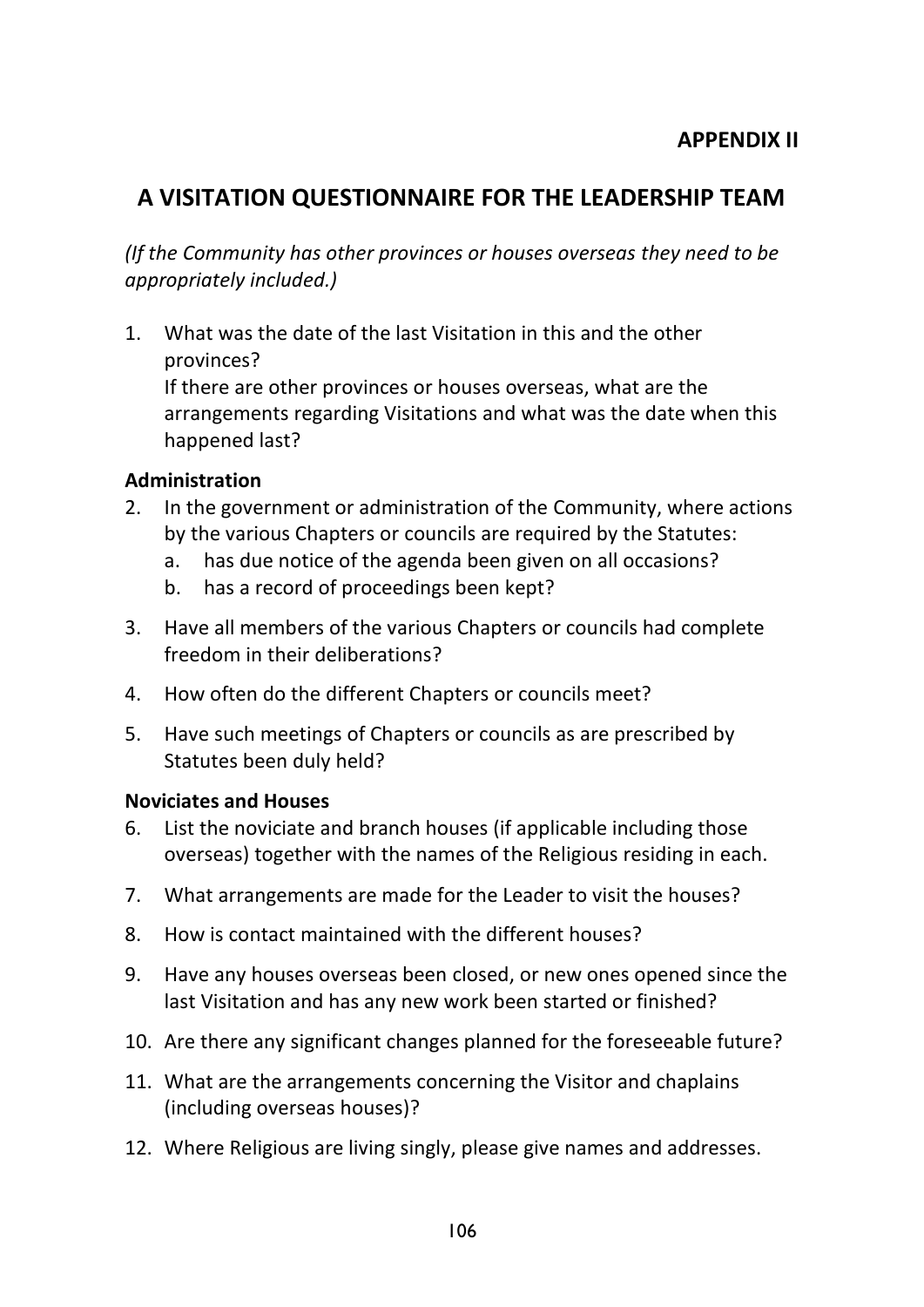- 13. What arrangements are made to meet the spiritual requirements of the life of each house?
- 14. Give details of the current warden/chaplain-general's term and how the office is fulfilled.
- 15. What provision is made for confessors and spiritual directors for members?
- 16. What is the provision made for sufficient time for private prayer, silence and solitude?

### **Financial and Legal**

- 17. Are the auditors/ or independent examiners satisfied that the financial affairs of the Community are satisfactory? If specific recommendations have been made have they been implemented?
- 18. List any other legal entities, charities, etc., related to the life, wellbeing and finances of the Community.
- 19. Are all the Community's members, staff, work and property adequately insured?
- 20. Have 'risk assessments' been completed on all relevant aspects of the Community's life, related charities, work and properties?
- 21. What professional advice is available to you in regard to the Community's investments?
- 22. Who provides the Community with legal advice?

#### **Fabric**

- 23. Is the professional advice of an architect, surveyor or clerk of works available in regard to the property held by the Community?
- 24. Is the fabric of the property/ies deemed to be in a satisfactory condition? Are any substantial repairs or alterations needed, in either long or short term? If so, is the necessary money available?
- 25. Are there any substantial alterations of systems, fittings or appliances (e.g., heating or electrical equipment, etc.) necessary, involving considerable expense?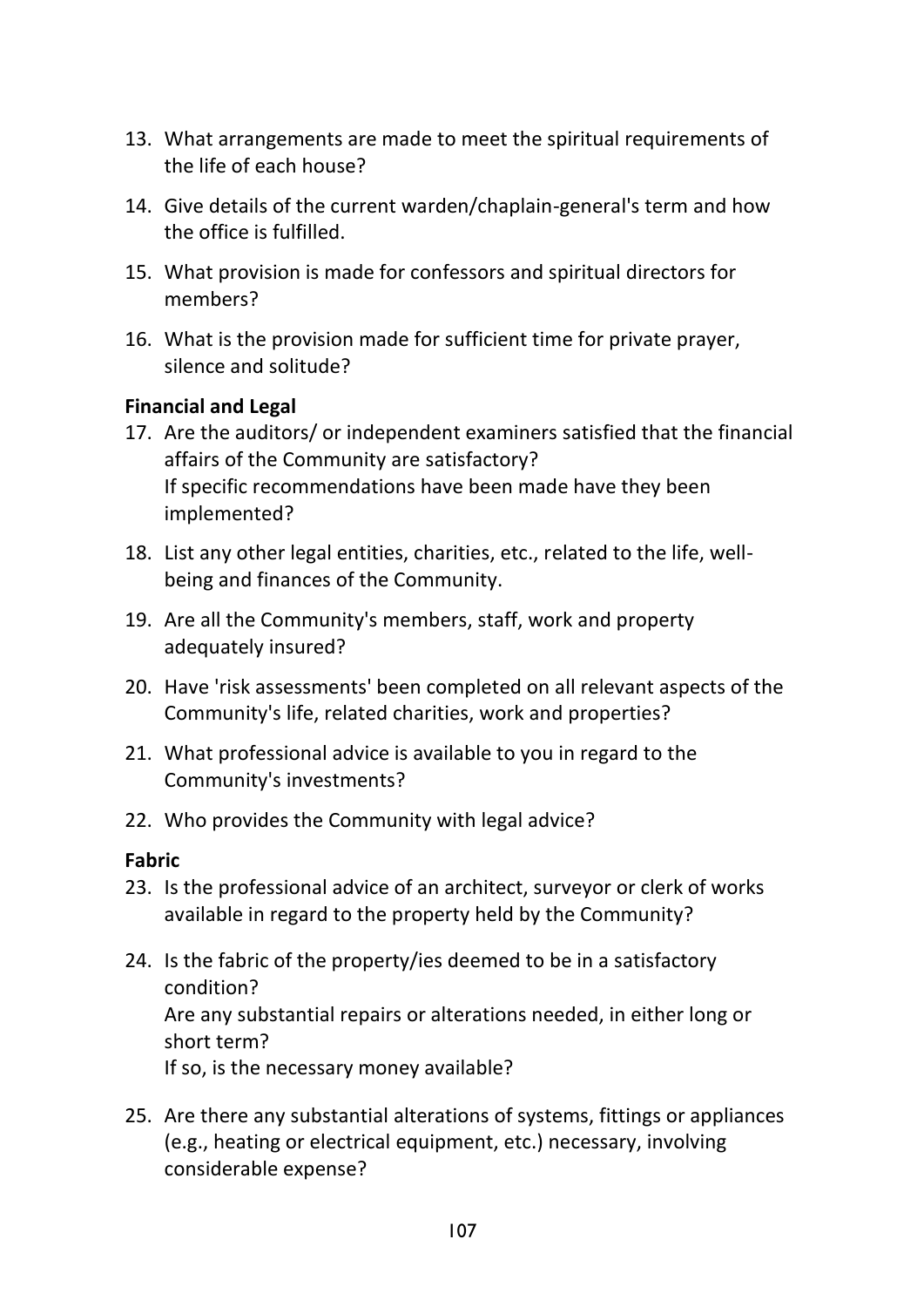Is the necessary money available?

#### **Safeguarding**

- 27. Please attach a copy of your safeguarding policies, including bullying and harassment, whistleblowing and formal complaints.
- 28. Who is your Designated Safeguarding Person?
- 29. Is progress reviewed annually?
- 30. Have any formal complaints been made against a member of the Community? Has the complaints procedure been followed?
- 31. Have any Serious Incident Reports been filed with the Charity Commission?

#### **Changes in Membership**

32. Have any Religious been transferred since the last Visitation? If so, please name them.

Has any transference been ratified by the Visitors of both Communities concerned?

Please name any Religious who is in the process of exploring transference to this Community.

33. Are any members of this Community exploring transference to another Community?

If so, what steps have been taken to ensure that the recipient Community undertakes and is able to provide maintenance and spiritual provision as permanent as has been previously secured?

- 34. Have any members of the Community been released and secularised since the last Visitation?
- 35. Are there any members who have absented themselves without permission and have refused to return when summoned? If so, what action has been taken?
- 36. Have any members been secularised since the last Visitation?

### **Affiliated Persons**

37. What name is used for this association? How many members are there? What is the relationship with the Community?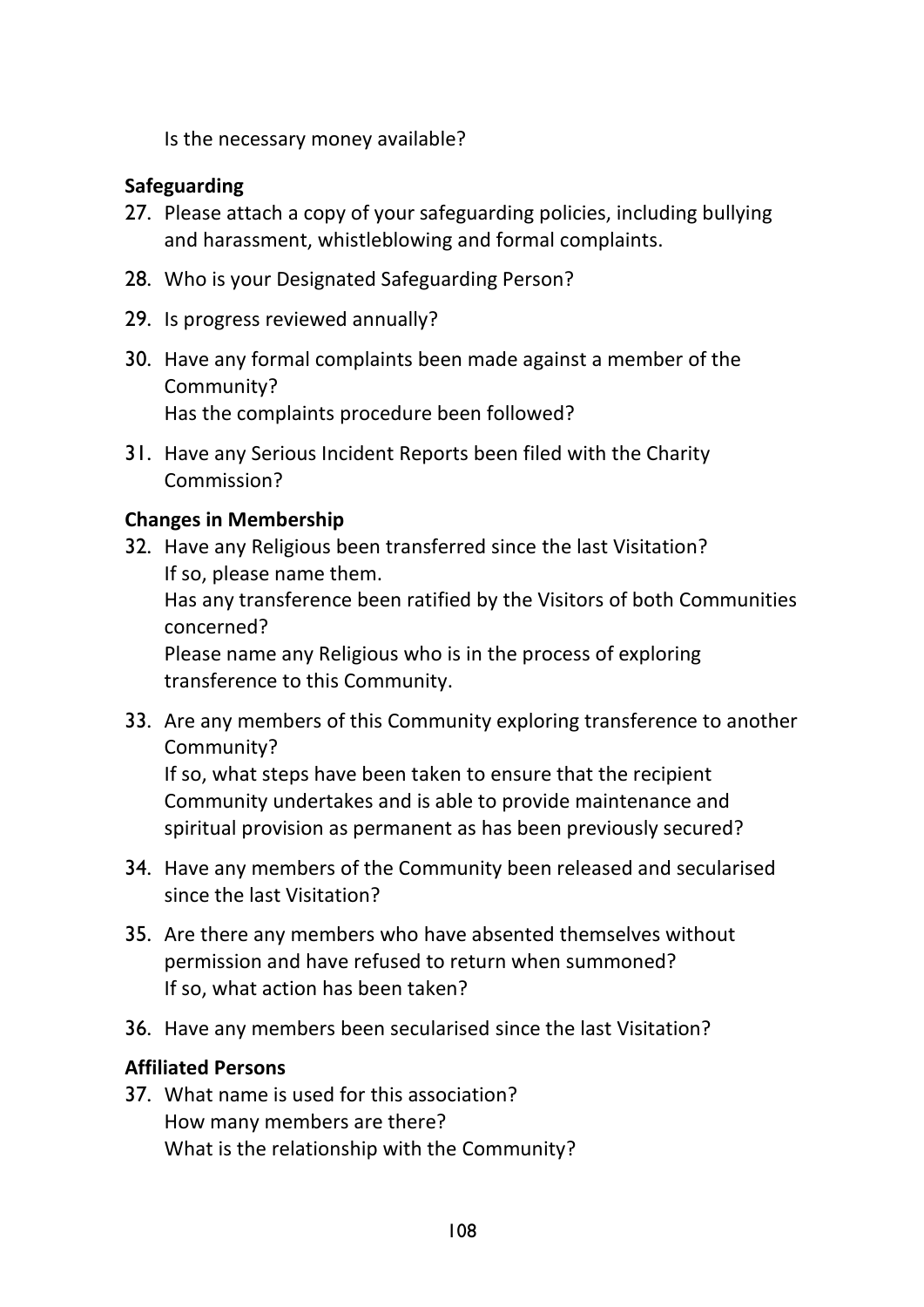#### **The Life of the Community Worship**

38. Give a brief description of the Community's life of common worship in the eucharist and the Office, listing the books used. Have there been any major changes since the last Visitation?

### **Ministry/Work**

- 39. What are the main work commitments of members:
	- (a) within each house;
	- (b) outside the house they live in, paid or Voluntary?

### **Study**

- 40. What provision is made for members to read and study? In what way is this encouraged or guided?
- 41. Are members enabled to take further courses of study or training? How many have done so since the last Visitation? Leisure

#### **Leisure**

- 42. What annual provision is made for holidays?
- 43. How much time each week is there for creative leisure?

### **Health**

- 44. Is medical assistance easily available? Who are the physicians to the Community?
- 45. What are the arrangements regarding dentists?
- 46. What arrangements are made for those in need of nursing care?
- 47. Is professional psychiatric advice and help easily available?

What is the number of members receiving therapy?

### **External**

- 48. What is the relationship between the Community and the local parishes?
- 49. What ecumenical contacts has the Community had? Is there an exchange of Religious with the Communities of other Churches?
- 50. How far are the Community's members allowed or encouraged to become involved in social questions and those of peace and justice?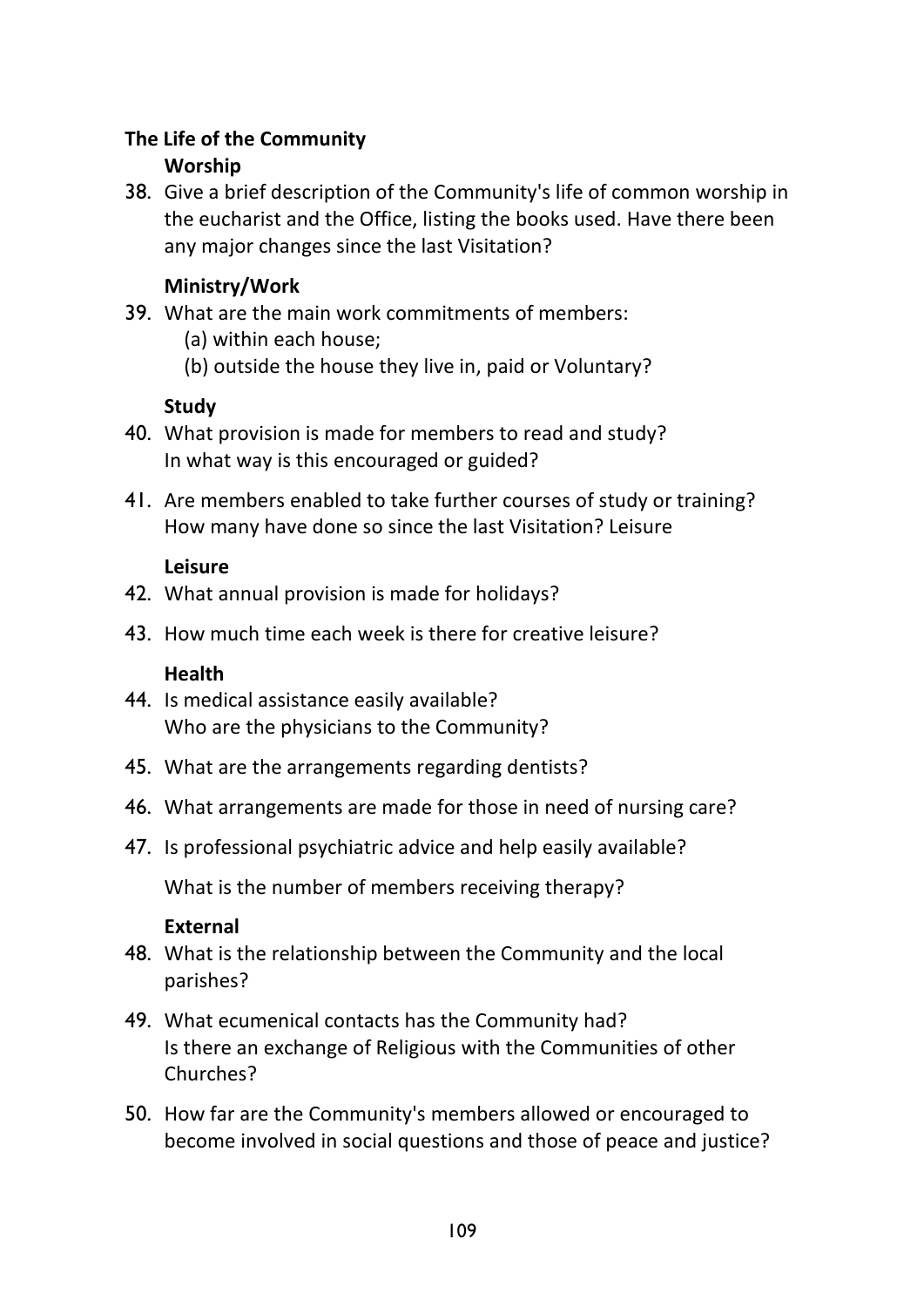#### **New members**

- 51. What arrangements are made to check the medical and mental suitability of new members before acceptance?
- 52. What is the process the Community uses to check possible new members with the Disclosure and Barring Service?
- 53. What provision is made for the training of those testing their vocation?
- 54. Who has been received as a novice since the last Visitation?
- 55. Who has been professed in first vows or promises since the last Visitation?
- 56. Who has been professed in life vows since the last Visitation?
- 57. Who has withdrawn from the Community in first vows or promises since the last Visitation:
	- (a) through their own initiative?
	- (b) through the determination of the statutory authority of the Community?

Please attach a full list of members of the Community, their year of profession, the year of ordination if ordained, age and any professional qualifications (e.g., in teaching, social work, etc.).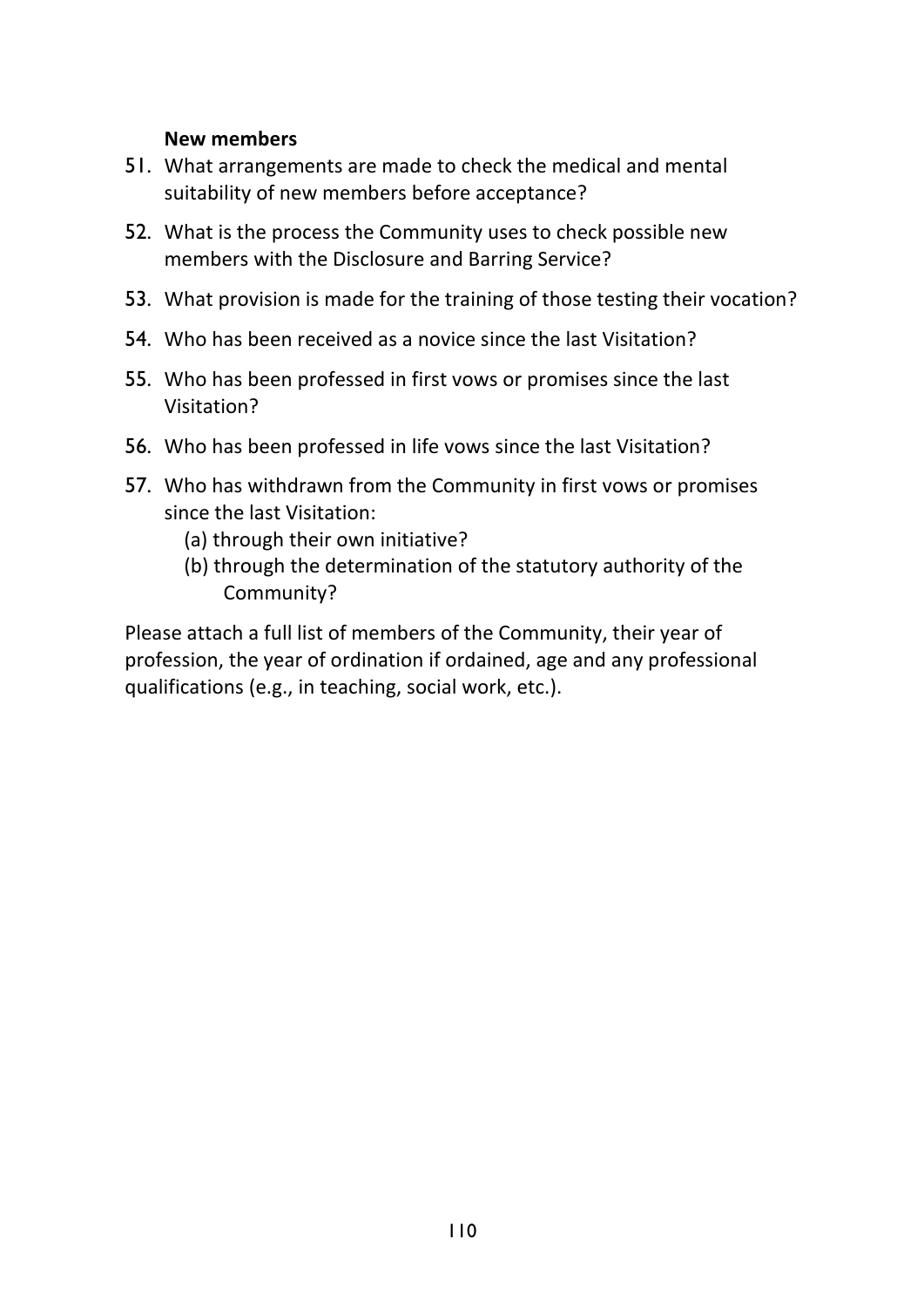# **GUIDELINES FOR THE ADMINISTRATION OF ARCHIVE COLLECTIONS**

It is recommended that every Community appoint an Archivist, either from its members or from outside, to oversee the care, content and use of the collection. The Archivist will need to have appropriate qualifications for the task or be encouraged to acquire such qualifications. The Archivist's responsibilities for collecting material, and making it available for authorised use, should be clearly defined.

It is therefore helpful in for a job description to be drawn up. This will include terms of appointment, expected hours to be apportioned to this department and areas of confidentiality. Responsibilities in regard to museum items, photographs, audio-visual and machine-readable material should be set out. Volumes or documents pertaining to an archive collection include:

- Items relating to the founder or foundress: diaries, correspondence, personal biographical papers, portraits or photographs.
- Documents concerning the Community's foundation (Constitution, Rule, provision of house, etc.)
- Legal papers relating to property occupied or owned by the Community.
- Financial and administrative papers (items of historical significance, annual accounts, agreements with local authorities, and also illustrations of daily living).
- Papers relating to members (passed on from the Leader's office) with consideration as to the appropriate confidentiality and possible period of closure.
- Memorabilia drawn from special occasions in the life of the Community.

Agreement should be reached between the archivist and all Officers of the Community on the timing and method of transfer of non-current papers to the archive collection.

Ideally, appropriate provision should be made for the systematic storage of the archives, together with a realistic budget for the upkeep and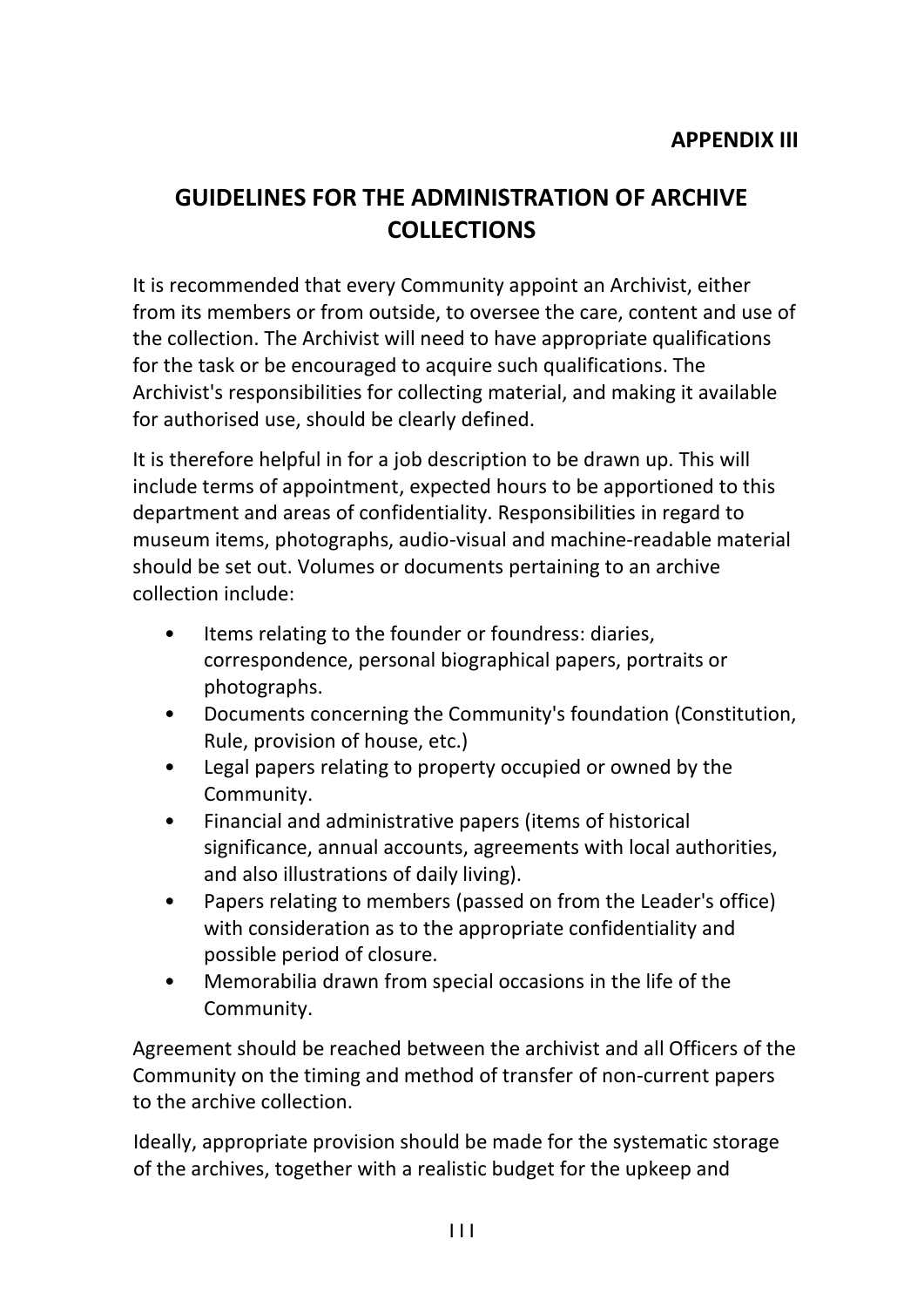administration of the records. A storage area should be allocated exclusively for the archives and the room made secure. Direct sunlight should be avoided, and levels of temperature and humidity be kept even. A record should be kept of material removed from the collection and the photocopying of original documents can be a sensible means of providing required material without risking loss or unnecessary wear and tear.

Communities would normally wish to open their archives to those undertaking research. However, it is wise to draw up written rules concerning supervision and for access by visiting scholars and other researchers. These should include working arrangements, security, supervision, photography and photocopying, the lending of material, etc. The overall purpose for such work should also be established and where advisable it should be stated that nothing may be published without the permission of the Leader. Terms of copyright should be established. Most record offices, including church organisations, open papers to the public after thirty years, or in the case of personal papers a hundred years. Papers should not be withheld from use without good cause. (See Officers and Employees paragraph 911; Communities and Ecclesiastical Authority, paragraph 1103 and Closure, paragraph 1408).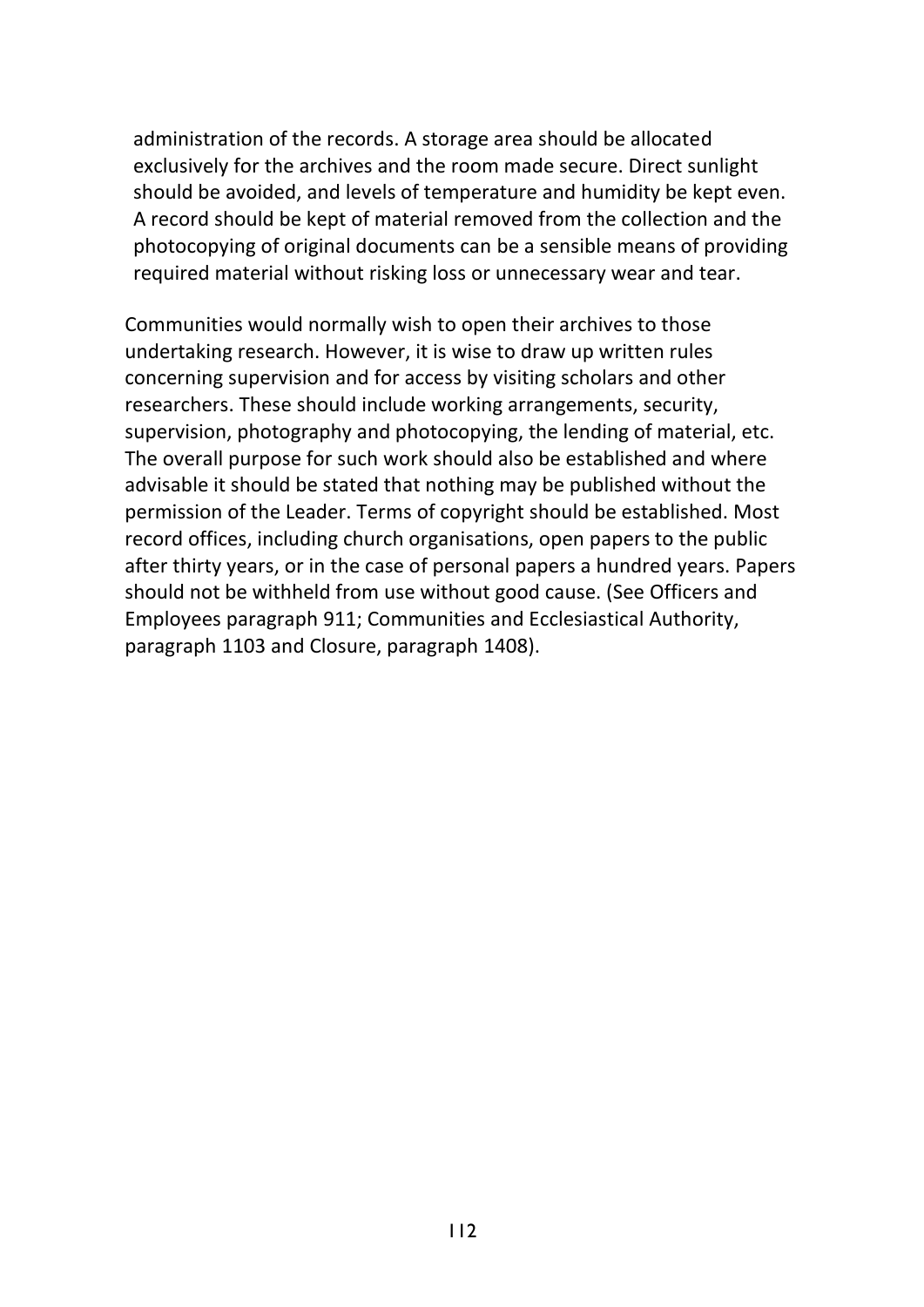# **CHARITY LAW REGARDING THE PAYMENTS TO INDIVIDUALS<sup>22</sup>**

Under Charity law, a Charity can only make payments to individuals:

- By making a payment in accordance with the Objects of the Charity;
- By making a payment pursuant to a contractual obligation;
- By making a compensation payment in settlement of a legal claim;
- By way of an ex-gratia payment, where the Charity believes it is under a strong moral obligation to make a payment, but only then with the consent of the Charity Commission<sup>23</sup>.

<sup>22</sup> Embracing Change, Stone King & Buzzacott 2015

<sup>&</sup>lt;sup>23</sup> Section 106(2)(b) Charities Act 2011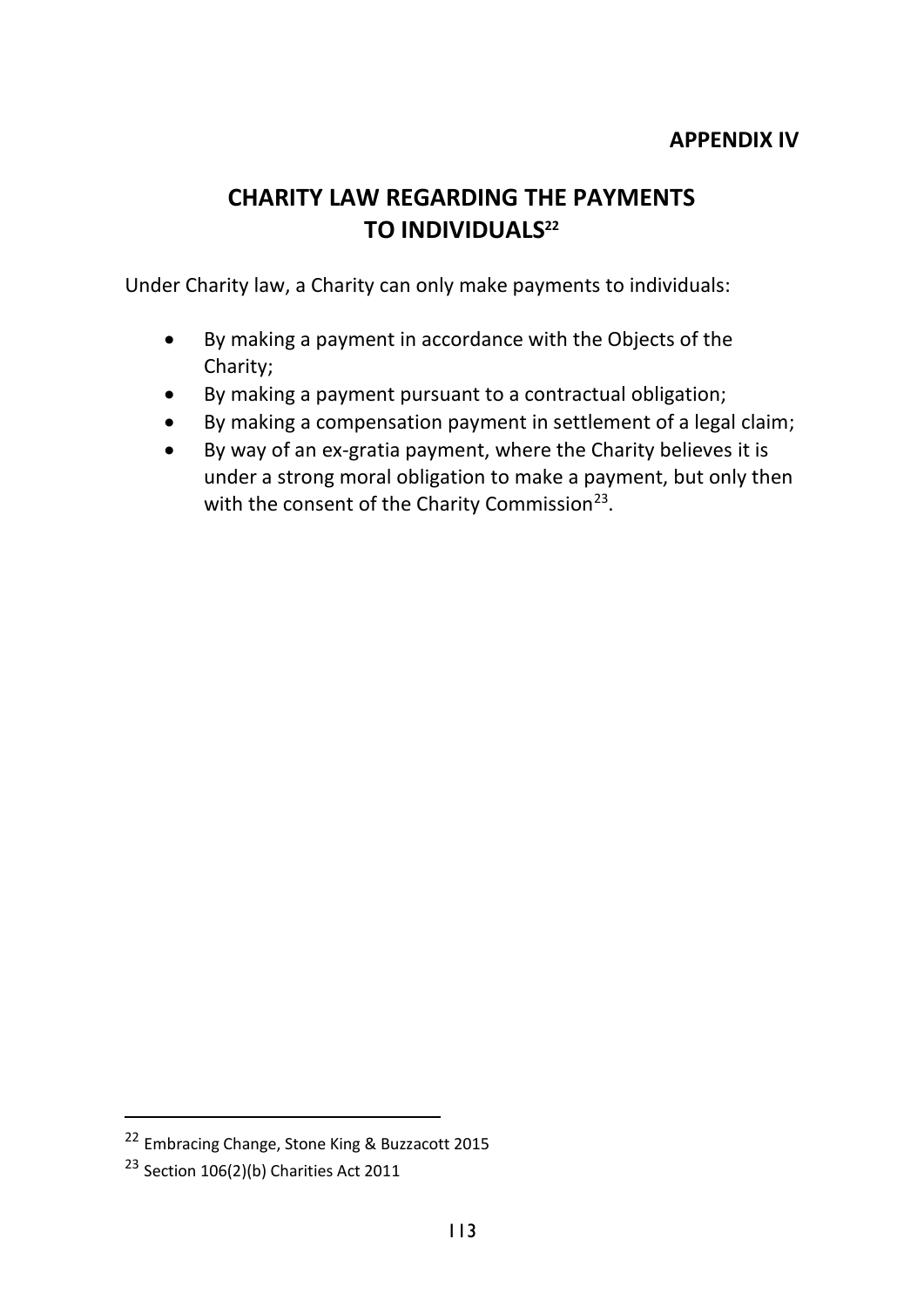# **HERMITS AND SOLITARIES**

The terms Hermit and Solitary are often used interchangeably but for the purposes of the *Handbook*, the term 'hermit' refers to a member of a Religious Community and the term 'solitary' refers to one who is not a Religious.

#### 1. **Hermits: Religious living the eremitical life**

The life of complete solitude prayer and silence before God is a continuing element of the Christian spiritual tradition. Although it involves external separation from society, it is a life lived in profound communion with the whole Church and with all humanity. Living in simplicity and poverty, the Religious is identified with all humanity in its need and poverty before God.

Vocation to the eremitical life is sometimes part of the developing vocation of a member of a Religious Community. There is also an intermediate form in which a small Community devoted to prayer and silence, often with individual dwelling places, bears many marks of the eremitical life without a complete withdrawal from all social intercourse.

A Religious who is aware of a strong call to the eremitical way of life requires experienced guidance during a lengthy period of preparation before the matter is laid before the Community for implementation. There must be close collaboration between the spiritual director, the Leader and the Visitor. The bishop of the place where the Religious is to live should be informed.

A period for testing this vocation may be provided in a place near the buildings of the Community; or in a settlement of hermits; or, if all those involved in guidance are agreed, in a place of greater physical isolation.

The Religious remains a member of the Community in which vows have been professed, even though the eremitical life has distinctive characteristics, demands and obligations.

The Chapter must give approval before a member undertakes this way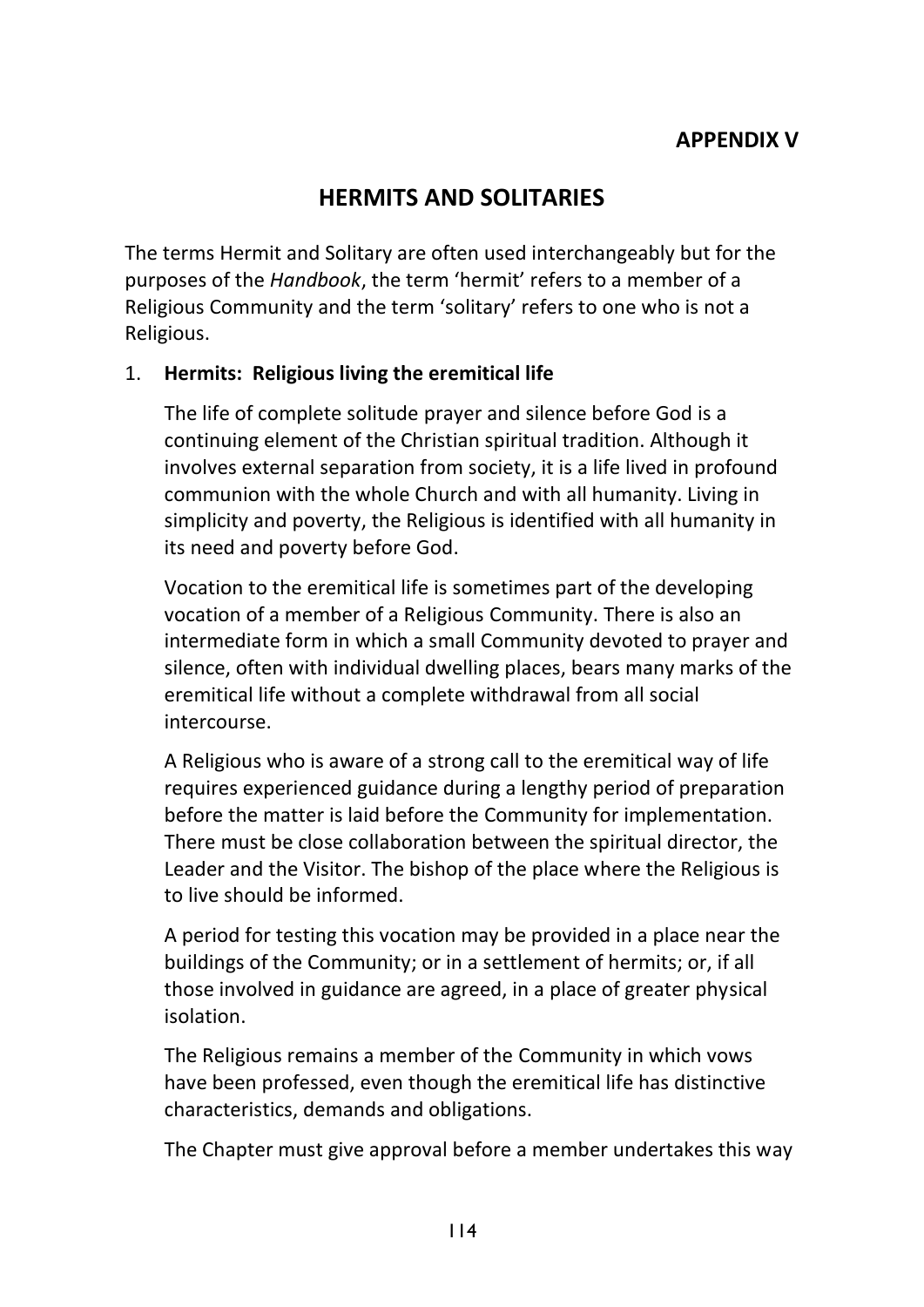of life. Once this life been undertaken, the Chapter government of the Community will have no direct relevance to the life of the hermit, who will be under the personal direction either of the Leader of the Community or some other experienced person agreed by the Leader and the Religious, and approved by the Chapter. During the period of probation, the Religious will relinquish Chapter rights. If the period of probation proves that there is no permanent vocation to solitude, the Religious should return without question to the place formerly held in the Community.

If the vocation proves permanent, it should eventually be given formal recognition by the Chapter. This recognition would imply final relinquishment of Chapter rights on the part of the member, and acknowledgement of the permanence of the eremitical vocation by the Community. The Community will retain concern for the spiritual and physical well-being of the hermit, especially in old age.

Communities should bear in mind that many Religious feel the need for shorter or longer periods of solitude in which they may give themselves more completely to silence and prayer. This natural need may have to be distinguished from an eremitical vocation in particular cases. Some Communities will provide suitable accommodation for such periods of withdrawal or permit some of their members to spend periods sharing in the life of a monastic Community where normally more silence and solitude are part of the life.

Those concerned with the administration of Communities must be prepared to distinguish clearly between a true vocation to the eremitical life and the temptation of some Religious to seek this way of life as a way of avoiding the obligations of obedience and the demands of the common life. In general it will be found that the possessor of a true eremitical vocation will be characterised by humility and will be undemanding, a good Community member without marked foibles, but with a genuine attraction to silence.

#### **The Spiritual Direction of Hermits**

The Religious who is able to undertake a life of prayer in solitude will be one who already has a stable relationship with God in prayer and is simple and uncomplicated in relating to other people and in the material concerns of life. This disposition of unwavering trust in God,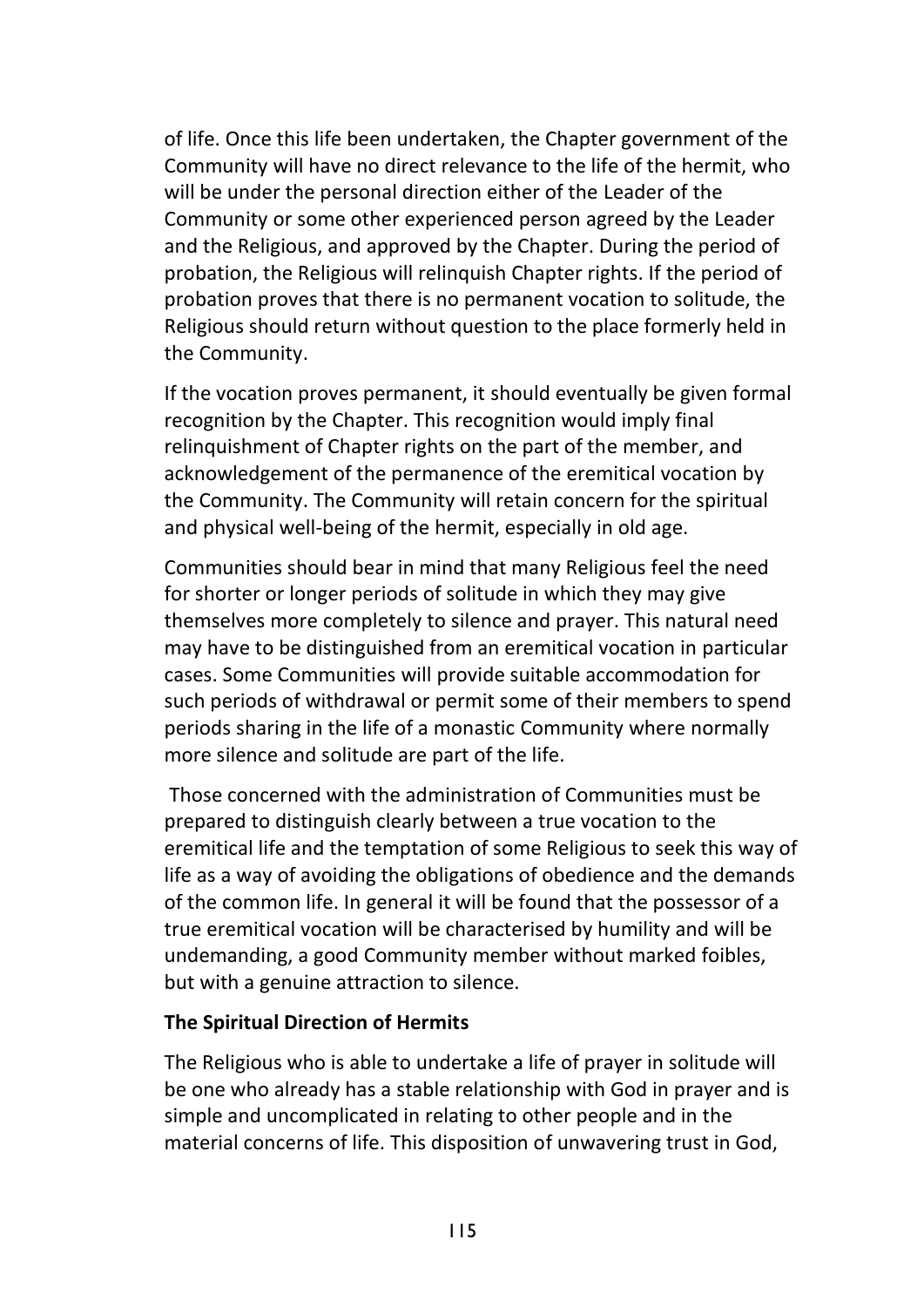and in God's providence through those who minister to their basic spiritual and material needs, is necessary for sustaining a spirit of solitude and inner silence. The spiritual director, though not themselves living the life, should be of a similar disposition. The hermit and the director need to be able to recognise each other as kindred spirits in this respect.

Since the hermit's rhythm of life and mode of prayer should be created out of their direct dependence upon, and co-operation with, the Holy Spirit, and will be unique to that person, the director should not interfere with that formation, nor normally initiate changes. However, the director should be sufficiently knowledgeable concerning the Church's tradition of spiritual growth and of the eremitical life in particular as to be able to detect deviations from the way. In monitoring the hermit's life from the point of view of its goal - union with God through Jesus Christ - the director should be available to encourage, to confirm developments, to warn of temptations, to keep trials in proportion, and always as a fellow pilgrim to point the way to God.

Frequent meeting is not desirable, and most questions might be dealt with by correspondence. Above all, the director must maintain detachment, so as to be able to identify with the hermit in prayer and counsel without imposing self-generated patterns or solutions to problems arising. There must be a mutual listening for the leading of the Holy Spirit. If not a priest, or not living at a convenient distance from the hermit, the director may suitably arrange for another sympathetic priest to celebrate the eucharist occasionally in the hermit's dwelling-place and (with the permission of the Ordinary of the place) reserve the Blessed Sacrament for regular holy communion.

The director needs remember that it is the Leader of the hermit's Community who makes provision for their accommodation, decides with the member how Community observances such as the Divine Office or enclosure are to be adapted for their life, provides for their maintenance, and is responsible for decisions about health care, and when they have become too infirm to live in solitude. In all such matters the task of the director is to help the hermit make the best use of what is provided or decided.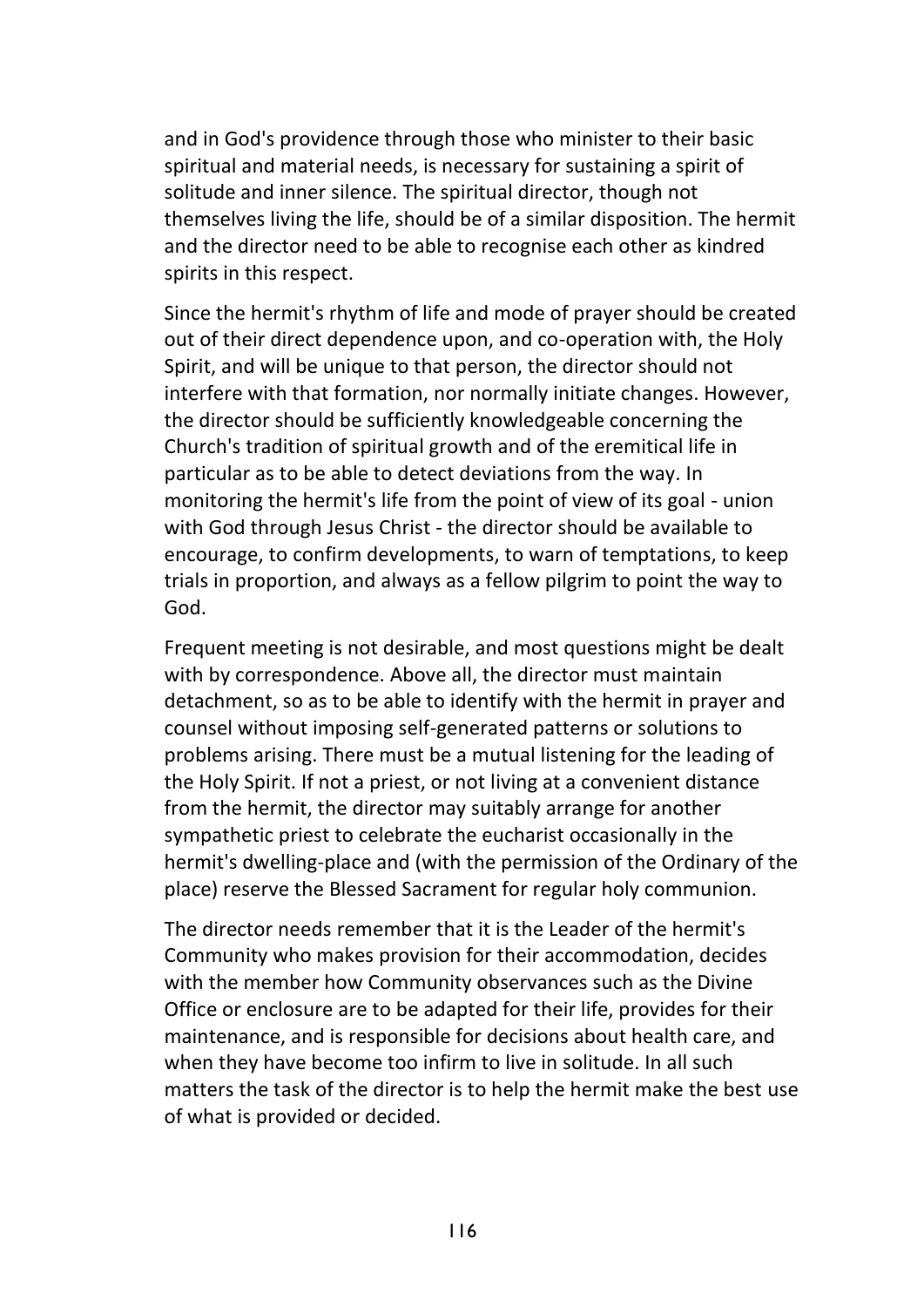### 2. **Solitaries**

There have always been some who believe that they are called by God to dedicate themselves by a vow and to live as consecrated celibates, whose primary concern is to build up the body of Christ in unity and love, though without living a community life and a common Rule. This autonomous vowed life has been recognised in the Eastern and Western Churches from earliest times as an authentic Christian vocation. Because it is not a life lived in community according to the norms of the Religious Life, it does not come within the normal scope of the Advisory Council; but since it has some similarities to the situation of Religious living under vows, bishops and others have frequently referred cases to the Council.

The Council offers the following guidelines:

- a) The whole-hearted commitment, dedication and offering of any Christian to God is to be encouraged and supported by the Church. However, the desire of anyone to make the commitment publicly by pronouncing a vow of celibacy needs to be examined and discerned carefully and wisely. A person believing they are called to do so should discuss this with their parish priest and their spiritual director, and with their support approach the diocesan bishop. The bishop alone has authority to receive such a public commitment by vow. Advice may be obtained from the Single Consecrated Life (SCL) $^{24}$ , which can also provide a service for making and blessing the vow, though those making a vow of consecrated celibacy are not obliged to be part of the SCL network*.*
- b) It is unlikely that people living alone within the context of, say, a parish community could undertake the other traditional vows of poverty and obedience, since these vows would imply shared ownership of resources and communally ordered decision-making for the sake of the kingdom. Therefore, normally only the vow of celibacy should be undertaken.
- c) The wearing of a habit similar to that worn by members of a Religious Community is inappropriate, since those who make a vow outside of a Religious Community are not included in the

<sup>24</sup> www.singleconsecratedlife-anglican.org.uk